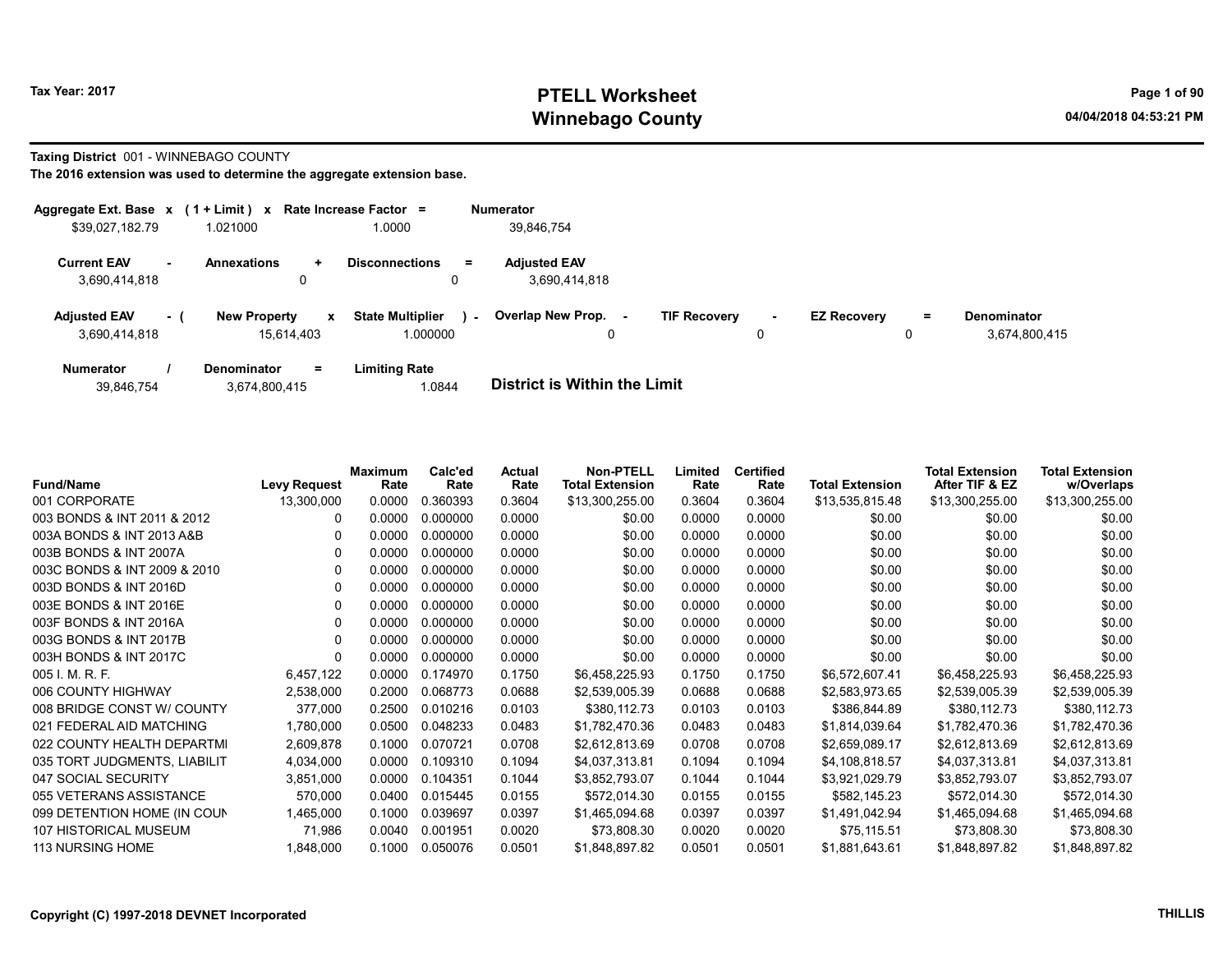#### Tax Year: 2017 **PTELL Worksheet** Page 2 of 90 Winnebago County and the County of the County of the County of the County of the County of the County of the County of the County of the County of the County of the County of the County of the County of the County of the C

| <b>Fund/Name</b>           | <b>Levy Request</b> | <b>Maximum</b><br>Rate | Calc'ed<br>Rate | Actual<br>Rate | Non-PTELL<br><b>Total Extension</b> | Limited<br>Rate | <b>Certified</b><br>Rate | <b>Total Extension</b> | <b>Total Extension</b><br>After TIF & EZ | <b>Total Extension</b><br>w/Overlaps |
|----------------------------|---------------------|------------------------|-----------------|----------------|-------------------------------------|-----------------|--------------------------|------------------------|------------------------------------------|--------------------------------------|
| 157 CHILDRENS ADVOCACY CEN | 143,972             | 0.0040                 | 0.003901        | 0.0040         | \$147,616.59                        | 0.0040          | 0.0040                   | \$150,231.03           | \$147,616.59                             | \$147,616.59                         |
|                            |                     |                        |                 |                |                                     |                 |                          |                        |                                          |                                      |
| Totals (Capped)            | 39,045,958          |                        | 1.058037        | 1.0587         | \$39.070.421.67                     | 1.0587          | .0587                    | \$39.762.396.92        | \$39.070.421.67                          | \$39,070,421.67                      |
| <b>Totals (Not Capped)</b> |                     |                        | 0.000000        | 0.0000         | \$0.00                              | 0.0000          | 0.0000                   | \$0.00                 | \$0.00                                   | \$0.00                               |
| Totals (All)               | 39,045,958          |                        | 1.058037        | 1.0587         | \$39.070.421.67                     | 0587.،          | .0587                    | \$39.762.396.92        | \$39,070,421.67                          | \$39,070,421.67                      |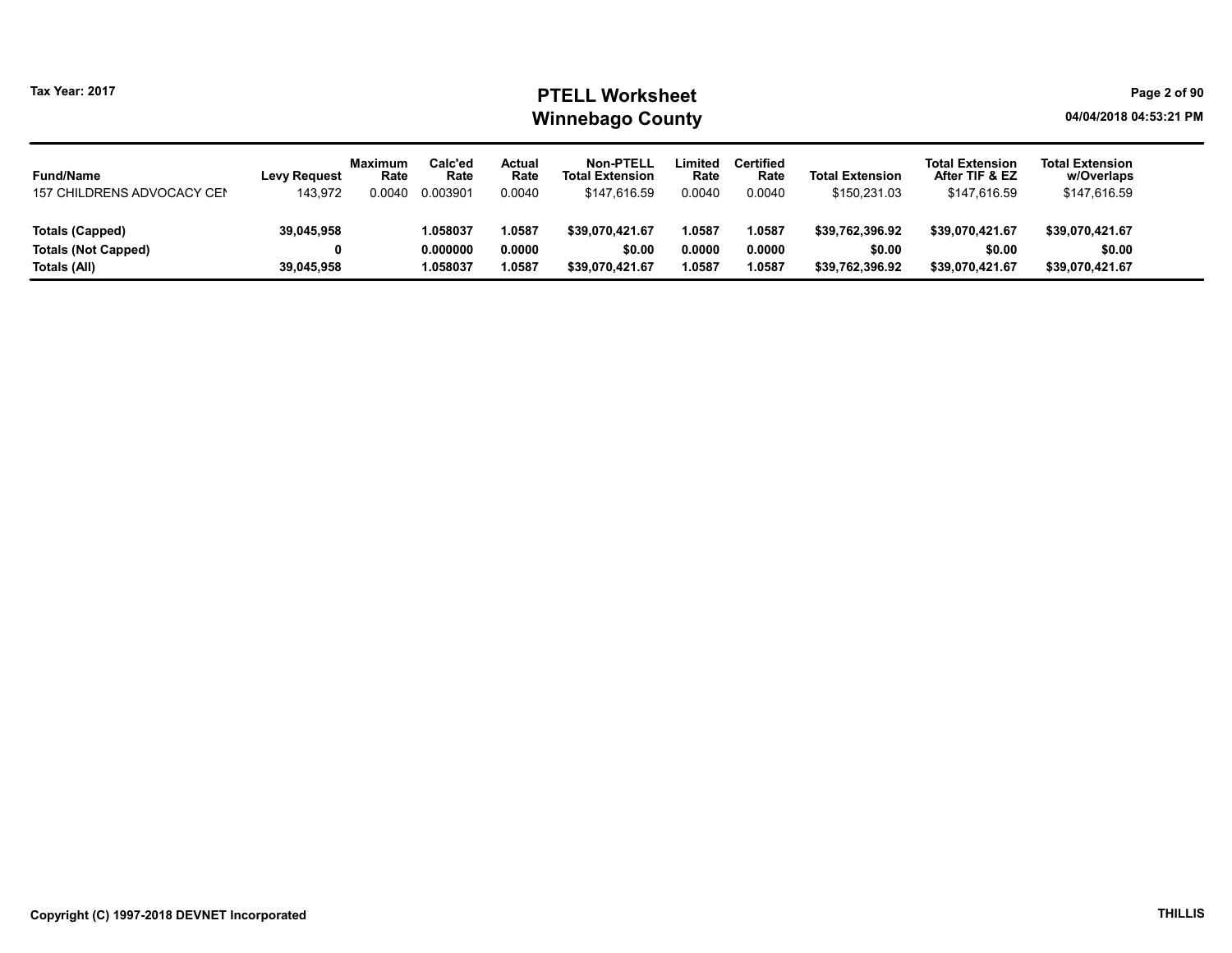# Tax Year: 2017 **PTELL Worksheet** Page 3 of 90 Winnebago County and the County of the County of the County of the County of the County of the County of the County of the County of the County of the County of the County of the County of the County of the County of the C

#### Taxing District 002 - FOREST PRESERVE

|                                      |        | Aggregate Ext. Base $x$ (1 + Limit) x Rate Increase Factor = |                                          |        | <b>Numerator</b>                     |                     |        |                    |          |                                     |
|--------------------------------------|--------|--------------------------------------------------------------|------------------------------------------|--------|--------------------------------------|---------------------|--------|--------------------|----------|-------------------------------------|
| \$3,966,167.44                       |        | 1.021000                                                     | .0000                                    |        | 4,049,457                            |                     |        |                    |          |                                     |
| <b>Current EAV</b><br>3,690,414,818  | $\sim$ | <b>Annexations</b><br>$\ddot{}$<br>0                         | <b>Disconnections</b><br>0               | $=$    | <b>Adjusted EAV</b><br>3,690,414,818 |                     |        |                    |          |                                     |
| <b>Adjusted EAV</b><br>3.690.414.818 | $-1$   | <b>New Property</b><br>15.614.403                            | <b>State Multiplier</b><br>x<br>1.000000 | $\sim$ | <b>Overlap New Prop.</b><br>0        | <b>TIF Recovery</b> | ۰<br>0 | <b>EZ Recovery</b> | $=$<br>0 | <b>Denominator</b><br>3,674,800,415 |
| <b>Numerator</b>                     |        | Denominator<br>$=$                                           | <b>Limiting Rate</b>                     |        |                                      |                     |        |                    |          |                                     |

| <b>District is Within the Limit</b> | 0.1102 | 3,674,800,415 | 4,049,457 |
|-------------------------------------|--------|---------------|-----------|
|                                     |        |               |           |

| <b>Fund/Name</b>              | <b>Levy Request</b> | <b>Maximum</b><br>Rate | Calc'ed<br>Rate | <b>Actual</b><br>Rate | <b>Non-PTELL</b><br><b>Total Extension</b> | Limited<br>Rate | <b>Certified</b><br>Rate | <b>Total Extension</b> | <b>Total Extension</b><br>After TIF & EZ | <b>Total Extension</b><br>w/Overlaps |
|-------------------------------|---------------------|------------------------|-----------------|-----------------------|--------------------------------------------|-----------------|--------------------------|------------------------|------------------------------------------|--------------------------------------|
| 001 CORPORATE                 | 2,209,333           | 0.0600                 | 0.059867        | 0.0599                | \$2,210,558.48                             | 0.0599          | 0.0599                   | \$2,249,709.62         | \$2,210,558.48                           | \$2,210,558.48                       |
| 003 BONDS & INT 2002A & 2011A | 344,800             | 0.0000                 | 0.009343        | 0.0094                | \$346.898.99                               | 0.0094          | 0.0094                   | \$353.042.91           | \$346.898.99                             | \$346,898.99                         |
| 003A BONDS & INT 2006         |                     | 0.0000                 | 0.000000        | 0.0000                | \$0.00                                     | 0.0000          | 0.0000                   | \$0.00                 | \$0.00                                   | \$0.00                               |
| 003B BONDS & INT 2016         | 46,950              | 0.0000                 | 0.001272        | 0.0013                | \$47.975.39                                | 0.0013          | 0.0013                   | \$48.825.08            | \$47.975.39                              | \$47.975.39                          |
| 005 I. M. R. F.               | 211.111             | 0.0000                 | 0.005721        | 0.0058                | \$214,044.06                               | 0.0058          | 0.0058                   | \$217.834.99           | \$214.044.06                             | \$214,044.06                         |
| 035 TORT JUDGMENTS, LIABILIT  | 282.828             | 0.0000                 | 0.007664        | 0.0077                | \$284.161.94                               | 0.0077          | 0.0077                   | \$289.194.73           | \$284.161.94                             | \$284.161.94                         |
| 047 SOCIAL SECURITY           | 155,555             | 0.0000                 | 0.004215        | 0.0043                | \$158,687.84                               | 0.0043          | 0.0043                   | \$161,498.35           | \$158,687.84                             | \$158,687.84                         |
| 121 BOTANICAL GARDENS         | 176.747             | 0.0048                 | 0.004789        | 0.0048                | \$177.139.91                               | 0.0048          | 0.0048                   | \$180.277.23           | \$177.139.91                             | \$177.139.91                         |
| 137 DEV OF FORESTS & CONST    | 920,555             | 0.0250                 | 0.024945        | 0.0250                | \$922,603.70                               | 0.0250          | 0.0250                   | \$938,943.92           | \$922,603.70                             | \$922,603.70                         |
| Totals (Capped)               | 3.956.129           |                        | 0.107201        | 0.1075                | \$3.967.195.93                             | 0.1075          | 0.1075                   | \$4.037.458.84         | \$3.967.195.93                           | \$3.967.195.93                       |
| Totals (Not Capped)           | 391,750             |                        | 0.010615        | 0.0107                | \$394,874.38                               | 0.0107          | 0.0107                   | \$401,868.00           | \$394,874.38                             | \$394,874.38                         |
| Totals (All)                  | 4.347.879           |                        | 0.117816        | 0.1182                | \$4.362.070.31                             | 0.1182          | 0.1182                   | \$4,439,326,83         | \$4.362.070.31                           | \$4,362,070.31                       |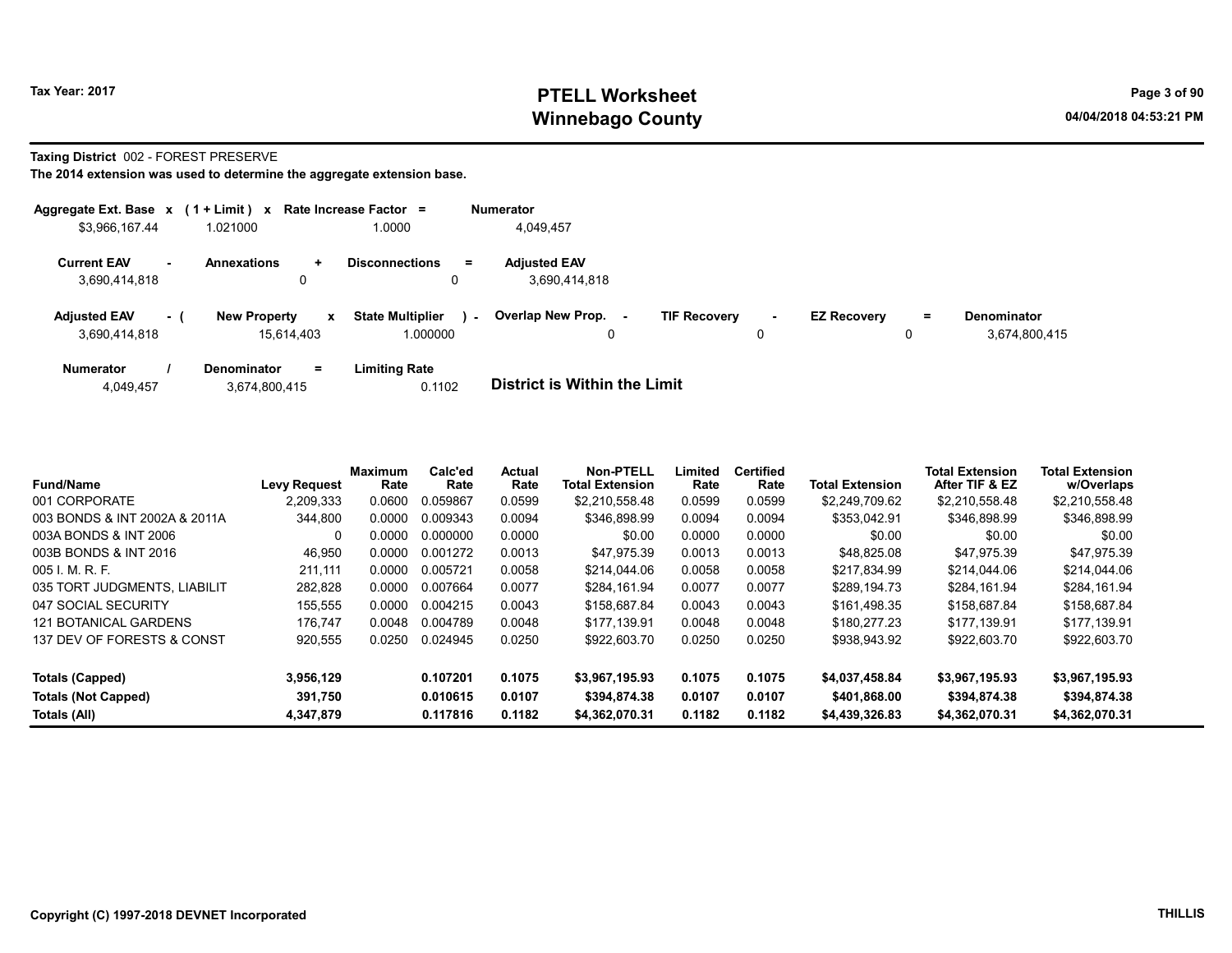# Tax Year: 2017 **PTELL Worksheet** Page 4 of 90 Winnebago County and the County of the County of the County of the County of the County of the County of the County of the County of the County of the County of the County of the County of the County of the County of the C

#### Taxing District 003 - BURRITT TOWNSHIP

| Aggregate Ext. Base $x$ (1 + Limit) $x$<br>\$43,846.21               | 1.021000                                      | Rate Increase Factor =<br>1.0000                         | <b>Numerator</b><br>44,767        |                                                           |                            |                                    |                                       |                                                         |                                                     |
|----------------------------------------------------------------------|-----------------------------------------------|----------------------------------------------------------|-----------------------------------|-----------------------------------------------------------|----------------------------|------------------------------------|---------------------------------------|---------------------------------------------------------|-----------------------------------------------------|
| <b>Current EAV</b><br>$\sim$<br>25,433,971                           | <b>Annexations</b><br>$\ddot{}$<br>0          | <b>Disconnections</b><br>$\equiv$<br>0                   | <b>Adjusted EAV</b><br>25,433,971 |                                                           |                            |                                    |                                       |                                                         |                                                     |
| <b>Adjusted EAV</b><br>- 1<br>25,433,971                             | <b>New Property</b><br>$\mathbf{x}$<br>90,100 | <b>State Multiplier</b><br>$\mathbf{L}$<br>1.000000      | Overlap New Prop. -               | 0                                                         | <b>TIF Recovery</b>        | 0                                  | <b>EZ Recovery</b><br>0               | <b>Denominator</b><br>$\equiv$                          | 25,343,871                                          |
| <b>Numerator</b><br>44,767                                           | <b>Denominator</b><br>$=$<br>25,343,871       | <b>Limiting Rate</b><br>0.1767                           | <b>District is Over the Limit</b> |                                                           |                            |                                    |                                       |                                                         |                                                     |
| <b>Limiting Rate</b><br>0.1767                                       | <b>Computed Rate</b><br>$=$<br>0.181000       | <b>Reduction Factor</b><br>0.9762                        |                                   |                                                           |                            |                                    |                                       |                                                         |                                                     |
| <b>Fund/Name</b><br>001 CORPORATE                                    | <b>Levy Request</b><br>46,034                 | Calc'ed<br>Maximum<br>Rate<br>Rate<br>0.3400<br>0.180994 | <b>Actual</b><br>Rate<br>0.1810   | <b>Non-PTELL</b><br><b>Total Extension</b><br>\$46,035.49 | Limited<br>Rate<br>0.1767  | <b>Certified</b><br>Rate<br>0.1767 | <b>Total Extension</b><br>\$44,941.83 | <b>Total Extension</b><br>After TIF & EZ<br>\$44,941.83 | <b>Total Extension</b><br>w/Overlaps<br>\$44,941.83 |
| <b>Totals (Capped)</b><br><b>Totals (Not Capped)</b><br>Totals (All) | 46,034<br>0<br>46,034                         | 0.180994<br>0.000000<br>0.180994                         | 0.1810<br>0.0000<br>0.1810        | \$46,035.49<br>\$0.00<br>\$46,035.49                      | 0.1767<br>0.0000<br>0.1767 | 0.1767<br>0.0000<br>0.1767         | \$44,941.83<br>\$0.00<br>\$44,941.83  | \$44,941.83<br>\$0.00<br>\$44,941.83                    | \$44,941.83<br>\$0.00<br>\$44,941.83                |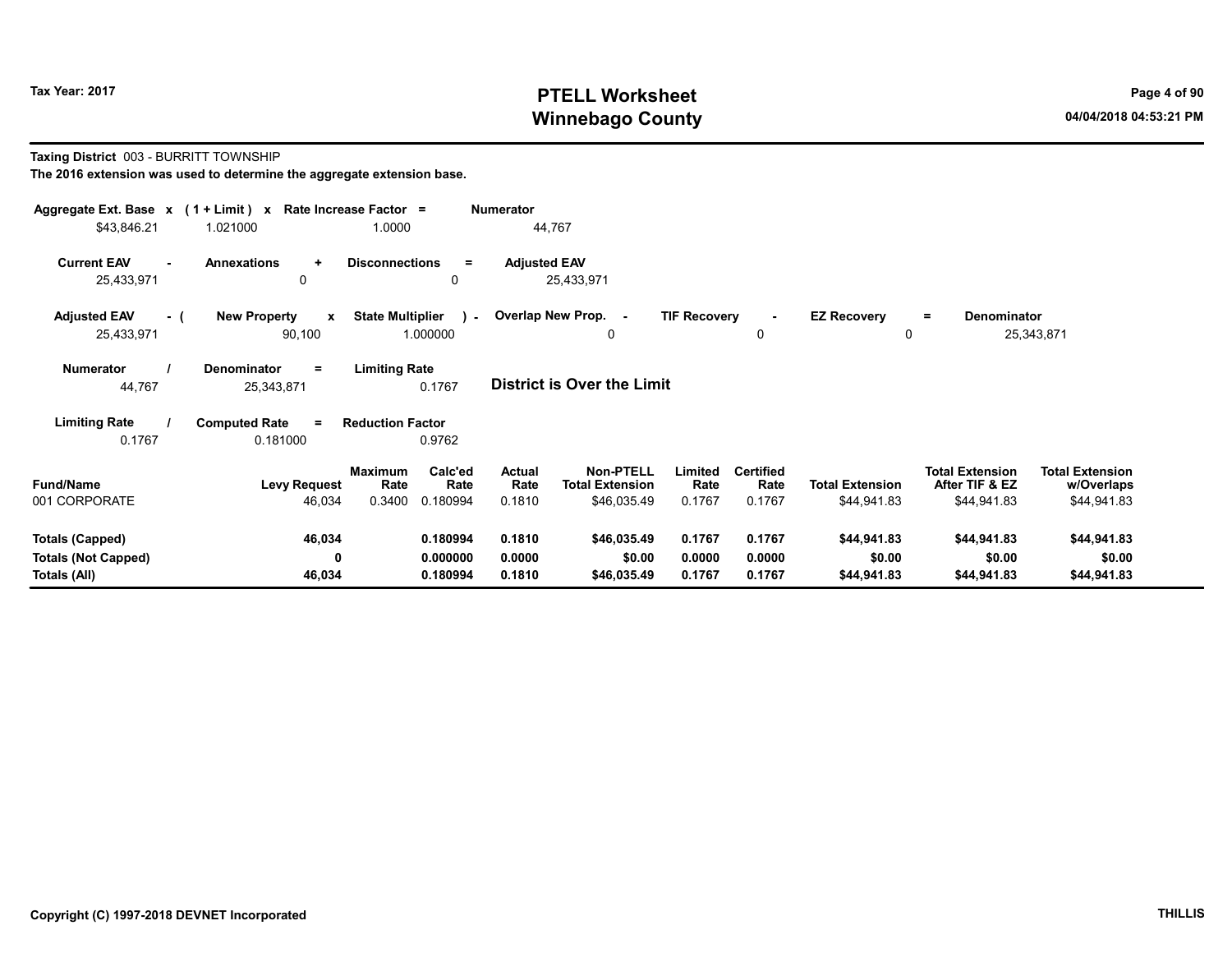# Tax Year: 2017 **PTELL Worksheet** Page 5 of 90 Winnebago County and the County of the County of the County of the County of the County of the County of the County of the County of the County of the County of the County of the County of the County of the County of the C

#### Taxing District 004 - CHERRY VALLEY TOWNSHIP The 2016 extension was used to determine the aggregate extension base.

|                                    |           | Aggregate Ext. Base $x$ (1 + Limit) x Rate Increase Factor = |                                               | <b>Numerator</b>                   |                                    |                    |         |                                   |
|------------------------------------|-----------|--------------------------------------------------------------|-----------------------------------------------|------------------------------------|------------------------------------|--------------------|---------|-----------------------------------|
| \$362,077.98                       |           | 1.021000                                                     | 1.0000                                        | 369.682                            |                                    |                    |         |                                   |
| <b>Current EAV</b><br>263,567,705  | <b>м.</b> | <b>Annexations</b><br>$\pm$<br>0                             | <b>Disconnections</b><br>$=$                  | <b>Adjusted EAV</b><br>263.567.705 |                                    |                    |         |                                   |
| <b>Adjusted EAV</b><br>263,567,705 | $\sim$ 1  | <b>New Property</b><br>$\mathbf{x}$<br>726.900               | <b>State Multiplier</b><br>$\sim$<br>1.000000 | Overlap New Prop. -<br>0           | <b>TIF Recovery</b><br>$\sim$<br>0 | <b>EZ Recovery</b> | Ξ.<br>0 | <b>Denominator</b><br>262,840,805 |
| <b>Numerator</b>                   |           | <b>Denominator</b><br>$\equiv$                               | <b>Limiting Rate</b>                          |                                    |                                    |                    |         |                                   |

369,682 262,840,805 0.1407 District is Within the Limit

| <b>Fund/Name</b>           | <b>Levy Request</b> | <b>Maximum</b><br>Rate | Calc'ed<br>Rate | Actual<br>Rate | <b>Non-PTELL</b><br><b>Total Extension</b> | Limited<br>Rate | <b>Certified</b><br>Rate | <b>Total Extension</b> | <b>Total Extension</b><br>After TIF & EZ | <b>Total Extension</b><br>w/Overlaps |  |
|----------------------------|---------------------|------------------------|-----------------|----------------|--------------------------------------------|-----------------|--------------------------|------------------------|------------------------------------------|--------------------------------------|--|
| 001 CORPORATE              | 354.000             | 0.2500                 | 0.134311        | 0.1344         | \$354.235.00                               | 0.1344          | 0.1344                   | \$357,679.16           | \$354,235.00                             | \$354,235.00                         |  |
| 054 GENERAL ASSISTANCE     | 15.000              | 0.0000                 | 0.005691        | 0.0057         | \$15.023.36                                | 0.0057          | 0.0057                   | \$15.169.43            | \$15.023.36                              | \$15,023.36                          |  |
| Totals (Capped)            | 369,000             |                        | 0.140002        | 0.1401         | \$369,258.36                               | 0.1401          | 0.1401                   | \$372,848.59           | \$369,258.36                             | \$369,258.36                         |  |
| <b>Totals (Not Capped)</b> |                     |                        | 0.000000        | 0.0000         | \$0.00                                     | 0.0000          | 0.0000                   | \$0.00                 | \$0.00                                   | \$0.00                               |  |
| Totals (All)               | 369,000             |                        | 0.140002        | 0.1401         | \$369,258.36                               | 0.1401          | 0.1401                   | \$372,848.59           | \$369,258.36                             | \$369,258.36                         |  |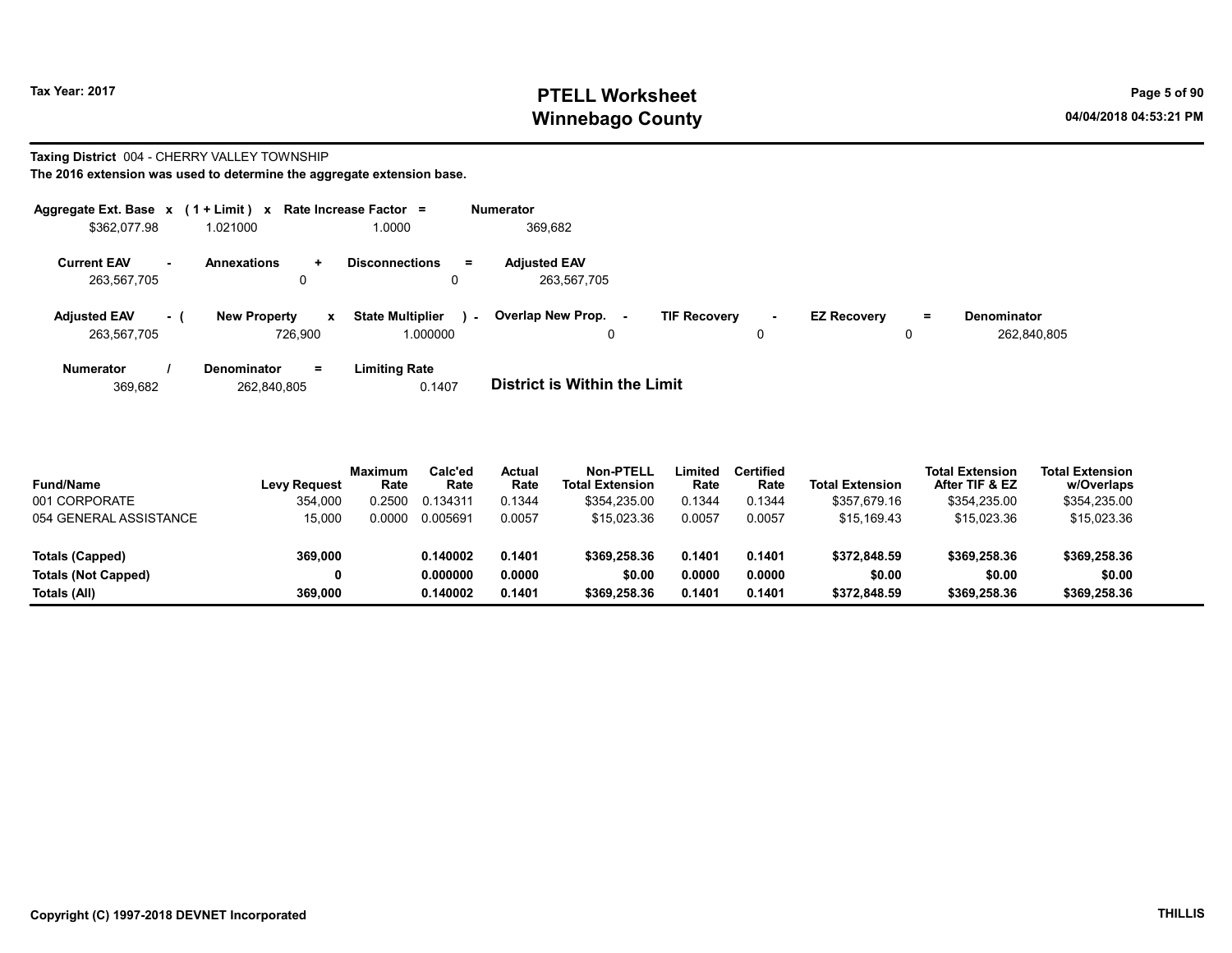# Tax Year: 2017 **PTELL Worksheet** Page 6 of 90 Winnebago County and the County of the County of the County of the County of the County of the County of the County of the County of the County of the County of the County of the County of the County of the County of the C

#### Taxing District 005 - DURAND TOWNSHIP

| Aggregate Ext. Base $x$ (1 + Limit) x Rate Increase Factor = |                                              |                         |                 | <b>Numerator</b>    |                                            |                     |                          |                        |                                          |                                      |  |
|--------------------------------------------------------------|----------------------------------------------|-------------------------|-----------------|---------------------|--------------------------------------------|---------------------|--------------------------|------------------------|------------------------------------------|--------------------------------------|--|
| \$64,850.11                                                  | 1.021000                                     | 1.0000                  |                 |                     | 66,212                                     |                     |                          |                        |                                          |                                      |  |
| <b>Current EAV</b><br>$\sim$<br>36,807,280                   | <b>Annexations</b><br>$\ddot{}$<br>$\Omega$  | <b>Disconnections</b>   | $\equiv$<br>0   | <b>Adjusted EAV</b> | 36,807,280                                 |                     |                          |                        |                                          |                                      |  |
| <b>Adjusted EAV</b><br>- (                                   | <b>New Property</b><br>$\mathbf{x}$          | <b>State Multiplier</b> |                 |                     | ) - Overlap New Prop. -                    | <b>TIF Recovery</b> | $\blacksquare$           | <b>EZ Recovery</b>     | Denominator<br>Ξ.                        |                                      |  |
| 36,807,280                                                   | 185,473                                      |                         | 1.000000        |                     | 0                                          |                     | $\mathbf 0$              | $\mathbf{0}$           |                                          | 36,621,807                           |  |
| <b>Numerator</b><br>66,212                                   | <b>Denominator</b><br>$\equiv$<br>36,621,807 | <b>Limiting Rate</b>    | 0.1808          |                     | <b>District is Over the Limit</b>          |                     |                          |                        |                                          |                                      |  |
| <b>Limiting Rate</b><br>0.1808                               | <b>Computed Rate</b><br>$\equiv$<br>0.186200 | <b>Reduction Factor</b> | 0.9710          |                     |                                            |                     |                          |                        |                                          |                                      |  |
| <b>Fund/Name</b>                                             | <b>Levy Request</b>                          | <b>Maximum</b><br>Rate  | Calc'ed<br>Rate | Actual<br>Rate      | <b>Non-PTELL</b><br><b>Total Extension</b> | Limited<br>Rate     | <b>Certified</b><br>Rate | <b>Total Extension</b> | <b>Total Extension</b><br>After TIF & EZ | <b>Total Extension</b><br>w/Overlaps |  |
| 001 CORPORATE                                                | 67,000                                       | 0.2500                  | 0.182029        | 0.1821              | \$67,026.06                                | 0.1768              | 0.1768                   | \$65,495.48            | \$65,075.27                              | \$65,075.27                          |  |
| 054 GENERAL ASSISTANCE                                       | 1,500                                        | 0.0000                  | 0.004075        | 0.0041              | \$1,509.10                                 | 0.0040              | 0.0040                   | \$1,481.80             | \$1,472.29                               | \$1,472.29                           |  |
| <b>Totals (Capped)</b>                                       | 68,500                                       |                         | 0.186104        | 0.1862              | \$68,535.16                                | 0.1808              | 0.1808                   | \$66,977.27            | \$66,547.56                              | \$66,547.56                          |  |
| <b>Totals (Not Capped)</b>                                   | 0                                            |                         | 0.000000        | 0.0000              | \$0.00                                     | 0.0000              | 0.0000                   | \$0.00                 | \$0.00                                   | \$0.00                               |  |
| Totals (All)                                                 | 68,500                                       |                         | 0.186104        | 0.1862              | \$68,535.16                                | 0.1808              | 0.1808                   | \$66,977.27            | \$66,547.56                              | \$66,547.56                          |  |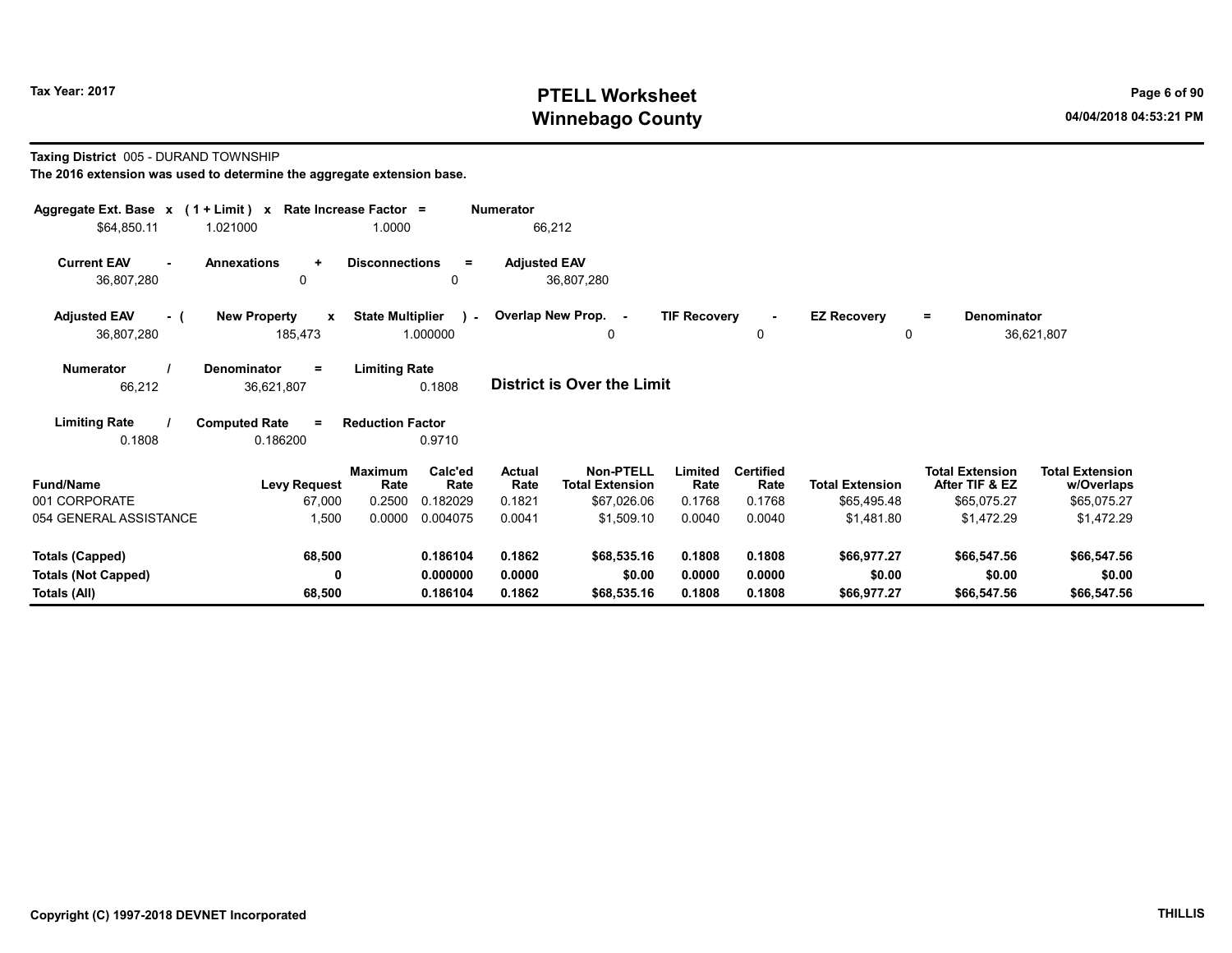# Tax Year: 2017 **PTELL Worksheet** Page 7 of 90 Winnebago County and the County of the County of the County of the County of the County of the County of the County of the County of the County of the County of the County of the County of the County of the County of the C

#### Taxing District 006 - HARLEM TOWNSHIP

|                                    |        | Aggregate Ext. Base $x$ (1 + Limit) x Rate Increase Factor = |                                               | <b>Numerator</b>                                                                                                                     |
|------------------------------------|--------|--------------------------------------------------------------|-----------------------------------------------|--------------------------------------------------------------------------------------------------------------------------------------|
| \$615,742.00                       |        | 1.021000                                                     | 1.0000                                        | 628,673                                                                                                                              |
| <b>Current EAV</b><br>565,616,166  | $\sim$ | <b>Annexations</b><br>÷.<br>0                                | <b>Disconnections</b><br>$\equiv$             | <b>Adjusted EAV</b><br>565,616,166                                                                                                   |
| <b>Adjusted EAV</b><br>565.616.166 | - 1    | <b>New Property</b><br>$\mathbf{x}$<br>3.005.661             | <b>State Multiplier</b><br>$\sim$<br>1.000000 | Overlap New Prop. -<br><b>TIF Recovery</b><br><b>EZ Recovery</b><br><b>Denominator</b><br>Ξ.<br>$\sim$<br>562,610,505<br>0<br>0<br>0 |
| <b>Numerator</b><br>628,673        |        | <b>Denominator</b><br>$=$<br>562.610.505                     | <b>Limiting Rate</b><br>0.1118                | <b>District is Within the Limit</b>                                                                                                  |

| <b>Fund/Name</b>           | <b>Levy Request</b> | <b>Maximum</b><br>Rate | Calc'ed<br>Rate | <b>Actual</b><br>Rate | Non-PTELL<br><b>Total Extension</b> | Limited<br>Rate | <b>Certified</b><br>Rate | <b>Total Extension</b> | <b>Total Extension</b><br>After TIF & EZ | <b>Total Extension</b><br>w/Overlaps |  |
|----------------------------|---------------------|------------------------|-----------------|-----------------------|-------------------------------------|-----------------|--------------------------|------------------------|------------------------------------------|--------------------------------------|--|
| 001 CORPORATE              | 500.000             | 0.2500                 | 0.088399        | 0.0884                | \$500,004.69                        | 0.0884          | 0.0884                   | \$528.496.45           | \$500,004.69                             | \$500,004.69                         |  |
| 042 PARK/PARK MAINTENANCE  | 65.000              | 0.0200                 | 0.011492        | 0.0115                | \$65.045.86                         | 0.0115          | 0.0115                   | \$68,752.37            | \$65,045.86                              | \$65,045.86                          |  |
| 054 GENERAL ASSISTANCE     | 65.000              | 0.0000                 | 0.011492        | 0.0115                | \$65.045.86                         | 0.0115          | 0.0115                   | \$68,752.37            | \$65,045.86                              | \$65,045.86                          |  |
| Totals (Capped)            | 630,000             |                        | 0.111383        | 0.1114                | \$630.096.41                        | 0.1114          | 0.1114                   | \$666,001.18           | \$630,096.41                             | \$630,096.41                         |  |
| <b>Totals (Not Capped)</b> |                     |                        | 0.000000        | 0.0000                | \$0.00                              | 0.0000          | 0.0000                   | \$0.00                 | \$0.00                                   | \$0.00                               |  |
| Totals (All)               | 630,000             |                        | 0.111383        | 0.1114                | \$630.096.41                        | 0.1114          | 0.1114                   | \$666,001.18           | \$630,096.41                             | \$630,096.41                         |  |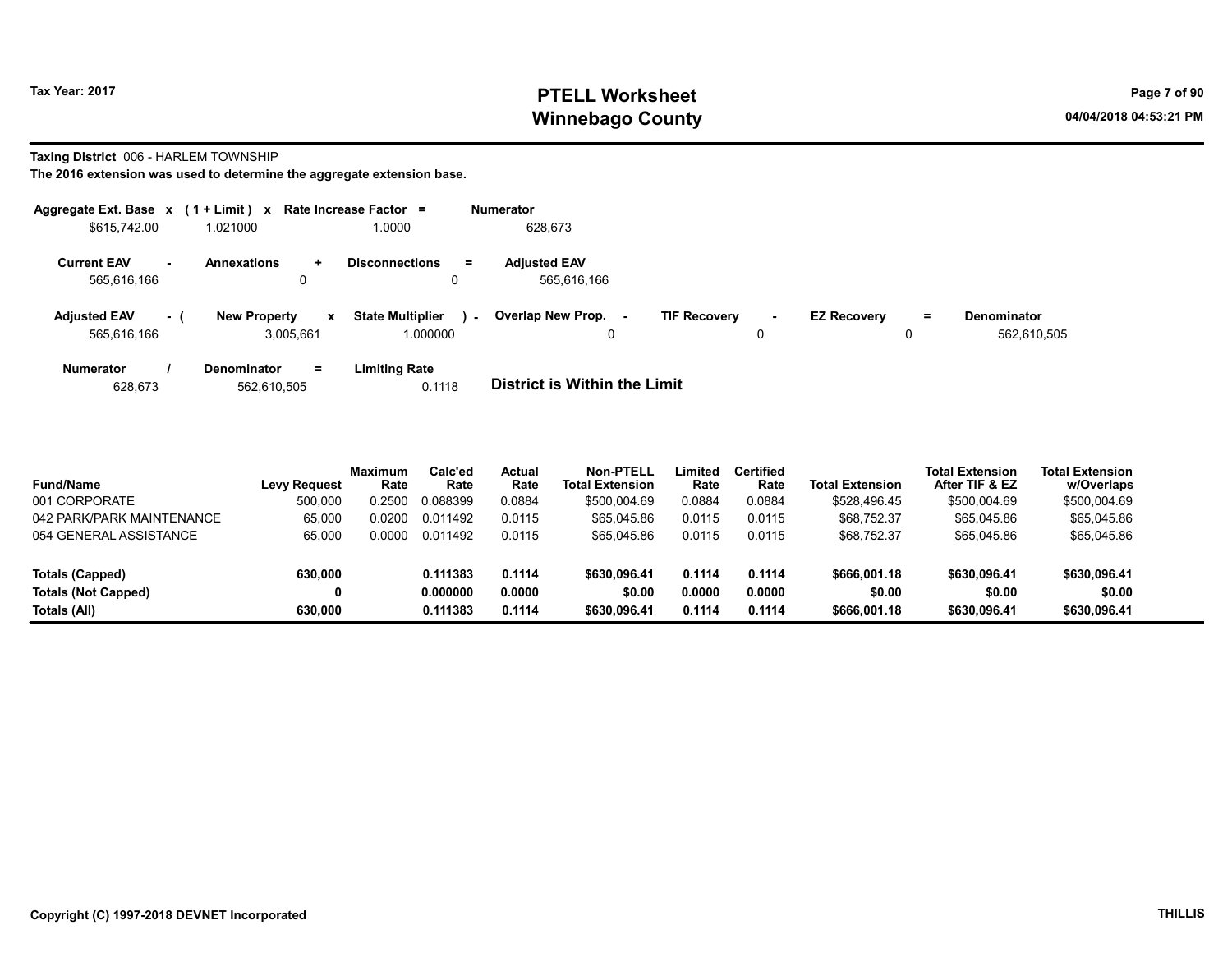# Tax Year: 2017 **PTELL Worksheet** Page 8 of 90 Winnebago County and the County of the County of the County of the County of the County of the County of the County of the County of the County of the County of the County of the County of the County of the County of the C

Taxing District 007 - HARRISON TOWNSHIP

| Aggregate Ext. Base x (1 + Limit) x Rate Increase Factor = |                                               |                                           | <b>Numerator</b>        |                                            |                     |                   |                         |                                          |                                      |
|------------------------------------------------------------|-----------------------------------------------|-------------------------------------------|-------------------------|--------------------------------------------|---------------------|-------------------|-------------------------|------------------------------------------|--------------------------------------|
| \$17,340.31                                                | 1.021000                                      | 1.0000                                    | 17,704                  |                                            |                     |                   |                         |                                          |                                      |
| <b>Current EAV</b><br>14,191,981                           | <b>Annexations</b><br>$\ddotmark$<br>0        | <b>Disconnections</b><br>$=$<br>0         | <b>Adjusted EAV</b>     | 14,191,981                                 |                     |                   |                         |                                          |                                      |
| <b>Adjusted EAV</b><br>- (<br>14,191,981                   | <b>New Property</b><br>$\mathbf{x}$<br>20,606 | <b>State Multiplier</b><br>1.000000       | ) - Overlap New Prop. - | 0                                          | <b>TIF Recovery</b> | 0                 | <b>EZ Recovery</b><br>0 | Denominator<br>$\equiv$                  | 14, 171, 375                         |
| <b>Numerator</b><br>17,704                                 | Denominator<br>$=$<br>14, 171, 375            | <b>Limiting Rate</b><br>0.1250            |                         | <b>District is Over the Limit</b>          |                     |                   |                         |                                          |                                      |
| <b>Limiting Rate</b>                                       | <b>Computed Rate</b><br>$\equiv$              | <b>Reduction Factor</b>                   |                         |                                            |                     |                   |                         |                                          |                                      |
| 0.1250                                                     | 0.128300                                      | 0.9743                                    |                         |                                            |                     |                   |                         |                                          |                                      |
| <b>Fund/Name</b>                                           | <b>Levy Request</b>                           | Calc'ed<br><b>Maximum</b><br>Rate<br>Rate | Actual<br>Rate          | <b>Non-PTELL</b><br><b>Total Extension</b> | Limited<br>Rate     | Certified<br>Rate | <b>Total Extension</b>  | <b>Total Extension</b><br>After TIF & EZ | <b>Total Extension</b><br>w/Overlaps |
| 001 CORPORATE                                              | 18,205                                        | 0.4500<br>0.128277                        | 0.1283                  | \$18,208.31                                | 0.1250              | 0.1250            | \$17,739.98             | \$17,739.98                              | \$17,739.98                          |
|                                                            |                                               |                                           |                         |                                            |                     |                   |                         |                                          |                                      |
| <b>Totals (Capped)</b>                                     | 18,205                                        | 0.128277                                  | 0.1283                  | \$18,208.31                                | 0.1250              | 0.1250            | \$17,739.98             | \$17,739.98                              | \$17,739.98                          |
| <b>Totals (Not Capped)</b>                                 | 0                                             | 0.000000                                  | 0.0000                  | \$0.00                                     | 0.0000              | 0.0000            | \$0.00                  | \$0.00                                   | \$0.00                               |
| Totals (All)                                               | 18,205                                        | 0.128277                                  | 0.1283                  | \$18,208.31                                | 0.1250              | 0.1250            | \$17,739.98             | \$17,739.98                              | \$17,739.98                          |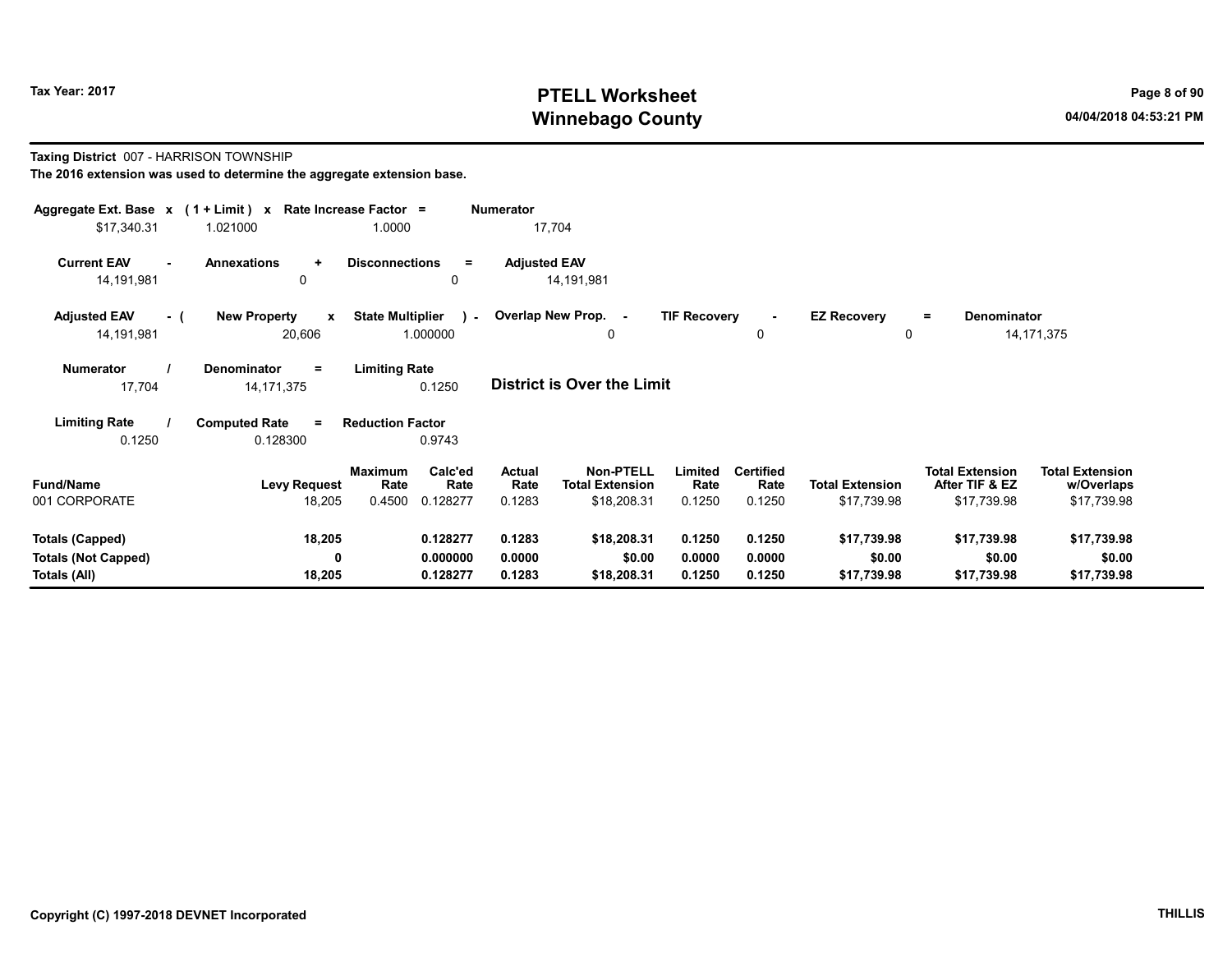# Tax Year: 2017 **PTELL Worksheet** Page 9 of 90 Winnebago County and the County of the County of the County of the County of the County of the County of the County of the County of the County of the County of the County of the County of the County of the County of the C

Taxing District 008 - LAONA TOWNSHIP

| Aggregate Ext. Base $x$ (1 + Limit) $x$ Rate Increase Factor = |                                                                         |                                                    | <b>Numerator</b>      |                                            |                     |                          |                                |                                          |                                      |
|----------------------------------------------------------------|-------------------------------------------------------------------------|----------------------------------------------------|-----------------------|--------------------------------------------|---------------------|--------------------------|--------------------------------|------------------------------------------|--------------------------------------|
| \$39,375.41<br>1.021000                                        | 1.0000                                                                  |                                                    |                       | 40,202                                     |                     |                          |                                |                                          |                                      |
| <b>Current EAV</b><br>33,064,557                               | <b>Annexations</b><br><b>Disconnections</b><br>$\ddot{}$<br>0           | $=$<br>0                                           | <b>Adjusted EAV</b>   | 33,064,557                                 |                     |                          |                                |                                          |                                      |
| <b>Adjusted EAV</b><br>- (<br>33,064,557                       | <b>New Property</b><br>$\mathbf{x}$<br>291,023                          | <b>State Multiplier</b><br>$\lambda$ -<br>1.000000 |                       | Overlap New Prop. -<br>0                   | <b>TIF Recovery</b> | 0                        | <b>EZ Recovery</b><br>$\Omega$ | <b>Denominator</b><br>$=$                | 32,773,534                           |
| <b>Numerator</b><br>40,202                                     | <b>Limiting Rate</b><br>Denominator<br>$=$<br>32,773,534                | 0.1227                                             |                       | District is Over the Limit                 |                     |                          |                                |                                          |                                      |
| <b>Limiting Rate</b><br>0.1227                                 | <b>Computed Rate</b><br><b>Reduction Factor</b><br>$\equiv$<br>0.124000 | 0.9895                                             |                       |                                            |                     |                          |                                |                                          |                                      |
| <b>Fund/Name</b>                                               | <b>Maximum</b><br>Rate<br><b>Levy Request</b>                           | Calc'ed<br>Rate                                    | <b>Actual</b><br>Rate | <b>Non-PTELL</b><br><b>Total Extension</b> | Limited<br>Rate     | <b>Certified</b><br>Rate | <b>Total Extension</b>         | <b>Total Extension</b><br>After TIF & EZ | <b>Total Extension</b><br>w/Overlaps |
| 001 CORPORATE                                                  | 41,000<br>0.2500                                                        | 0.124000                                           | 0.1240                | \$41,000.05                                | 0.1227              | 0.1227                   | \$40,570.21                    | \$40,570.21                              | \$40,570.21                          |
| 027 AUDIT                                                      | 0.0050<br>0                                                             | 0.000000                                           | 0.0000                | \$0.00                                     | 0.0000              | 0.0000                   | \$0.00                         | \$0.00                                   | \$0.00                               |
| 035 TORT JUDGMENTS, LIABILIT                                   | 0.0000<br>0                                                             | 0.000000                                           | 0.0000                | \$0.00                                     | 0.0000              | 0.0000                   | \$0.00                         | \$0.00                                   | \$0.00                               |
| 047 SOCIAL SECURITY                                            | $\Omega$<br>0.0000                                                      | 0.000000                                           | 0.0000                | \$0.00                                     | 0.0000              | 0.0000                   | \$0.00                         | \$0.00                                   | \$0.00                               |
| <b>Totals (Capped)</b>                                         | 41,000                                                                  | 0.124000                                           | 0.1240                | \$41,000.05                                | 0.1227              | 0.1227                   | \$40,570.21                    | \$40,570.21                              | \$40,570.21                          |
| <b>Totals (Not Capped)</b>                                     | 0                                                                       | 0.000000                                           | 0.0000                | \$0.00                                     | 0.0000              | 0.0000                   | \$0.00                         | \$0.00                                   | \$0.00                               |
| Totals (All)                                                   | 41,000                                                                  | 0.124000                                           | 0.1240                | \$41,000.05                                | 0.1227              | 0.1227                   | \$40,570.21                    | \$40,570.21                              | \$40,570.21                          |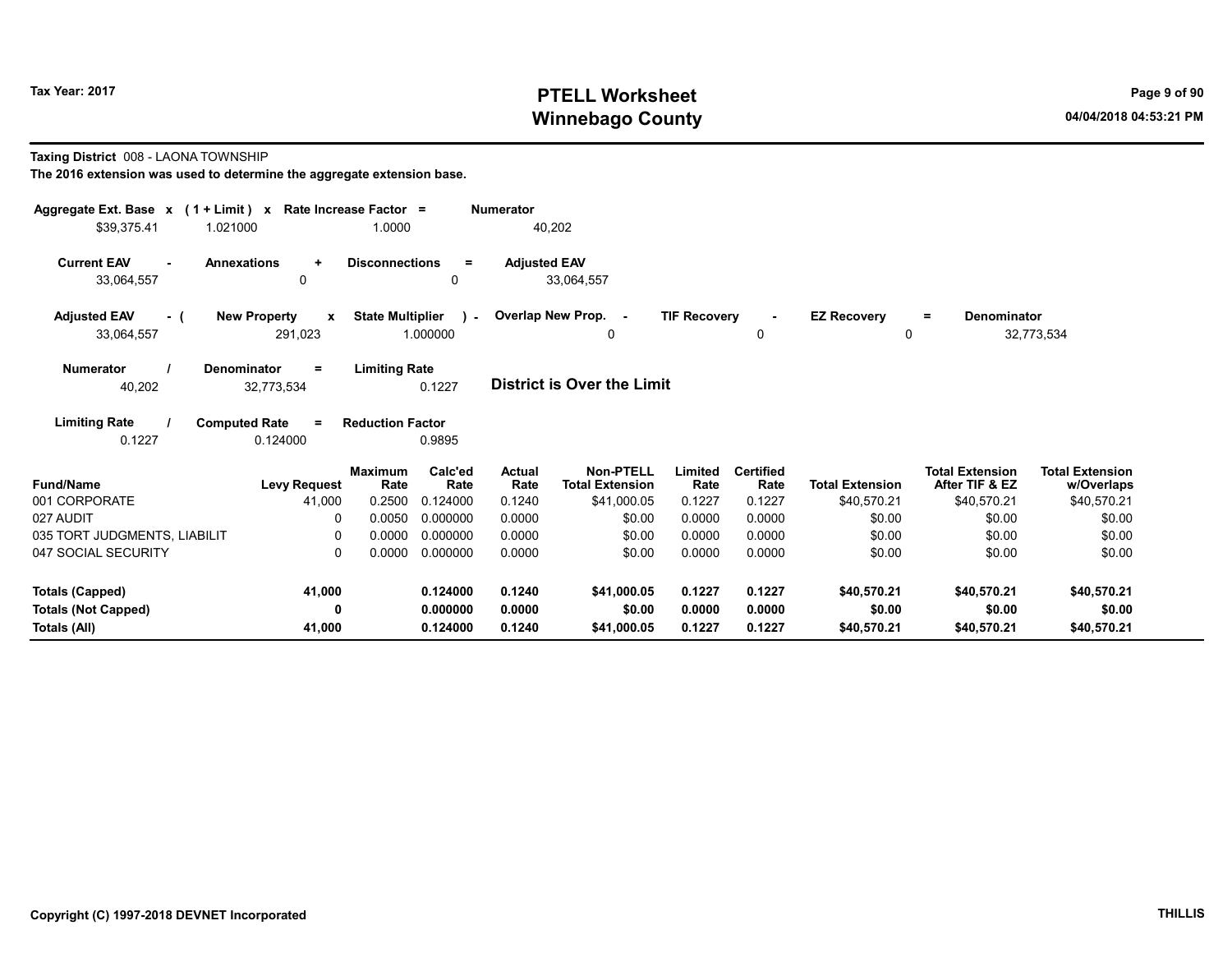# Tax Year: 2017 **PTELL Worksheet** Page 10 of 90 Winnebago County and the County of the County of the County of the County of the County of the County of the County of the County of the County of the County of the County of the County of the County of the County of the C

#### Taxing District 009 - OWEN TOWNSHIP

| Aggregate Ext. Base $x$ (1 + Limit) $x$  |                                                 | Rate Increase Factor =  |                          | <b>Numerator</b>      |                                            |                     |                          |                        |                                          |                                      |
|------------------------------------------|-------------------------------------------------|-------------------------|--------------------------|-----------------------|--------------------------------------------|---------------------|--------------------------|------------------------|------------------------------------------|--------------------------------------|
| \$116,388.93                             | 1.021000                                        | 1.0000                  |                          | 118,833               |                                            |                     |                          |                        |                                          |                                      |
| <b>Current EAV</b><br>82,862,718         | <b>Annexations</b><br>$\ddot{}$<br>$\mathbf{0}$ | <b>Disconnections</b>   | $\equiv$<br>0            | <b>Adjusted EAV</b>   | 82,862,718                                 |                     |                          |                        |                                          |                                      |
| <b>Adjusted EAV</b><br>- (<br>82,862,718 | <b>New Property</b><br>$\mathbf{x}$<br>143,674  | <b>State Multiplier</b> | $\mathbf{r}$<br>1.000000 |                       | Overlap New Prop. -<br>0                   | <b>TIF Recovery</b> | 0                        | <b>EZ Recovery</b>     | Denominator<br>$=$<br>0                  | 82,719,044                           |
| <b>Numerator</b><br>118,833              | <b>Denominator</b><br>$\equiv$<br>82,719,044    | <b>Limiting Rate</b>    | 0.1437                   |                       | <b>District is Over the Limit</b>          |                     |                          |                        |                                          |                                      |
| <b>Limiting Rate</b><br>0.1437           | <b>Computed Rate</b><br>$\equiv$<br>0.143800    | <b>Reduction Factor</b> | 0.9993                   |                       |                                            |                     |                          |                        |                                          |                                      |
| <b>Fund/Name</b>                         | <b>Levy Request</b>                             | <b>Maximum</b><br>Rate  | Calc'ed<br>Rate          | <b>Actual</b><br>Rate | <b>Non-PTELL</b><br><b>Total Extension</b> | Limited<br>Rate     | <b>Certified</b><br>Rate | <b>Total Extension</b> | <b>Total Extension</b><br>After TIF & EZ | <b>Total Extension</b><br>w/Overlaps |
| 001 CORPORATE                            | 114,000                                         | 0.2500                  | 0.137577                 | 0.1376                | \$114,019.10                               | 0.1375              | 0.1375                   | \$113,936.24           | \$113,936.24                             | \$113,936.24                         |
| 047 SOCIAL SECURITY                      | 3,000                                           | 0.0000                  | 0.003620                 | 0.0037                | \$3,065.92                                 | 0.0037              | 0.0037                   | \$3,065.92             | \$3,065.92                               | \$3,065.92                           |
| 054 GENERAL ASSISTANCE                   | 2,000                                           | 0.0000                  | 0.002414                 | 0.0025                | \$2,071.57                                 | 0.0025              | 0.0025                   | \$2,071.57             | \$2,071.57                               | \$2,071.57                           |
| <b>Totals (Capped)</b>                   | 119,000                                         |                         | 0.143611                 | 0.1438                | \$119,156.59                               | 0.1437              | 0.1437                   | \$119,073.73           | \$119,073.73                             | \$119,073.73                         |
| <b>Totals (Not Capped)</b>               | 0                                               |                         | 0.000000                 | 0.0000                | \$0.00                                     | 0.0000              | 0.0000                   | \$0.00                 | \$0.00                                   | \$0.00                               |
| Totals (All)                             | 119,000                                         |                         | 0.143611                 | 0.1438                | \$119,156.59                               | 0.1437              | 0.1437                   | \$119,073.73           | \$119,073.73                             | \$119,073.73                         |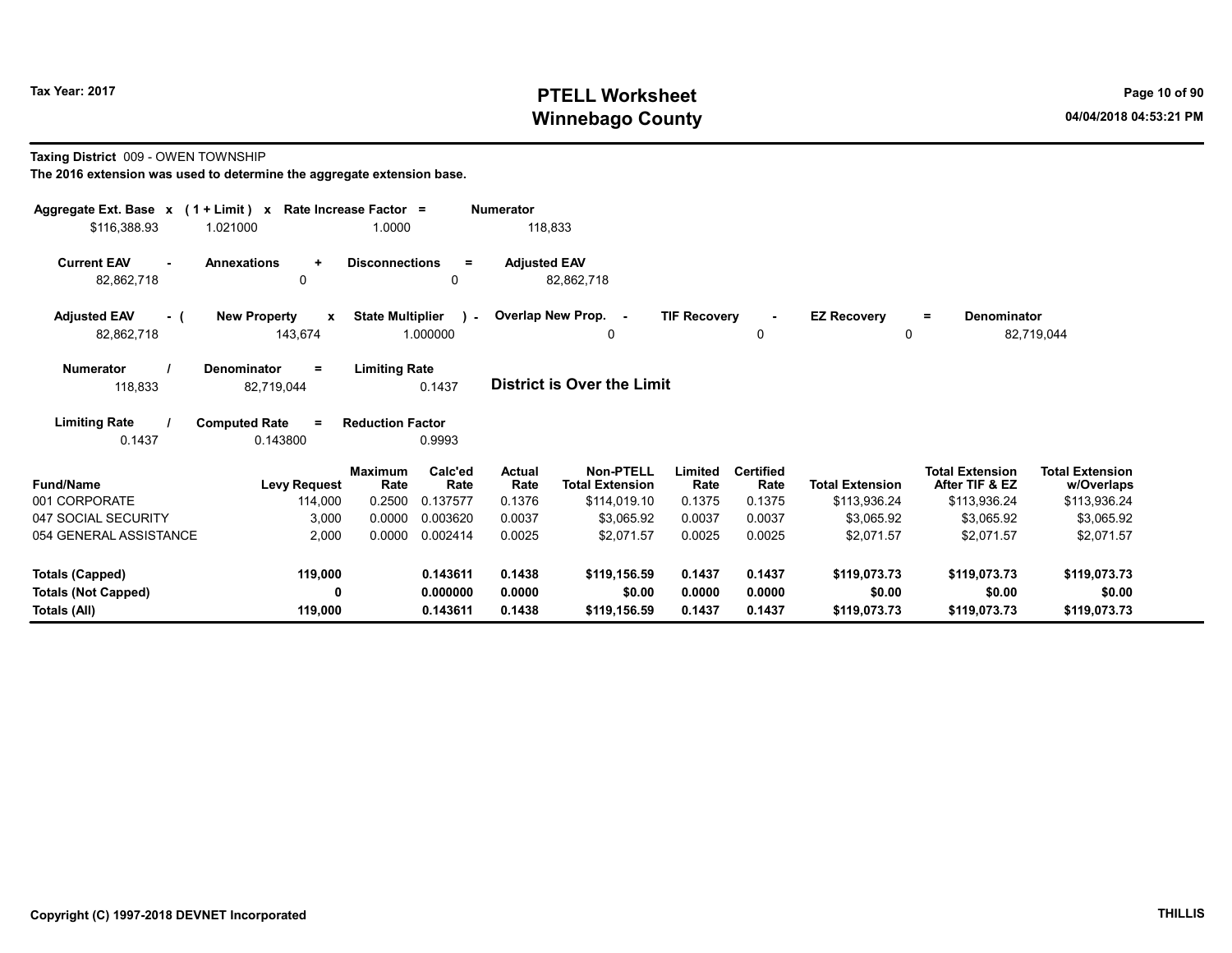# Tax Year: 2017 **PTELL Worksheet** Page 11 of 90 Winnebago County and the County of the County of the County of the County of the County of the County of the County of the County of the County of the County of the County of the County of the County of the County of the C

#### Taxing District 010 - PECATONICA TOWNSHIP

| Aggregate Ext. Base $x$ (1 + Limit) x Rate Increase Factor = |                                                |                                  |                             | <b>Numerator</b>                |                                                            |                           |                                    |                                        |                                                          |                                                      |
|--------------------------------------------------------------|------------------------------------------------|----------------------------------|-----------------------------|---------------------------------|------------------------------------------------------------|---------------------------|------------------------------------|----------------------------------------|----------------------------------------------------------|------------------------------------------------------|
| \$119,891.98                                                 | 1.021000                                       | 1.0000                           |                             | 122,410                         |                                                            |                           |                                    |                                        |                                                          |                                                      |
| <b>Current EAV</b><br>67,368,357                             | <b>Annexations</b><br>$\ddot{}$<br>0           | <b>Disconnections</b>            | $\equiv$<br>$\Omega$        | <b>Adjusted EAV</b>             | 67,368,357                                                 |                           |                                    |                                        |                                                          |                                                      |
| <b>Adjusted EAV</b><br>- (<br>67,368,357                     | <b>New Property</b><br>$\mathbf{x}$<br>379,766 | <b>State Multiplier</b>          | $\mathbf{r}$<br>1.000000    |                                 | Overlap New Prop. -<br>0                                   | <b>TIF Recovery</b>       | $\sim$<br>0                        | <b>EZ Recovery</b><br>0                | Denominator<br>Ξ.                                        | 66,988,591                                           |
| <b>Numerator</b><br>122,410                                  | <b>Denominator</b><br>$\equiv$<br>66,988,591   | <b>Limiting Rate</b>             | 0.1828                      |                                 | <b>District is Over the Limit</b>                          |                           |                                    |                                        |                                                          |                                                      |
| <b>Limiting Rate</b><br>0.1828                               | <b>Computed Rate</b><br>$\equiv$<br>0.187100   | <b>Reduction Factor</b>          | 0.9770                      |                                 |                                                            |                           |                                    |                                        |                                                          |                                                      |
| <b>Fund/Name</b><br>001 CORPORATE                            | <b>Levy Request</b><br>114,486                 | <b>Maximum</b><br>Rate<br>0.2500 | Calc'ed<br>Rate<br>0.169940 | <b>Actual</b><br>Rate<br>0.1700 | <b>Non-PTELL</b><br><b>Total Extension</b><br>\$114,526.21 | Limited<br>Rate<br>0.1658 | <b>Certified</b><br>Rate<br>0.1658 | <b>Total Extension</b><br>\$111,696.74 | <b>Total Extension</b><br>After TIF & EZ<br>\$111,696.74 | <b>Total Extension</b><br>w/Overlaps<br>\$111,696.74 |
| 005 I. M. R. F.                                              | 0                                              | 0.0000                           | 0.000000                    | 0.0000                          | \$0.00                                                     | 0.0000                    | 0.0000                             | \$0.00                                 | \$0.00                                                   | \$0.00                                               |
| 027 AUDIT                                                    | 100                                            | 0.0050                           | 0.000148                    | 0.0002                          | \$134.74                                                   | 0.0002                    | 0.0002                             | \$134.74                               | \$134.74                                                 | \$134.74                                             |
| 035 TORT JUDGMENTS, LIABILIT                                 | 6,300                                          | 0.0000                           | 0.009352                    | 0.0094                          | \$6,332.63                                                 | 0.0094                    | 0.0094                             | \$6,332.63                             | \$6,332.63                                               | \$6,332.63                                           |
| 054 GENERAL ASSISTANCE                                       | 5,000                                          | 0.0000                           | 0.007422                    | 0.0075                          | \$5.052.63                                                 | 0.0074                    | 0.0074                             | \$4,985.26                             | \$4.985.26                                               | \$4,985.26                                           |
| <b>Totals (Capped)</b>                                       | 125,886                                        |                                  | 0.186862                    | 0.1871                          | \$126,046.21                                               | 0.1828                    | 0.1828                             | \$123,149.36                           | \$123,149.37                                             | \$123,149.37                                         |
| <b>Totals (Not Capped)</b>                                   | 0                                              |                                  | 0.000000                    | 0.0000                          | \$0.00                                                     | 0.0000                    | 0.0000                             | \$0.00                                 | \$0.00                                                   | \$0.00                                               |
| Totals (All)                                                 | 125,886                                        |                                  | 0.186862                    | 0.1871                          | \$126,046.21                                               | 0.1828                    | 0.1828                             | \$123,149.36                           | \$123,149.37                                             | \$123,149.37                                         |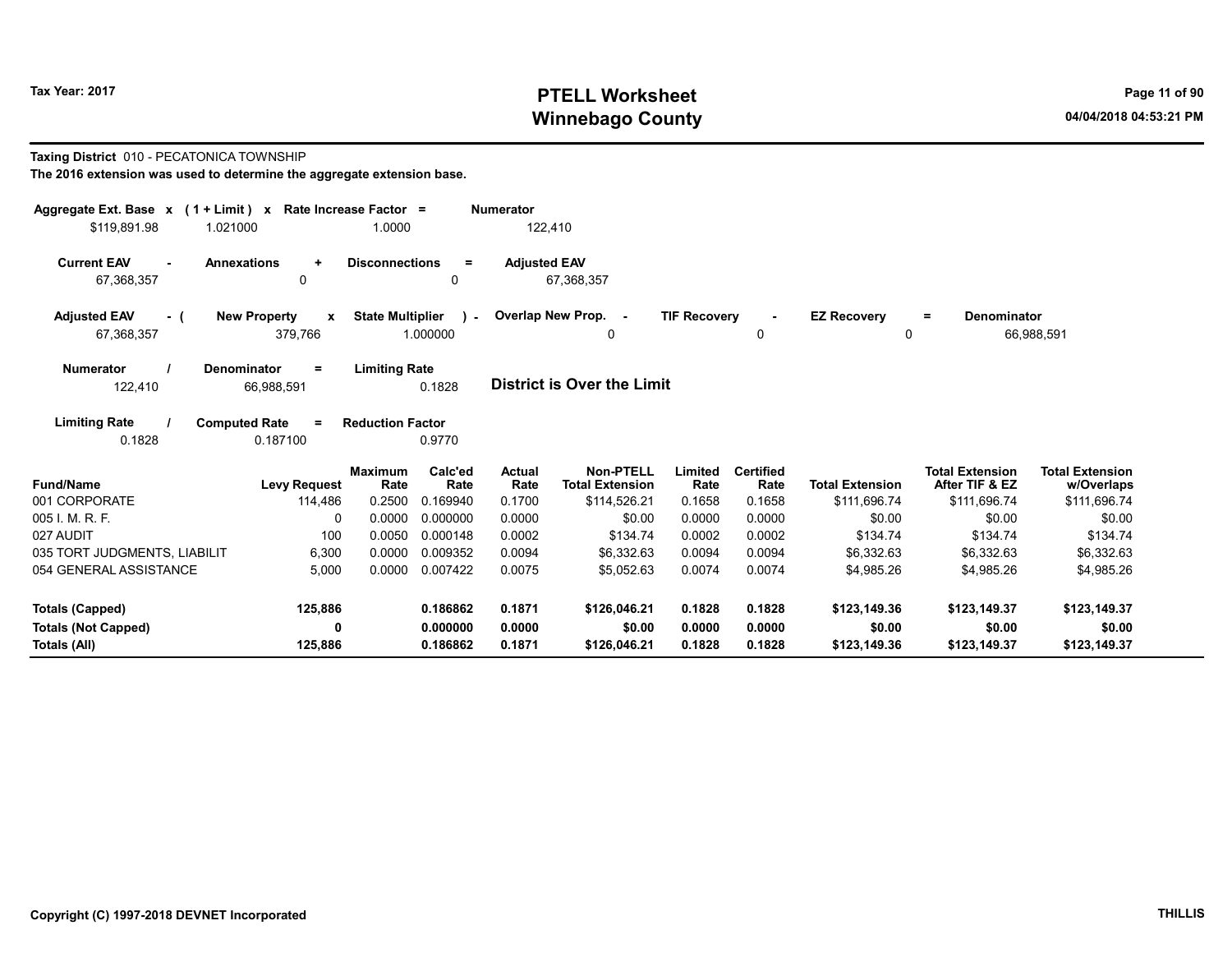# Tax Year: 2017 **PTELL Worksheet** Page 12 of 90 Winnebago County and the County of the County of the County of the County of the County of the County of the County of the County of the County of the County of the County of the County of the County of the County of the C

#### Taxing District 011 - ROCKFORD TOWNSHIP

| Aggregate Ext. Base $x$ (1 + Limit) $x$ |      |                                                  | Rate Increase Factor =                                | <b>Numerator</b>                     |                     |                     |                    |         |                                     |
|-----------------------------------------|------|--------------------------------------------------|-------------------------------------------------------|--------------------------------------|---------------------|---------------------|--------------------|---------|-------------------------------------|
| \$2,535,781.29                          |      | 1.021000                                         | 1.0000                                                | 2,589,033                            |                     |                     |                    |         |                                     |
| <b>Current EAV</b><br>1,776,860,389     | . .  | <b>Annexations</b><br>÷.<br>0                    | $=$<br><b>Disconnections</b><br>0                     | <b>Adjusted EAV</b><br>1,776,860,389 |                     |                     |                    |         |                                     |
| <b>Adjusted EAV</b><br>1,776,860,389    | $-1$ | <b>New Property</b><br>$\mathbf{x}$<br>4,792,326 | <b>State Multiplier</b><br>$\sim$ 10 $\,$<br>1.000000 | Overlap New Prop.<br>0               | <b>TIF Recovery</b> | $\blacksquare$<br>0 | <b>EZ Recovery</b> | Ξ.<br>0 | <b>Denominator</b><br>1.772.068.063 |
| <b>Numerator</b>                        |      | <b>Denominator</b><br>Ξ.                         | Limiting Rate                                         |                                      |                     |                     |                    |         |                                     |

| 2,589,033 | 1,772,068,063 | 0.1461 | <b>District is Within the Limit</b> |
|-----------|---------------|--------|-------------------------------------|
|           |               |        |                                     |

| <b>Fund/Name</b>           | <b>Levy Request</b> | Maximum<br>Rate | Calc'ed<br>Rate | Actual<br>Rate | Non-PTELL<br><b>Total Extension</b> | Limited<br>Rate | Certified<br>Rate | <b>Total Extension</b> | <b>Total Extension</b><br>After TIF & EZ | <b>Total Extension</b><br>w/Overlaps |
|----------------------------|---------------------|-----------------|-----------------|----------------|-------------------------------------|-----------------|-------------------|------------------------|------------------------------------------|--------------------------------------|
| 001 CORPORATE              | 2,182,887           | .2500           | 0.122851        | 0.1229         | \$2,183,761.42                      | 0.1229          | 0.1229            | \$2.214.622.11         | \$2,183,761.42                           | \$2,183,761.42                       |
| 054 GENERAL ASSISTANCE     | 385.215             | .0000           | 0.021680        | 0.0217         | \$385.578.70                        | 0.0217          | 0.0217            | \$391,027.66           | \$385.578.70                             | \$385,578.70                         |
|                            |                     |                 |                 |                |                                     |                 |                   |                        |                                          |                                      |
| Totals (Capped)            | 2,568,102           |                 | 0.144531        | 0.1446         | \$2.569.340.12                      | 0.1446          | 0.1446            | \$2,605,649.78         | \$2,569,340.12                           | \$2,569,340.12                       |
| <b>Totals (Not Capped)</b> | 0                   |                 | 0.000000        | 0.0000         | \$0.00                              | 0.0000          | 0.0000            | \$0.00                 | \$0.00                                   | \$0.00                               |
| Totals (All)               | 2.568.102           |                 | 0.144531        | 0.1446         | \$2.569.340.12                      | 0.1446          | 0.1446            | \$2,605,649.78         | \$2,569,340.12                           | \$2,569,340.12                       |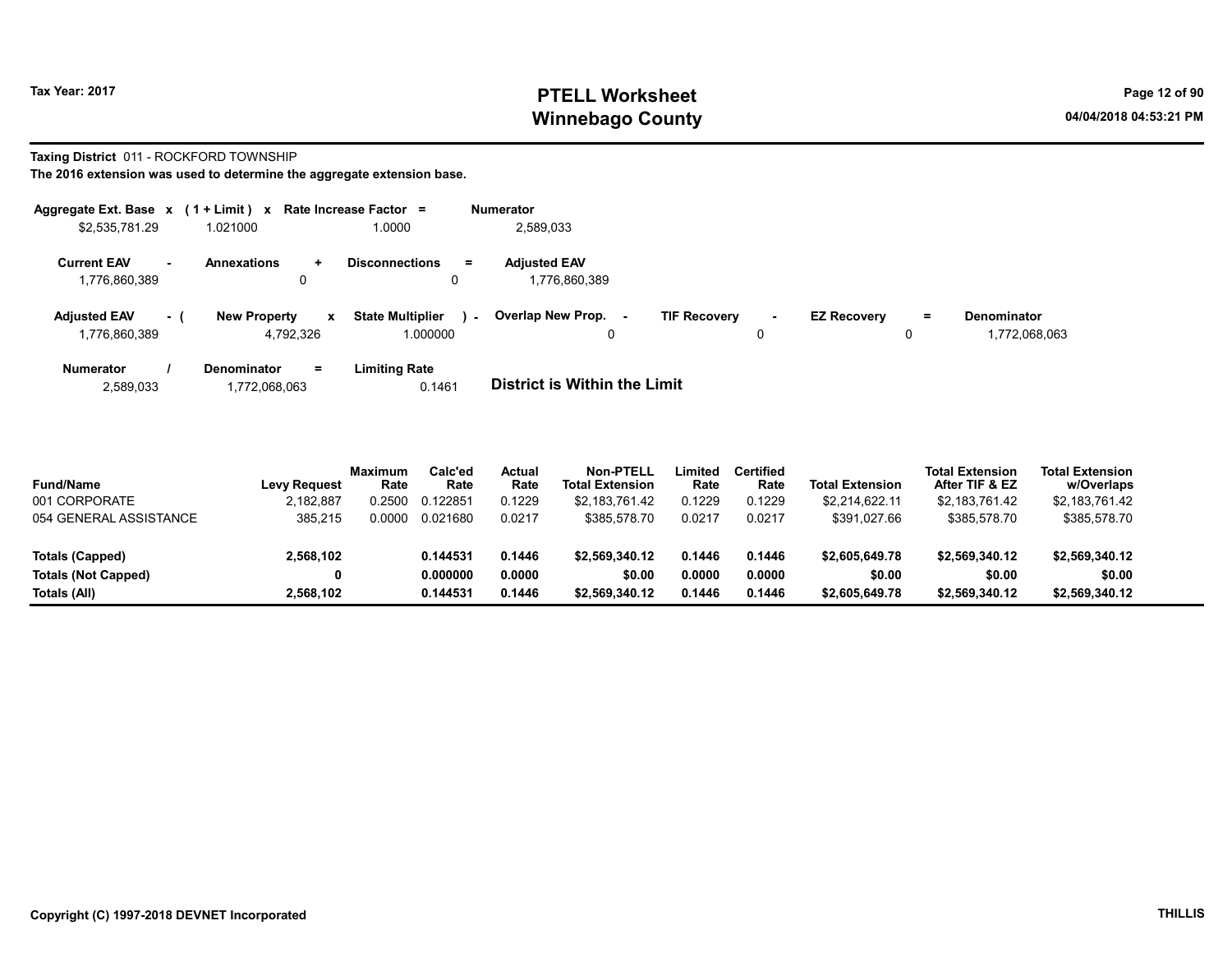# Tax Year: 2017 **PTELL Worksheet** Page 13 of 90 Winnebago County and the County of the County of the County of the County of the County of the County of the County of the County of the County of the County of the County of the County of the County of the County of the C

#### Taxing District 012 - ROCKTON TOWNSHIP

| Aggregate Ext. Base $x$ (1 + Limit) x Rate Increase Factor =              |                                                  |                                                     | <b>Numerator</b>    |                                            |                     |                          |                         |                                          |                                      |
|---------------------------------------------------------------------------|--------------------------------------------------|-----------------------------------------------------|---------------------|--------------------------------------------|---------------------|--------------------------|-------------------------|------------------------------------------|--------------------------------------|
| \$481,574.39<br>1.021000                                                  |                                                  | 1.0000                                              | 491.687             |                                            |                     |                          |                         |                                          |                                      |
| <b>Current EAV</b><br><b>Annexations</b><br>$\blacksquare$<br>248,413,893 | $\ddot{}$<br>$\mathbf{0}$                        | <b>Disconnections</b><br>$\equiv$<br>0              | <b>Adjusted EAV</b> | 248,413,893                                |                     |                          |                         |                                          |                                      |
| <b>Adjusted EAV</b><br>- (<br>248,413,893                                 | <b>New Property</b><br>$\mathbf{x}$<br>1,004,029 | <b>State Multiplier</b><br>$\mathbf{r}$<br>1.000000 |                     | Overlap New Prop. -<br>0                   | <b>TIF Recovery</b> | $\blacksquare$<br>0      | <b>EZ Recovery</b><br>0 | Denominator<br>$=$                       | 247,409,864                          |
| <b>Numerator</b><br><b>Denominator</b><br>491,687                         | Ξ<br>247,409,864                                 | <b>Limiting Rate</b><br>0.1988                      |                     | <b>District is Over the Limit</b>          |                     |                          |                         |                                          |                                      |
| <b>Limiting Rate</b><br><b>Computed Rate</b><br>0.1988                    | $=$<br>0.208000                                  | <b>Reduction Factor</b><br>0.9558                   |                     |                                            |                     |                          |                         |                                          |                                      |
| <b>Fund/Name</b>                                                          | <b>Levy Request</b>                              | Calc'ed<br><b>Maximum</b><br>Rate<br>Rate           | Actual<br>Rate      | <b>Non-PTELL</b><br><b>Total Extension</b> | Limited<br>Rate     | <b>Certified</b><br>Rate | <b>Total Extension</b>  | <b>Total Extension</b><br>After TIF & EZ | <b>Total Extension</b><br>w/Overlaps |
| 001 CORPORATE                                                             | 300,585                                          | 0.2500<br>0.121002                                  | 0.1211              | \$300,829.22                               | 0.1119              | 0.1119                   | \$283,500.12            | \$277,975.15                             | \$277,975.15                         |
| 005 I. M. R. F.                                                           | 50,000                                           | 0.0000<br>0.020128                                  | 0.0202              | \$50.179.61                                | 0.0202              | 0.0202                   | \$51,176.97             | \$50,179.61                              | \$50,179.61                          |
| 017 CEMETERY                                                              | 55,000                                           | 0.2000<br>0.022141                                  | 0.0222              | \$55,147.88                                | 0.0222              | 0.0222                   | \$56,243.99             | \$55,147.88                              | \$55,147.88                          |
| 035 TORT JUDGMENTS, LIABILIT                                              | 10,000                                           | 0.0000<br>0.004026                                  | 0.0041              | \$10,184.97                                | 0.0041              | 0.0041                   | \$10,387.40             | \$10,184.97                              | \$10,184.97                          |
| 042 PARK/PARK MAINTENANCE                                                 | 10,000                                           | 0.0200<br>0.004026                                  | 0.0041              | \$10,184.97                                | 0.0041              | 0.0041                   | \$10,387.40             | \$10,184.97                              | \$10,184.97                          |
| 047 SOCIAL SECURITY                                                       | 35,000                                           | 0.0000<br>0.014089                                  | 0.0141              | \$35,026.36                                | 0.0141              | 0.0141                   | \$35,722.54             | \$35,026.36                              | \$35,026.36                          |
| 054 GENERAL ASSISTANCE                                                    | 55,000                                           | 0.0000<br>0.022141                                  | 0.0222              | \$55,147.88                                | 0.0222              | 0.0222                   | \$56,243.99             | \$55,147.88                              | \$55,147.88                          |
| <b>Totals (Capped)</b>                                                    | 515,585                                          | 0.207553                                            | 0.2080              | \$516,700.89                               | 0.1988              | 0.1988                   | \$503,662.42            | \$493,846.82                             | \$493,846.82                         |
| <b>Totals (Not Capped)</b>                                                | 0                                                | 0.000000                                            | 0.0000              | \$0.00                                     | 0.0000              | 0.0000                   | \$0.00                  | \$0.00                                   | \$0.00                               |
| Totals (All)                                                              | 515,585                                          | 0.207553                                            | 0.2080              | \$516,700.89                               | 0.1988              | 0.1988                   | \$503,662.42            | \$493,846.82                             | \$493,846.82                         |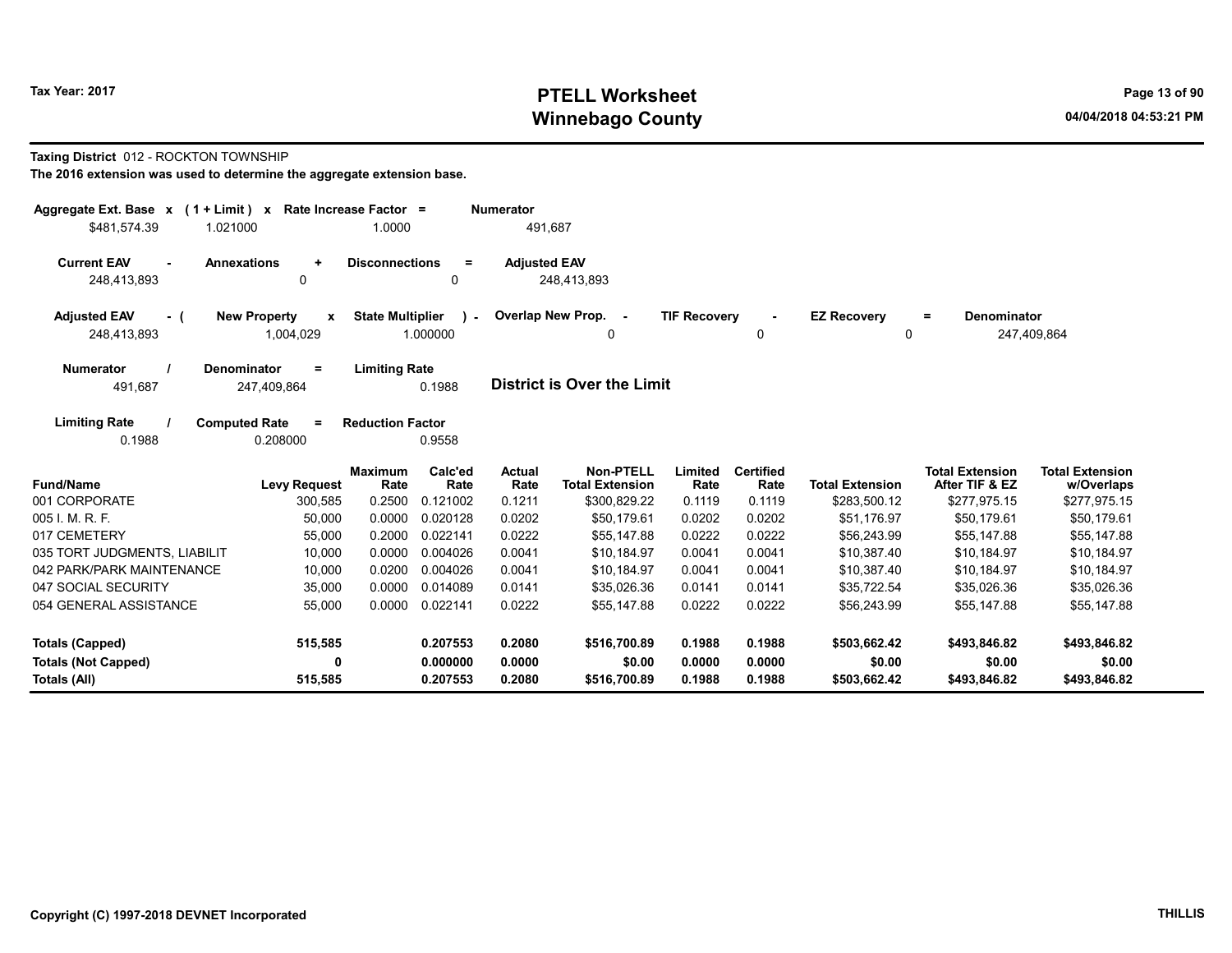# Tax Year: 2017 **PTELL Worksheet** Page 14 of 90 Winnebago County and the County of the County of the County of the County of the County of the County of the County of the County of the County of the County of the County of the County of the County of the County of the C

#### Taxing District 013 - ROSCOE TOWNSHIP

The 2016 extension was used to determine the aggregate extension base.

| Aggregate Ext. Base $x$ (1 + Limit) x Rate Increase Factor = |        |                                  |              |                                     |          | <b>Numerator</b>                   |                     |         |                    |         |                                   |
|--------------------------------------------------------------|--------|----------------------------------|--------------|-------------------------------------|----------|------------------------------------|---------------------|---------|--------------------|---------|-----------------------------------|
| \$631,026.19                                                 |        | 1.021000                         |              | 1.0000                              |          | 644.278                            |                     |         |                    |         |                                   |
| <b>Current EAV</b><br>436,087,850                            | $\sim$ | <b>Annexations</b><br>0          | $\ddot{}$    | <b>Disconnections</b>               | $\equiv$ | <b>Adjusted EAV</b><br>436,087,850 |                     |         |                    |         |                                   |
| <b>Adjusted EAV</b><br>436.087.850                           | $-1$   | <b>New Property</b><br>4.467.124 | $\mathbf{x}$ | <b>State Multiplier</b><br>1.000000 | $\sim$   | Overlap New Prop.<br>0             | <b>TIF Recovery</b> | ٠.<br>0 | <b>EZ Recovery</b> | Ξ.<br>0 | <b>Denominator</b><br>431,620,726 |
| <b>Numerator</b>                                             |        | <b>Denominator</b>               | $=$          | <b>Limiting Rate</b>                |          | _ _ _ _ _ _ _ _ _ _ _ _ _ _ _ _    |                     |         |                    |         |                                   |

644,278 431,620,726 0.1493 District is Within the Limit

| <b>Fund/Name</b>           | <b>Levy Request</b> | Maximum<br>Rate | Calc'ed<br>Rate | <b>Actual</b><br>Rate | Non-PTELL<br><b>Total Extension</b> | Limited<br>Rate | <b>Certified</b><br>Rate | <b>Total Extension</b> | <b>Total Extension</b><br>After TIF & EZ | <b>Total Extension</b><br>w/Overlaps |
|----------------------------|---------------------|-----------------|-----------------|-----------------------|-------------------------------------|-----------------|--------------------------|------------------------|------------------------------------------|--------------------------------------|
| 001 CORPORATE              | 595,543             | 0.2500          | 0.136565        | 0.1366                | \$595,696.00                        | 0.1366          | 0.1366                   | \$596.081.51           | \$595,696.00                             | \$595,696.00                         |
| 017 CEMETERY               | 35,000              | 0.2000          | 0.008026        | 0.0081                | \$35,323.12                         | 0.0081          | 0.0081                   | \$35,345.98            | \$35,323.12                              | \$35,323.12                          |
| 054 GENERAL ASSISTANCE     | 15.000              | 0.0000          | 0.003440        | 0.0035                | \$15.263.07                         | 0.0035          | 0.0035                   | \$15,272.95            | \$15,263.07                              | \$15,263.07                          |
| Totals (Capped)            | 645,543             |                 | 0.148031        | 0.1482                | \$646,282.19                        | 0.1482          | 0.1482                   | \$646,700.44           | \$646,282.19                             | \$646,282.19                         |
| <b>Totals (Not Capped)</b> |                     |                 | 0.000000        | 0.0000                | \$0.00                              | 0.0000          | 0.0000                   | \$0.00                 | \$0.00                                   | \$0.00                               |
| Totals (All)               | 645.543             |                 | 0.148031        | 0.1482                | \$646,282.19                        | 0.1482          | 0.1482                   | \$646,700.44           | \$646,282.19                             | \$646,282.19                         |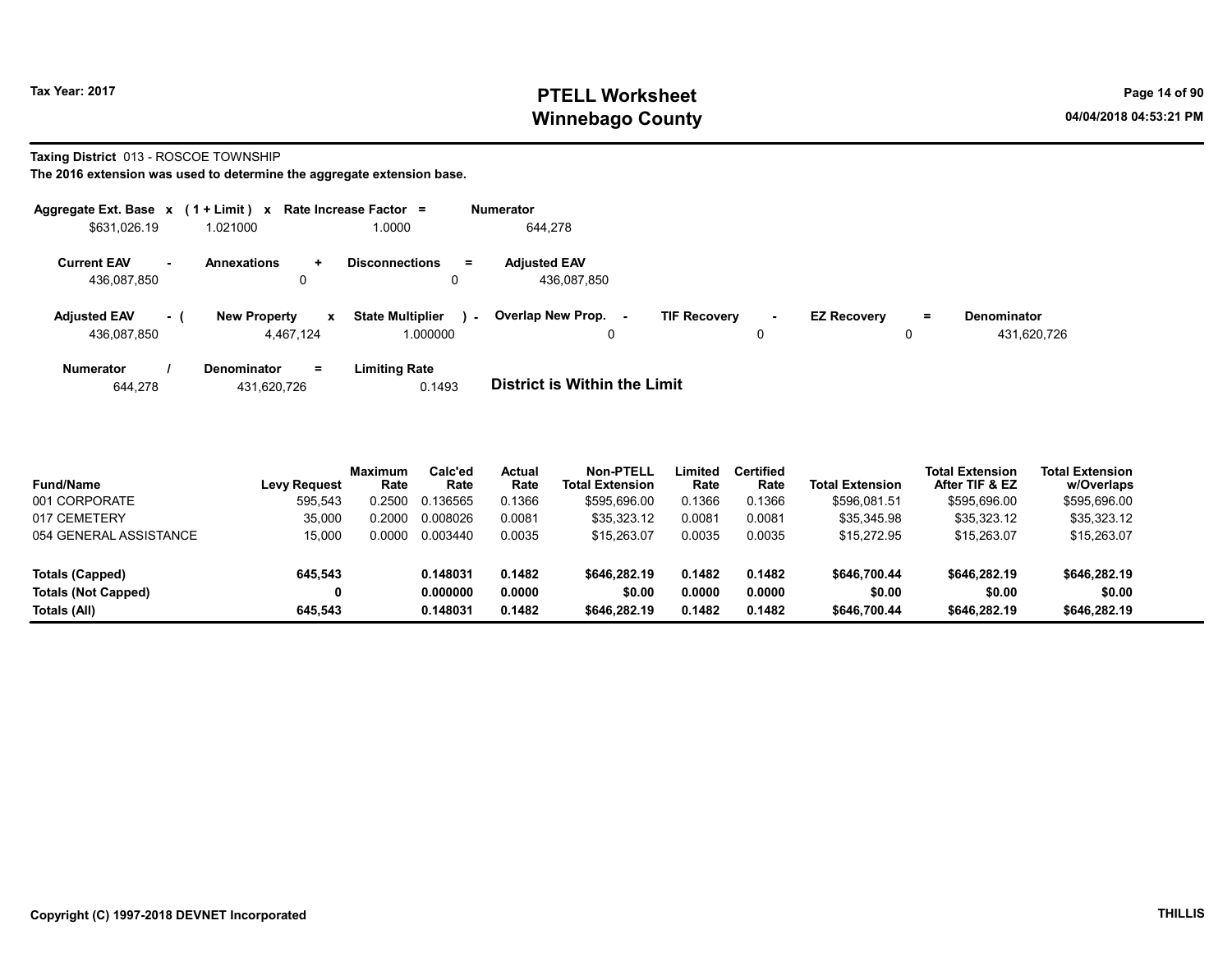# Tax Year: 2017 **PTELL Worksheet** Page 15 of 90 Winnebago County and the County of the County of the County of the County of the County of the County of the County of the County of the County of the County of the County of the County of the County of the County of the C

#### Taxing District 014 - SEWARD TOWNSHIP

| Aggregate Ext. Base $x$ (1 + Limit) $x$ Rate Increase Factor = |      |                                |             |                                     |        | <b>Numerator</b>                                |                     |        |                    |               |                                  |
|----------------------------------------------------------------|------|--------------------------------|-------------|-------------------------------------|--------|-------------------------------------------------|---------------------|--------|--------------------|---------------|----------------------------------|
| \$107,580.29                                                   |      | 1.021000                       |             | 1.0000                              |        | 109,839                                         |                     |        |                    |               |                                  |
| <b>Current EAV</b><br>24,690,977                               | ж.   | <b>Annexations</b><br>0        | ÷.          | <b>Disconnections</b><br>Ξ.         |        | <b>Adjusted EAV</b><br>24.690.977               |                     |        |                    |               |                                  |
| <b>Adjusted EAV</b><br>24,690,977                              | $-1$ | <b>New Property</b><br>106.060 | $\mathbf x$ | <b>State Multiplier</b><br>1.000000 | $\sim$ | <b>Overlap New Prop.</b><br>$\blacksquare$<br>0 | <b>TIF Recovery</b> | $\sim$ | <b>EZ Recovery</b> | $\equiv$<br>0 | <b>Denominator</b><br>24.584.917 |
| <b>Numerator</b>                                               |      | <b>Denominator</b>             | $=$         | <b>Limiting Rate</b>                |        |                                                 |                     |        |                    |               |                                  |

| 109.839 | 24,584,917 | 0.4468 | <b>District is Within the Limit</b> |
|---------|------------|--------|-------------------------------------|

| <b>Fund/Name</b>             | <b>Levy Request</b> | <b>Maximum</b><br>Rate | Calc'ed<br>Rate | <b>Actual</b><br>Rate | Non-PTELL<br><b>Total Extension</b> | Limited<br>Rate | <b>Certified</b><br>Rate | <b>Total Extension</b> | <b>Total Extension</b><br>After TIF & EZ | <b>Total Extension</b><br>w/Overlaps |  |
|------------------------------|---------------------|------------------------|-----------------|-----------------------|-------------------------------------|-----------------|--------------------------|------------------------|------------------------------------------|--------------------------------------|--|
| 001 CORPORATE                | 87,600              | 0.3500                 | 0.354786        | 0.3500                | \$86,418.42                         | 0.3500          | 0.3500                   | \$86,418.42            | \$86,418.42                              | \$86,418.42                          |  |
| 027 AUDIT                    | 1.575               | 0.0050                 | 0.006379        | 0.0050                | \$1.234.55                          | 0.0050          | 0.0050                   | \$1.234.55             | \$1.234.55                               | \$1,234.55                           |  |
| 035 TORT JUDGMENTS, LIABILIT | 11.555              | 0.0000                 | 0.046799        | 0.0468                | \$11.555.38                         | 0.0468          | 0.0468                   | \$11.555.38            | \$11.555.38                              | \$11,555.38                          |  |
| 047 SOCIAL SECURITY          | 2.610               | 0.0000                 | 0.010571        | 0.0106                | \$2.617.24                          | 0.0106          | 0.0106                   | \$2.617.24             | \$2.617.24                               | \$2.617.24                           |  |
| 054 GENERAL ASSISTANCE       | 7.905               | 0.0000                 | 0.032016        | 0.0321                | \$7,925.80                          | 0.0321          | 0.0321                   | \$7,925.80             | \$7,925.80                               | \$7,925.80                           |  |
| Totals (Capped)              | 111.245             |                        | 0.450551        | 0.4445                | \$109.751.39                        | 0.4445          | 0.4445                   | \$109,751.39           | \$109,751.39                             | \$109,751.39                         |  |
| Totals (Not Capped)          | 0                   |                        | 0.000000        | 0.0000                | \$0.00                              | 0.0000          | 0.0000                   | \$0.00                 | \$0.00                                   | \$0.00                               |  |
| Totals (All)                 | 111.245             |                        | 0.450551        | 0.4445                | \$109,751.39                        | 0.4445          | 0.4445                   | \$109.751.39           | \$109,751.39                             | \$109,751.39                         |  |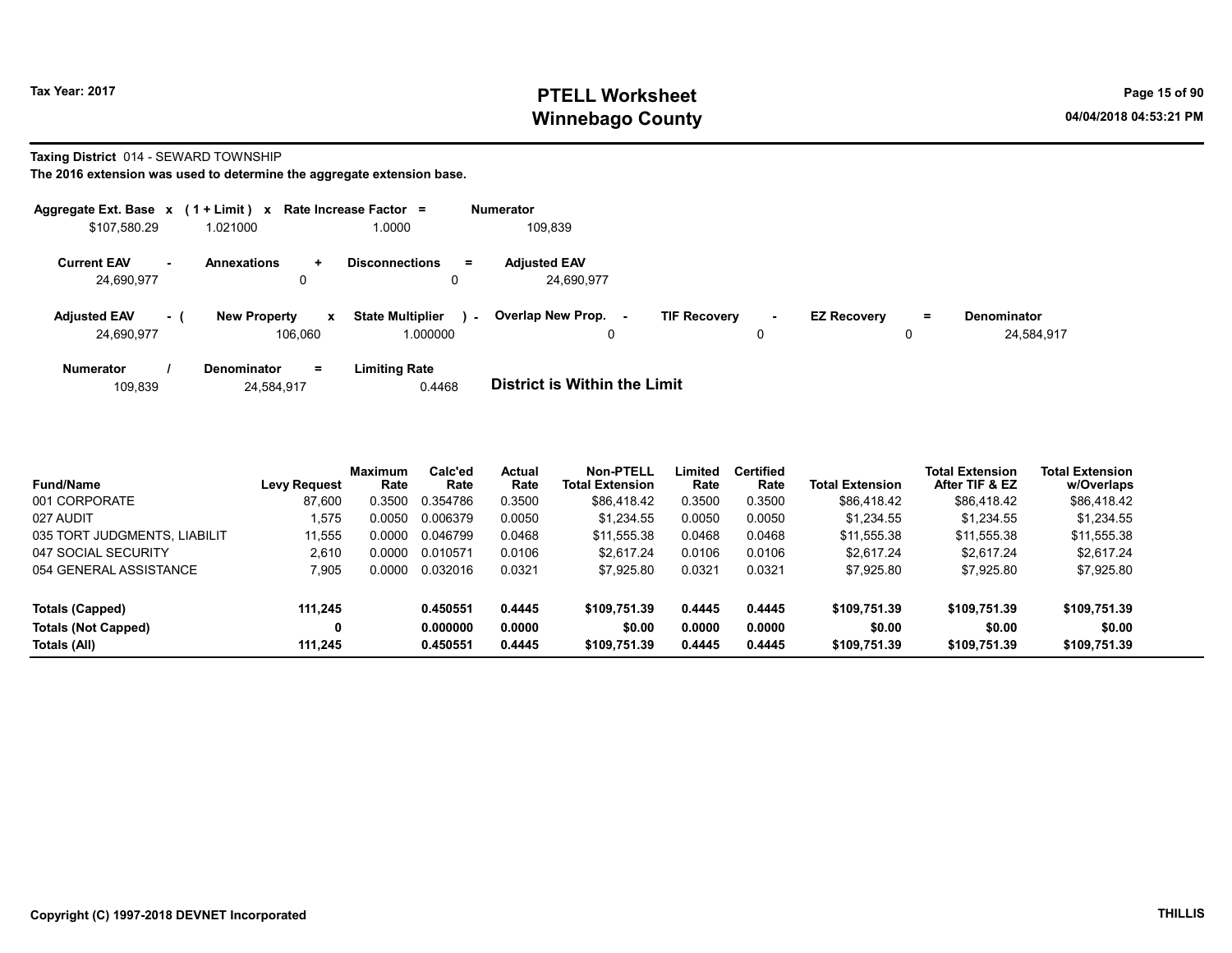# Tax Year: 2017 **PTELL Worksheet** Page 16 of 90 Winnebago County and the County of the County of the County of the County of the County of the County of the County of the County of the County of the County of the County of the County of the County of the County of the C

#### Taxing District 015 - SHIRLAND TOWNSHIP

| Aggregate Ext. Base x (1 + Limit) x Rate Increase Factor =<br><b>Numerator</b>                                                                                                                                                                          |                                               |                         |                      |                     |                                            |                     |                          |                        |                                          |                                      |  |
|---------------------------------------------------------------------------------------------------------------------------------------------------------------------------------------------------------------------------------------------------------|-----------------------------------------------|-------------------------|----------------------|---------------------|--------------------------------------------|---------------------|--------------------------|------------------------|------------------------------------------|--------------------------------------|--|
| \$47,372.99                                                                                                                                                                                                                                             | 1.021000                                      | 1.0000                  |                      |                     | 48,368                                     |                     |                          |                        |                                          |                                      |  |
| <b>Current EAV</b><br>22,931,022                                                                                                                                                                                                                        | <b>Annexations</b><br>$\ddotmark$<br>$\Omega$ | <b>Disconnections</b>   | $\equiv$<br>0        | <b>Adjusted EAV</b> | 22,931,022                                 |                     |                          |                        |                                          |                                      |  |
| <b>Adjusted EAV</b><br>- (                                                                                                                                                                                                                              | <b>New Property</b><br>$\mathbf{x}$           | <b>State Multiplier</b> |                      |                     | ) - Overlap New Prop. -                    | <b>TIF Recovery</b> | $\sim$                   | <b>EZ Recovery</b>     | Denominator<br>$\equiv$                  |                                      |  |
| 22,931,022                                                                                                                                                                                                                                              | 90,609                                        |                         | 1.000000             |                     | 0                                          |                     | 0                        | 0                      |                                          | 22,840,413                           |  |
| <b>Limiting Rate</b><br>Numerator<br><b>Denominator</b><br>$=$<br><b>District is Over the Limit</b><br>0.2118<br>48,368<br>22,840,413<br><b>Limiting Rate</b><br><b>Computed Rate</b><br><b>Reduction Factor</b><br>$=$<br>0.2118<br>0.217000<br>0.9760 |                                               |                         |                      |                     |                                            |                     |                          |                        |                                          |                                      |  |
| <b>Fund/Name</b>                                                                                                                                                                                                                                        | <b>Levy Request</b>                           | <b>Maximum</b><br>Rate  | Calc'ed<br>Rate      | Actual<br>Rate      | <b>Non-PTELL</b><br><b>Total Extension</b> | Limited<br>Rate     | <b>Certified</b><br>Rate | <b>Total Extension</b> | <b>Total Extension</b><br>After TIF & EZ | <b>Total Extension</b><br>w/Overlaps |  |
| 001 CORPORATE                                                                                                                                                                                                                                           | 49,741                                        | 0.3700                  | 0.216916             | 0.2170              | \$49,760.32                                | 0.2118              | 0.2118                   | \$48,567.90            | \$48,567.90                              | \$48,567.90                          |  |
| 034 GENERAL ASSISTANCE                                                                                                                                                                                                                                  | $\Omega$                                      | 0.0000                  | 0.000000             | 0.0000              | \$0.00                                     | 0.0000              | 0.0000                   | \$0.00                 | \$0.00                                   | \$0.00                               |  |
| Totals (Capped)                                                                                                                                                                                                                                         | 49,741                                        |                         | 0.216916             | 0.2170              | \$49,760.32                                | 0.2118              | 0.2118                   | \$48,567.90            | \$48,567.90                              | \$48,567.90                          |  |
| <b>Totals (Not Capped)</b><br>Totals (All)                                                                                                                                                                                                              | 0<br>49,741                                   |                         | 0.000000<br>0.216916 | 0.0000<br>0.2170    | \$0.00<br>\$49,760.32                      | 0.0000<br>0.2118    | 0.0000<br>0.2118         | \$0.00<br>\$48,567.90  | \$0.00<br>\$48,567.90                    | \$0.00<br>\$48,567.90                |  |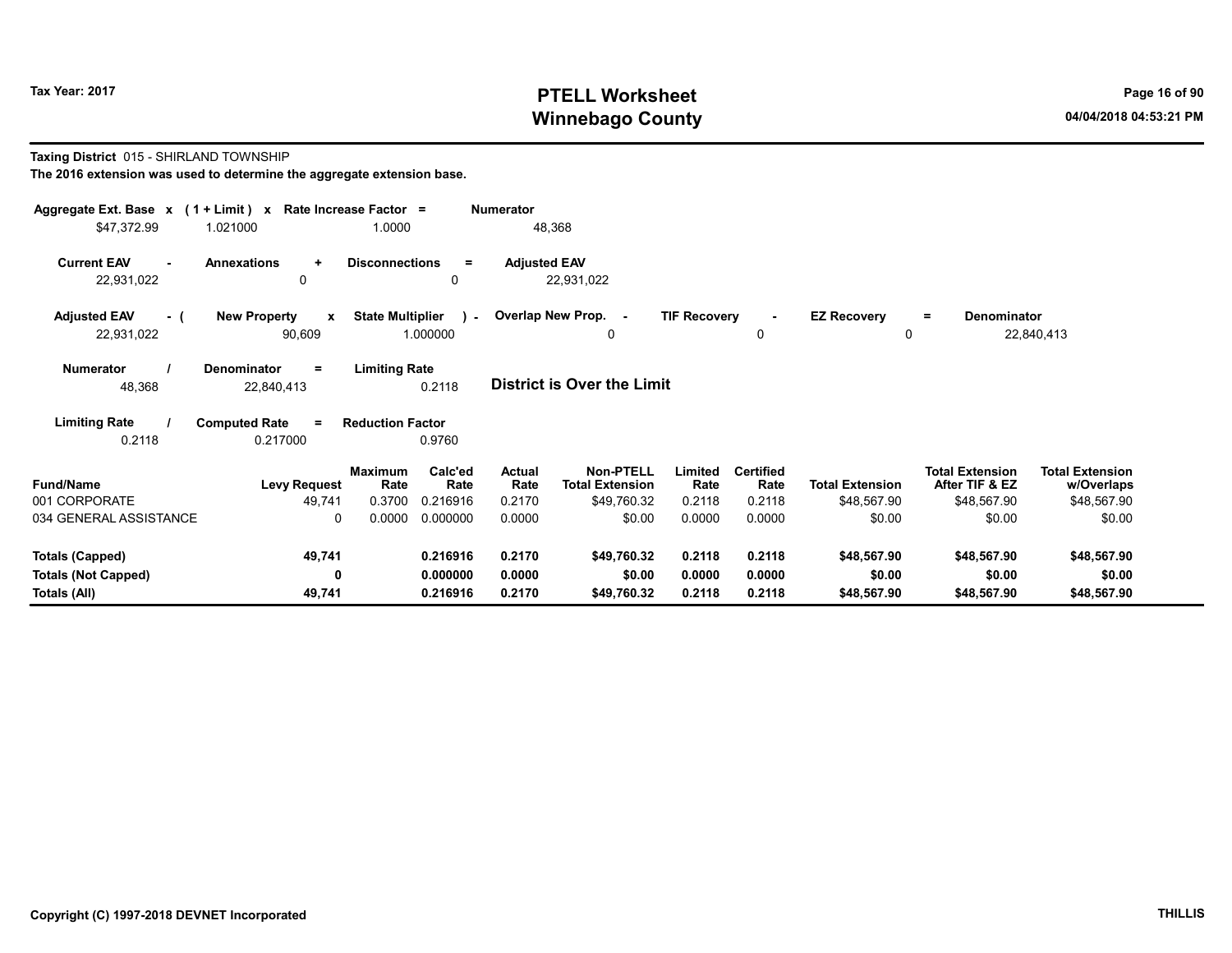# Tax Year: 2017 **PTELL Worksheet** Page 17 of 90 Winnebago County and the County of the County of the County of the County of the County of the County of the County of the County of the County of the County of the County of the County of the County of the County of the C

#### Taxing District 016 - WINNEBAGO TOWNSHIP The 2016 extension was used to determine the aggregate extension base.

| Aggregate Ext. Base x (1 + Limit) x<br>\$153,974.29                  | 1.021000                                       | Rate Increase Factor =<br>1.0000                                | Numerator<br>157,208              |                                                                                  |                                    |                                        |                                                          |                                                      |
|----------------------------------------------------------------------|------------------------------------------------|-----------------------------------------------------------------|-----------------------------------|----------------------------------------------------------------------------------|------------------------------------|----------------------------------------|----------------------------------------------------------|------------------------------------------------------|
| <b>Current EAV</b><br>92,517,952                                     | <b>Annexations</b><br>÷<br>$\Omega$            | <b>Disconnections</b><br>$=$<br>$\mathbf{0}$                    | <b>Adjusted EAV</b><br>92,517,952 |                                                                                  |                                    |                                        |                                                          |                                                      |
| <b>Adjusted EAV</b><br>- (<br>92,517,952                             | <b>New Property</b><br>$\mathbf{x}$<br>311,052 | <b>State Multiplier</b><br>$\sim$<br>1.000000                   | Overlap New Prop. -               | <b>TIF Recovery</b><br>0                                                         | $\sim$<br>0                        | <b>EZ Recovery</b><br>0                | Denominator<br>$\equiv$                                  | 92,206,900                                           |
| <b>Numerator</b><br>157,208                                          | Denominator<br>Ξ.<br>92,206,900                | <b>Limiting Rate</b><br>0.1705                                  | <b>District is Over the Limit</b> |                                                                                  |                                    |                                        |                                                          |                                                      |
| <b>Limiting Rate</b><br>0.1705                                       | <b>Computed Rate</b><br>$\equiv$<br>0.174700   | <b>Reduction Factor</b><br>0.9760                               |                                   |                                                                                  |                                    |                                        |                                                          |                                                      |
| <b>Fund/Name</b><br>001 CORPORATE                                    | <b>Levy Request</b><br>161,600                 | Calc'ed<br><b>Maximum</b><br>Rate<br>Rate<br>0.2500<br>0.174669 | <b>Actual</b><br>Rate<br>0.1747   | Non-PTELL<br>Limited<br><b>Total Extension</b><br>Rate<br>0.1705<br>\$161,628.86 | <b>Certified</b><br>Rate<br>0.1705 | <b>Total Extension</b><br>\$157,743.11 | <b>Total Extension</b><br>After TIF & EZ<br>\$157,743.11 | <b>Total Extension</b><br>w/Overlaps<br>\$157,743.11 |
| <b>Totals (Capped)</b><br><b>Totals (Not Capped)</b><br>Totals (All) | 161,600<br>0<br>161,600                        | 0.174669<br>0.000000<br>0.174669                                | 0.1747<br>0.0000<br>0.1747        | 0.1705<br>\$161,628.86<br>\$0.00<br>0.0000<br>0.1705<br>\$161,628.86             | 0.1705<br>0.0000<br>0.1705         | \$157,743.11<br>\$0.00<br>\$157,743.11 | \$157,743.11<br>\$0.00<br>\$157,743.11                   | \$157,743.11<br>\$0.00<br>\$157,743.11               |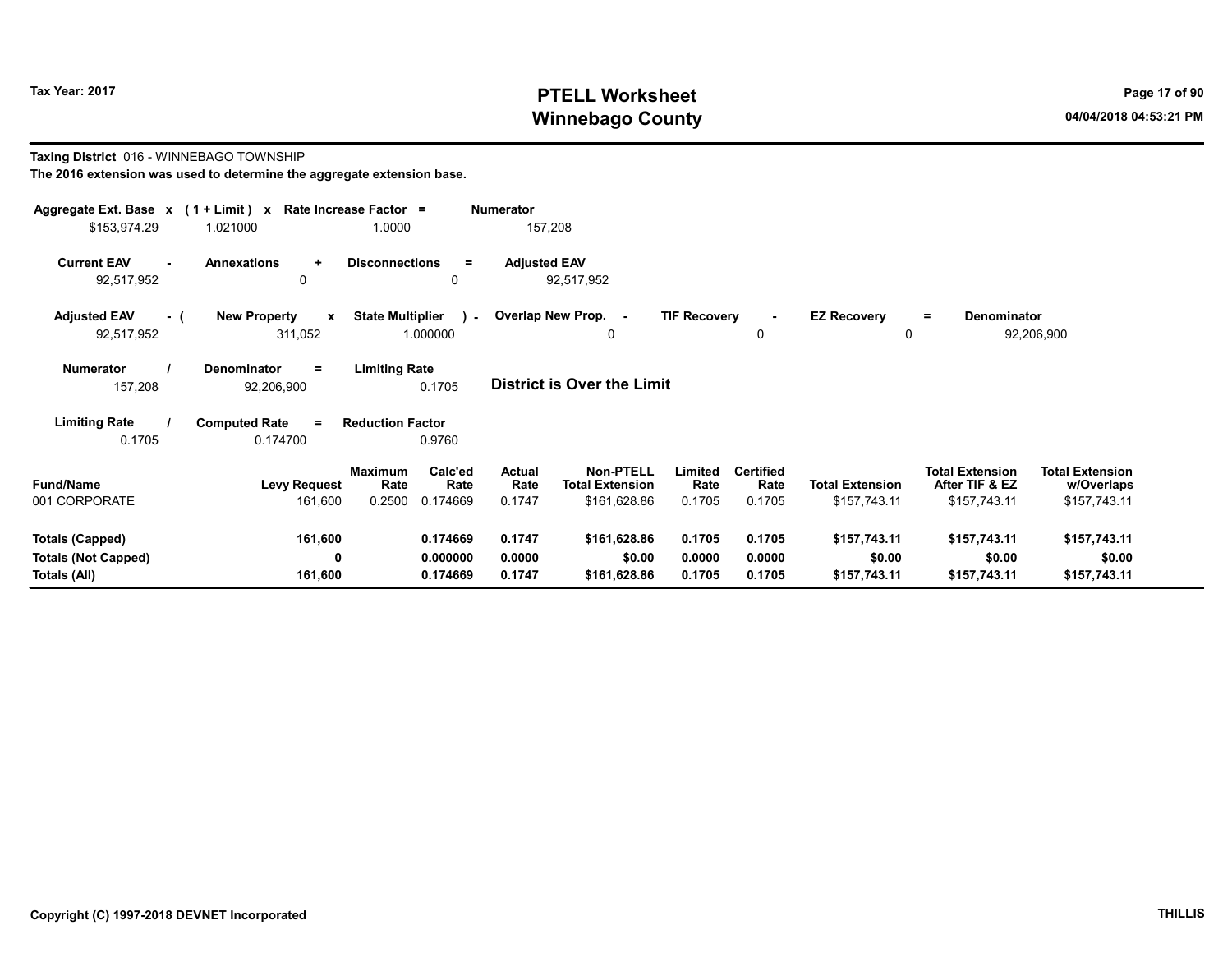# Tax Year: 2017 **PTELL Worksheet** Page 18 of 90 Winnebago County and the County of the County of the County of the County of the County of the County of the County of the County of the County of the County of the County of the County of the County of the County of the C

#### Taxing District 017 - CHERRY VALLEY VILLAGE

The 2016 extension was used to determine the aggregate extension base.

|                     |     | Aggregate Ext. Base $x$ (1 + Limit) $x$ Rate Increase Factor = |                                         |          | <b>Numerator</b>                    |                     |        |                    |   |                    |
|---------------------|-----|----------------------------------------------------------------|-----------------------------------------|----------|-------------------------------------|---------------------|--------|--------------------|---|--------------------|
| \$0.00              |     | 1.021000                                                       | 1.0000                                  |          |                                     |                     |        |                    |   |                    |
| <b>Current EAV</b>  | ж.  | <b>Annexations</b><br>÷.                                       | <b>Disconnections</b>                   | $\equiv$ | <b>Adjusted EAV</b>                 |                     |        |                    |   |                    |
| 79.332.536          |     | 0                                                              |                                         | 0        | 79.332.536                          |                     |        |                    |   |                    |
| <b>Adjusted EAV</b> | - 1 | <b>New Property</b>                                            | <b>State Multiplier</b><br>$\mathbf{x}$ | $\sim$   | Overlap New Prop.<br>۰.             | <b>TIF Recovery</b> | $\sim$ | <b>EZ Recovery</b> | = | <b>Denominator</b> |
| 79,332,536          |     | 79,206                                                         | 1.000000                                |          |                                     |                     |        |                    | 0 | 79,253,330         |
| <b>Numerator</b>    |     | $=$<br><b>Denominator</b>                                      | <b>Limiting Rate</b>                    |          |                                     |                     |        |                    |   |                    |
|                     |     | 79.253.330                                                     | 0.0000                                  |          | <b>District is Within the Limit</b> |                     |        |                    |   |                    |

| <b>Fund/Name</b>           | <b>Levy Request</b> | <b>Maximum</b><br>Rate | Calc'ed<br>Rate | Actual<br>Rate | <b>Non-PTELL</b><br><b>Total Extension</b> | Limited<br>Rate | <b>Certified</b><br>Rate | <b>Total Extension</b> | <b>Total Extension</b><br>After TIF & EZ | <b>Total Extension</b><br>w/Overlaps |
|----------------------------|---------------------|------------------------|-----------------|----------------|--------------------------------------------|-----------------|--------------------------|------------------------|------------------------------------------|--------------------------------------|
| 001 CORPORATE              |                     | 0.2500                 | 0.000000        | 0.0000         | \$0.00                                     | 0.0000          | 0.0000                   | \$0.00                 | \$0.00                                   | \$0.00                               |
| 003 BONDS & INTEREST       |                     | 0.0000                 | 0.000000        | 0.0000         | \$0.00                                     | 0.0000          | 0.0000                   | \$0.00                 | \$0.00                                   | \$0.00                               |
| 207 ROAD & BRIDGE TRANSFER |                     | 0.0000                 | 0.000000        | 0.0000         | \$0.00                                     | 0.0000          | 0.0000                   | \$0.00                 | \$0.00                                   | \$0.00                               |
| Totals (Capped)            |                     |                        | 0.000000        | 0.0000         | \$0.00                                     | 0.0000          | 0.0000                   | \$0.00                 | \$0.00                                   | \$0.00                               |
| <b>Totals (Not Capped)</b> | 0                   |                        | 0.000000        | 0.0000         | \$0.00                                     | 0.0000          | 0.0000                   | \$0.00                 | \$0.00                                   | \$0.00                               |
| Totals (All)               | 0                   |                        | 0.000000        | 0.0000         | \$0.00                                     | 0.0000          | 0.0000                   | \$0.00                 | \$0.00                                   | \$0.00                               |

and a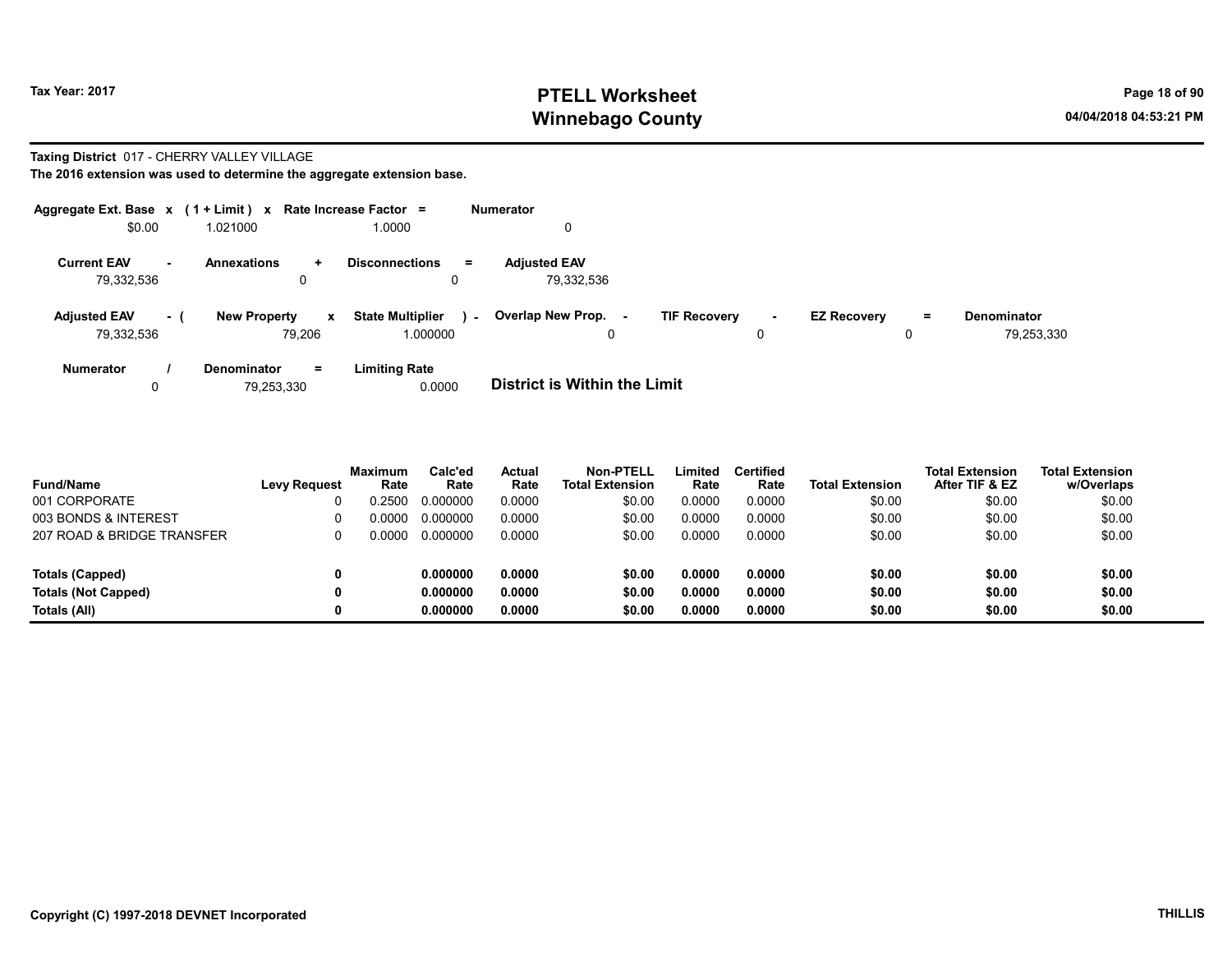# Tax Year: 2017 **PTELL Worksheet** Page 19 of 90 Winnebago County and the County of the County of the County of the County of the County of the County of the County of the County of the County of the County of the County of the County of the County of the County of the C

Taxing District 018 - DURAND VILLAGE

| Aggregate Ext. Base $x$ (1 + Limit) $x$ Rate Increase Factor = |     |                                  |           |                                     |        | <b>Numerator</b>                         |                     |             |                    |         |                           |
|----------------------------------------------------------------|-----|----------------------------------|-----------|-------------------------------------|--------|------------------------------------------|---------------------|-------------|--------------------|---------|---------------------------|
| \$53,398.08                                                    |     | 1.021000                         |           | 1.0000                              |        | 54.519                                   |                     |             |                    |         |                           |
| <b>Current EAV</b><br>16.089.891                               | н.  | <b>Annexations</b><br>0          | $\ddot{}$ | <b>Disconnections</b><br>Ξ.<br>0    |        | <b>Adjusted EAV</b><br>16.089.891        |                     |             |                    |         |                           |
| <b>Adjusted EAV</b><br>16.089.891                              | - ( | <b>New Property</b>              | x<br>0    | <b>State Multiplier</b><br>1.000000 | $\sim$ | Overlap New Prop.<br>$\blacksquare$<br>0 | <b>TIF Recovery</b> | $\sim$<br>0 | <b>EZ Recovery</b> | Ξ.<br>0 | Denominator<br>16.089.891 |
| <b>Numerator</b><br>54,519                                     |     | <b>Denominator</b><br>16,089,891 | $=$       | <b>Limiting Rate</b><br>0.3389      |        | <b>District is Within the Limit</b>      |                     |             |                    |         |                           |

| <b>Fund/Name</b>           | <b>Levy Request</b> | <b>Maximum</b><br>Rate | Calc'ed<br>Rate | Actual<br>Rate | <b>Non-PTELL</b><br><b>Total Extension</b> | Limited<br>Rate | <b>Certified</b><br>Rate | <b>Total Extension</b> | <b>Total Extension</b><br>After TIF & EZ | <b>Total Extension</b><br>w/Overlaps |
|----------------------------|---------------------|------------------------|-----------------|----------------|--------------------------------------------|-----------------|--------------------------|------------------------|------------------------------------------|--------------------------------------|
| 001 CORPORATE              | 44.400              | 0.4375                 | 0.275950        | 0.2760         | \$44,408.10                                | 0.2760          | 0.2760                   | \$45.064.07            | \$44,408.10                              | \$44,408.10                          |
| 003 BONDS & INT 2014       |                     | 0.0000                 | 0.000000        | 0.0000         | \$0.00                                     | 0.0000          | 0.0000                   | \$0.00                 | \$0.00                                   | \$0.00                               |
| 014 POLICE PROTECTION      | 9.300               | 0.6000                 | 0.057800        | 0.0578         | \$9.299.96                                 | 0.0578          | 0.0578                   | \$9.437.33             | \$9.299.96                               | \$9,299.96                           |
| 207 ROAD AND BRIDGE TRANSF | 0                   | ი იიიი                 | 0.000000        | 0.0000         | \$0.00                                     | 0.0000          | 0.0000                   | \$0.00                 | \$0.00                                   | \$0.00                               |
| Totals (Capped)            | 53,700              |                        | 0.333750        | 0.3338         | \$53,708.06                                | 0.3338          | 0.3338                   | \$54.501.41            | \$53,708.06                              | \$53,708.06                          |
| <b>Totals (Not Capped)</b> | 0                   |                        | 0.000000        | 0.0000         | \$0.00                                     | 0.0000          | 0.0000                   | \$0.00                 | \$0.00                                   | \$0.00                               |
| Totals (All)               | 53.700              |                        | 0.333750        | 0.3338         | \$53,708.06                                | 0.3338          | 0.3338                   | \$54.501.41            | \$53,708.06                              | \$53,708.06                          |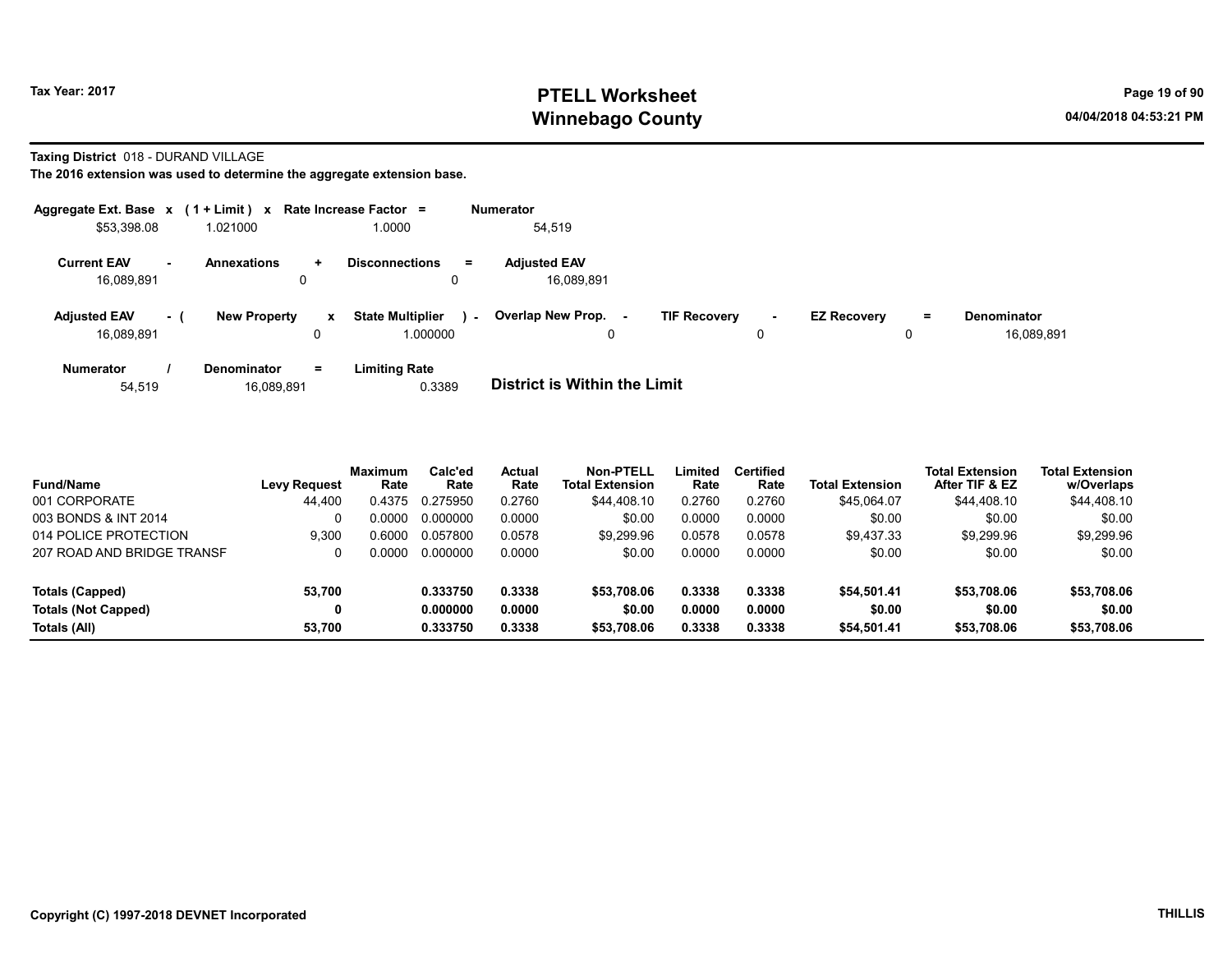# Tax Year: 2017 **PTELL Worksheet** Page 20 of 90 Winnebago County and the County of the County of the County of the County of the County of the County of the County of the County of the County of the County of the County of the County of the County of the County of the C

Taxing District 019 - LOVES PARK CITY

|                                    |     | Aggregate Ext. Base $x$ (1 + Limit) x Rate Increase Factor = |              |                                     |        | <b>Numerator</b>                    |                     |             |                    |          |                                   |
|------------------------------------|-----|--------------------------------------------------------------|--------------|-------------------------------------|--------|-------------------------------------|---------------------|-------------|--------------------|----------|-----------------------------------|
| \$0.00                             |     | 1.021000                                                     |              | 0000.1                              |        | 0                                   |                     |             |                    |          |                                   |
| <b>Current EAV</b><br>359,354,093  |     | <b>Annexations</b><br>÷<br>637,692                           |              | <b>Disconnections</b><br>$=$<br>0   |        | <b>Adjusted EAV</b><br>358,716,401  |                     |             |                    |          |                                   |
| <b>Adjusted EAV</b><br>358,716,401 | - ( | <b>New Property</b><br>1.222.592                             | $\mathbf{x}$ | <b>State Multiplier</b><br>1.000000 | $\sim$ | Overlap New Prop.<br>651,430        | <b>TIF Recovery</b> | $\sim$<br>0 | <b>EZ Recovery</b> | $=$<br>0 | <b>Denominator</b><br>356,842,379 |
| <b>Numerator</b><br>0              |     | $=$<br><b>Denominator</b><br>356.842.379                     |              | <b>Limiting Rate</b><br>0.0000      |        | <b>District is Within the Limit</b> |                     |             |                    |          |                                   |

| <b>Fund/Name</b>            | <b>Levy Request</b> | <b>Maximum</b><br>Rate | Calc'ed<br>Rate | Actual<br>Rate | Non-PTELL<br><b>Total Extension</b> | Limited<br>Rate | <b>Certified</b><br>Rate | <b>Total Extension</b> | <b>Total Extension</b><br>After TIF & EZ | Total Extension<br>w/Overlaps |
|-----------------------------|---------------------|------------------------|-----------------|----------------|-------------------------------------|-----------------|--------------------------|------------------------|------------------------------------------|-------------------------------|
| 001 CORPORATE               |                     | 0.2500                 | 0.000000        | 0.0000         | \$0.00                              | 0.0000          | 0.0000                   | \$0.00                 | \$0.00                                   | \$0.00                        |
| 003 BONDS & INT 2007 & 2012 | 0                   | 0.0000                 | 0.000000        | 0.0000         | \$0.00                              | 0.0000          | 0.0000                   | \$0.00                 | \$0.00                                   | \$0.00                        |
| 003A BONDS & INT 2017       | 0                   | 0.0000                 | 0.000000        | 0.0000         | \$0.00                              | 0.0000          | 0.0000                   | \$0.00                 | \$0.00                                   | \$0.00                        |
| 207 ROAD AND BRIDGE TRANSF  |                     | 0.0000                 | 0.000000        | 0.0000         | \$0.00                              | 0.0000          | 0.0000                   | \$0.00                 | \$0.00                                   | \$0.00                        |
| Totals (Capped)             | 0                   |                        | 0.000000        | 0.0000         | \$0.00                              | 0.0000          | 0.0000                   | \$0.00                 | \$0.00                                   | \$0.00                        |
| <b>Totals (Not Capped)</b>  | 0                   |                        | 0.000000        | 0.0000         | \$0.00                              | 0.0000          | 0.0000                   | \$0.00                 | \$0.00                                   | \$0.00                        |
| Totals (All)                | 0                   |                        | 0.000000        | 0.0000         | \$0.00                              | 0.0000          | 0.0000                   | \$0.00                 | \$0.00                                   | \$0.00                        |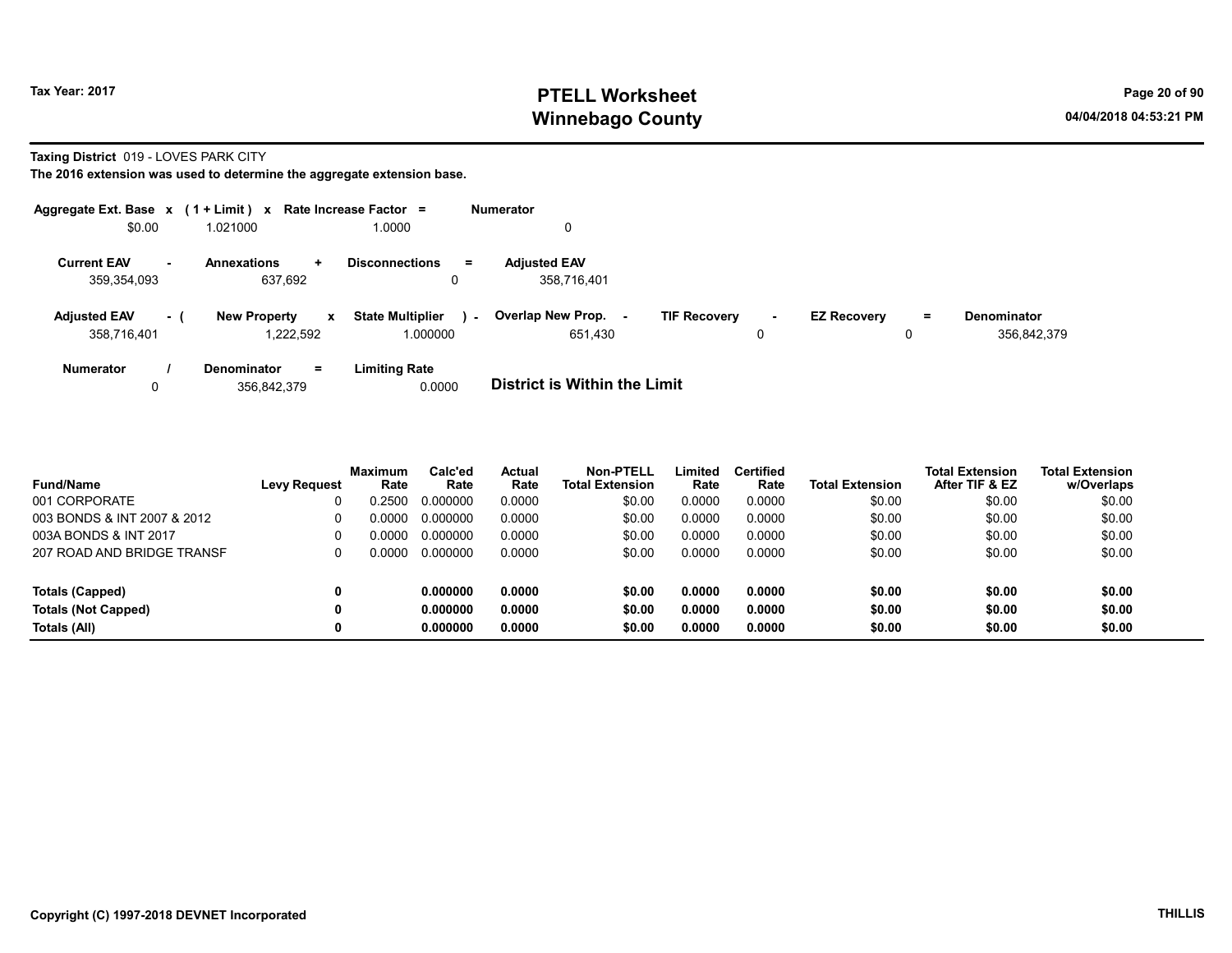# Tax Year: 2017 **PTELL Worksheet** Page 21 of 90 Winnebago County and the County of the County of the County of the County of the County of the County of the County of the County of the County of the County of the County of the County of the County of the County of the C

# Taxing District 020 - MACHESNEY PARK VILLAGE

|  | The 2016 extension was used to determine the aggregate extension base. |
|--|------------------------------------------------------------------------|
|--|------------------------------------------------------------------------|

| Aggregate Ext. Base $x$ (1 + Limit) $x$ |        |                                     | Rate Increase Factor =            | <b>Numerator</b>                                                                 |                    |
|-----------------------------------------|--------|-------------------------------------|-----------------------------------|----------------------------------------------------------------------------------|--------------------|
| \$0.00                                  |        | 1.021000                            | 1.0000                            | 0                                                                                |                    |
| <b>Current EAV</b>                      | $\sim$ | <b>Annexations</b><br>$\ddot{}$     | <b>Disconnections</b><br>$\equiv$ | <b>Adjusted EAV</b>                                                              |                    |
| 317,457,130                             |        | 0                                   | 0                                 | 317,457,130                                                                      |                    |
| <b>Adjusted EAV</b>                     | - (    | <b>New Property</b><br>$\mathbf{x}$ | <b>State Multiplier</b><br>$\sim$ | Overlap New Prop. -<br><b>TIF Recovery</b><br><b>EZ Recovery</b><br>Ξ.<br>$\sim$ | <b>Denominator</b> |
| 317,457,130                             |        | 1.162.227                           | 1.000000                          | 0<br>0<br>0                                                                      | 316,294,903        |
| <b>Numerator</b>                        |        | Denominator<br>$=$                  | <b>Limiting Rate</b>              |                                                                                  |                    |
| 0                                       |        | 316.294.903                         | 0.0000                            | <b>District is Within the Limit</b>                                              |                    |

| <b>Fund/Name</b>           | <b>Levy Request</b> | <b>Maximum</b><br>Rate | Calc'ed<br>Rate | Actual<br>Rate | <b>Non-PTELL</b><br><b>Total Extension</b> | Limited<br>Rate | <b>Certified</b><br>Rate | <b>Total Extension</b> | <b>Total Extension</b><br>After TIF & EZ | <b>Total Extension</b><br>w/Overlaps |
|----------------------------|---------------------|------------------------|-----------------|----------------|--------------------------------------------|-----------------|--------------------------|------------------------|------------------------------------------|--------------------------------------|
| 001 CORPORATE              |                     | 0.2500                 | 0.000000        | 0.0000         | \$0.00                                     | 0.0000          | 0.0000                   | \$0.00                 | \$0.00                                   | \$0.00                               |
| 207 ROAD AND BRIDGE TRANSF |                     | <u>ე 0000</u>          | 0.000000        | 0.0000         | \$0.00                                     | 0.0000          | 0.0000                   | \$0.00                 | \$0.00                                   | \$0.00                               |
| Totals (Capped)            |                     |                        | 0.000000        | 0.0000         | \$0.00                                     | 0.0000          | 0.0000                   | \$0.00                 | \$0.00                                   | \$0.00                               |
| <b>Totals (Not Capped)</b> |                     |                        | 0.000000        | 0.0000         | \$0.00                                     | 0.0000          | 0.0000                   | \$0.00                 | \$0.00                                   | \$0.00                               |
| Totals (All)               |                     |                        | 0.000000        | 0.0000         | \$0.00                                     | 0.0000          | 0.0000                   | \$0.00                 | \$0.00                                   | \$0.00                               |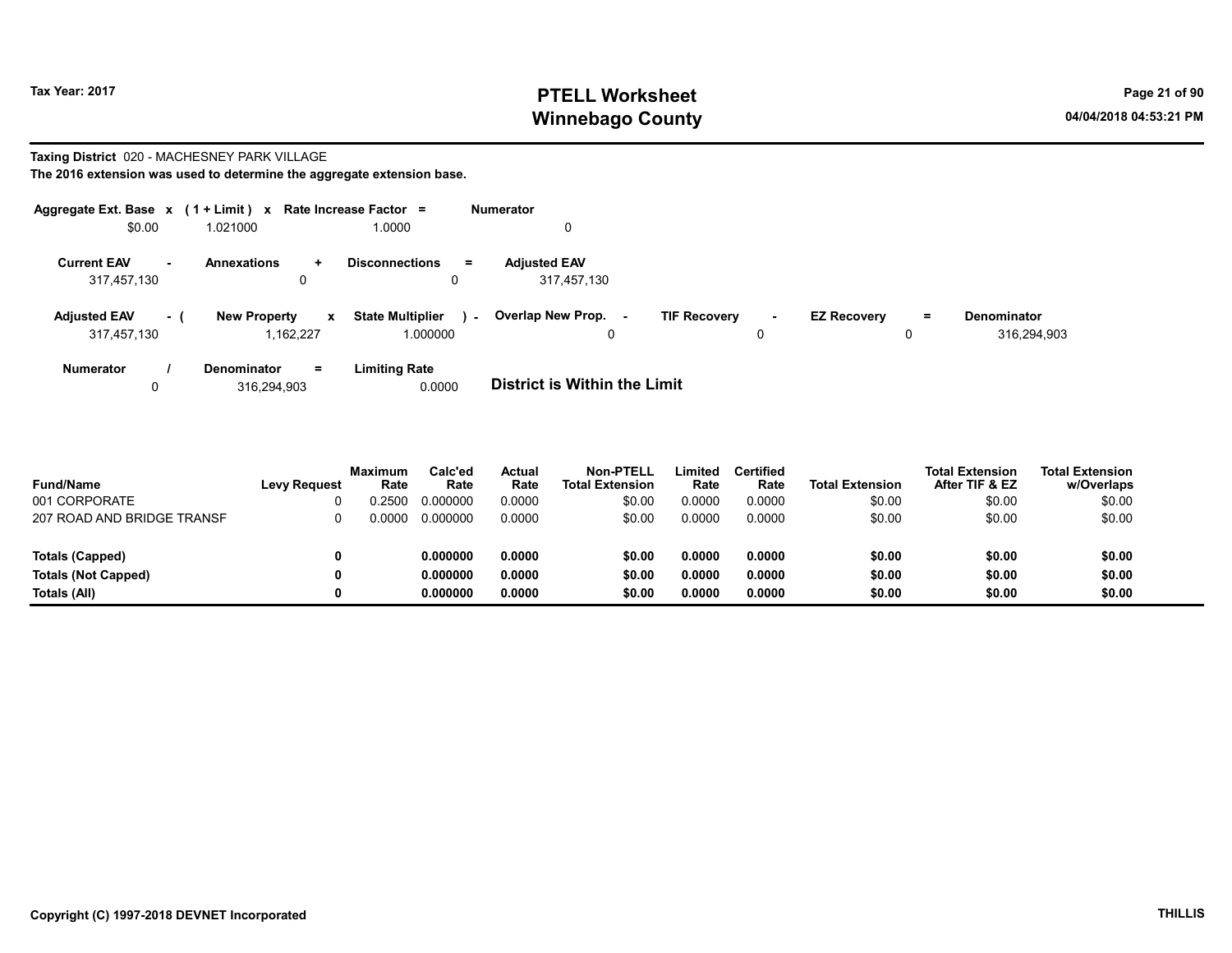# Tax Year: 2017 **PTELL Worksheet** Page 22 of 90 Winnebago County and the County of the County of the County of the County of the County of the County of the County of the County of the County of the County of the County of the County of the County of the County of the C

#### Taxing District 021 - NEW MILFORD VILLAGE

|                     |        | Aggregate Ext. Base $x$ (1 + Limit) $x$ Rate Increase Factor = |                                   | Numerator                                                                                                      |
|---------------------|--------|----------------------------------------------------------------|-----------------------------------|----------------------------------------------------------------------------------------------------------------|
| \$0.00              |        | 1.021000                                                       | 1.0000                            | 0                                                                                                              |
| <b>Current EAV</b>  | $\sim$ | <b>Annexations</b><br>÷.                                       | <b>Disconnections</b><br>$\equiv$ | <b>Adjusted EAV</b>                                                                                            |
| 8,285,561           |        | 437.170                                                        |                                   | 7.848.391                                                                                                      |
| <b>Adjusted EAV</b> | - 1    | <b>New Property</b><br>$\mathbf{x}$                            | <b>State Multiplier</b><br>$\sim$ | Overlap New Prop. -<br><b>TIF Recovery</b><br><b>EZ Recovery</b><br><b>Denominator</b><br>Ξ.<br>$\blacksquare$ |
| 7,848,391           |        | 21.697                                                         | 1.000000                          | 7.826.694<br>0<br>0<br>0                                                                                       |
| <b>Numerator</b>    |        | Denominator<br>$=$                                             | <b>Limiting Rate</b>              |                                                                                                                |
| 0                   |        | 7,826,694                                                      | 0.0000                            | <b>District is Within the Limit</b>                                                                            |

| <b>Fund/Name</b>           | <b>Levy Request</b> | Maximum<br>Rate | Calc'ed<br>Rate | Actual<br>Rate | Non-PTELL<br><b>Total Extension</b> | ∟imited<br>Rate | Certified<br>Rate | <b>Total Extension</b> | <b>Total Extension</b><br>After TIF & EZ | <b>Total Extension</b><br>w/Overlaps |
|----------------------------|---------------------|-----------------|-----------------|----------------|-------------------------------------|-----------------|-------------------|------------------------|------------------------------------------|--------------------------------------|
| 001 CORPORATE              |                     | .2500           | 0.000000        | 0.0000         | \$0.00                              | 0.0000          | 0.0000            | \$0.00                 | \$0.00                                   | \$0.00                               |
| 207 ROAD AND BRIDGE TRANSF |                     | ገ 0000          | 0.000000        | 0.0000         | \$0.00                              | 0.0000          | 0.0000            | \$0.00                 | \$0.00                                   | \$0.00                               |
|                            |                     |                 |                 |                |                                     |                 |                   |                        |                                          |                                      |
| <b>Totals (Capped)</b>     |                     |                 | 0.000000        | 0.0000         | \$0.00                              | 0.0000          | 0.0000            | \$0.00                 | \$0.00                                   | \$0.00                               |
| <b>Totals (Not Capped)</b> |                     |                 | 0.000000        | 0.0000         | \$0.00                              | 0.0000          | 0.0000            | \$0.00                 | \$0.00                                   | \$0.00                               |
| Totals (All)               |                     |                 | 0.000000        | 0.0000         | \$0.00                              | 0.0000          | 0.0000            | \$0.00                 | \$0.00                                   | \$0.00                               |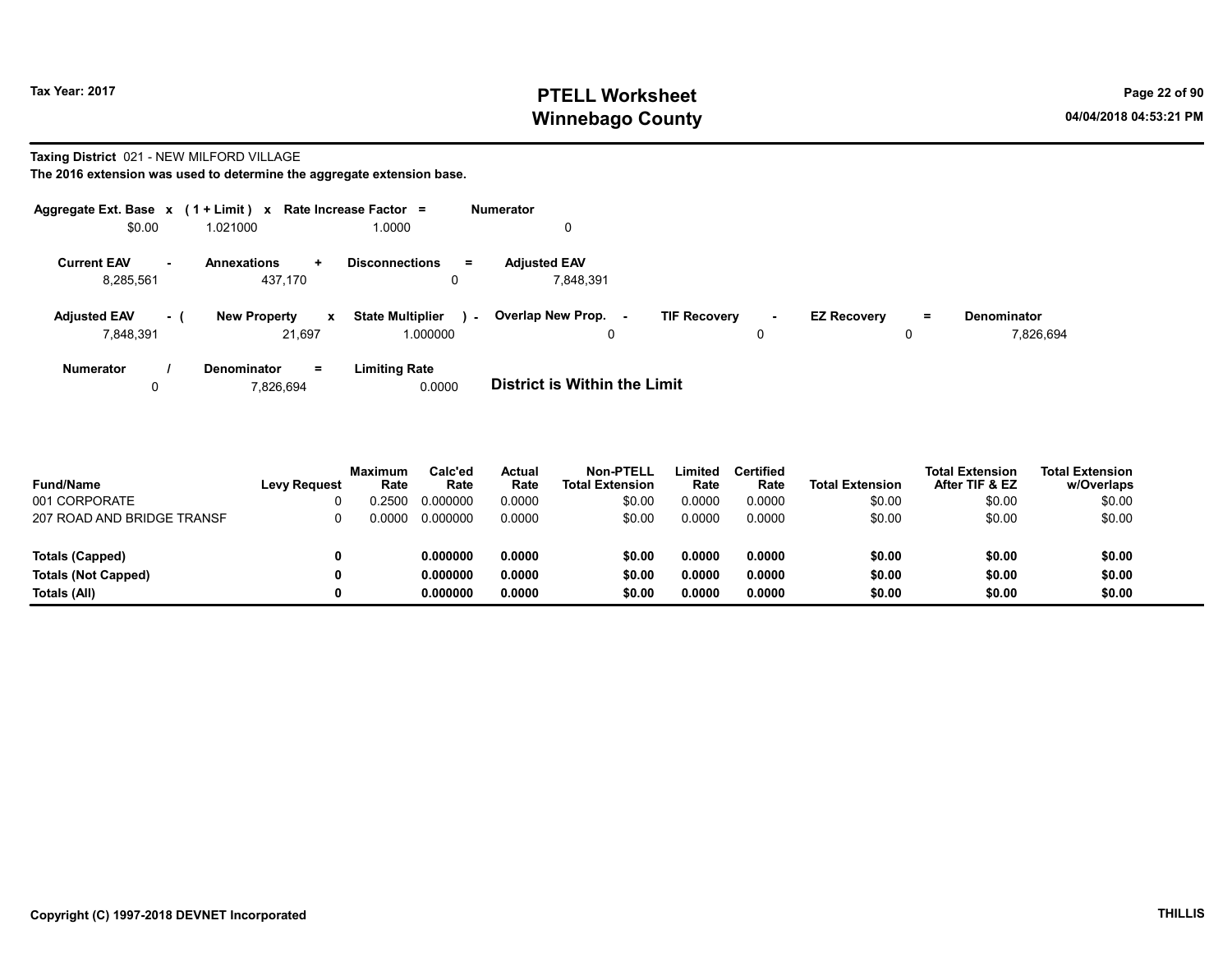# Tax Year: 2017 **PTELL Worksheet** Page 23 of 90 Winnebago County and the County of the County of the County of the County of the County of the County of the County of the County of the County of the County of the County of the County of the County of the County of the C

#### Taxing District 022 - PECATONICA VILLAGE

|                                   |     | Aggregate Ext. Base x (1 + Limit) x Rate Increase Factor = |                                          |        | Numerator                         |                     |             |                    |         |                                  |
|-----------------------------------|-----|------------------------------------------------------------|------------------------------------------|--------|-----------------------------------|---------------------|-------------|--------------------|---------|----------------------------------|
| \$104,616.44                      |     | 1.021000                                                   | 1.0000                                   |        | 106,813                           |                     |             |                    |         |                                  |
| <b>Current EAV</b><br>26,265,203  | . — | <b>Annexations</b><br>÷<br>38,197                          | <b>Disconnections</b><br>0               | Ξ.     | <b>Adjusted EAV</b><br>26.227.006 |                     |             |                    |         |                                  |
| <b>Adjusted EAV</b><br>26,227,006 | - 1 | <b>New Property</b><br>15.419                              | <b>State Multiplier</b><br>x<br>1.000000 | $\sim$ | Overlap New Prop.<br>$\sim$       | <b>TIF Recovery</b> | $\sim$<br>0 | <b>EZ Recovery</b> | Ξ.<br>0 | <b>Denominator</b><br>26,211,587 |
| <b>Numerator</b>                  |     | $=$<br><b>Denominator</b>                                  | <b>Limiting Rate</b>                     |        |                                   |                     |             |                    |         |                                  |

| 26,211,587<br>106,813 | 0.7750 | <b>District is Within the Limit</b> |
|-----------------------|--------|-------------------------------------|
|-----------------------|--------|-------------------------------------|

| <b>Fund/Name</b>           | <b>Levy Request</b> | Maximum<br>Rate | Calc'ed<br>Rate | Actual<br>Rate | Non-PTELL<br><b>Total Extension</b> | Limited<br>Rate | <b>Certified</b><br>Rate | <b>Total Extension</b> | <b>Total Extension</b><br>After TIF & EZ | <b>Total Extension</b><br>w/Overlaps |  |
|----------------------------|---------------------|-----------------|-----------------|----------------|-------------------------------------|-----------------|--------------------------|------------------------|------------------------------------------|--------------------------------------|--|
| 001 CORPORATE              | 115,334             | 0.4375          | 0.439113        | 0.4375         | \$114,910.26                        | 0.4375          | 0.4375                   | \$114,910.26           | \$114,910.26                             | \$114,910.26                         |  |
| 003A BONDS & INT 2016      | 0                   | 0.0000          | 0.000000        | 0.0000         | \$0.00                              | 0.0000          | 0.0000                   | \$0.00                 | \$0.00                                   | \$0.00                               |  |
| 005 I. M. R. F.            | 18.612              | 0.0000          | 0.070862        | 0.0709         | \$18.622.03                         | 0.0709          | 0.0709                   | \$18.622.03            | \$18,622.03                              | \$18,622.03                          |  |
| 014 POLICE PROTECTION      | 10,650              | 0.6000          | 0.040548        | 0.0406         | \$10.663.67                         | 0.0406          | 0.0406                   | \$10.663.67            | \$10.663.67                              | \$10,663.67                          |  |
| 026 SEWAGE/TREATMENT & DIS | 0                   | 0.0750          | 0.000000        | 0.0000         | \$0.00                              | 0.0000          | 0.0000                   | \$0.00                 | \$0.00                                   | \$0.00                               |  |
| 027 AUDIT                  | 2,135               | 0.0500          | 0.008129        | 0.0082         | \$2,153.75                          | 0.0082          | 0.0082                   | \$2,153.75             | \$2,153.75                               | \$2,153.75                           |  |
| 040 STREET & BRIDGE        | 26,362              | 0.1000          | 0.100369        | 0.0620         | \$16.284.43                         | 0.0620          | 0.0620                   | \$16,284.43            | \$16,284.43                              | \$16,284.43                          |  |
| 047 SOCIAL SECURITY        | 30,185              | 0.0000          | 0.114924        | 0.1150         | \$30,204.98                         | 0.1150          | 0.1150                   | \$30.204.98            | \$30.204.98                              | \$30,204.98                          |  |
| 060 UNEMPLOYMENT INSURANC  | $\Omega$            | 0.0000          | 0.000000        | 0.0000         | \$0.00                              | 0.0000          | 0.0000                   | \$0.00                 | \$0.00                                   | \$0.00                               |  |
| 062 WORKERS COMPENSATION   | 1,028               | 0.0000          | 0.003914        | 0.0040         | \$1,050.61                          | 0.0040          | 0.0040                   | \$1,050.61             | \$1,050.61                               | \$1,050.61                           |  |
| 207 ROAD AND BRIDGE TRANSF | 0                   | 0.0000          | 0.000000        | 0.0000         | \$0.00                              | 0.0000          | 0.0000                   | \$0.00                 | \$0.00                                   | \$0.00                               |  |
| Totals (Capped)            | 204,306             |                 | 0.777859        | 0.7382         | \$193,889.73                        | 0.7382          | 0.7382                   | \$193,889.73           | \$193,889.73                             | \$193,889.73                         |  |
| <b>Totals (Not Capped)</b> | 0                   |                 | 0.000000        | 0.0000         | \$0.00                              | 0.0000          | 0.0000                   | \$0.00                 | \$0.00                                   | \$0.00                               |  |
| Totals (All)               | 204,306             |                 | 0.777859        | 0.7382         | \$193,889.73                        | 0.7382          | 0.7382                   | \$193,889.73           | \$193,889.73                             | \$193,889.73                         |  |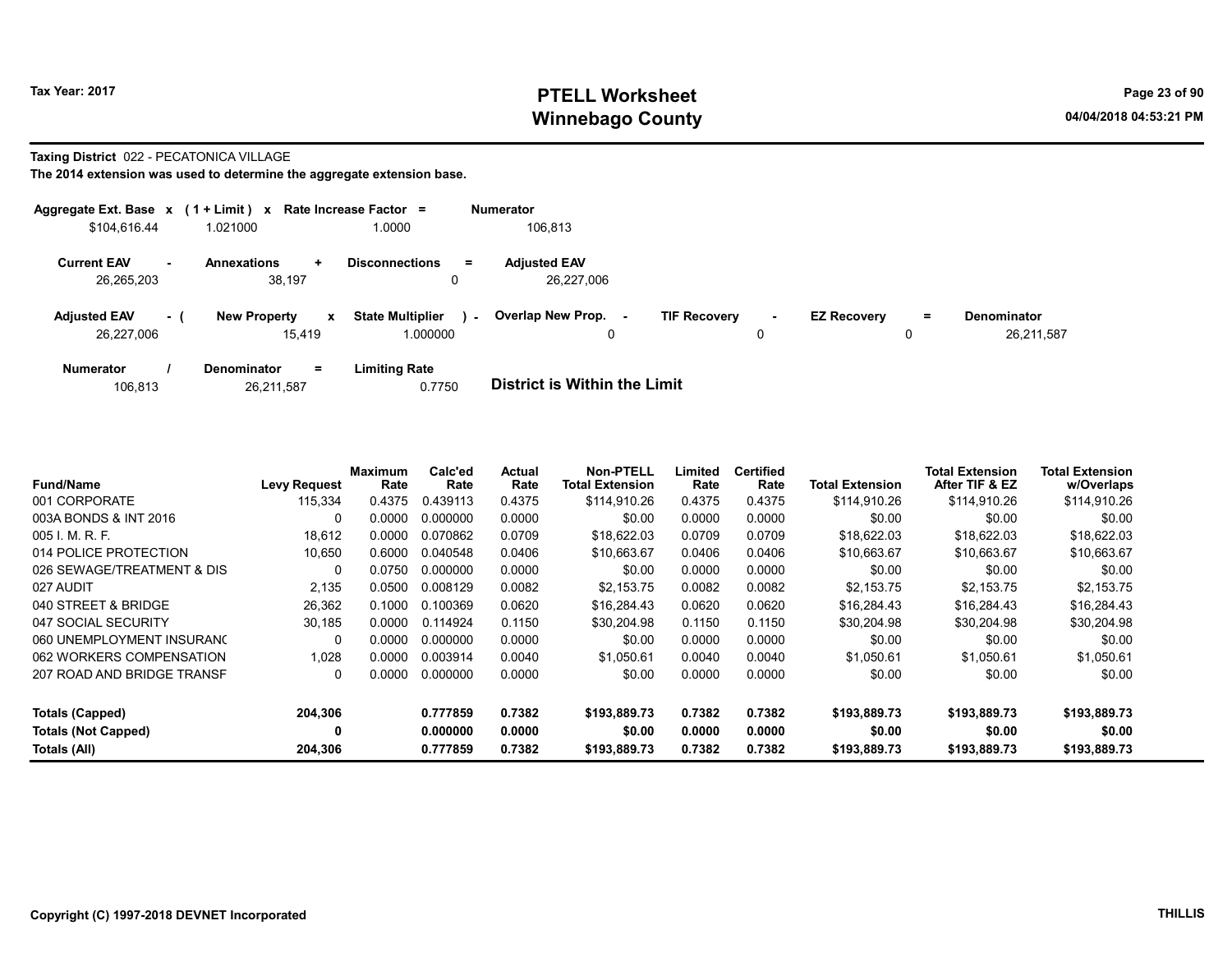# Tax Year: 2017 **PTELL Worksheet** Page 24 of 90 Winnebago County and the County of the County of the County of the County of the County of the County of the County of the County of the County of the County of the County of the County of the County of the County of the C

Taxing District 023 - ROCKFORD CITY

| Aggregate Ext. Base $x$ (1 + Limit) $x$ |     |                                     | Rate Increase Factor =            | <b>Numerator</b>                     |                               |                    |     |               |
|-----------------------------------------|-----|-------------------------------------|-----------------------------------|--------------------------------------|-------------------------------|--------------------|-----|---------------|
| \$45,093,637.58                         |     | 1.021000                            | 1.0000                            | 46.040.604                           |                               |                    |     |               |
| <b>Current EAV</b><br>1,449,815,314     |     | <b>Annexations</b><br>÷.<br>45.694  | <b>Disconnections</b><br>$=$      | <b>Adjusted EAV</b><br>1,449,769,620 |                               |                    |     |               |
|                                         |     |                                     |                                   |                                      |                               |                    |     |               |
| <b>Adjusted EAV</b>                     | - 1 | <b>New Property</b><br>$\mathbf{x}$ | <b>State Multiplier</b><br>$\sim$ | Overlap New Prop.                    | <b>TIF Recovery</b><br>$\sim$ | <b>EZ Recovery</b> | $=$ | Denominator   |
| 1,449,769,620                           |     | 4,374,180                           | 1.000000                          | 0                                    | υ                             |                    |     | 1,445,395,440 |
| <b>Numerator</b>                        |     | Denominator<br>$=$                  | <b>Limiting Rate</b>              |                                      |                               |                    |     |               |

| <b>District is Within the Limit</b><br>3.1854<br>46,040,604<br>.445,395,440 |  |
|-----------------------------------------------------------------------------|--|

| <b>Fund/Name</b>              | <b>Levy Request</b> | Maximum<br>Rate | Calc'ed<br>Rate | Actual<br>Rate | <b>Non-PTELL</b><br><b>Total Extension</b> | Limited<br>Rate | <b>Certified</b><br>Rate | <b>Total Extension</b> | <b>Total Extension</b><br>After TIF & EZ | <b>Total Extension</b><br>w/Overlaps |
|-------------------------------|---------------------|-----------------|-----------------|----------------|--------------------------------------------|-----------------|--------------------------|------------------------|------------------------------------------|--------------------------------------|
| 001 CORPORATE                 | 6,349,029           | 0.4375          | 0.437920        | 0.4375         | \$6,342,408.56                             | 0.4375          | 0.4375                   | \$6,444,486.02         | \$6,342,408.56                           | \$6,342,942.00                       |
| 003 BONDS & INT 2015A         | 0                   | 0.0000          | 0.000000        | 0.0000         | \$0.00                                     | 0.0000          | 0.0000                   | \$0.00                 | \$0.00                                   | \$0.00                               |
| 003A BONDS & INT 2009 A-F     |                     | 0.0000          | 0.000000        | 0.0000         | \$0.00                                     | 0.0000          | 0.0000                   | \$0.00                 | \$0.00                                   | \$0.00                               |
| 003B BONDS & INT 2014 A.B.C   | 871,500             | 0.0000          | 0.060111        | 0.0602         | \$872,715.42                               | 0.0602          | 0.0602                   | \$886,761.28           | \$872,715.42                             | \$872,788.82                         |
| 003C BONDS & INT 2015         | O                   | 0.0000          | 0.000000        | 0.0000         | \$0.00                                     | 0.0000          | 0.0000                   | \$0.00                 | \$0.00                                   | \$0.00                               |
| 003D BONDS & INT 2004B        | 0                   | 0.0000          | 0.000000        | 0.0000         | \$0.00                                     | 0.0000          | 0.0000                   | \$0.00                 | \$0.00                                   | \$0.00                               |
| 003E BONDS & INT 2016 A&B     | 0                   | 0.0000          | 0.000000        | 0.0000         | \$0.00                                     | 0.0000          | 0.0000                   | \$0.00                 | \$0.00                                   | \$0.00                               |
| 003H BONDS & INT 2007 A-G     | 0                   | 0.0000          | 0.000000        | 0.0000         | \$0.00                                     | 0.0000          | 0.0000                   | \$0.00                 | \$0.00                                   | \$0.00                               |
| 003L BONDS & INT 2008 A, B, C | 0                   | 0.0000          | 0.000000        | 0.0000         | \$0.00                                     | 0.0000          | 0.0000                   | \$0.00                 | \$0.00                                   | \$0.00                               |
| 003M BONDS & INT 2010         | 0                   | 0.0000          | 0.000000        | 0.0000         | \$0.00                                     | 0.0000          | 0.0000                   | \$0.00                 | \$0.00                                   | \$0.00                               |
| 003N BONDS & INT 2012C        | 0                   | 0.0000          | 0.000000        | 0.0000         | \$0.00                                     | 0.0000          | 0.0000                   | \$0.00                 | \$0.00                                   | \$0.00                               |
| 005 I. M. R. F.               | 3,187,531           | 0.0000          | 0.219858        | 0.2199         | \$3,187,875.75                             | 0.2199          | 0.2199                   | \$3,239,182.80         | \$3,187,875.75                           | \$3,188,143.88                       |
| 012 FIRE PROTECTION           | 8,707,239           | 0.6000          | 0.600576        | 0.6000         | \$8,698,160.31                             | 0.6000          | 0.6000                   | \$8,838,152.26         | \$8,698,160.31                           | \$8,698,891.88                       |
| 013 FIREFIGHTERS PENSION      | 6,760,394           | 0.0000          | 0.466294        | 0.4663         | \$6,759,920.25                             | 0.4663          | 0.4663                   | \$6,868,717.33         | \$6,759,920.25                           | \$6,760,488.81                       |
| 013A FIRE PENSION 93-689      | 784,088             | 0.0000          | 0.054082        | 0.0541         | \$784,284.12                               | 0.0541          | 0.0541                   | \$796,906.73           | \$784,284.12                             | \$784,350.08                         |
| 014 POLICE PROTECTION         | 8,707,239           | 0.6000          | 0.600576        | 0.6000         | \$8,698,160.31                             | 0.6000          | 0.6000                   | \$8,838,152.26         | \$8,698,160.31                           | \$8,698,891.88                       |
| 015 POLICE PENSION            | 7,146,034           | 0.0000          | 0.492893        | 0.4929         | \$7,145,538.69                             | 0.4929          | 0.4929                   | \$7,260,542.08         | \$7,145,538.69                           | \$7,146,139.68                       |
| 020 TB SANITARIUM             | 158,400             | 0.0750          | 0.010926        | 0.0110         | \$159,466.27                               | 0.0110          | 0.0110                   | \$162,032.79           | \$159,466.27                             | \$159,479.68                         |
| 025 GARBAGE DISPOSAL          | 0                   | 0.2000          | 0.000000        | 0.0000         | \$0.00                                     | 0.0000          | 0.0000                   | \$0.00                 | \$0.00                                   | \$0.00                               |
| 027 AUDIT                     | 186,236             | 0.0000          | 0.012846        | 0.0129         | \$187,010.45                               | 0.0129          | 0.0129                   | \$190,020.27           | \$187,010.45                             | \$187,026.18                         |
| 035 TORT JUDGMENTS, LIABILIT  | 1,025,000           | 0.0000          | 0.070699        | 0.0707         | \$1,024,933.22                             | 0.0707          | 0.0707                   | \$1,041,428.94         | \$1,024,933.22                           | \$1,025,019.43                       |
| 040 STREET & BRIDGE           | 1,451,207           | 0.1000          | 0.100096        | 0.0292         | \$423,310.47                               | 0.0292          | 0.0292                   | \$430,123.41           | \$423,310.47                             | \$423,346.07                         |
| 048 SCHOOL CROSSING GUARD     | 63,000              | 0.0200          | 0.004345        | 0.0044         | \$63,786.51                                | 0.0044          | 0.0044                   | \$64,813.12            | \$63,786.51                              | \$63,791.87                          |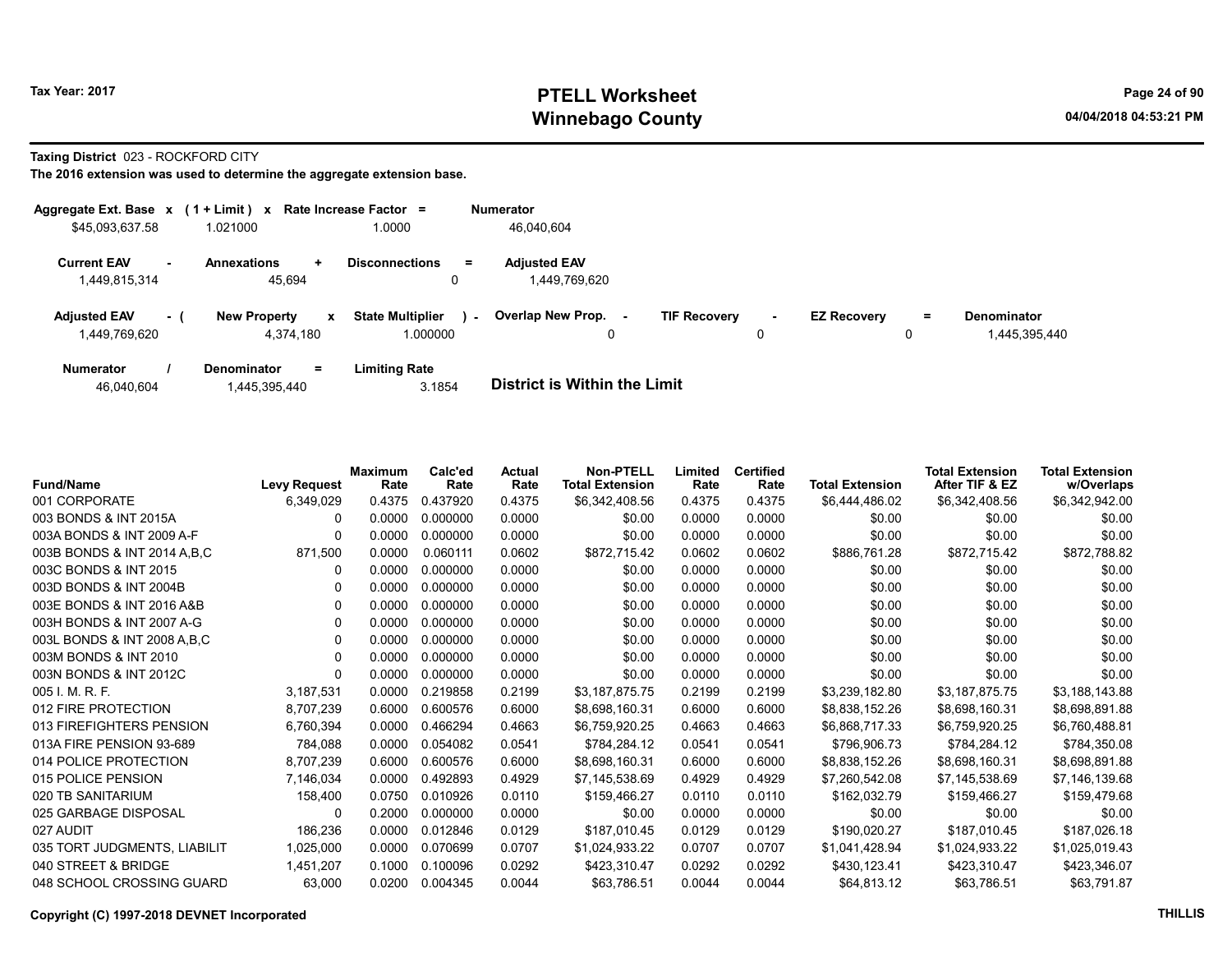# Tax Year: 2017 **PTELL Worksheet** Page 25 of 90 Winnebago County and the county of the county of the county of the county of the county of the county of the county of the county of the county of the county of the county of the county of the county of the county of the c

| <b>Fund/Name</b>           | Levy Request | Maximum<br>Rate | Calc'ed<br>Rate | <b>Actual</b><br>Rate | Non-PTELL<br><b>Total Extension</b> | Limited<br>Rate | <b>Certified</b><br>Rate | <b>Total Extension</b> | <b>Total Extension</b><br>After TIF & EZ | <b>Total Extension</b><br>w/Overlaps |
|----------------------------|--------------|-----------------|-----------------|-----------------------|-------------------------------------|-----------------|--------------------------|------------------------|------------------------------------------|--------------------------------------|
| 060 UNEMPLOYMENT INSURANO  | 138.600      | 0.0000          | 0.009560        | 0.0096                | \$139,170.56                        | 0.0096          | 0.0096                   | \$141.410.44           | \$139,170.56                             | \$139,182.27                         |
| 062 WORKERS COMPENSATION   | 2,652,109    | 0.0000          | 0.182927        | 0.1830                | \$2,652,938.89                      | 0.1830          | 0.1830                   | \$2,695,636.44         | \$2,652,938.89                           | \$2,653,162.02                       |
| 207 ROAD AND BRIDGE TRANSF | 0            | ი იიიი          | 0.000000        | 0.0000                | \$0.00                              | 0.0000          | 0.0000                   | \$0.00                 | \$0.00                                   | \$0.00                               |
| <b>Totals (Capped)</b>     | 46,532,018   |                 | 3.209516        | 3.1374                | \$45,482,680,24                     | 3.1374          | 3.1374                   | \$46,214,698.15        | \$45,482,680.24                          | \$45,486,505.65                      |
| <b>Totals (Not Capped)</b> | 1,655,588    |                 | 0.114193        | 0.1143                | \$1,656,999.54                      | 0.1143          | 0.1143                   | \$1,683,668.00         | \$1,656,999.54                           | \$1,657,138.90                       |
| Totals (All)               | 48.187.606   |                 | 3.323709        | 3.2517                | \$47,139,679.78                     | 3.2517          | 3.2517                   | \$47,898,366.15        | \$47,139,679.78                          | \$47,143,644.55                      |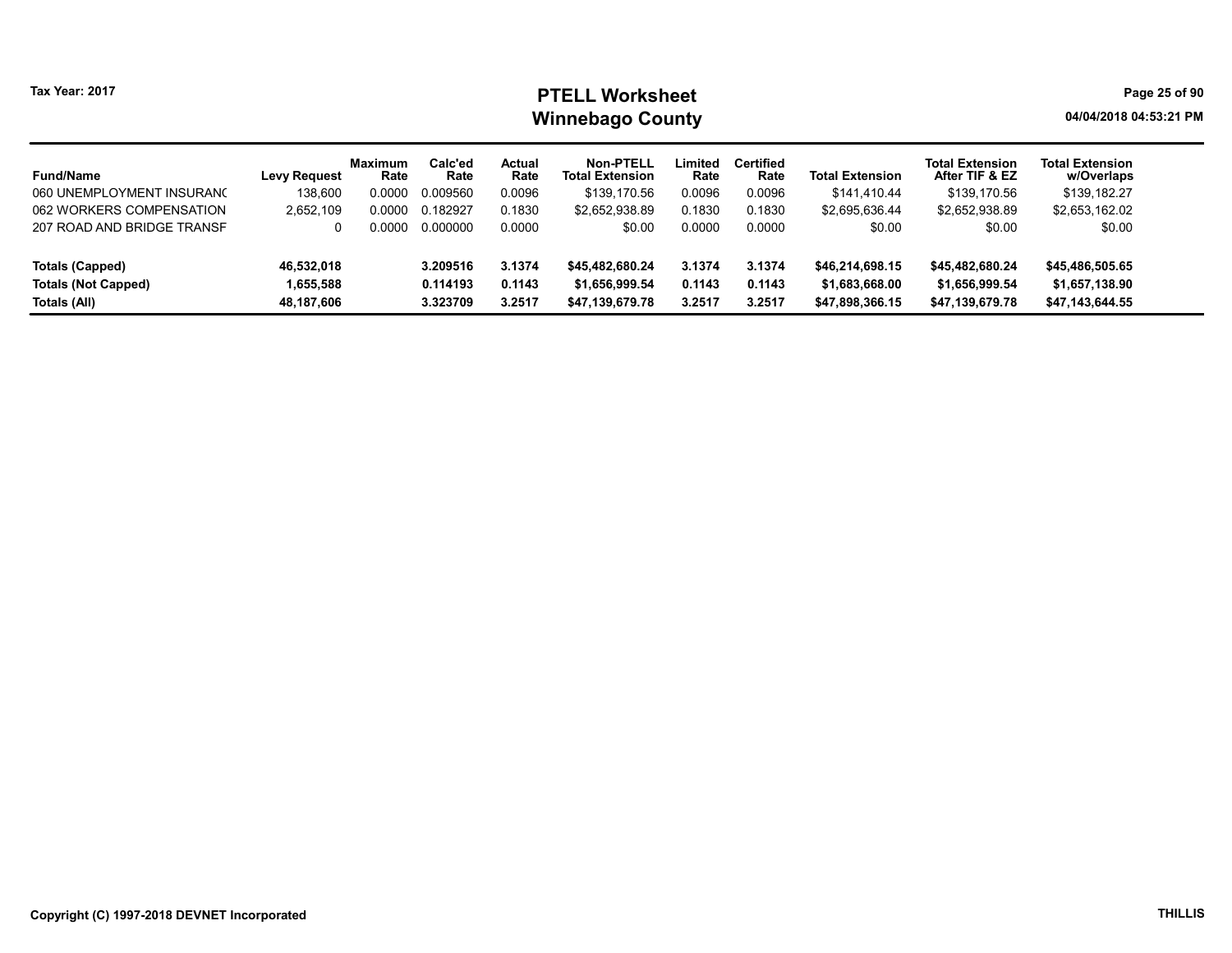# Tax Year: 2017 **PTELL Worksheet** Page 26 of 90 Winnebago County and the County of the County of the County of the County of the County of the County of the County of the County of the County of the County of the County of the County of the County of the County of the C

#### Taxing District 024 - ROCKTON VILLAGE

| Aggregate Ext. Base $x$ (1 + Limit) x Rate Increase Factor =<br>\$957,530.52                                                                 | 1.021000                                  | 1.0000                  |                           | <b>Numerator</b><br>977,639 |                                            |                     |                          |                         |                                          |                                      |
|----------------------------------------------------------------------------------------------------------------------------------------------|-------------------------------------------|-------------------------|---------------------------|-----------------------------|--------------------------------------------|---------------------|--------------------------|-------------------------|------------------------------------------|--------------------------------------|
|                                                                                                                                              |                                           |                         |                           |                             |                                            |                     |                          |                         |                                          |                                      |
| <b>Current EAV</b><br>$\sim$<br>148,126,241                                                                                                  | <b>Annexations</b><br>$\ddot{}$<br>32,509 | <b>Disconnections</b>   | $\equiv$<br>0             | <b>Adjusted EAV</b>         | 148,093,732                                |                     |                          |                         |                                          |                                      |
|                                                                                                                                              |                                           |                         |                           |                             |                                            |                     |                          |                         |                                          |                                      |
| <b>Adjusted EAV</b><br>$-$ (<br>148,093,732                                                                                                  | <b>New Property</b><br>X<br>767,058       | <b>State Multiplier</b> | $\mathcal{L}$<br>1.000000 |                             | Overlap New Prop. -<br>0                   | <b>TIF Recovery</b> | $\blacksquare$<br>0      | <b>EZ Recovery</b><br>0 | <b>Denominator</b><br>$=$                | 147,326,674                          |
|                                                                                                                                              |                                           |                         |                           |                             |                                            |                     |                          |                         |                                          |                                      |
| Denominator<br><b>Limiting Rate</b><br><b>Numerator</b><br>$\equiv$<br><b>District is Over the Limit</b><br>977,639<br>147,326,674<br>0.6636 |                                           |                         |                           |                             |                                            |                     |                          |                         |                                          |                                      |
|                                                                                                                                              |                                           |                         |                           |                             |                                            |                     |                          |                         |                                          |                                      |
| <b>Limiting Rate</b>                                                                                                                         | <b>Computed Rate</b><br>$\equiv$          | <b>Reduction Factor</b> |                           |                             |                                            |                     |                          |                         |                                          |                                      |
| 0.6636                                                                                                                                       | 0.665900                                  |                         | 0.9965                    |                             |                                            |                     |                          |                         |                                          |                                      |
| <b>Fund/Name</b>                                                                                                                             | <b>Levy Request</b>                       | <b>Maximum</b><br>Rate  | Calc'ed<br>Rate           | <b>Actual</b><br>Rate       | <b>Non-PTELL</b><br><b>Total Extension</b> | Limited<br>Rate     | <b>Certified</b><br>Rate | <b>Total Extension</b>  | <b>Total Extension</b><br>After TIF & EZ | <b>Total Extension</b><br>w/Overlaps |
| 001 CORPORATE                                                                                                                                | 220,920                                   | 0.4375                  | 0.149143                  | 0.1492                      | \$221,004.35                               | 0.1492              | 0.1492                   | \$227,612.34            | \$221,004.35                             | \$221,004.35                         |
| 003 BONDS & INT 2012 ABC                                                                                                                     | $\mathbf 0$                               | 0.0000                  | 0.000000                  | 0.0000                      | \$0.00                                     | 0.0000              | 0.0000                   | \$0.00                  | \$0.00                                   | \$0.00                               |
| 005 I. M. R. F.                                                                                                                              | 41,800                                    | 0.0000                  | 0.028219                  | 0.0283                      | \$41,919.73                                | 0.0283              | 0.0283                   | \$43,173.12             | \$41,919.73                              | \$41,919.73                          |
| 014 POLICE PROTECTION                                                                                                                        | 133,000                                   | 0.6000                  | 0.089788                  | 0.0898                      | \$133,017.36                               | 0.0898              | 0.0898                   | \$136,994.56            | \$133,017.36                             | \$133,017.36                         |
| 015 POLICE PENSION                                                                                                                           | 387,580                                   | 0.0000                  | 0.261655                  | 0.2617                      | \$387,646.37                               | 0.2594              | 0.2594                   | \$395,728.16            | \$384,239.47                             | \$384,239.47                         |
| 025 GARBAGE DISPOSAL                                                                                                                         | 10,500                                    | 0.2000                  | 0.007089                  | 0.0071                      | \$10,516.96                                | 0.0071              | 0.0071                   | \$10,831.42             | \$10,516.96                              | \$10,516.96                          |
| 027 AUDIT                                                                                                                                    | 12,000                                    | 0.0000                  | 0.008101                  | 0.0082                      | \$12,146.35                                | 0.0082              | 0.0082                   | \$12,509.53             | \$12,146.35                              | \$12,146.35                          |
| 035 TORT JUDGMENTS, LIABILIT                                                                                                                 | 44,500                                    | 0.0000                  | 0.030042                  | 0.0301                      | \$44,586.00                                | 0.0301              | 0.0301                   | \$45,919.11             | \$44,586.00                              | \$44,586.00                          |
| 040 STREET & BRIDGE                                                                                                                          | 9,300                                     | 0.1000                  | 0.006278                  | 0.0000                      | \$0.00                                     | 0.0000              | 0.0000                   | \$0.00                  | \$0.00                                   | \$0.00                               |
| 047 SOCIAL SECURITY                                                                                                                          | 130,400                                   | 0.0000                  | 0.088033                  | 0.0881                      | \$130,499.22                               | 0.0881              | 0.0881                   | \$134,401.12            | \$130,499.22                             | \$130,499.22                         |
| 048 SCHOOL CROSSING GUARD                                                                                                                    | 3,400                                     | 0.0200                  | 0.002295                  | 0.0023                      | \$3,406.90                                 | 0.0023              | 0.0023                   | \$3,508.77              | \$3,406.90                               | \$3,406.90                           |
| 057 LEASE/PURCHASE/RENTAL                                                                                                                    | 0                                         | 0.0000                  | 0.000000                  | 0.0000                      | \$0.00                                     | 0.0000              | 0.0000                   | \$0.00                  | \$0.00                                   | \$0.00                               |
| 060 UNEMPLOYMENT INSURAN(                                                                                                                    | 1,600                                     | 0.0000                  | 0.001080                  | 0.0011                      | \$1,629.39                                 | 0.0011              | 0.0011                   | \$1,678.11              | \$1,629.39                               | \$1,629.39                           |
| 207 ROAD AND BRIDGE TRANSF                                                                                                                   | $\mathbf 0$                               | 0.0000                  | 0.000000                  | 0.0000                      | \$0.00                                     | 0.0000              | 0.0000                   | \$0.00                  | \$0.00                                   | \$0.00                               |
| <b>Totals (Capped)</b>                                                                                                                       | 995,000                                   |                         | 0.671723                  | 0.6659                      | \$986,372.63                               | 0.6636              | 0.6636                   | \$1,012,356.23          | \$982,965.73                             | \$982,965.73                         |
| <b>Totals (Not Capped)</b>                                                                                                                   | 0                                         |                         | 0.000000                  | 0.0000                      | \$0.00                                     | 0.0000              | 0.0000                   | \$0.00                  | \$0.00                                   | \$0.00                               |
| Totals (All)                                                                                                                                 | 995,000                                   |                         | 0.671723                  | 0.6659                      | \$986,372.63                               | 0.6636              | 0.6636                   | \$1,012,356.23          | \$982,965.73                             | \$982,965.73                         |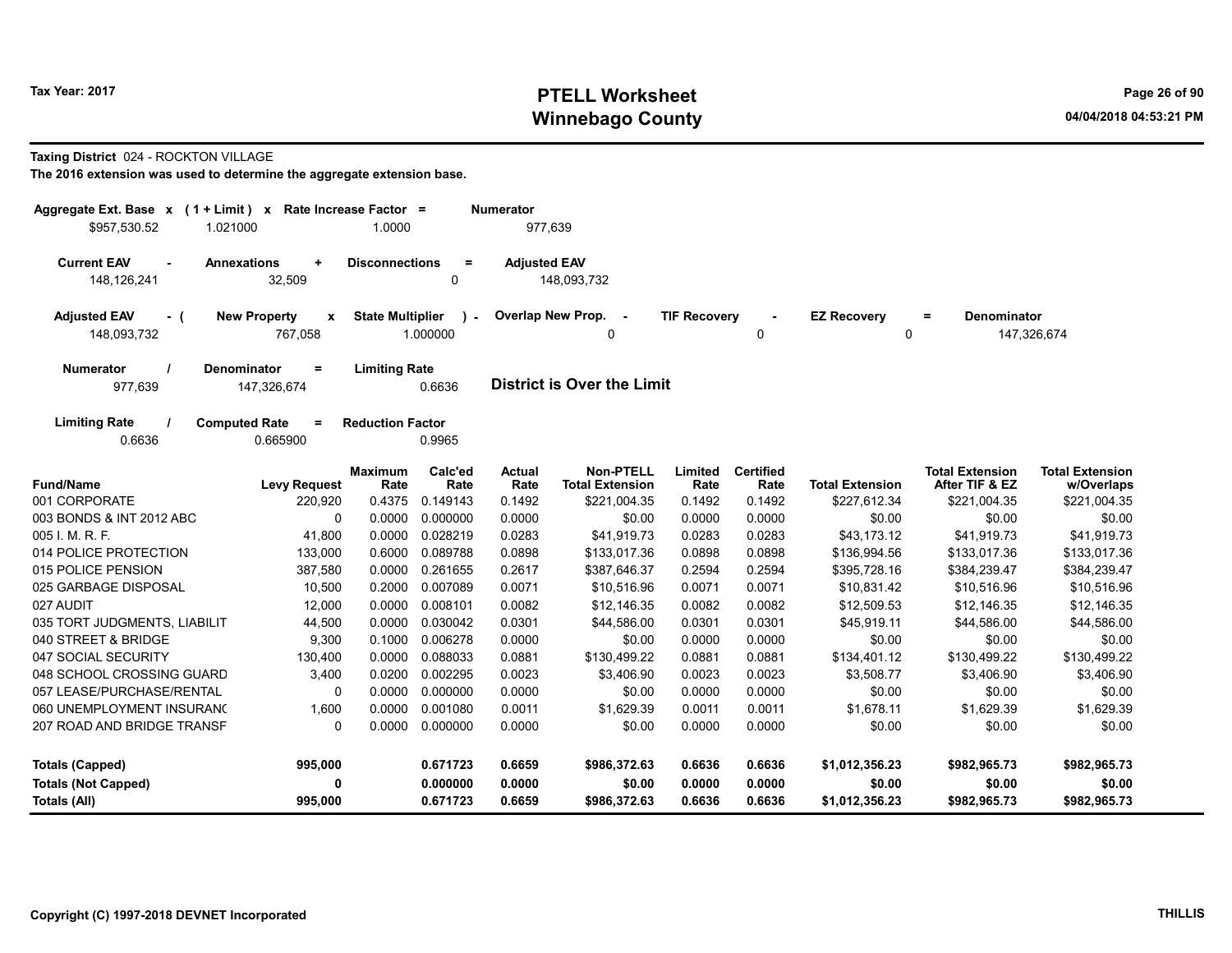# Tax Year: 2017 **PTELL Worksheet** Page 27 of 90 Winnebago County and the County of the County of the County of the County of the County of the County of the County of the County of the County of the County of the County of the County of the County of the County of the C

Taxing District 025 - ROSCOE VILLAGE

| Aggregate Ext. Base $x$ (1 + Limit) x Rate Increase Factor = |         |                     |                           |                                     |        | <b>Numerator</b>                   |                     |        |                    |         |                                   |
|--------------------------------------------------------------|---------|---------------------|---------------------------|-------------------------------------|--------|------------------------------------|---------------------|--------|--------------------|---------|-----------------------------------|
| \$1,310,180.17                                               |         | 1.021000            |                           | 1.0000                              |        | 1,337,694                          |                     |        |                    |         |                                   |
| <b>Current EAV</b><br>203.778.989                            | . н. н. | <b>Annexations</b>  | ÷<br>0                    | <b>Disconnections</b><br>14,793     | $=$    | <b>Adjusted EAV</b><br>203,793,782 |                     |        |                    |         |                                   |
| <b>Adjusted EAV</b><br>203,793,782                           | $-1$    | <b>New Property</b> | $\mathbf{x}$<br>3.721.478 | <b>State Multiplier</b><br>1.000000 | $\sim$ | <b>Overlap New Prop.</b><br>0      | <b>TIF Recovery</b> | $\sim$ | <b>EZ Recovery</b> | Ξ.<br>0 | <b>Denominator</b><br>200.072.304 |
| <b>Numerator</b>                                             |         | Denominator         | $=$                       | <b>Limiting Rate</b>                |        |                                    |                     |        |                    |         |                                   |

| 200,072,304<br>1,337,694 | 0.6687 | <b>District is Within the Limit</b> |
|--------------------------|--------|-------------------------------------|

| <b>Fund/Name</b>             | <b>Levy Request</b> | <b>Maximum</b><br>Rate | Calc'ed<br>Rate | <b>Actual</b><br>Rate | <b>Non-PTELL</b><br><b>Total Extension</b> | Limited<br>Rate | Certified<br>Rate | <b>Total Extension</b> | <b>Total Extension</b><br>After TIF & EZ | <b>Total Extension</b><br>w/Overlaps |
|------------------------------|---------------------|------------------------|-----------------|-----------------------|--------------------------------------------|-----------------|-------------------|------------------------|------------------------------------------|--------------------------------------|
| 001 CORPORATE                | 585,500             | 0.4375                 | 0.287321        | 0.2874                | \$585,660.81                               | 0.2874          | 0.2874            | \$585,884.02           | \$585,660.81                             | \$585,660.81                         |
| 003 BONDS & INT 2008         | 0                   | 0.0000                 | 0.000000        | 0.0000                | \$0.00                                     | 0.0000          | 0.0000            | \$0.00                 | \$0.00                                   | \$0.00                               |
| 003A BONDS & INT 2017        | 0                   | 0.0000                 | 0.000000        | 0.0000                | \$0.00                                     | 0.0000          | 0.0000            | \$0.00                 | \$0.00                                   | \$0.00                               |
| 003B BONDS & INT 2018        | $\Omega$            | 0.0000                 | 0.000000        | 0.0000                | \$0.00                                     | 0.0000          | 0.0000            | \$0.00                 | \$0.00                                   | \$0.00                               |
| 014 POLICE PROTECTION        | 400.000             | 0.6000                 | 0.196291        | 0.1963                | \$400,018.16                               | 0.1963          | 0.1963            | \$400.170.61           | \$400,018.16                             | \$400,018.16                         |
| 015 POLICE PENSION           | 312.450             | 0.0000                 | 0.153328        | 0.1534                | \$312,596.97                               | 0.1534          | 0.1534            | \$312,716.11           | \$312,596.97                             | \$312,596.97                         |
| 035 TORT JUDGMENTS, LIABILIT | 50,000              | 0.0000                 | 0.024536        | 0.0246                | \$50.129.63                                | 0.0246          | 0.0246            | \$50.148.74            | \$50,129.63                              | \$50,129.63                          |
| 047 SOCIAL SECURITY          | 10.000              | 0.0000                 | 0.004907        | 0.0050                | \$10.188.95                                | 0.0050          | 0.0050            | \$10.192.83            | \$10.188.95                              | \$10,188.95                          |
| 207 ROAD AND BRIDGE TRANSF   | 0                   | 0.0000                 | 0.000000        | 0.0000                | \$0.00                                     | 0.0000          | 0.0000            | \$0.00                 | \$0.00                                   | \$0.00                               |
| Totals (Capped)              | 1,357,950           |                        | 0.666383        | 0.6667                | \$1,358,594.52                             | 0.6667          | 0.6667            | \$1.359.112.31         | \$1,358,594.52                           | \$1,358,594.52                       |
| <b>Totals (Not Capped)</b>   | 0                   |                        | 0.000000        | 0.0000                | \$0.00                                     | 0.0000          | 0.0000            | \$0.00                 | \$0.00                                   | \$0.00                               |
| Totals (All)                 | 1.357.950           |                        | 0.666383        | 0.6667                | \$1.358.594.52                             | 0.6667          | 0.6667            | \$1.359.112.31         | \$1,358,594.52                           | \$1.358.594.52                       |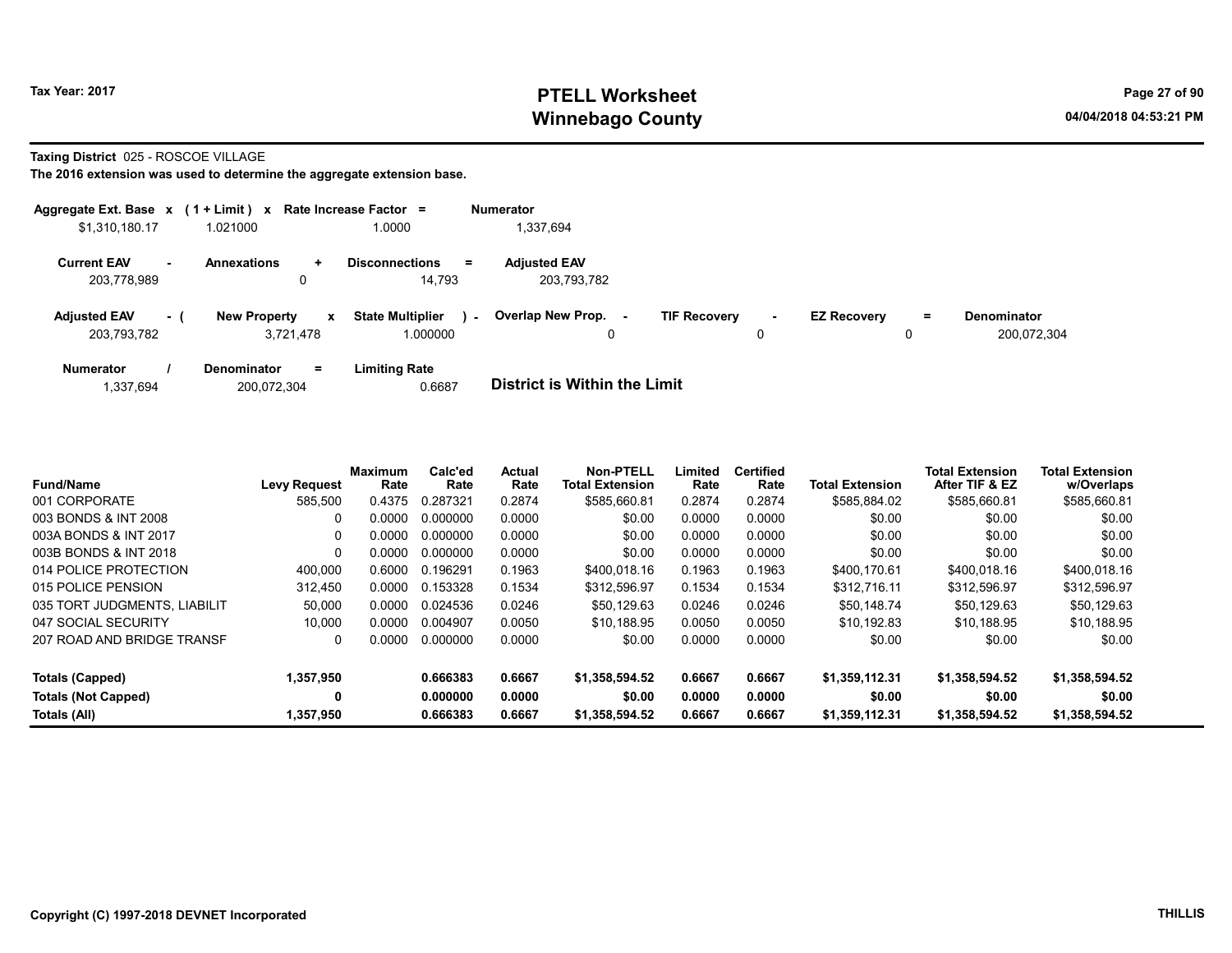# Tax Year: 2017 **PTELL Worksheet** Page 28 of 90 Winnebago County and the County of the County of the County of the County of the County of the County of the County of the County of the County of the County of the County of the County of the County of the County of the C

#### Taxing District 026 - SOUTH BELOIT CITY

|                                    |     | Aggregate Ext. Base $x$ (1 + Limit) $x$ Rate Increase Factor = |                                          |        | <b>Numerator</b>                    |                     |             |                    |         |                              |
|------------------------------------|-----|----------------------------------------------------------------|------------------------------------------|--------|-------------------------------------|---------------------|-------------|--------------------|---------|------------------------------|
| \$1,233,023.77                     |     | 1.021000                                                       | 1.0000                                   |        | 1,258,917                           |                     |             |                    |         |                              |
| <b>Current EAV</b><br>109,139,407  |     | Annexations<br>$\ddot{}$<br>0                                  | <b>Disconnections</b><br>0               | Ξ.     | <b>Adjusted EAV</b><br>109.139.407  |                     |             |                    |         |                              |
| <b>Adjusted EAV</b><br>109,139,407 | - 1 | <b>New Property</b><br>1,036,864                               | <b>State Multiplier</b><br>x<br>1.000000 | $\sim$ | <b>Overlap New Prop.</b><br>۰.<br>0 | <b>TIF Recovery</b> | $\sim$<br>0 | <b>EZ Recovery</b> | Ξ.<br>0 | Denominator<br>108, 102, 543 |
| <b>Numerator</b>                   |     | $=$<br><b>Denominator</b>                                      | <b>Limiting Rate</b>                     |        |                                     |                     |             |                    |         |                              |

| <b>District is Within the Limit</b><br>1.1646<br>108,102,543<br>1,258,917 |  |
|---------------------------------------------------------------------------|--|

| <b>Fund/Name</b>             | <b>Levy Request</b> | <b>Maximum</b><br>Rate | Calc'ed<br>Rate | Actual<br>Rate | <b>Non-PTELL</b><br><b>Total Extension</b> | Limited<br>Rate | <b>Certified</b><br>Rate | <b>Total Extension</b> | <b>Total Extension</b><br>After TIF & EZ | <b>Total Extension</b><br>w/Overlaps |
|------------------------------|---------------------|------------------------|-----------------|----------------|--------------------------------------------|-----------------|--------------------------|------------------------|------------------------------------------|--------------------------------------|
| 001 CORPORATE                | 451,400             | 0.4375                 | 0.413600        | 0.4136         | \$451,400.59                               | 0.4136          | 0.4136                   | \$454,349.68           | \$451,400.59                             | \$451,400.59                         |
| 005 I. M. R. F.              | 0                   | 0.0000                 | 0.000000        | 0.0000         | \$0.00                                     | 0.0000          | 0.0000                   | \$0.00                 | \$0.00                                   | \$0.00                               |
| 012 FIRE PROTECTION          | 141,500             | 0.6000                 | 0.129651        | 0.1297         | \$141,553.81                               | 0.1297          | 0.1297                   | \$142,478.61           | \$141,553.81                             | \$141,553.81                         |
| 013 FIREFIGHTERS PENSION     | 92,000              | 0.0000                 | 0.084296        | 0.0843         | \$92,004.52                                | 0.0843          | 0.0843                   | \$92,605.60            | \$92,004.52                              | \$92,004.52                          |
| 014 POLICE PROTECTION        | 58,500              | 0.6000                 | 0.053601        | 0.0537         | \$58,607.86                                | 0.0537          | 0.0537                   | \$58,990.76            | \$58,607.86                              | \$58,607.86                          |
| 015 POLICE PENSION           | 305,000             | 0.0000                 | 0.279459        | 0.2795         | \$305,044.64                               | 0.2795          | 0.2795                   | \$307,037.56           | \$305,044.64                             | \$305,044.64                         |
| 025 GARBAGE DISPOSAL         | $\mathbf{0}$        | 0.2000                 | 0.000000        | 0.0000         | \$0.00                                     | 0.0000          | 0.0000                   | \$0.00                 | \$0.00                                   | \$0.00                               |
| 027 AUDIT                    | 0                   | 0.0000                 | 0.000000        | 0.0000         | \$0.00                                     | 0.0000          | 0.0000                   | \$0.00                 | \$0.00                                   | \$0.00                               |
| 035 TORT JUDGMENTS, LIABILIT | 170,000             | 0.0000                 | 0.155764        | 0.1558         | \$170,039.20                               | 0.1558          | 0.1558                   | \$171,150.10           | \$170,039.20                             | \$170,039.20                         |
| 040 STREET & BRIDGE          | 0                   | 0.1000                 | 0.000000        | 0.0000         | \$0.00                                     | 0.0000          | 0.0000                   | \$0.00                 | \$0.00                                   | \$0.00                               |
| 041 STREET LIGHTING          | 0                   | 0.0500                 | 0.000000        | 0.0000         | \$0.00                                     | 0.0000          | 0.0000                   | \$0.00                 | \$0.00                                   | \$0.00                               |
| 042 PARK/PARK MAINTENANCE    | 0                   | 0.1000                 | 0.000000        | 0.0000         | \$0.00                                     | 0.0000          | 0.0000                   | \$0.00                 | \$0.00                                   | \$0.00                               |
| 047 SOCIAL SECURITY          | 50,000              | 0.0000                 | 0.045813        | 0.0459         | \$50,094.99                                | 0.0459          | 0.0459                   | \$50,422.27            | \$50,094.99                              | \$50,094.99                          |
| 060 UNEMPLOYMENT INSURANO    | 0                   | 0.0000                 | 0.000000        | 0.0000         | \$0.00                                     | 0.0000          | 0.0000                   | \$0.00                 | \$0.00                                   | \$0.00                               |
| 207 ROAD AND BRIDGE TRANSF   | 0                   | 0.0000                 | 0.000000        | 0.0000         | \$0.00                                     | 0.0000          | 0.0000                   | \$0.00                 | \$0.00                                   | \$0.00                               |
| <b>Totals (Capped)</b>       | 1,268,400           |                        | 1.162184        | 1.1625         | \$1,268,745.61                             | 1.1625          | 1.1625                   | \$1,277,034.57         | \$1,268,745.61                           | \$1,268,745.61                       |
| <b>Totals (Not Capped)</b>   | 0                   |                        | 0.000000        | 0.0000         | \$0.00                                     | 0.0000          | 0.0000                   | \$0.00                 | \$0.00                                   | \$0.00                               |
| Totals (All)                 | 1,268,400           |                        | 1.162184        | 1.1625         | \$1,268,745.61                             | 1.1625          | 1.1625                   | \$1,277,034.57         | \$1,268,745.61                           | \$1,268,745.61                       |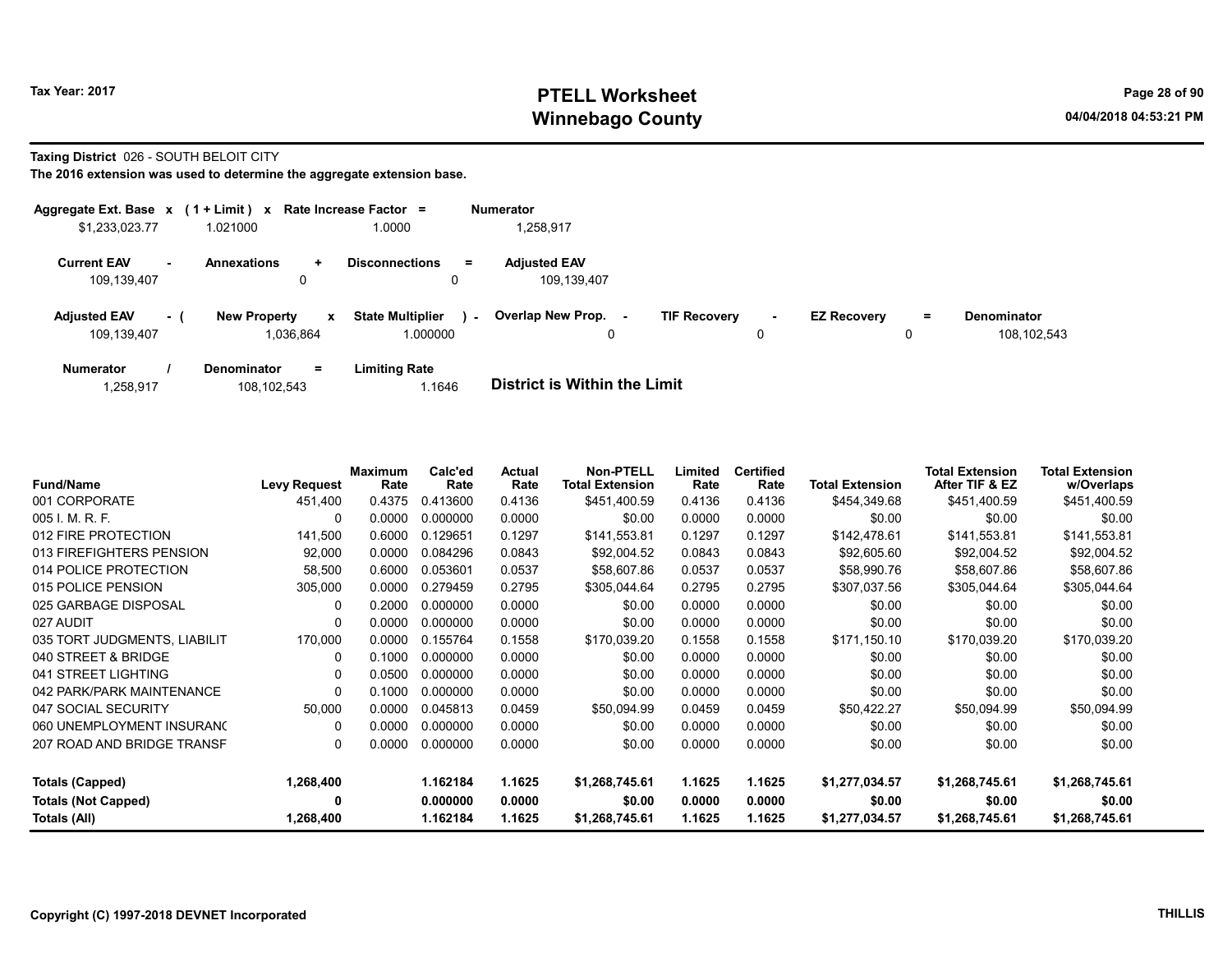# Tax Year: 2017 **PTELL Worksheet** Page 29 of 90 Winnebago County and the County of the County of the County of the County of the County of the County of the County of the County of the County of the County of the County of the County of the County of the County of the C

#### Taxing District 027 - WINNEBAGO VILLAGE

| Aggregate Ext. Base $x$ (1 + Limit) $x$  |                                               | Rate Increase Factor =  |                         | <b>Numerator</b>    |                                            |                     |                          |                         |                                          |                                      |
|------------------------------------------|-----------------------------------------------|-------------------------|-------------------------|---------------------|--------------------------------------------|---------------------|--------------------------|-------------------------|------------------------------------------|--------------------------------------|
| \$413,704.48                             | 1.021000                                      | 1.0000                  |                         |                     | 422,392                                    |                     |                          |                         |                                          |                                      |
| <b>Current EAV</b><br>45,667,251         | <b>Annexations</b><br>$\ddot{}$<br>0          | <b>Disconnections</b>   | $=$<br>0                | <b>Adjusted EAV</b> | 45,667,251                                 |                     |                          |                         |                                          |                                      |
| <b>Adjusted EAV</b><br>- (<br>45,667,251 | <b>New Property</b><br>$\mathbf{x}$<br>82,088 | <b>State Multiplier</b> | $\lambda$ -<br>1.000000 |                     | Overlap New Prop. -<br>0                   | <b>TIF Recovery</b> | 0                        | <b>EZ Recovery</b><br>0 | <b>Denominator</b><br>$=$                | 45,585,163                           |
| <b>Numerator</b><br>422,392              | <b>Denominator</b><br>$\equiv$<br>45,585,163  | <b>Limiting Rate</b>    | 0.9266                  |                     | <b>District is Over the Limit</b>          |                     |                          |                         |                                          |                                      |
| <b>Limiting Rate</b><br>0.9266           | <b>Computed Rate</b><br>$\equiv$<br>0.951600  | <b>Reduction Factor</b> | 0.9737                  |                     |                                            |                     |                          |                         |                                          |                                      |
| <b>Fund/Name</b>                         | <b>Levy Request</b>                           | <b>Maximum</b><br>Rate  | Calc'ed<br>Rate         | Actual<br>Rate      | <b>Non-PTELL</b><br><b>Total Extension</b> | Limited<br>Rate     | <b>Certified</b><br>Rate | <b>Total Extension</b>  | <b>Total Extension</b><br>After TIF & EZ | <b>Total Extension</b><br>w/Overlaps |
| 001 CORPORATE                            | 197,652                                       | 0.4375                  | 0.432809                | 0.4329              | \$197,693.53                               | 0.4214              | 0.4214                   | \$192,441.80            | \$192,441.80                             | \$192,441.80                         |
| 003 BONDS & INTEREST                     | 0                                             | 0.0000                  | 0.000000                | 0.0000              | \$0.00                                     | 0.0000              | 0.0000                   | \$0.00                  | \$0.00                                   | \$0.00                               |
| 005 I. M. R. F.                          | 231                                           | 0.0000                  | 0.000506                | 0.0006              | \$274.00                                   | 0.0006              | 0.0006                   | \$274.00                | \$274.00                                 | \$274.00                             |
| 014 POLICE PROTECTION                    | 236,044                                       | 0.6000                  | 0.516878                | 0.5169              | \$236,054.02                               | 0.5034              | 0.5034                   | \$229,888.94            | \$229,888.94                             | \$229,888.94                         |
| 027 AUDIT                                | 231                                           | 0.0000                  | 0.000506                | 0.0006              | \$274.00                                   | 0.0006              | 0.0006                   | \$274.00                | \$274.00                                 | \$274.00                             |
| 035 TORT JUDGMENTS, LIABILIT             | 231                                           | 0.0000                  | 0.000506                | 0.0006              | \$274.00                                   | 0.0006              | 0.0006                   | \$274.00                | \$274.00                                 | \$274.00                             |
| 073 CHLORINATION OF SEWAGE               | 0                                             | 0.0200                  | 0.000000                | 0.0000              | \$0.00                                     | 0.0000              | 0.0000                   | \$0.00                  | \$0.00                                   | \$0.00                               |
| 207 ROAD AND BRIDGE TRANSF               | $\Omega$                                      | 0.0000                  | 0.000000                | 0.0000              | \$0.00                                     | 0.0000              | 0.0000                   | \$0.00                  | \$0.00                                   | \$0.00                               |
| <b>Totals (Capped)</b>                   | 434,389                                       |                         | 0.951205                | 0.9516              | \$434,569.55                               | 0.9266              | 0.9266                   | \$423,152.75            | \$423,152.74                             | \$423,152.74                         |
| <b>Totals (Not Capped)</b>               | 0                                             |                         | 0.000000                | 0.0000              | \$0.00                                     | 0.0000              | 0.0000                   | \$0.00                  | \$0.00                                   | \$0.00                               |
| Totals (All)                             | 434,389                                       |                         | 0.951205                | 0.9516              | \$434,569.55                               | 0.9266              | 0.9266                   | \$423,152.75            | \$423,152.74                             | \$423,152.74                         |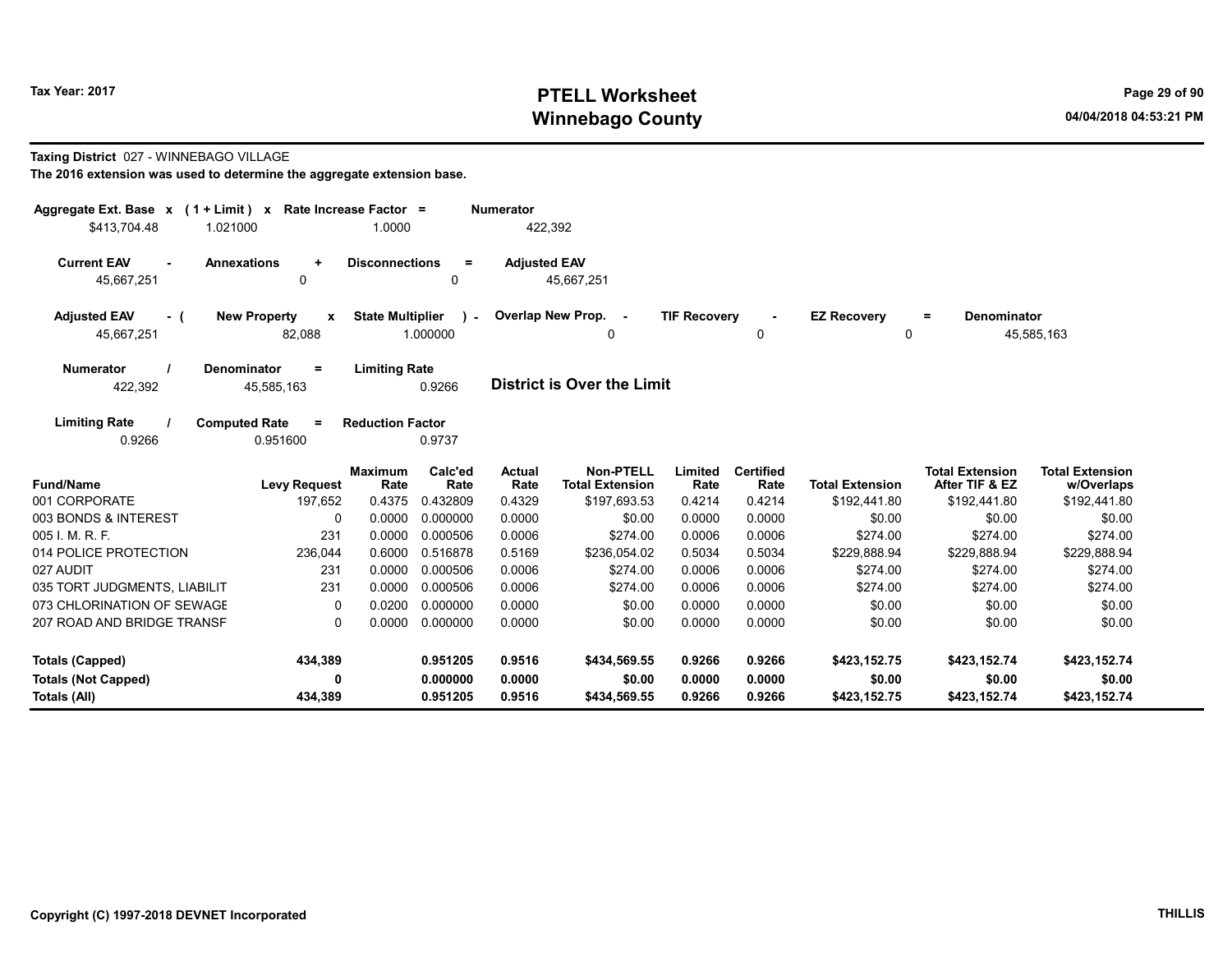# Tax Year: 2017 **PTELL Worksheet** Page 30 of 90 Winnebago County and the County of the County of the County of the County of the County of the County of the County of the County of the County of the County of the County of the County of the County of the County of the C

Taxing District 030 - BLACKHAWK FIRE

| Aggregate Ext. Base $x$ (1 + Limit) $x$ |     |                                     | Rate Increase Factor =      |        | <b>Numerator</b>                    |                     |        |                    |   |                    |
|-----------------------------------------|-----|-------------------------------------|-----------------------------|--------|-------------------------------------|---------------------|--------|--------------------|---|--------------------|
| \$197,459.05                            |     | 1.021000                            | 1.0000                      |        | 201,606                             |                     |        |                    |   |                    |
| <b>Current EAV</b>                      | н.  | <b>Annexations</b><br>$\ddot{}$     | <b>Disconnections</b><br>Ξ. |        | <b>Adjusted EAV</b>                 |                     |        |                    |   |                    |
| 39,347,330                              |     | 0                                   | 2,657                       |        | 39.349.987                          |                     |        |                    |   |                    |
| <b>Adjusted EAV</b>                     | - ( | <b>New Property</b><br>$\mathbf{x}$ | <b>State Multiplier</b>     | $\sim$ | Overlap New Prop.<br>٠.             | <b>TIF Recovery</b> | $\sim$ | <b>EZ Recovery</b> | = | <b>Denominator</b> |
| 39,349,987                              |     | 56.237                              | 1.000000                    |        | 0                                   |                     | 0      |                    | 0 | 39.293.750         |
| <b>Numerator</b>                        |     | $=$<br><b>Denominator</b>           | <b>Limiting Rate</b>        |        |                                     |                     |        |                    |   |                    |
| 201,606                                 |     | 39,293,750                          | 0.5131                      |        | <b>District is Within the Limit</b> |                     |        |                    |   |                    |

| <b>Fund/Name</b>             | Levy Request | <b>Maximum</b><br>Rate | Calc'ed<br>Rate | Actual<br>Rate | Non-PTELL<br><b>Total Extension</b> | Limited<br>Rate | <b>Certified</b><br>Rate | Total Extension | <b>Total Extension</b><br>After TIF & EZ | <b>Total Extension</b><br>w/Overlaps |
|------------------------------|--------------|------------------------|-----------------|----------------|-------------------------------------|-----------------|--------------------------|-----------------|------------------------------------------|--------------------------------------|
| 001 CORPORATE                | 245.000      | 0.4000                 | 0.622660        | 0.4000         | \$157.389.32                        | 0.4000          | 0.4000                   | \$157,389.32    | \$157,389.32                             | \$157,389.32                         |
| 027 AUDIT                    | 5,000        | 0.0050                 | 0.012707        | 0.0050         | \$1.967.37                          | 0.0050          | 0.0050                   | \$1.967.37      | \$1.967.37                               | \$1,967.37                           |
| 035 TORT JUDGMENTS, LIABILIT | 15,000       | 0.0000                 | 0.038122        | 0.0382         | \$15,030.68                         | 0.0382          | 0.0382                   | \$15,030.68     | \$15,030.68                              | \$15,030.68                          |
| 049 EMERGENCY & RESCUE EQ    | 20.000       | 0.0500                 | 0.050829        | 0.0500         | \$19.673.67                         | 0.0500          | 0.0500                   | \$19,673.67     | \$19,673.67                              | \$19,673.67                          |
| 062 WORKERS COMPENSATION     | 7.000        | 0.0000                 | 0.017790        | 0.0178         | \$7,003.82                          | 0.0178          | 0.0178                   | \$7,003.82      | \$7,003.82                               | \$7,003.82                           |
| Totals (Capped)              | 292.000      |                        | 0.742108        | 0.5110         | \$201.064.86                        | 0.5110          | 0.5110                   | \$201,064.86    | \$201.064.86                             | \$201,064.86                         |
| <b>Totals (Not Capped)</b>   |              |                        | 0.000000        | 0.0000         | \$0.00                              | 0.0000          | 0.0000                   | \$0.00          | \$0.00                                   | \$0.00                               |
| Totals (All)                 | 292.000      |                        | 0.742108        | 0.5110         | \$201.064.86                        | 0.5110          | 0.5110                   | \$201.064.86    | \$201,064.86                             | \$201,064.86                         |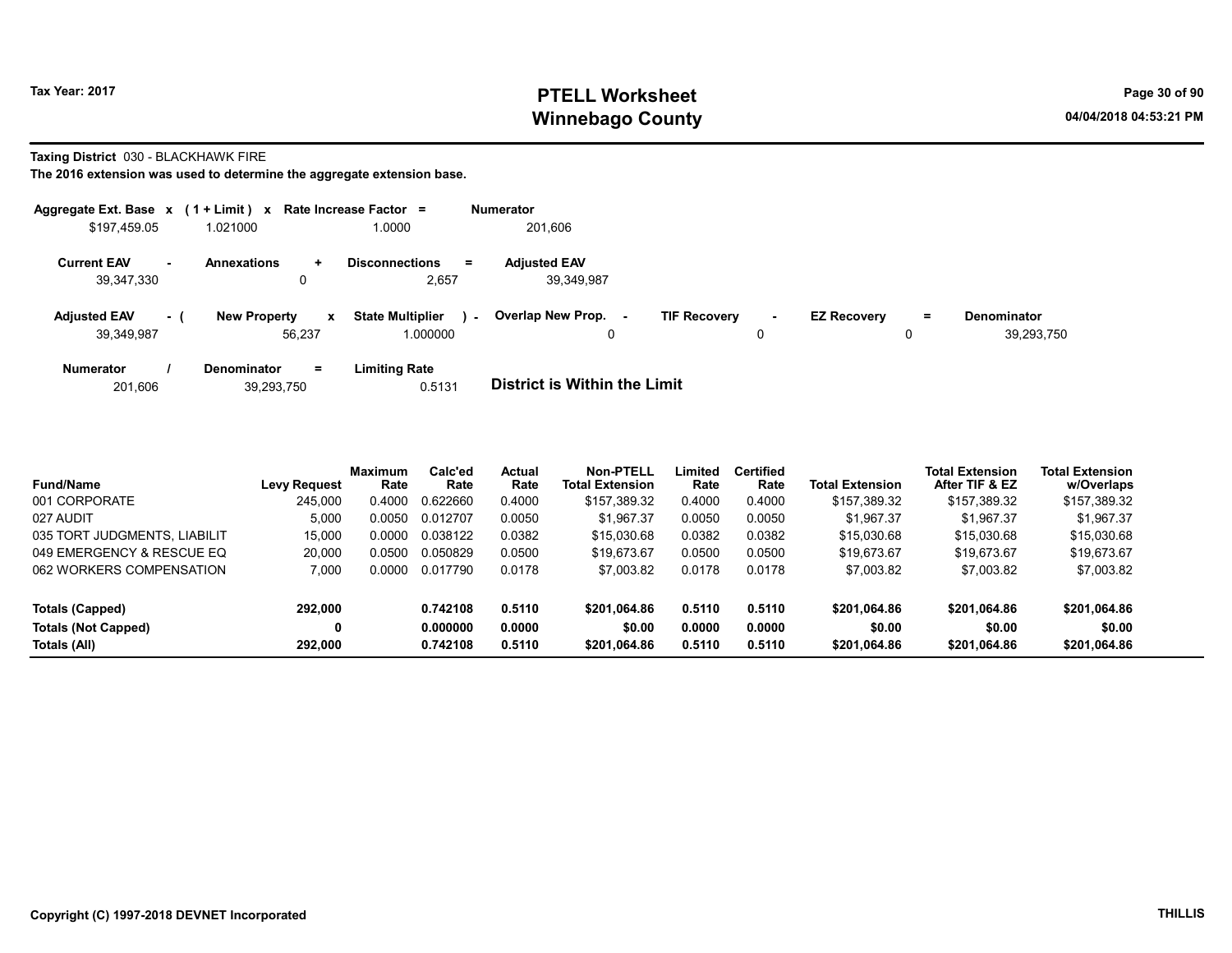# Tax Year: 2017 **PTELL Worksheet** Page 31 of 90 Winnebago County and the County of the County of the County of the County of the County of the County of the County of the County of the County of the County of the County of the County of the County of the County of the C

#### Taxing District 031 - CHERRY VALLEY FIRE

| Aggregate Ext. Base $x$ (1 + Limit) $x$<br>\$2,901,694.93<br>1.021000     | Rate Increase Factor =                         | 1.0000                  |                          | <b>Numerator</b><br>2,962,631 |                                            |                     |                          |                         |                                          |                                      |
|---------------------------------------------------------------------------|------------------------------------------------|-------------------------|--------------------------|-------------------------------|--------------------------------------------|---------------------|--------------------------|-------------------------|------------------------------------------|--------------------------------------|
| <b>Current EAV</b><br><b>Annexations</b><br>$\blacksquare$<br>312,013,548 | $\ddot{}$<br>$\mathbf{0}$                      | <b>Disconnections</b>   | $\equiv$<br>18,890       | <b>Adjusted EAV</b>           | 312,032,438                                |                     |                          |                         |                                          |                                      |
| <b>Adjusted EAV</b><br>- (<br>312,032,438                                 | <b>New Property</b><br>$\mathbf{x}$<br>438,467 | <b>State Multiplier</b> | $\mathbf{r}$<br>1.000000 |                               | Overlap New Prop. -<br>0                   | <b>TIF Recovery</b> | 0                        | <b>EZ Recovery</b><br>0 | Denominator<br>$=$                       | 311,593,971                          |
| <b>Numerator</b><br><b>Denominator</b><br>2,962,631                       | Ξ<br>311,593,971                               | <b>Limiting Rate</b>    | 0.9508                   |                               | <b>District is Over the Limit</b>          |                     |                          |                         |                                          |                                      |
| <b>Limiting Rate</b><br><b>Computed Rate</b><br>0.9508                    | $\equiv$<br>0.968200                           | <b>Reduction Factor</b> | 0.9820                   |                               |                                            |                     |                          |                         |                                          |                                      |
| <b>Fund/Name</b>                                                          | <b>Levy Request</b>                            | <b>Maximum</b><br>Rate  | Calc'ed<br>Rate          | <b>Actual</b><br>Rate         | <b>Non-PTELL</b><br><b>Total Extension</b> | Limited<br>Rate     | <b>Certified</b><br>Rate | <b>Total Extension</b>  | <b>Total Extension</b><br>After TIF & EZ | <b>Total Extension</b><br>w/Overlaps |
| 001 CORPORATE                                                             | 1,194,777                                      | 0.4000                  | 0.382925                 | 0.3830                        | \$1,150,867.58                             | 0.3830              | 0.3830                   | \$1,160,786.16          | \$1,150,867.58                           | \$1,195,011.89                       |
| 013 FIREFIGHTER'S PENSION                                                 | 235,535                                        | 0.0000                  | 0.075489                 | 0.0755                        | \$226,868.15                               | 0.0742              | 0.0742                   | \$224,883.38            | \$222,961.81                             | \$231,514.05                         |
| 013A FIRE PENSION 93-689                                                  | 234,724                                        | 0.0000                  | 0.075229                 | 0.0753                        | \$226,267.18                               | 0.0753              | 0.0753                   | \$228,217.23            | \$226,267.18                             | \$234,946.20                         |
| 027 AUDIT                                                                 | 14.008                                         | 0.0050                  | 0.004490                 | 0.0045                        | \$13.521.94                                | 0.0045              | 0.0045                   | \$13.638.48             | \$13.521.94                              | \$14.040.61                          |
| 035 TORT JUDGMENTS, LIABILIT                                              | 381,480                                        | 0.0000                  | 0.122264                 | 0.1223                        | \$367,496.36                               | 0.1180              | 0.1180                   | \$357,631.24            | \$354,575.39                             | \$368,175.99                         |
| 064 AMBULANCE                                                             | 1,194,457                                      | 0.4000                  | 0.382822                 | 0.3829                        | \$1,150,567.09                             | 0.3711              | 0.3711                   | \$1,124,719.96          | \$1,115,109.55                           | \$1,157,882.28                       |
| <b>Totals (Capped)</b>                                                    | 3,020,257                                      |                         | 0.967990                 | 0.9682                        | \$2,909,321.12                             | 0.9508              | 0.9508                   | \$2,881,659.22          | \$2,857,036.27                           | \$2,966,624.82                       |
| <b>Totals (Not Capped)</b>                                                | 234,724                                        |                         | 0.075229                 | 0.0753                        | \$226,267.18                               | 0.0753              | 0.0753                   | \$228,217.23            | \$226,267.18                             | \$234,946.20                         |
| Totals (All)                                                              | 3,254,981                                      |                         | 1.043219                 | 1.0435                        | \$3,135,588.30                             | 1.0261              | 1.0261                   | \$3,109,876.44          | \$3,083,303.45                           | \$3,201,571.02                       |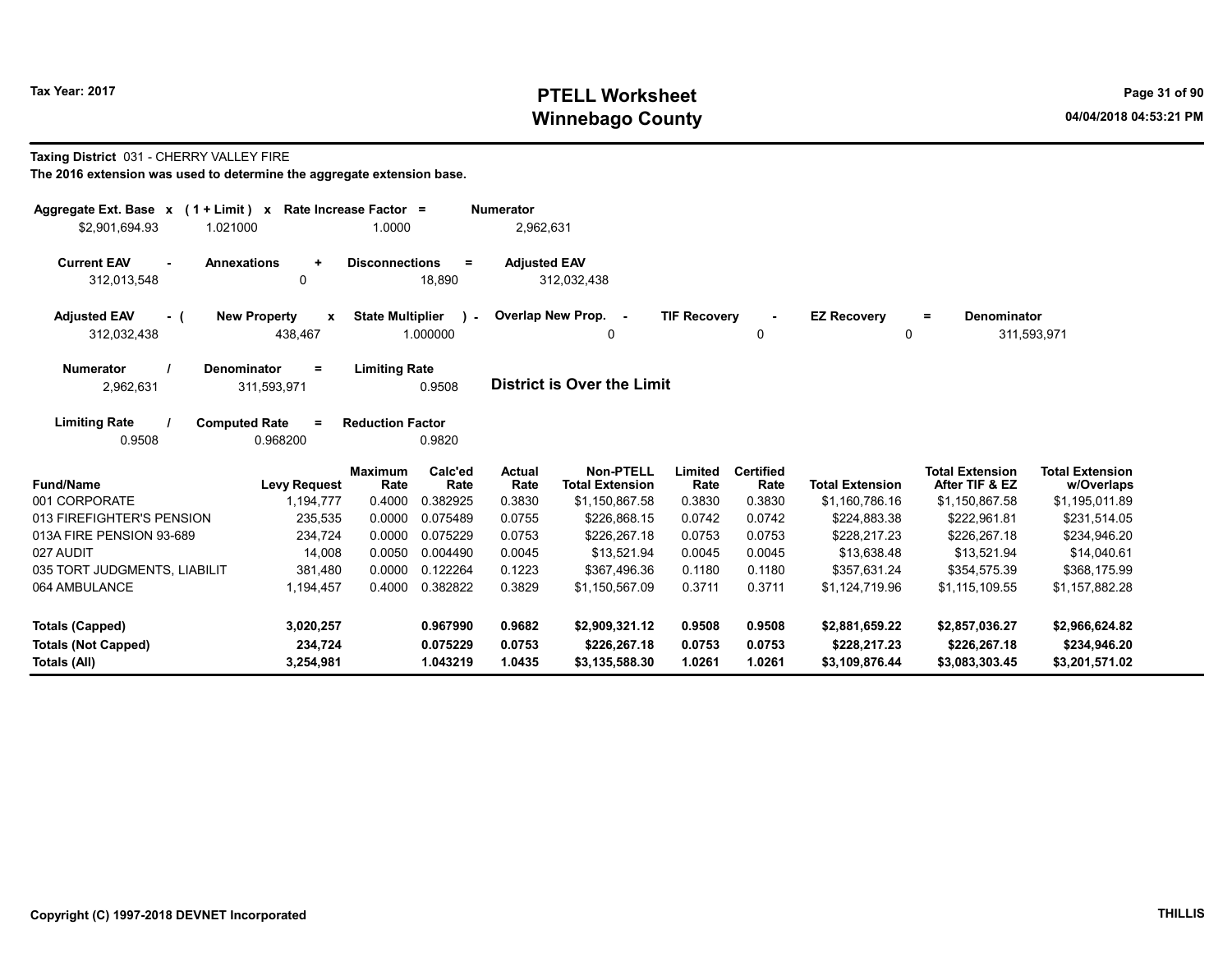# Tax Year: 2017 **PTELL Worksheet** Page 32 of 90 Winnebago County and the County of the County of the County of the County of the County of the County of the County of the County of the County of the County of the County of the County of the County of the County of the C

Taxing District 033 - FIRE 1

| Aggregate Ext. Base $x$ (1 + Limit) x Rate Increase Factor =<br>\$761,102.87 | 1.021000                                       | 1.0000                  |                 | <b>Numerator</b><br>777,086 |                                            |                     |                          |                                |                                          |                                      |  |
|------------------------------------------------------------------------------|------------------------------------------------|-------------------------|-----------------|-----------------------------|--------------------------------------------|---------------------|--------------------------|--------------------------------|------------------------------------------|--------------------------------------|--|
| <b>Current EAV</b><br>$\sim$<br>100,101,527                                  | <b>Annexations</b><br>$\ddot{}$<br>0           | <b>Disconnections</b>   | $\equiv$<br>0   | <b>Adjusted EAV</b>         | 100,101,527                                |                     |                          |                                |                                          |                                      |  |
| <b>Adjusted EAV</b><br>- (<br>100,101,527                                    | <b>New Property</b><br>$\mathbf{x}$<br>587,711 | <b>State Multiplier</b> | 1.000000        |                             | ) - Overlap New Prop. -<br>$\Omega$        | <b>TIF Recovery</b> | $\blacksquare$<br>0      | <b>EZ Recovery</b><br>$\Omega$ | <b>Denominator</b><br>Ξ.                 | 99,513,816                           |  |
| <b>Numerator</b><br>777,086                                                  | <b>Denominator</b><br>$=$<br>99,513,816        | <b>Limiting Rate</b>    | 0.7809          |                             | District is Over the Limit                 |                     |                          |                                |                                          |                                      |  |
| <b>Limiting Rate</b><br>0.7809                                               | <b>Computed Rate</b><br>$=$<br>0.791300        | <b>Reduction Factor</b> | 0.9869          |                             |                                            |                     |                          |                                |                                          |                                      |  |
| <b>Fund/Name</b>                                                             | <b>Levy Request</b>                            | <b>Maximum</b><br>Rate  | Calc'ed<br>Rate | <b>Actual</b><br>Rate       | <b>Non-PTELL</b><br><b>Total Extension</b> | Limited<br>Rate     | <b>Certified</b><br>Rate | <b>Total Extension</b>         | <b>Total Extension</b><br>After TIF & EZ | <b>Total Extension</b><br>w/Overlaps |  |
| 001 CORPORATE                                                                | 391,632                                        | 0.4000                  | 0.391235        | 0.3913                      | \$391,697.28                               | 0.3809              | 0.3809                   | \$382,192.01                   | \$381,286.72                             | \$381,286.72                         |  |
| 064 AMBULANCE                                                                | 407,525                                        | 0.4000                  | 0.407112        | 0.4000                      | \$400,406.11                               | 0.4000              | 0.4000                   | \$401,356.80                   | \$400,406.11                             | \$400,406.11                         |  |
| <b>Totals (Capped)</b>                                                       | 799,157                                        |                         | 0.798347        | 0.7913                      | \$792,103.39                               | 0.7809              | 0.7809                   | \$783,548.80                   | \$781,692.83                             | \$781,692.83                         |  |
| <b>Totals (Not Capped)</b>                                                   | 0                                              |                         | 0.000000        | 0.0000                      | \$0.00                                     | 0.0000              | 0.0000                   | \$0.00                         | \$0.00                                   | \$0.00                               |  |
| Totals (All)                                                                 | 799,157                                        |                         | 0.798347        | 0.7913                      | \$792,103.39                               | 0.7809              | 0.7809                   | \$783,548.80                   | \$781,692.83                             | \$781,692.83                         |  |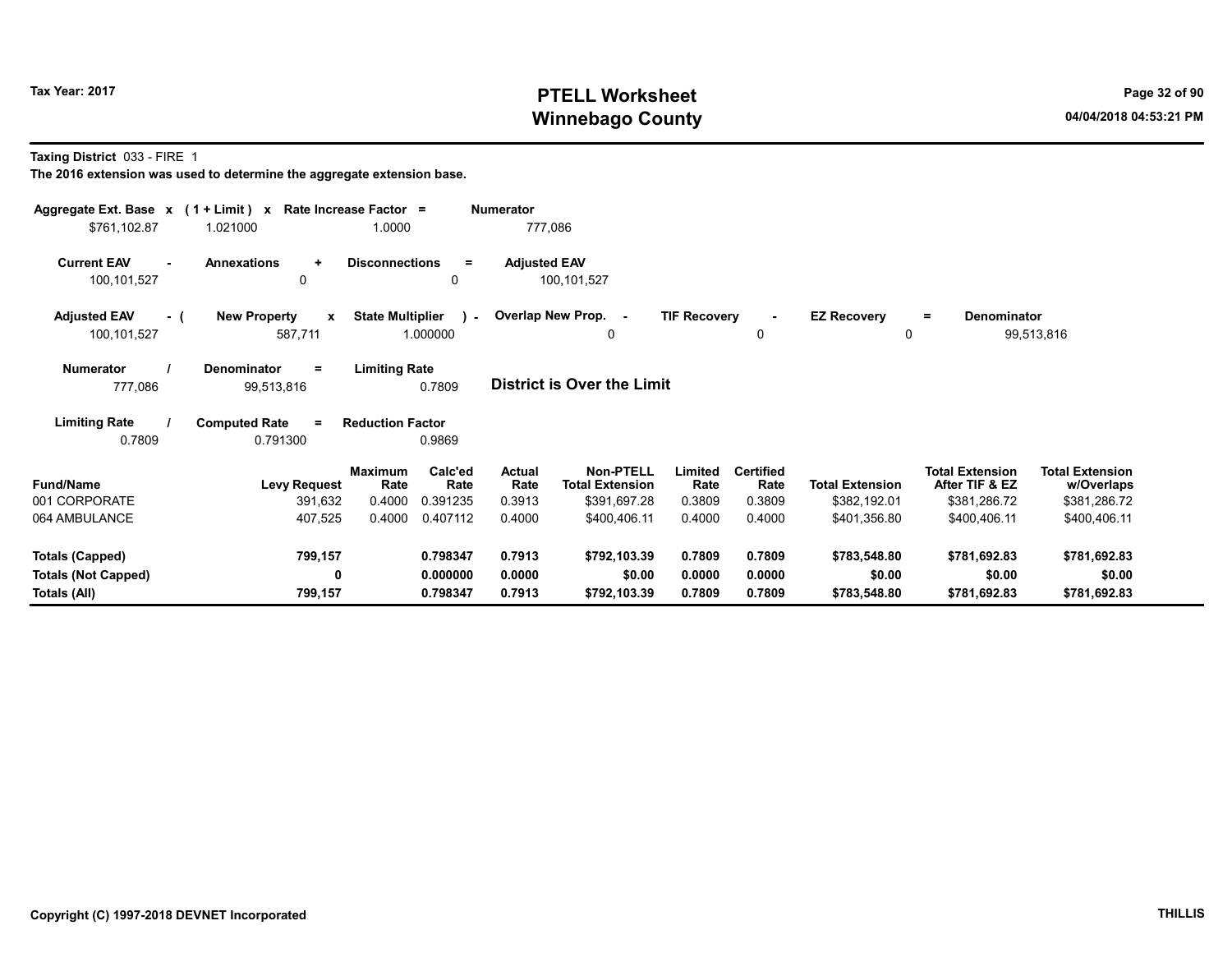# Tax Year: 2017 **PTELL Worksheet** Page 33 of 90 Winnebago County and the County of the County of the County of the County of the County of the County of the County of the County of the County of the County of the County of the County of the County of the County of the C

#### Taxing District 035 - HARLEM-ROSCOE FIRE The 2016 extension was used to determine the aggregate extension base.

| Aggregate Ext. Base $x$ (1 + Limit) $x$<br>\$4,886,343.12 | Rate Increase Factor =<br>1.021000            | 1.0000                                               | <b>Numerator</b><br>4,988,956      |                                            |                     |                          |                               |                                          |                                      |
|-----------------------------------------------------------|-----------------------------------------------|------------------------------------------------------|------------------------------------|--------------------------------------------|---------------------|--------------------------|-------------------------------|------------------------------------------|--------------------------------------|
| <b>Current EAV</b><br>657,828,212                         | <b>Annexations</b><br>$\ddot{}$<br>0          | <b>Disconnections</b><br>$\equiv$<br>$\Omega$        | <b>Adjusted EAV</b><br>657,828,212 |                                            |                     |                          |                               |                                          |                                      |
| <b>Adjusted EAV</b><br>- (<br>657,828,212                 | <b>New Property</b><br>X<br>5,576,889         | <b>State Multiplier</b><br>$\mathcal{L}$<br>1.000000 | Overlap New Prop. -                | 0                                          | <b>TIF Recovery</b> | 0                        | <b>EZ Recovery</b><br>0       | Denominator<br>$\equiv$<br>652,251,323   |                                      |
| <b>Numerator</b><br>4,988,956                             | <b>Denominator</b><br>$\equiv$<br>652,251,323 | <b>Limiting Rate</b><br>0.7649                       | <b>District is Over the Limit</b>  |                                            |                     |                          |                               |                                          |                                      |
| <b>Limiting Rate</b><br>0.7649                            | <b>Computed Rate</b><br>$\equiv$<br>0.789700  | <b>Reduction Factor</b><br>0.9686                    |                                    |                                            |                     |                          |                               |                                          |                                      |
| <b>Fund/Name</b>                                          | <b>Levy Request</b>                           | Calc'ed<br><b>Maximum</b><br>Rate<br>Rate            | Actual<br>Rate                     | <b>Non-PTELL</b><br><b>Total Extension</b> | Limited<br>Rate     | <b>Certified</b><br>Rate | <b>Total Extension</b>        | <b>Total Extension</b><br>After TIF & EZ | <b>Total Extension</b><br>w/Overlaps |
| 001 CORPORATE<br>035 TORT JUDGMENTS, LIABILIT             | 2,696,846<br>72.176                           | 0.4000<br>0.409962<br>0.0000<br>0.010972             | 0.4000<br>0.0110                   | \$2,631,312.85<br>\$72,361.10              | 0.3873<br>0.0107    | 0.3873<br>0.0107         | \$2,609,324.83<br>\$72.088.24 | \$2,547,768.67<br>\$70,387.62            | \$2,547,768.67<br>\$70,387.62        |
| 064 AMBULANCE                                             | 2,490,732                                     | 0.4000<br>0.378630                                   | 0.3787                             | \$2,491,195.44                             | 0.3669              | 0.3669                   | \$2,471,885.57                | \$2,413,571.71                           | \$2,413,571.71                       |
| <b>Totals (Capped)</b>                                    | 5,259,754                                     | 0.799564                                             | 0.7897                             | \$5,194,869.39                             | 0.7649              | 0.7649                   | \$5,153,298.64                | \$5,031,728.00                           | \$5,031,728.00                       |
| <b>Totals (Not Capped)</b><br>Totals (All)                | 0<br>5,259,754                                | 0.000000<br>0.799564                                 | 0.0000<br>0.7897                   | \$0.00<br>\$5,194,869.39                   | 0.0000<br>0.7649    | 0.0000<br>0.7649         | \$0.00<br>\$5,153,298.64      | \$0.00<br>\$5,031,728.00                 | \$0.00<br>\$5,031,728.00             |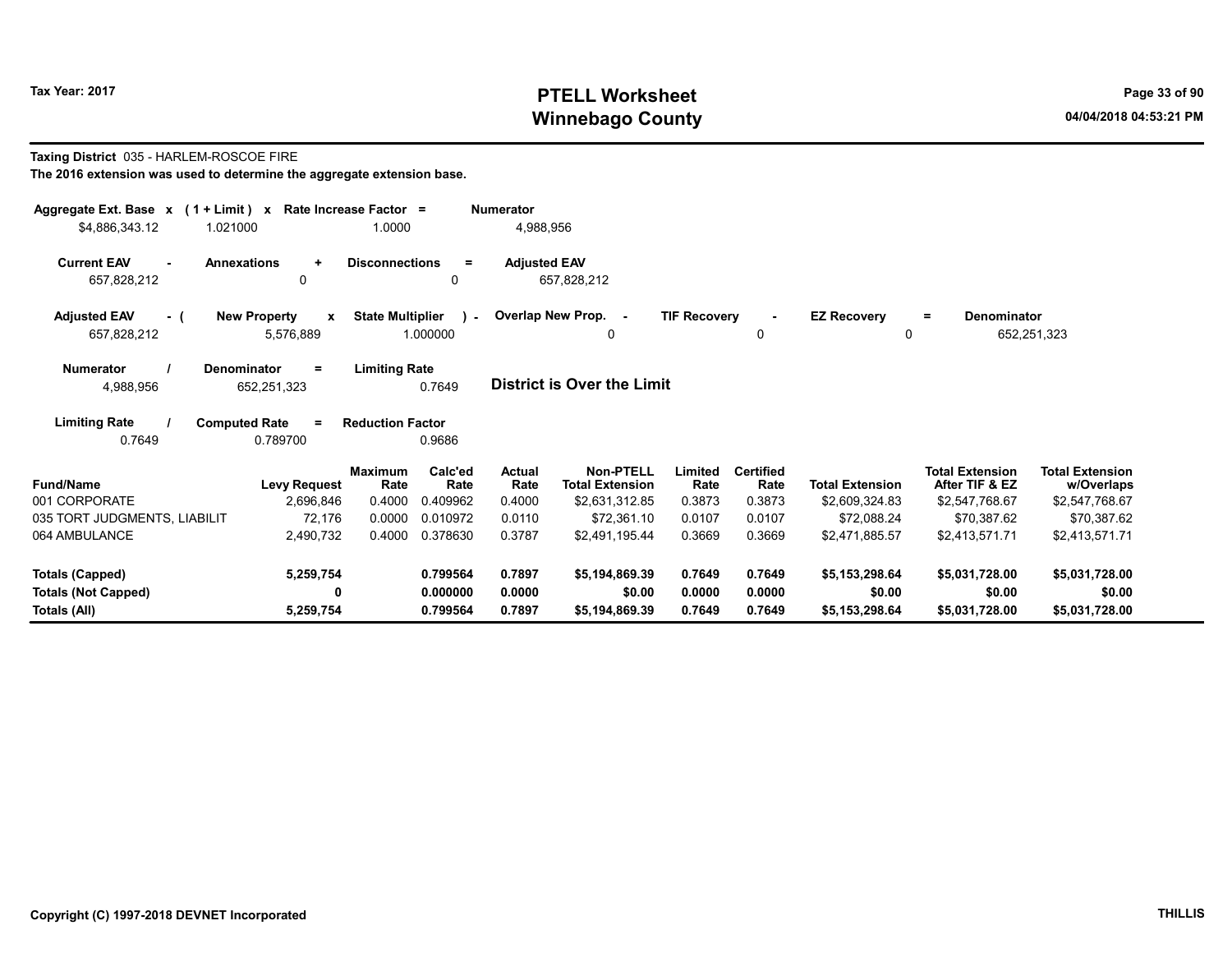# Tax Year: 2017 **PTELL Worksheet** Page 34 of 90 Winnebago County and the County of the County of the County of the County of the County of the County of the County of the County of the County of the County of the County of the County of the County of the County of the C

Taxing District 037 - NORTH PARK FIRE

| Aggregate Ext. Base $x$ (1 + Limit) $x$ Rate Increase Factor =<br>\$730,726.38<br>1.021000 |                                      | 1.0000                           |                 | <b>Numerator</b><br>746,072 |                                        |                     |                  |                        |                                          |                            |
|--------------------------------------------------------------------------------------------|--------------------------------------|----------------------------------|-----------------|-----------------------------|----------------------------------------|---------------------|------------------|------------------------|------------------------------------------|----------------------------|
|                                                                                            |                                      |                                  |                 |                             |                                        |                     |                  |                        |                                          |                            |
| <b>Current EAV</b><br>$\sim$<br>162,768,825                                                | <b>Annexations</b><br>$\ddot{}$<br>0 | <b>Disconnections</b><br>638,634 | Ξ.              | <b>Adjusted EAV</b>         | 163,407,459                            |                     |                  |                        |                                          |                            |
|                                                                                            |                                      |                                  |                 |                             |                                        |                     |                  |                        |                                          |                            |
| <b>Adjusted EAV</b><br>- (                                                                 | <b>New Property</b><br>$\mathbf{x}$  | <b>State Multiplier</b>          | $\mathbf{r}$    | Overlap New Prop. -         |                                        | <b>TIF Recovery</b> |                  | <b>EZ Recovery</b>     | <b>Denominator</b><br>Ξ.                 |                            |
| 163,407,459                                                                                | 240,423                              | 1.000000                         |                 |                             | 0                                      |                     | 0                | 0                      |                                          | 163, 167, 036              |
| <b>Numerator</b>                                                                           | <b>Denominator</b><br>$\equiv$       | <b>Limiting Rate</b>             |                 |                             |                                        |                     |                  |                        |                                          |                            |
| 746,072                                                                                    | 163, 167, 036                        |                                  | 0.4573          |                             | <b>District is Over the Limit</b>      |                     |                  |                        |                                          |                            |
| <b>Limiting Rate</b>                                                                       | <b>Computed Rate</b><br>$\equiv$     | <b>Reduction Factor</b>          |                 |                             |                                        |                     |                  |                        |                                          |                            |
| 0.4573                                                                                     | 0.465600                             |                                  | 0.9822          |                             |                                        |                     |                  |                        |                                          |                            |
| <b>Fund/Name</b>                                                                           |                                      | <b>Maximum</b>                   | Calc'ed<br>Rate | <b>Actual</b><br>Rate       | <b>Non-PTELL</b>                       | Limited<br>Rate     | <b>Certified</b> | <b>Total Extension</b> | <b>Total Extension</b><br>After TIF & EZ | <b>Total Extension</b>     |
| 001 CORPORATE                                                                              | <b>Levy Request</b><br>675,688       | Rate<br>0.4000                   | 0.415121        | 0.4000                      | <b>Total Extension</b><br>\$651,075.30 | 0.3927              | Rate<br>0.3927   | \$649,680.94           | \$639,193.18                             | w/Overlaps<br>\$639,193.18 |
| 027 AUDIT                                                                                  | 9,214                                | 0.0050                           | 0.005661        | 0.0050                      | \$8,138.44                             | 0.0050              | 0.0050           | \$8,271.98             | \$8,138.44                               | \$8,138.44                 |
| 035 TORT JUDGMENTS, LIABILIT                                                               | 98,500                               | 0.0000                           | 0.060515        | 0.0606                      | \$98,637.91                            | 0.0596              | 0.0596           | \$98,601.95            | \$97.010.22                              | \$97,010.22                |
|                                                                                            |                                      |                                  |                 |                             |                                        |                     |                  |                        |                                          |                            |
| <b>Totals (Capped)</b>                                                                     | 783,402                              |                                  | 0.481297        | 0.4656                      | \$757.851.65                           | 0.4573              | 0.4573           | \$756,554.86           | \$744,341.84                             | \$744,341.84               |
| <b>Totals (Not Capped)</b>                                                                 | 0                                    |                                  | 0.000000        | 0.0000                      | \$0.00                                 | 0.0000              | 0.0000           | \$0.00                 | \$0.00                                   | \$0.00                     |
| Totals (All)                                                                               | 783,402                              |                                  | 0.481297        | 0.4656                      | \$757,851.65                           | 0.4573              | 0.4573           | \$756,554.86           | \$744,341.84                             | \$744,341.84               |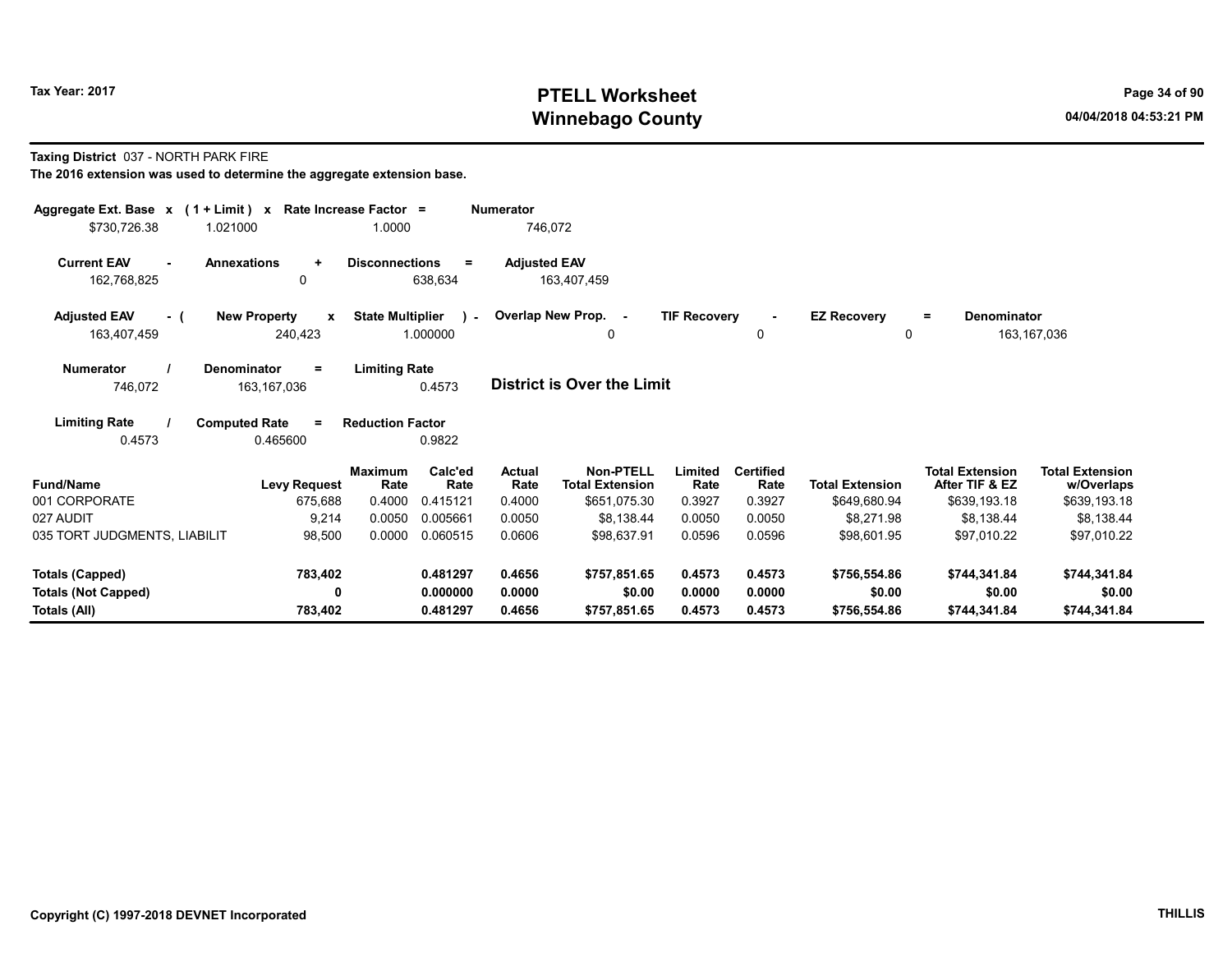# Tax Year: 2017 **PTELL Worksheet** Page 35 of 90 Winnebago County and the County of the County of the County of the County of the County of the County of the County of the County of the County of the County of the County of the County of the County of the County of the C

#### Taxing District 038 - NORTHWEST FIRE

| Aggregate Ext. Base $x$ (1 + Limit) $x$                | Rate Increase Factor =                         |                                                      | <b>Numerator</b>      |                                            |                     |                          |                                |                                          |                                      |
|--------------------------------------------------------|------------------------------------------------|------------------------------------------------------|-----------------------|--------------------------------------------|---------------------|--------------------------|--------------------------------|------------------------------------------|--------------------------------------|
| \$250.096.70<br>1.021000                               |                                                | 1.0000                                               | 255,349               |                                            |                     |                          |                                |                                          |                                      |
| <b>Current EAV</b><br><b>Annexations</b><br>56,778,526 | $\ddot{}$<br>0                                 | <b>Disconnections</b><br>$=$<br>14,461               | <b>Adjusted EAV</b>   | 56,792,987                                 |                     |                          |                                |                                          |                                      |
| <b>Adjusted EAV</b><br>- (<br>56,792,987               | <b>New Property</b><br>$\mathbf{x}$<br>103,882 | <b>State Multiplier</b><br>$\mathcal{L}$<br>1.000000 |                       | Overlap New Prop. -<br>0                   | <b>TIF Recovery</b> | $\sim$<br>0              | <b>EZ Recovery</b><br>$\Omega$ | Denominator<br>$=$                       | 56,689,105                           |
| <b>Numerator</b><br>255,349                            | Denominator<br>$=$<br>56,689,105               | <b>Limiting Rate</b><br>0.4505                       |                       | District is Over the Limit                 |                     |                          |                                |                                          |                                      |
| <b>Limiting Rate</b><br>0.4505                         | <b>Computed Rate</b><br>$\equiv$<br>0.466700   | <b>Reduction Factor</b><br>0.9653                    |                       |                                            |                     |                          |                                |                                          |                                      |
| <b>Fund/Name</b>                                       | <b>Maximum</b><br><b>Levy Request</b>          | Calc'ed<br>Rate<br>Rate                              | <b>Actual</b><br>Rate | <b>Non-PTELL</b><br><b>Total Extension</b> | Limited<br>Rate     | <b>Certified</b><br>Rate | <b>Total Extension</b>         | <b>Total Extension</b><br>After TIF & EZ | <b>Total Extension</b><br>w/Overlaps |
| 001 CORPORATE                                          | 350,000                                        | 0.4000<br>0.616430                                   | 0.4000                | \$227,114.10                               | 0.3860              | 0.3860                   | \$219,165.11                   | \$219,165.11                             | \$219,165.11                         |
| 003 BONDS & INT 2015                                   | 63,607                                         | 0.0000<br>0.112027                                   | 0.1121                | \$63.648.73                                | 0.1121              | 0.1121                   | \$63.648.73                    | \$63,648.73                              | \$63,648.73                          |
| 027 AUDIT                                              | 5,000                                          | 0.0050<br>0.008806                                   | 0.0050                | \$2.838.93                                 | 0.0049              | 0.0049                   | \$2.782.15                     | \$2.782.15                               | \$2,782.15                           |
| 035 TORT JUDGMENTS, LIABILIT                           | 35,000                                         | 0.0000<br>0.061643                                   | 0.0617                | \$35,032.35                                | 0.0596              | 0.0596                   | \$33,840.00                    | \$33,840.00                              | \$33,840.00                          |
| <b>Totals (Capped)</b>                                 | 390,000                                        | 0.686879                                             | 0.4667                | \$264,985.38                               | 0.4505              | 0.4505                   | \$255,787.26                   | \$255,787.26                             | \$255,787.26                         |
| <b>Totals (Not Capped)</b><br>Totals (All)             | 63,607<br>453,607                              | 0.112027<br>0.798906                                 | 0.1121<br>0.5788      | \$63,648.73<br>\$328,634.11                | 0.1121<br>0.5626    | 0.1121<br>0.5626         | \$63,648.73<br>\$319,435.99    | \$63,648.73<br>\$319,435.99              | \$63,648.73<br>\$319,435.99          |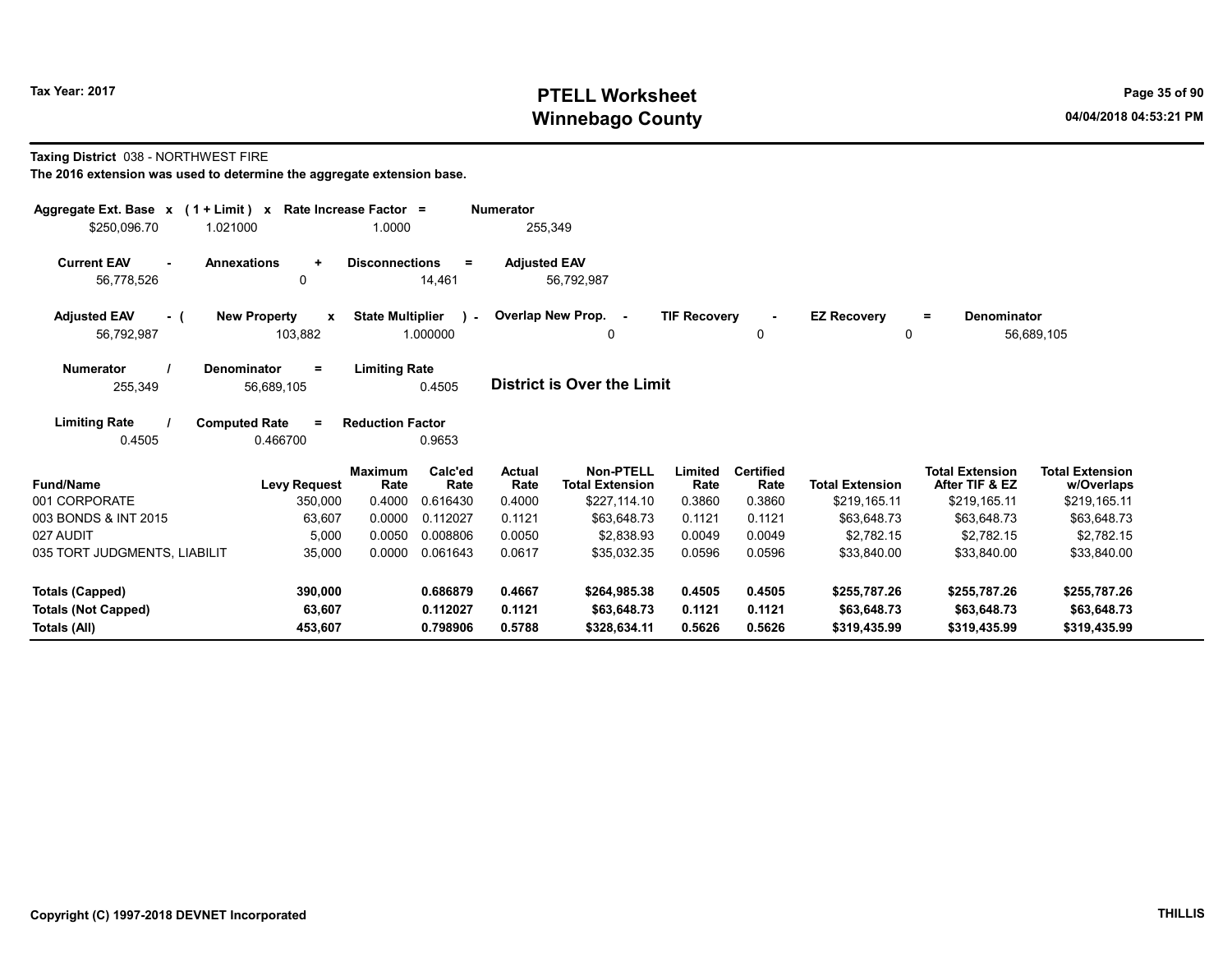# Tax Year: 2017 **PTELL Worksheet** Page 36 of 90 Winnebago County and the County of the County of the County of the County of the County of the County of the County of the County of the County of the County of the County of the County of the County of the County of the C

#### Taxing District 039 - PECATONICA FIRE

|                                    |           | Aggregate Ext. Base $x$ (1 + Limit) $x$ Rate Increase Factor = |                                     |        | <b>Numerator</b>                   |                     |             |                    |    |                                   |
|------------------------------------|-----------|----------------------------------------------------------------|-------------------------------------|--------|------------------------------------|---------------------|-------------|--------------------|----|-----------------------------------|
| \$440,859.16                       |           | 1.021000                                                       | 1.0000                              |        | 450,117                            |                     |             |                    |    |                                   |
| <b>Current EAV</b><br>102,660,699  | <b>м.</b> | <b>Annexations</b><br>$\pm$<br>0                               | <b>Disconnections</b><br>0          | Ξ.     | <b>Adjusted EAV</b><br>102.660.699 |                     |             |                    |    |                                   |
| <b>Adjusted EAV</b><br>102,660,699 | $-1$      | <b>New Property</b><br>$\mathbf{x}$<br>485.826                 | <b>State Multiplier</b><br>1.000000 | $\sim$ | <b>Overlap New Prop.</b><br>78.899 | <b>TIF Recovery</b> | $\sim$<br>0 | <b>EZ Recovery</b> | Ξ. | <b>Denominator</b><br>102.095.974 |
| <b>Numerator</b>                   |           | <b>Denominator</b><br>$=$                                      | <b>Limiting Rate</b>                |        | _ _ _ _ _ _ _ _ _ _ _ _ _ _ _ _    |                     |             |                    |    |                                   |

| 102,095,974<br>450.117 | 0.4409 | District is Within the Limit |
|------------------------|--------|------------------------------|
|------------------------|--------|------------------------------|

| <b>Fund/Name</b>             | <b>Levy Request</b> | <b>Maximum</b><br>Rate | Calc'ed<br>Rate | <b>Actual</b><br>Rate | Non-PTELL<br><b>Total Extension</b> | Limited<br>Rate | <b>Certified</b><br>Rate | <b>Total Extension</b> | <b>Total Extension</b><br>After TIF & EZ | <b>Total Extension</b><br>w/Overlaps |  |
|------------------------------|---------------------|------------------------|-----------------|-----------------------|-------------------------------------|-----------------|--------------------------|------------------------|------------------------------------------|--------------------------------------|--|
| 001 CORPORATE                | 245,900             | 0.4000                 | 0.239527        | 0.2396                | \$218,246.24                        | 0.2396          | 0.2396                   | \$218,246.24           | \$218,246.24                             | \$245,975.03                         |  |
| 027 AUDIT                    | 5.100               | 0.0050                 | 0.004968        | 0.0050                | \$4,554.39                          | 0.0050          | 0.0050                   | \$4,554.39             | \$4,554.39                               | \$5,133.03                           |  |
| 035 TORT JUDGMENTS, LIABILIT | 14.300              | 0.0000                 | 0.013929        | 0.0140                | \$12.752.28                         | 0.0140          | 0.0140                   | \$12.752.28            | \$12.752.28                              | \$14.372.50                          |  |
| 064 AMBULANCE                | 175.400             | 0.4000                 | 0.170854        | 0.1709                | \$155,668.96                        | 0.1709          | 0.1709                   | \$155,668.96           | \$155,668.96                             | \$175,447.13                         |  |
| Totals (Capped)              | 440.700             |                        | 0.429278        | 0.4295                | \$391.221.87                        | 0.4295          | 0.4295                   | \$391.221.88           | \$391.221.87                             | \$440,927.69                         |  |
| <b>Totals (Not Capped)</b>   | 0                   |                        | 0.000000        | 0.0000                | \$0.00                              | 0.0000          | 0.0000                   | \$0.00                 | \$0.00                                   | \$0.00                               |  |
| Totals (All)                 | 440.700             |                        | 0.429278        | 0.4295                | \$391,221.87                        | 0.4295          | 0.4295                   | \$391.221.88           | \$391.221.87                             | \$440,927.69                         |  |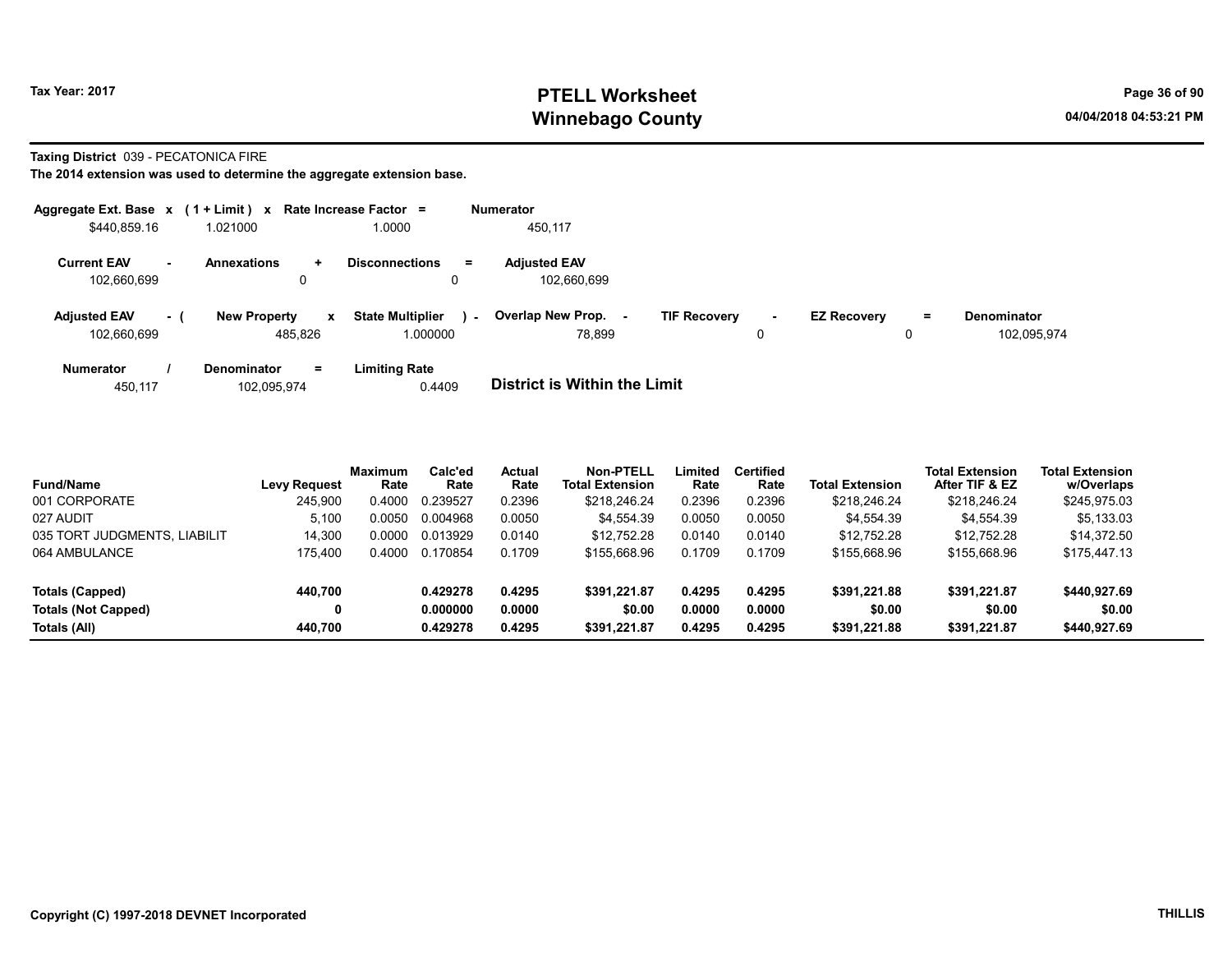# Tax Year: 2017 **PTELL Worksheet** Page 37 of 90 Winnebago County and the County of the County of the County of the County of the County of the County of the County of the County of the County of the County of the County of the County of the County of the County of the C

Taxing District 040 - ROCK RIVER FIRE

| Aggregate Ext. Base x (1 + Limit) x Rate Increase Factor =<br>\$2,369.98 | 1.021000                                   | 1.0000                                                          | <b>Numerator</b><br>2,420         |                                                                                       |                                    |                                      |                                                        |                                                    |
|--------------------------------------------------------------------------|--------------------------------------------|-----------------------------------------------------------------|-----------------------------------|---------------------------------------------------------------------------------------|------------------------------------|--------------------------------------|--------------------------------------------------------|----------------------------------------------------|
| <b>Current EAV</b><br>2,497,336                                          | <b>Annexations</b><br>٠<br>0               | <b>Disconnections</b><br>$=$<br>0                               | <b>Adjusted EAV</b><br>2,497,336  |                                                                                       |                                    |                                      |                                                        |                                                    |
| <b>Adjusted EAV</b><br>- (<br>2,497,336                                  | <b>New Property</b><br>$\mathbf{x}$<br>884 | <b>State Multiplier</b><br>$\mathcal{L}$<br>1.000000            | Overlap New Prop. -               | <b>TIF Recovery</b><br>0                                                              | 0                                  | <b>EZ Recovery</b><br>0              | <b>Denominator</b><br>$=$                              | 2,496,452                                          |
| <b>Numerator</b><br>2,420                                                | Denominator<br>$\equiv$<br>2,496,452       | <b>Limiting Rate</b><br>0.0970                                  | <b>District is Over the Limit</b> |                                                                                       |                                    |                                      |                                                        |                                                    |
| <b>Limiting Rate</b><br>0.0970                                           | <b>Computed Rate</b><br>$=$<br>0.100200    | <b>Reduction Factor</b><br>0.9681                               |                                   |                                                                                       |                                    |                                      |                                                        |                                                    |
| <b>Fund/Name</b><br>001 CORPORATE                                        | <b>Levy Request</b><br>2,500               | <b>Maximum</b><br>Calc'ed<br>Rate<br>Rate<br>0.4000<br>0.100107 | Actual<br>Rate<br>0.1002          | <b>Non-PTELL</b><br>Limited<br><b>Total Extension</b><br>Rate<br>\$2,502.33<br>0.0970 | <b>Certified</b><br>Rate<br>0.0970 | <b>Total Extension</b><br>\$2,422.42 | <b>Total Extension</b><br>After TIF & EZ<br>\$2,422.42 | <b>Total Extension</b><br>w/Overlaps<br>\$2,422.42 |
| <b>Totals (Capped)</b><br><b>Totals (Not Capped)</b><br>Totals (All)     | 2,500<br>0<br>2,500                        | 0.100107<br>0.000000<br>0.100107                                | 0.1002<br>0.0000<br>0.1002        | \$2,502.33<br>0.0970<br>\$0.00<br>0.0000<br>\$2,502.33<br>0.0970                      | 0.0970<br>0.0000<br>0.0970         | \$2,422.42<br>\$0.00<br>\$2,422.42   | \$2,422.42<br>\$0.00<br>\$2,422.42                     | \$2,422.42<br>\$0.00<br>\$2,422.42                 |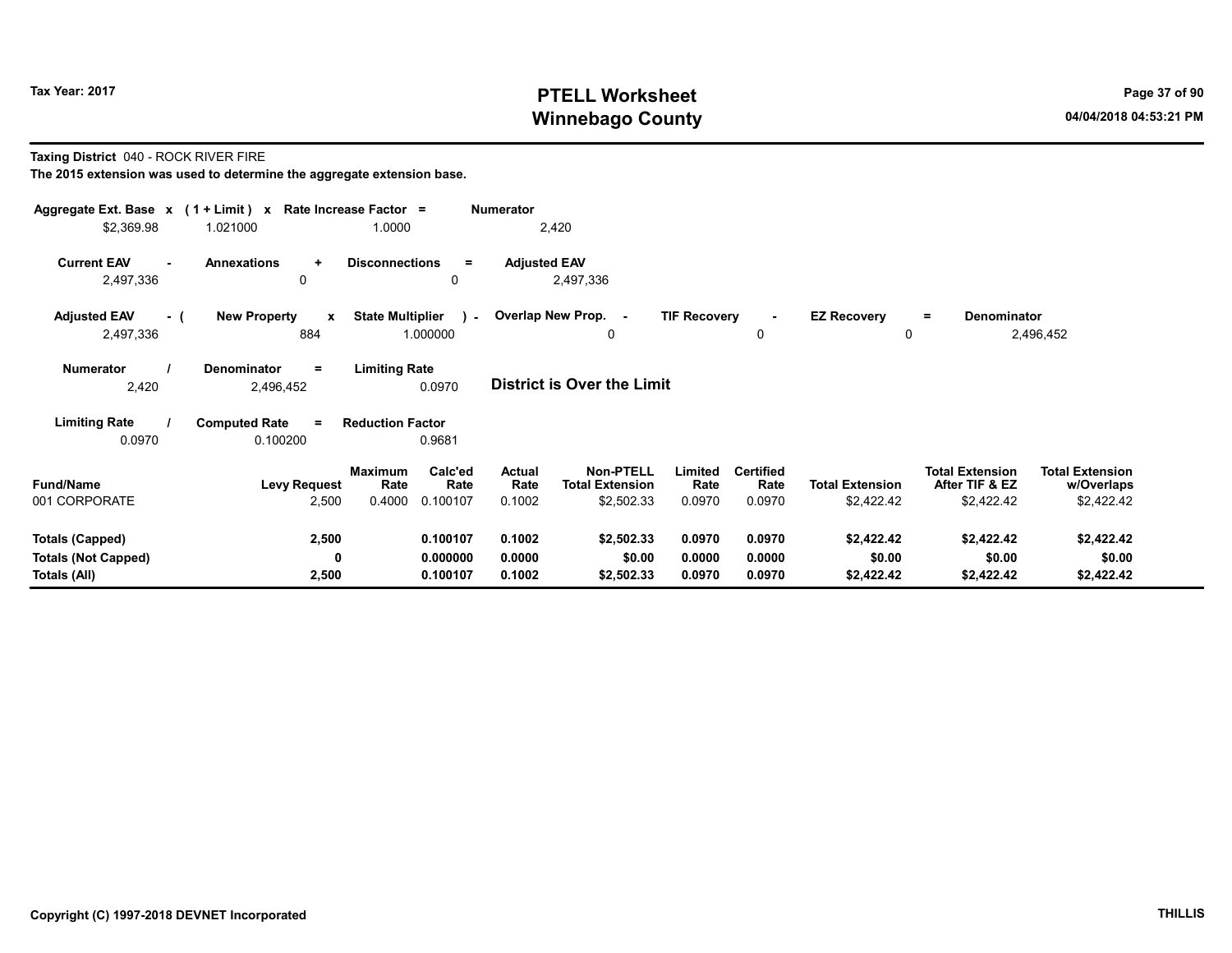# Tax Year: 2017 **PTELL Worksheet** Page 38 of 90 Winnebago County and the County of the County of the County of the County of the County of the County of the County of the County of the County of the County of the County of the County of the County of the County of the C

Taxing District 041 - ROCKTON FIRE

|                                    |      | Aggregate Ext. Base $x$ (1 + Limit) $x$ Rate Increase Factor = |                                               | <b>Numerator</b>                   |                                    |                           |                                   |
|------------------------------------|------|----------------------------------------------------------------|-----------------------------------------------|------------------------------------|------------------------------------|---------------------------|-----------------------------------|
| \$1,600,499.27                     |      | 1.021000                                                       | .0000                                         | 1,634,110                          |                                    |                           |                                   |
| <b>Current EAV</b><br>220,657,488  | ж.   | <b>Annexations</b><br>÷<br>0                                   | <b>Disconnections</b><br>$\equiv$             | <b>Adiusted EAV</b><br>220,657,488 |                                    |                           |                                   |
| <b>Adjusted EAV</b><br>220,657,488 | $-1$ | <b>New Property</b><br>$\mathbf{x}$<br>897.045                 | <b>State Multiplier</b><br>$\sim$<br>1.000000 | Overlap New Prop.<br>0             | <b>TIF Recovery</b><br>$\sim$<br>0 | <b>EZ Recovery</b><br>$=$ | <b>Denominator</b><br>219.760.443 |
| <b>Numerator</b>                   |      | <b>Denominator</b><br>$=$                                      | <b>Limiting Rate</b>                          |                                    |                                    |                           |                                   |

| 1,634,110 | 219,760,443 | 0.7436 | <b>District is Within the Limit</b> |
|-----------|-------------|--------|-------------------------------------|

| <b>Fund/Name</b>             | <b>Levy Request</b> | Maximum<br>Rate | Calc'ed<br>Rate | Actual<br>Rate | <b>Non-PTELL</b><br><b>Total Extension</b> | Limited<br>Rate | <b>Certified</b><br>Rate | <b>Total Extension</b> | <b>Total Extension</b><br>After TIF & EZ | <b>Total Extension</b><br>w/Overlaps |  |
|------------------------------|---------------------|-----------------|-----------------|----------------|--------------------------------------------|-----------------|--------------------------|------------------------|------------------------------------------|--------------------------------------|--|
| 001 CORPORATE                | 790.000             | 0.4000          | 0.358021        | 0.3581         | \$790.174.46                               | 0.3581          | 0.3581                   | \$806,034.52           | \$790,174.46                             | \$790,174.46                         |  |
| 027 AUDIT                    | 5.000               | 0.0050          | 0.002266        | 0.0023         | \$5.075.12                                 | 0.0023          | 0.0023                   | \$5.176.99             | \$5,075.12                               | \$5.075.12                           |  |
| 035 TORT JUDGMENTS, LIABILIT | 45.000              | 0.0000          | 0.020394        | 0.0204         | \$45.014.13                                | 0.0204          | 0.0204                   | \$45.917.63            | \$45,014.13                              | \$45.014.13                          |  |
| 064 AMBULANCE                | 760.000             | 0.4000          | 0.344425        | 0.3445         | \$760.165.05                               | 0.3445          | 0.3445                   | \$775.422.77           | \$760,165.05                             | \$760,165.05                         |  |
| Totals (Capped)              | 1,600,000           |                 | 0.725106        | 0.7253         | \$1,600,428.76                             | 0.7253          | 0.7253                   | \$1,632,551.91         | \$1,600,428.76                           | \$1,600,428.76                       |  |
| <b>Totals (Not Capped)</b>   |                     |                 | 0.000000        | 0.0000         | \$0.00                                     | 0.0000          | 0.0000                   | \$0.00                 | \$0.00                                   | \$0.00                               |  |
| Totals (All)                 | 1.600.000           |                 | 0.725106        | 0.7253         | \$1,600,428.76                             | 0.7253          | 0.7253                   | \$1,632,551.91         | \$1,600,428.76                           | \$1,600,428.76                       |  |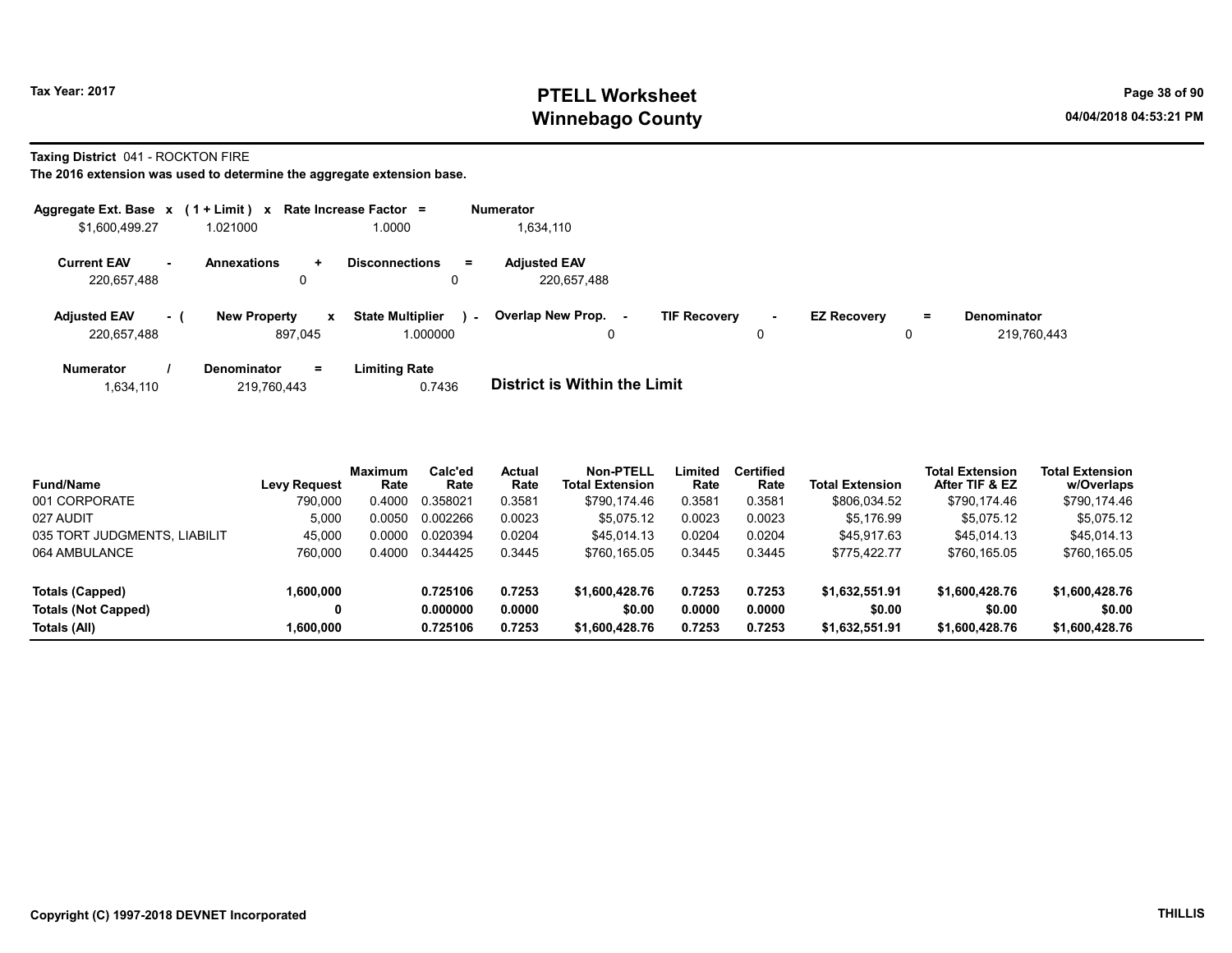### Tax Year: 2017 **PTELL Worksheet** Page 39 of 90 Winnebago County and the County of the County of the County of the County of the County of the County of the County of the County of the County of the County of the County of the County of the County of the County of the C

#### Taxing District 043 - WEST SUBURBAN FIRE

| Aggregate Ext. Base x (1 + Limit) x |            |                               |              | Rate Increase Factor =                | <b>Numerator</b>                  |                     |             |                    |    |                                  |
|-------------------------------------|------------|-------------------------------|--------------|---------------------------------------|-----------------------------------|---------------------|-------------|--------------------|----|----------------------------------|
| \$126,223.30                        |            | 1.021000                      |              | .0000                                 | 128,874                           |                     |             |                    |    |                                  |
| <b>Current EAV</b><br>21,625,889    | <b>A</b> 1 | Annexations<br>0              | $\ddotmark$  | <b>Disconnections</b><br>$=$<br>8,744 | <b>Adjusted EAV</b><br>21,634,633 |                     |             |                    |    |                                  |
| <b>Adjusted EAV</b><br>21.634.633   | $-1$       | <b>New Property</b><br>52.026 | $\mathbf{x}$ | <b>State Multiplier</b><br>1.000000   | Overlap New Prop.<br>$\sim$       | <b>TIF Recovery</b> | $\sim$<br>0 | <b>EZ Recovery</b> | Ξ. | <b>Denominator</b><br>21,582,607 |
| <b>Numerator</b>                    |            | <b>Denominator</b>            | $=$          | <b>Limiting Rate</b>                  |                                   |                     |             |                    |    |                                  |

| 128.874 | 21,582,607 | 0.5972 | <b>District is Within the Limit</b> |
|---------|------------|--------|-------------------------------------|

| <b>Fund/Name</b>             | <b>Levy Request</b> | <b>Maximum</b><br>Rate | Calc'ed<br>Rate | <b>Actual</b><br>Rate | Non-PTELL<br><b>Total Extension</b> | Limited<br>Rate | <b>Certified</b><br>Rate | <b>Total Extension</b> | <b>Total Extension</b><br>After TIF & EZ | <b>Total Extension</b><br>w/Overlaps |
|------------------------------|---------------------|------------------------|-----------------|-----------------------|-------------------------------------|-----------------|--------------------------|------------------------|------------------------------------------|--------------------------------------|
| 001 CORPORATE                | 92,030              | 0.4000                 | 0.425555        | 0.4000                | \$86,503.56                         | 0.4000          | 0.4000                   | \$86,503.56            | \$86,503.56                              | \$86,503.56                          |
| 027 AUDIT                    | .110                | 0.0050                 | 0.005133        | 0.0050                | \$1.081.29                          | 0.0050          | 0.0050                   | \$1.081.29             | \$1.081.29                               | \$1.081.29                           |
| 035 TORT JUDGMENTS, LIABILIT | 36.800              | 0.0000                 | 0.170166        | 0.1702                | \$36,807.26                         | 0.1702          | 0.1702                   | \$36.807.26            | \$36,807.26                              | \$36,807.26                          |
| Totals (Capped)              | 129.940             |                        | 0.600854        | 0.5752                | \$124.392.11                        | 0.5752          | 0.5752                   | \$124.392.11           | \$124.392.11                             | \$124,392.11                         |
| <b>Totals (Not Capped)</b>   | 0                   |                        | 0.000000        | 0.0000                | \$0.00                              | 0.0000          | 0.0000                   | \$0.00                 | \$0.00                                   | \$0.00                               |
| Totals (All)                 | 129.940             |                        | 0.600854        | 0.5752                | \$124.392.11                        | 0.5752          | 0.5752                   | \$124.392.11           | \$124.392.11                             | \$124.392.11                         |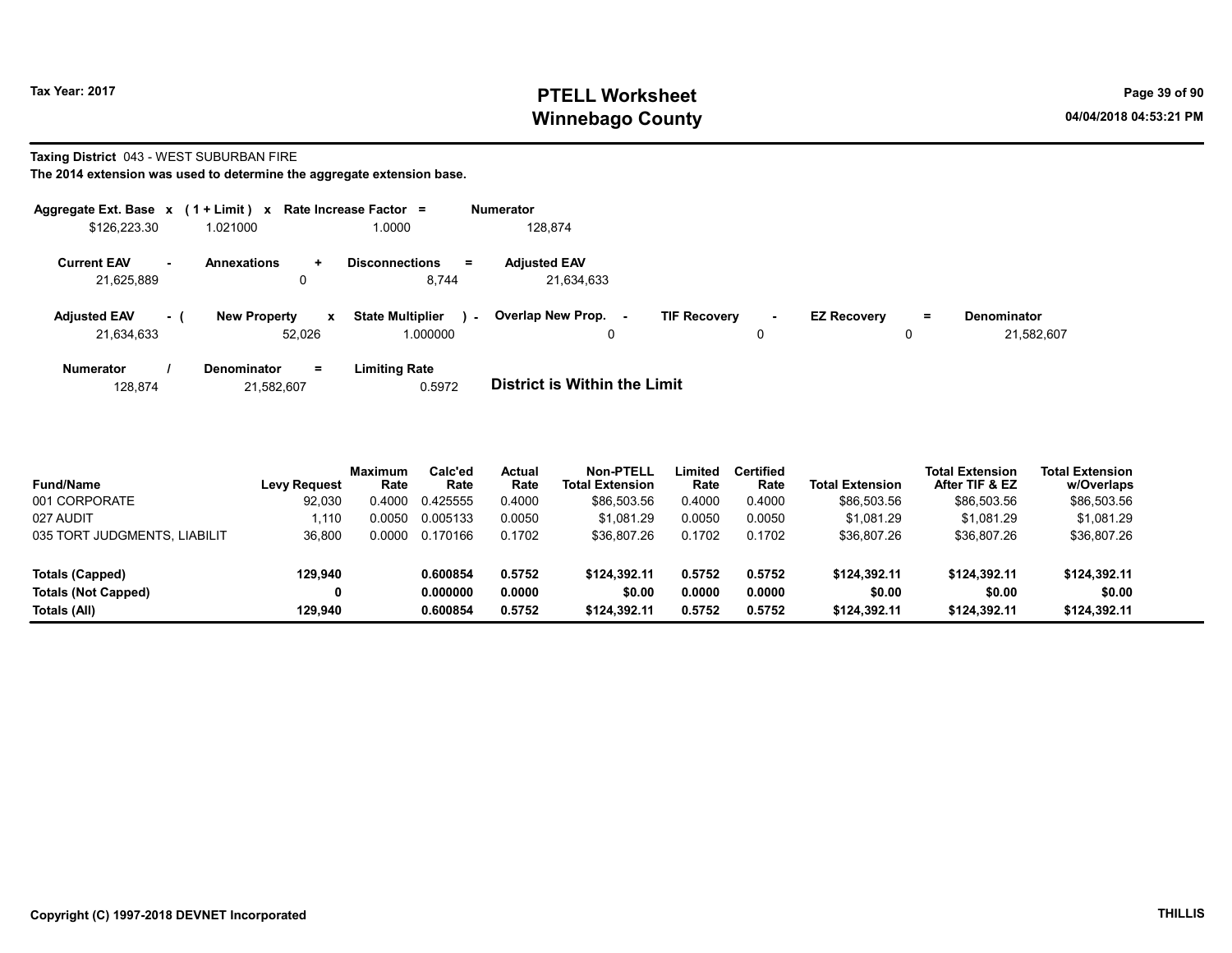# Tax Year: 2017 **PTELL Worksheet** Page 40 of 90 Winnebago County and the County of the County of the County of the County of the County of the County of the County of the County of the County of the County of the County of the County of the County of the County of the C

Taxing District 044 - W B S FIRE

| Aggregate Ext. Base $x$ (1 + Limit) $x$<br>\$779.500.55 | 1.021000                                       | Rate Increase Factor =<br>1.0000 |                             | <b>Numerator</b><br>795,870 |                                                            |                           |                                    |                                        |                                                          |                                                      |
|---------------------------------------------------------|------------------------------------------------|----------------------------------|-----------------------------|-----------------------------|------------------------------------------------------------|---------------------------|------------------------------------|----------------------------------------|----------------------------------------------------------|------------------------------------------------------|
| <b>Current EAV</b><br>$\sim$<br>117,318,232             | <b>Annexations</b><br>$\ddot{}$<br>0           | <b>Disconnections</b>            | $\equiv$<br>0               | <b>Adjusted EAV</b>         | 117,318,232                                                |                           |                                    |                                        |                                                          |                                                      |
| <b>Adjusted EAV</b><br>- (<br>117,318,232               | <b>New Property</b><br>$\mathbf{x}$<br>401,152 | <b>State Multiplier</b>          | $\sim$ 10 $\pm$<br>1.000000 |                             | Overlap New Prop. -<br>0                                   | <b>TIF Recovery</b>       | $\overline{\phantom{a}}$<br>0      | <b>EZ Recovery</b><br>$\Omega$         | <b>Denominator</b><br>$\equiv$                           | 116,917,080                                          |
| <b>Numerator</b><br>795,870                             | Denominator<br>$=$<br>116,917,080              | <b>Limiting Rate</b>             | 0.6808                      |                             | District is Over the Limit                                 |                           |                                    |                                        |                                                          |                                                      |
| <b>Limiting Rate</b><br>0.6808                          | <b>Computed Rate</b><br>$=$<br>0.698000        | <b>Reduction Factor</b>          | 0.9754                      |                             |                                                            |                           |                                    |                                        |                                                          |                                                      |
| <b>Fund/Name</b><br>001 CORPORATE                       | <b>Levy Request</b><br>380,290                 | <b>Maximum</b><br>Rate<br>0.4000 | Calc'ed<br>Rate<br>0.324153 | Actual<br>Rate<br>0.3242    | <b>Non-PTELL</b><br><b>Total Extension</b><br>\$380,345.71 | Limited<br>Rate<br>0.3160 | <b>Certified</b><br>Rate<br>0.3160 | <b>Total Extension</b><br>\$370,725.61 | <b>Total Extension</b><br>After TIF & EZ<br>\$370,725.61 | <b>Total Extension</b><br>w/Overlaps<br>\$370,725.61 |
| 013 FIREFIGHTERS PENSION                                | 25,000                                         | 0.0000                           | 0.021310                    | 0.0214                      | \$25,106.10                                                | 0.0209                    | 0.0209                             | \$24,519.51                            | \$24,519.51                                              | \$24,519.51                                          |
| 027 AUDIT                                               | 5,835                                          | 0.0500                           | 0.004974                    | 0.0050                      | \$5.865.91                                                 | 0.0049                    | 0.0049                             | \$5.748.59                             | \$5.748.59                                               | \$5.748.59                                           |
| 047 SOCIAL SECURITY                                     | 13,217                                         | 0.0000                           | 0.011266                    | 0.0113                      | \$13,256.96                                                | 0.0111                    | 0.0111                             | \$13,022.32                            | \$13,022.32                                              | \$13,022.32                                          |
| 064 AMBULANCE                                           | 394,255                                        | 0.4000                           | 0.336056                    | 0.3361                      | \$394,306.58                                               | 0.3279                    | 0.3279                             | \$384,686.48                           | \$384,686.48                                             | \$384,686.48                                         |
| <b>Totals (Capped)</b>                                  | 818,597                                        |                                  | 0.697759                    | 0.6980                      | \$818,881,26                                               | 0.6808                    | 0.6808                             | \$798.702.52                           | \$798,702.51                                             | \$798.702.51                                         |
| <b>Totals (Not Capped)</b><br>Totals (All)              | 0<br>818,597                                   |                                  | 0.000000<br>0.697759        | 0.0000<br>0.6980            | \$0.00<br>\$818,881.26                                     | 0.0000<br>0.6808          | 0.0000<br>0.6808                   | \$0.00<br>\$798,702.52                 | \$0.00<br>\$798,702.51                                   | \$0.00<br>\$798,702.51                               |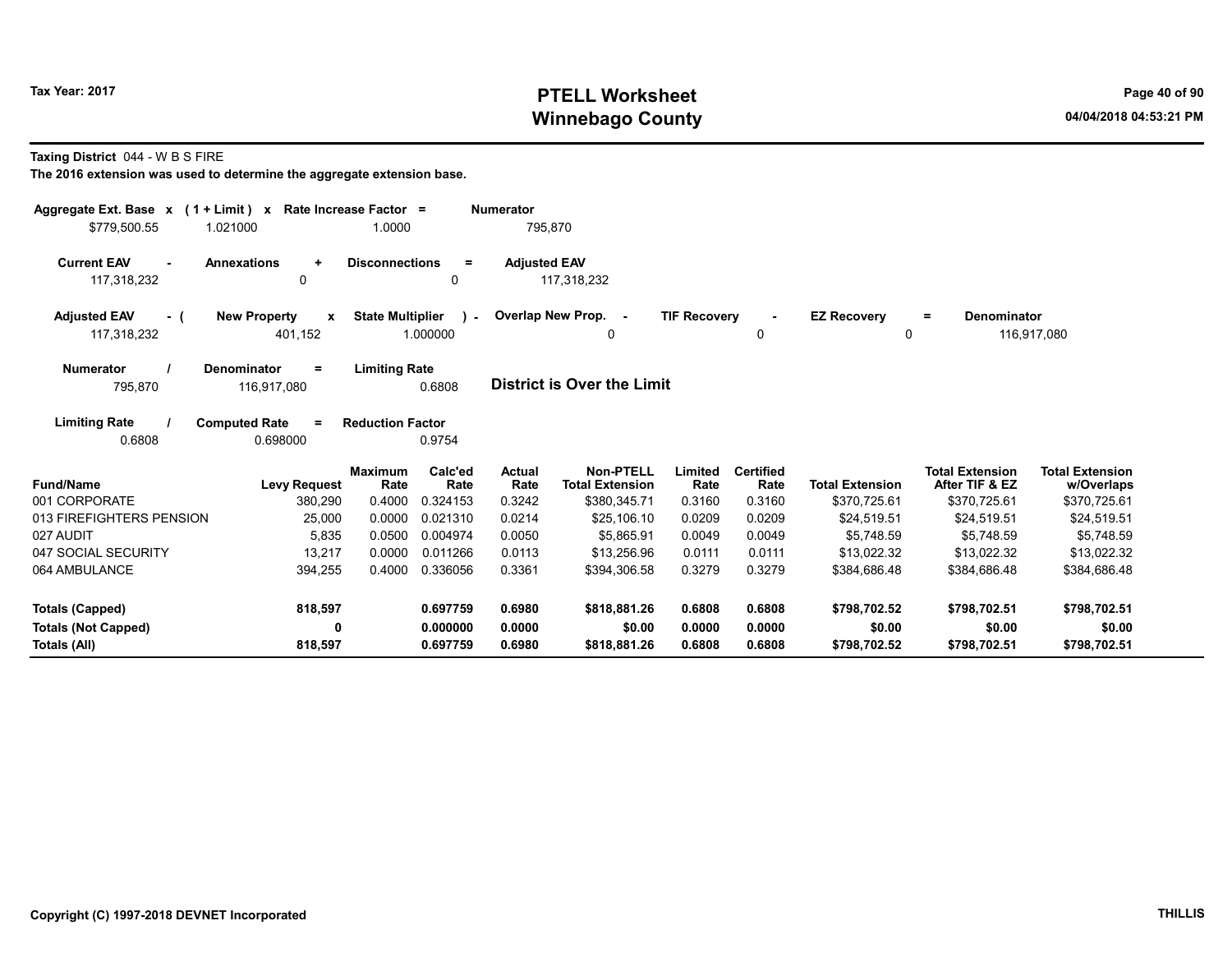# Tax Year: 2017 **PTELL Worksheet** Page 41 of 90 Winnebago County and the County of the County of the County of the County of the County of the County of the County of the County of the County of the County of the County of the County of the County of the County of the C

# Taxing District 046 - ROCKFORD PARK DISTRICT

|                                      |        | Aggregate Ext. Base $x$ (1 + Limit) $x$ Rate Increase Factor = |                                     |        | <b>Numerator</b>                     |                     |             |                    |          |                                     |
|--------------------------------------|--------|----------------------------------------------------------------|-------------------------------------|--------|--------------------------------------|---------------------|-------------|--------------------|----------|-------------------------------------|
| \$17.549.224.89                      |        | 1.021000                                                       | 1.0000                              |        | 17.917.759                           |                     |             |                    |          |                                     |
| <b>Current EAV</b><br>2,112,066,491  | $\sim$ | <b>Annexations</b><br>÷<br>629,654                             | <b>Disconnections</b><br>0          | Ξ.     | <b>Adjusted EAV</b><br>2,111,436,837 |                     |             |                    |          |                                     |
| <b>Adjusted EAV</b><br>2,111,436,837 | - 1    | <b>New Property</b><br>$\mathbf{x}$<br>6.067.084               | <b>State Multiplier</b><br>1.000000 | $\sim$ | <b>Overlap New Prop.</b><br>490.032  | <b>TIF Recovery</b> | $\sim$<br>0 | <b>EZ Recovery</b> | $=$<br>0 | <b>Denominator</b><br>2.104.879.721 |
| <b>Numerator</b>                     |        | <b>Denominator</b><br>$=$                                      | <b>Limiting Rate</b>                |        | _ _ _ _ _ _ _ _ _ _ _ _ _ _ _ _      |                     |             |                    |          |                                     |

| 2,104,879,721<br>17,917,759 | 0.8513 | <b>District is Within the Limit</b> |
|-----------------------------|--------|-------------------------------------|

| <b>Fund/Name</b>             | <b>Levy Request</b> | Maximum<br>Rate | Calc'ed<br>Rate | Actual<br>Rate | <b>Non-PTELL</b><br><b>Total Extension</b> | Limited<br>Rate | <b>Certified</b><br>Rate | <b>Total Extension</b> | <b>Total Extension</b><br>After TIF & EZ | <b>Total Extension</b><br>w/Overlaps |
|------------------------------|---------------------|-----------------|-----------------|----------------|--------------------------------------------|-----------------|--------------------------|------------------------|------------------------------------------|--------------------------------------|
| 001 CORPORATE                | 6,350,200           | 0.3500          | 0.300663        | 0.3007         | \$6,247,794.18                             | 0.3007          | 0.3007                   | \$6,364,202.27         | \$6,247,794.18                           | \$6,350,983.94                       |
| 003 BONDS & INT 2015         | $\Omega$            | 0.0000          | 0.000000        | 0.0000         | \$0.00                                     | 0.0000          | 0.0000                   | \$0.00                 | \$0.00                                   | \$0.00                               |
| 003A BONDS & INT 2004 - 2014 | 0                   | 0.0000          | 0.000000        | 0.0000         | \$0.00                                     | 0.0000          | 0.0000                   | \$0.00                 | \$0.00                                   | \$0.00                               |
| 003B BONDS & INT 2017A       | 5,639,200           | 0.0000          | 0.266999        | 0.2670         | \$5,547,592.44                             | 0.2670          | 0.2670                   | \$5,650,954.46         | \$5,547,592.44                           | \$5,639,217.53                       |
| 003C BONDS & INT 2016        | 0                   | 0.0000          | 0.000000        | 0.0000         | \$0.00                                     | 0.0000          | 0.0000                   | \$0.00                 | \$0.00                                   | \$0.00                               |
| 003D BONDS & INT 2016A       | 0                   | 0.0000          | 0.000000        | 0.0000         | \$0.00                                     | 0.0000          | 0.0000                   | \$0.00                 | \$0.00                                   | \$0.00                               |
| 003E BONDS & INT 2016B       | $\Omega$            | 0.0000          | 0.000000        | 0.0000         | \$0.00                                     | 0.0000          | 0.0000                   | \$0.00                 | \$0.00                                   | \$0.00                               |
| 003F BONDS & INT 2016C       | 0                   | 0.0000          | 0.000000        | 0.0000         | \$0.00                                     | 0.0000          | 0.0000                   | \$0.00                 | \$0.00                                   | \$0.00                               |
| 005 I. M. R. F.              | 903,945             | 0.0000          | 0.042799        | 0.0428         | \$889,276.99                               | 0.0428          | 0.0428                   | \$905,845.88           | \$889,276.99                             | \$903,964.46                         |
| 014 POLICE PROTECTION        | 528,420             | 0.0250          | 0.025019        | 0.0250         | \$519,437.49                               | 0.0250          | 0.0250                   | \$529,115.59           | \$519,437.49                             | \$528,016.62                         |
| 027 AUDIT                    | 54,430              | 0.0050          | 0.002577        | 0.0026         | \$54,021.50                                | 0.0026          | 0.0026                   | \$55,028.02            | \$54,021.50                              | \$54,913.73                          |
| 035 TORT JUDGMENTS, LIABILIT | 871,500             | 0.0000          | 0.041263        | 0.0413         | \$858.110.74                               | 0.0413          | 0.0413                   | \$874,098.95           | \$858,110.74                             | \$872,283.46                         |
| 047 SOCIAL SECURITY          | 967,240             | 0.0000          | 0.045796        | 0.0458         | \$951,609.49                               | 0.0458          | 0.0458                   | \$969,339.75           | \$951,609.49                             | \$967,326.45                         |
| 107 HISTORICAL MUSEUM        | 1,479,570           | 0.0700          | 0.070053        | 0.0700         | \$1,454,424.98                             | 0.0700          | 0.0700                   | \$1,481,523.64         | \$1,454,424.98                           | \$1,478,446.54                       |
| <b>122 RECREATION</b>        | 6,376,337           | 0.3700          | 0.301900        | 0.3019         | \$6,272,727.18                             | 0.3019          | 0.3019                   | \$6,389,599.82         | \$6,272,727.18                           | \$6,376,328.74                       |
| 126 REC PROGRAMS/HANDICAP    | 845,470             | 0.0400          | 0.040031        | 0.0400         | \$831.099.99                               | 0.0400          | 0.0400                   | \$846,584.94           | \$831,099.99                             | \$844,826.60                         |
| Totals (Capped)              | 17,531,642          |                 | 0.830070        | 0.8301         | \$17,247,402.55                            | 0.8301          | 0.8301                   | \$17,568,753.93        | \$17,247,402.55                          | \$17,532,263.94                      |
| <b>Totals (Not Capped)</b>   | 6,484,670           |                 | 0.307030        | 0.3070         | \$6,378,692.43                             | 0.3070          | 0.3070                   | \$6,497,539.40         | \$6,378,692.43                           | \$6,484,044.13                       |
| Totals (All)                 | 24,016,312          |                 | 1.137100        | 1.1371         | \$23,626,094.98                            | 1.1371          | 1.1371                   | \$24,066,293.32        | \$23,626,094.98                          | \$24,016,308.07                      |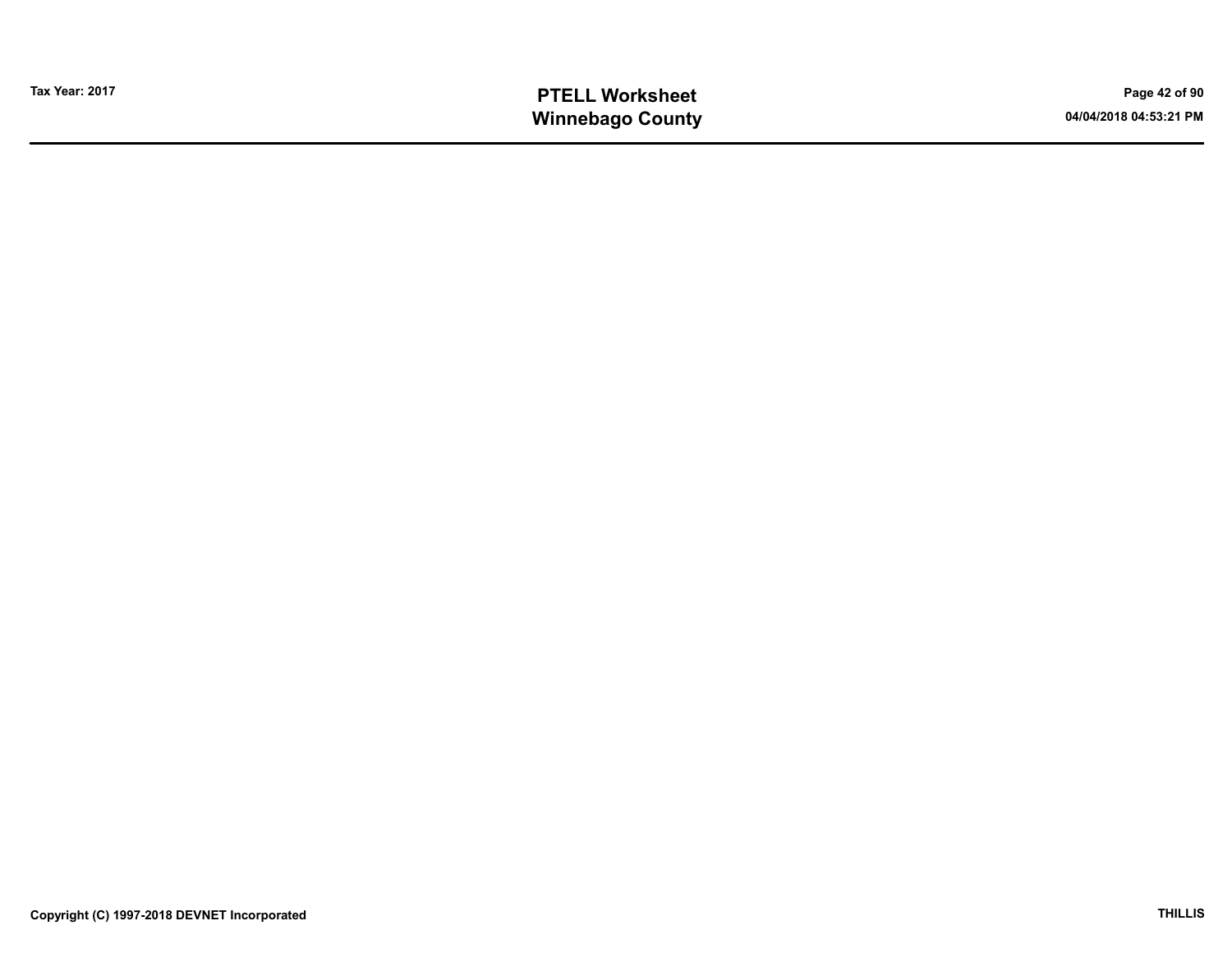## Tax Year: 2017 **PTELL Worksheet** Page 43 of 90 Winnebago County and the County of the County of the County of the County of the County of the County of the County of the County of the County of the County of the County of the County of the County of the County of the C

Taxing District 047 - SUMNER PARK

The 2016 extension was used to determine the aggregate extension base.

|                                   |        | Aggregate Ext. Base $x$ (1 + Limit) x Rate Increase Factor = |                                               | Numerator                         |                                    |                    |    |                                  |
|-----------------------------------|--------|--------------------------------------------------------------|-----------------------------------------------|-----------------------------------|------------------------------------|--------------------|----|----------------------------------|
| \$110,225.63                      |        | 1.021000                                                     | 1.0000                                        | 112.540                           |                                    |                    |    |                                  |
| <b>Current EAV</b><br>74.917.266  | $\sim$ | <b>Annexations</b><br>$\ddot{}$<br>0                         | <b>Disconnections</b><br>$\equiv$<br>0        | <b>Adjusted EAV</b><br>74.917.266 |                                    |                    |    |                                  |
| <b>Adjusted EAV</b><br>74.917.266 | - 1    | <b>New Property</b><br>x<br>419.860                          | <b>State Multiplier</b><br>$\sim$<br>1.000000 | Overlap New Prop. -<br>0          | <b>TIF Recovery</b><br>$\sim$<br>0 | <b>EZ Recovery</b> | Ξ. | <b>Denominator</b><br>74,497,406 |
| <b>Numerator</b>                  |        | <b>Denominator</b><br>$=$                                    | <b>Limiting Rate</b>                          |                                   |                                    |                    |    |                                  |

112,540 74,497,406 0.1511 District is Within the Limit

| <b>Fund/Name</b>      | <b>Levy Request</b> | <b>Maximum</b><br>Rate | Calc'ed<br>Rate | Actual<br>Rate | <b>Non-PTELL</b><br><b>Total Extension</b> | Limited<br>Rate | Certified<br>Rate | <b>Total Extension</b> | <b>Total Extension</b><br>After TIF & EZ | <b>Total Extension</b><br>w/Overlaps |
|-----------------------|---------------------|------------------------|-----------------|----------------|--------------------------------------------|-----------------|-------------------|------------------------|------------------------------------------|--------------------------------------|
| 001 CORPORATE         | 75,287              | .3500                  | 0.100494        | 0.1005         | \$75.291.85                                | 0.1005          | 0.1005            | \$75.291.85            | \$75,291.85                              | \$75,291.85                          |
| <b>122 RECREATION</b> | 34,939              | 0.3700                 | 0.046637        | 0.0467         | \$34,986.36                                | 0.0467          | 0.0467            | \$34,986.36            | \$34,986.36                              | \$34,986.36                          |
| Totals (Capped)       | 110,226             |                        | 0.147131        | 0.1472         | \$110,278.21                               | 0.1472          | 0.1472            | \$110,278.22           | \$110,278.21                             | \$110,278.21                         |
| Totals (Not Capped)   |                     |                        | 0.000000        | 0.0000         | \$0.00                                     | 0.0000          | 0.0000            | \$0.00                 | \$0.00                                   | \$0.00                               |
| Totals (All)          | 110.226             |                        | 0.147131        | 0.1472         | \$110,278.21                               | 0.1472          | 0.1472            | \$110.278.22           | \$110,278.21                             | \$110,278.21                         |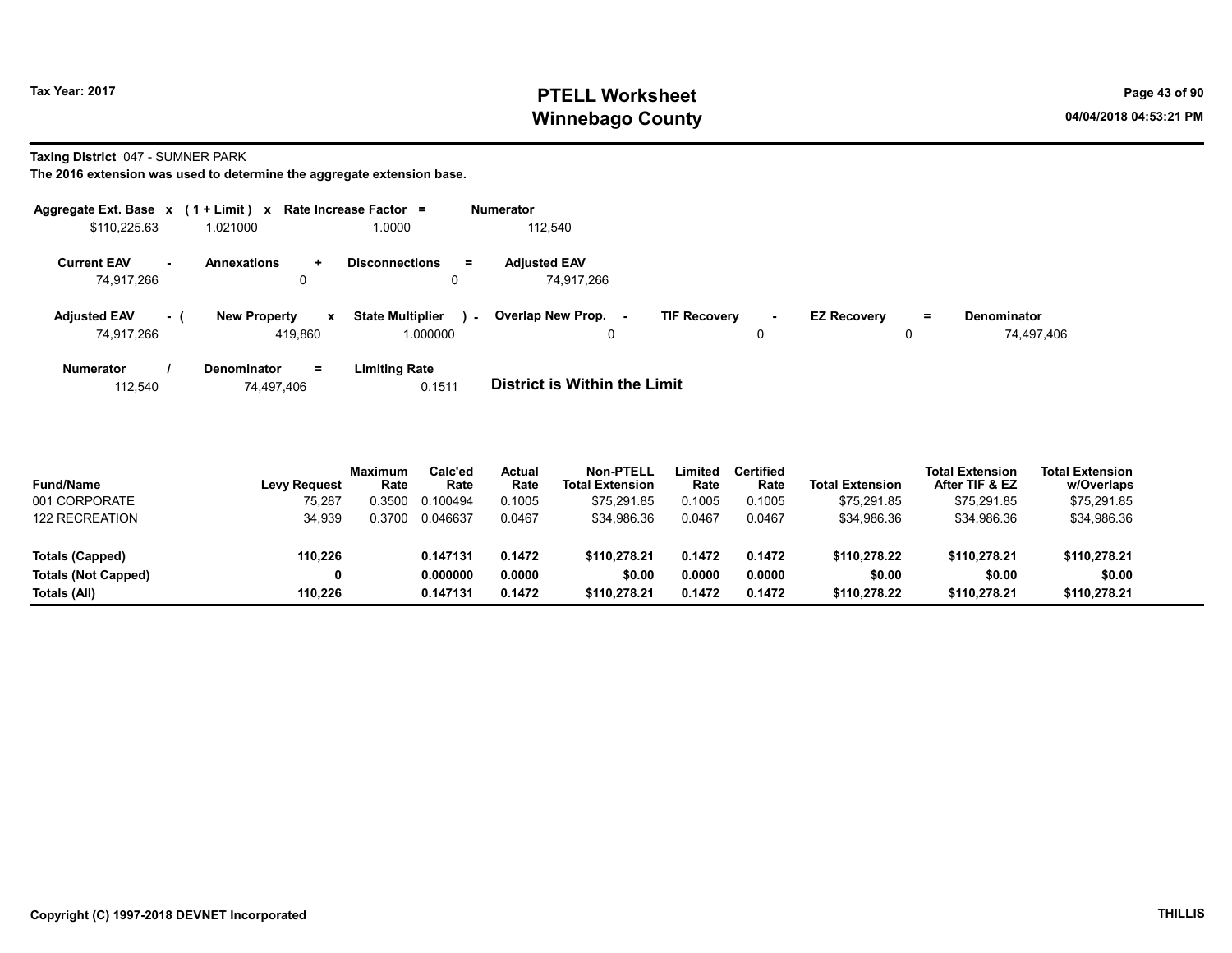Taxing District 048 - WINNEBAGO PARK DISTRICT

# Tax Year: 2017 **PTELL Worksheet** Page 44 of 90 Winnebago County and the county of the county of the county of the county of the county of the county of the county of the county of the county of the county of the county of the county of the county of the county of the c

# The 2016 extension was used to determine the aggregate extension base. Aggregate Ext. Base  $x$  (1 + Limit)  $x$  Rate Increase Factor = Numerator \$119,647.66 1.021000 1.0000 122,160 Current EAV - Annexations + Disconnections = Adjusted EAV 92,517,952 0 0 92,517,952

| <b>Adjusted EAV</b> | <b>New Property</b> | <b>State Multiplier</b> | <b>Overlap New Prop.</b> | <b>TIF Recovery</b> | <b>EZ Recovery</b> | Denominator |
|---------------------|---------------------|-------------------------|--------------------------|---------------------|--------------------|-------------|
| 92,517,952          | 311,052             | .000000                 |                          |                     |                    | 92,206,900  |

| Numerator | <b>Denominator</b> | <b>Limiting Rate</b> |                                   |
|-----------|--------------------|----------------------|-----------------------------------|
| 122.160   | 92.206.900         | 0.1325               | <b>District is Over the Limit</b> |

| <b>Limiting Rate</b> | <b>Computed Rate</b> | <b>Reduction Factor</b> |
|----------------------|----------------------|-------------------------|
| 0.1325               | 0.136100             | 0.9735                  |

| <b>Fund/Name</b>             | <b>Levy Request</b> | <b>Maximum</b><br>Rate | Calc'ed<br>Rate | Actual<br>Rate | Non-PTELL<br><b>Total Extension</b> | Limited<br>Rate | <b>Certified</b><br>Rate | <b>Total Extension</b> | <b>Total Extension</b><br>After TIF & EZ | <b>Total Extension</b><br>w/Overlaps |
|------------------------------|---------------------|------------------------|-----------------|----------------|-------------------------------------|-----------------|--------------------------|------------------------|------------------------------------------|--------------------------------------|
| 001 CORPORATE                | 107,900             | 0.3500                 | 0.116626        | 0.1167         | \$107,968.45                        | 0.1135          | 0.1135                   | \$105,007.88           | \$105,007.88                             | \$105,007.88                         |
| 027 AUDIT                    | 2,500               | 0.0050                 | 0.002702        | 0.0028         | \$2,590.50                          | 0.0028          | 0.0028                   | \$2,590.50             | \$2,590.50                               | \$2,590.50                           |
| 035 TORT JUDGMENTS, LIABILIT | 4,000               | 0.0000                 | 0.004324        | 0.0044         | \$4.070.79                          | 0.0043          | 0.0043                   | \$3.978.27             | \$3,978.27                               | \$3.978.27                           |
| 047 SOCIAL SECURITY          | 11.230              | 0.0000                 | 0.012138        | 0.0122         | \$11,287.19                         | 0.0119          | 0.0119                   | \$11.009.64            | \$11.009.64                              | \$11,009.64                          |
| Totals (Capped)              | 125,630             |                        | 0.135790        | 0.1361         | \$125,916.93                        | 0.1325          | 0.1325                   | \$122,586.29           | \$122,586.29                             | \$122,586.29                         |
| <b>Totals (Not Capped)</b>   |                     |                        | 0.000000        | 0.0000         | \$0.00                              | 0.0000          | 0.0000                   | \$0.00                 | \$0.00                                   | \$0.00                               |
| Totals (All)                 | 125.630             |                        | 0.135790        | 0.1361         | \$125,916.93                        | 0.1325          | 0.1325                   | \$122,586.29           | \$122,586.29                             | \$122,586.29                         |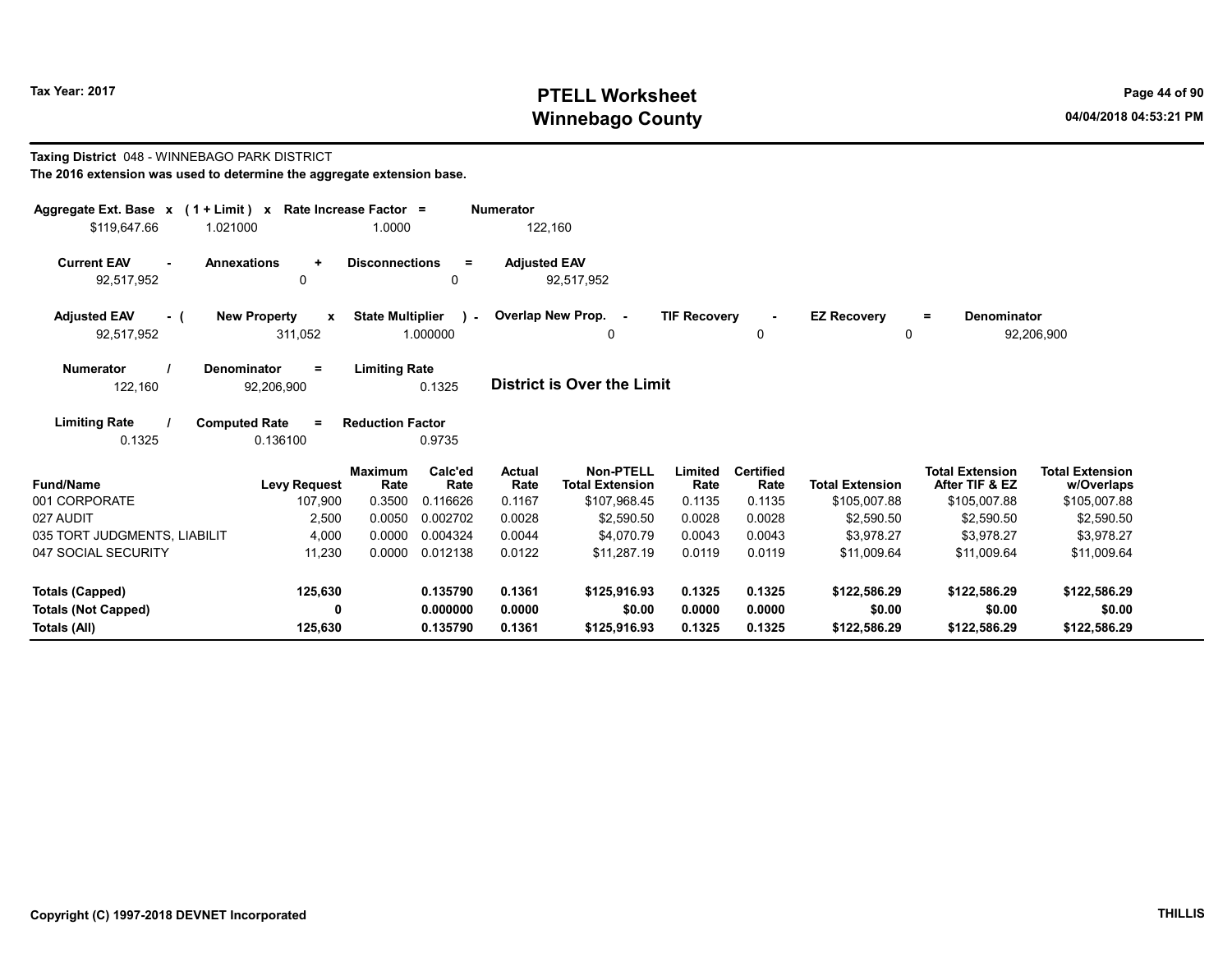# Tax Year: 2017 **PTELL Worksheet** Page 45 of 90 Winnebago County and the County of the County of the County of the County of the County of the County of the County of the County of the County of the County of the County of the County of the County of the County of the C

#### Taxing District 049 - SEWARD PARK DISTRICT The 2016 extension was used to determine the aggregate extension base.

| Aggregate Ext. Base $x$ (1 + Limit) x Rate Increase Factor =<br>\$25,565.04 | 1.021000                                          | 1.0000                                                          | <b>Numerator</b><br>26,102        |                                                                                        |                                    |                                       |                                                         |                                                     |
|-----------------------------------------------------------------------------|---------------------------------------------------|-----------------------------------------------------------------|-----------------------------------|----------------------------------------------------------------------------------------|------------------------------------|---------------------------------------|---------------------------------------------------------|-----------------------------------------------------|
| <b>Current EAV</b><br>17,142,068                                            | <b>Annexations</b><br>$\ddot{}$<br>0              | <b>Disconnections</b><br>$=$<br>0                               | <b>Adjusted EAV</b><br>17,142,068 |                                                                                        |                                    |                                       |                                                         |                                                     |
| <b>Adjusted EAV</b><br>- (<br>17,142,068                                    | <b>New Property</b><br>$\boldsymbol{x}$<br>65,966 | <b>State Multiplier</b><br>$\sim 10$<br>1.000000                | Overlap New Prop. -               | <b>TIF Recovery</b><br>0                                                               | $\sim$<br>0                        | <b>EZ Recovery</b><br>0               | Denominator<br>$=$                                      | 17,076,102                                          |
| <b>Numerator</b><br>26,102                                                  | Denominator<br>Ξ<br>17,076,102                    | <b>Limiting Rate</b><br>0.1529                                  | <b>District is Over the Limit</b> |                                                                                        |                                    |                                       |                                                         |                                                     |
| <b>Limiting Rate</b><br>0.1529                                              | <b>Computed Rate</b><br>$\equiv$<br>0.156600      | <b>Reduction Factor</b><br>0.9764                               |                                   |                                                                                        |                                    |                                       |                                                         |                                                     |
| <b>Fund/Name</b><br>001 CORPORATE                                           | <b>Levy Request</b><br>26,843                     | Calc'ed<br><b>Maximum</b><br>Rate<br>Rate<br>0.3500<br>0.156591 | Actual<br>Rate<br>0.1566          | <b>Non-PTELL</b><br>Limited<br><b>Total Extension</b><br>Rate<br>\$26,844.48<br>0.1529 | <b>Certified</b><br>Rate<br>0.1529 | <b>Total Extension</b><br>\$26,210.22 | <b>Total Extension</b><br>After TIF & EZ<br>\$26,210.22 | <b>Total Extension</b><br>w/Overlaps<br>\$26,210.22 |
| <b>Totals (Capped)</b><br><b>Totals (Not Capped)</b><br>Totals (All)        | 26,843<br>0<br>26,843                             | 0.156591<br>0.000000<br>0.156591                                | 0.1566<br>0.0000<br>0.1566        | 0.1529<br>\$26,844.48<br>\$0.00<br>0.0000<br>0.1529<br>\$26,844.48                     | 0.1529<br>0.0000<br>0.1529         | \$26,210.22<br>\$0.00<br>\$26,210.22  | \$26,210.22<br>\$0.00<br>\$26,210.22                    | \$26,210.22<br>\$0.00<br>\$26,210.22                |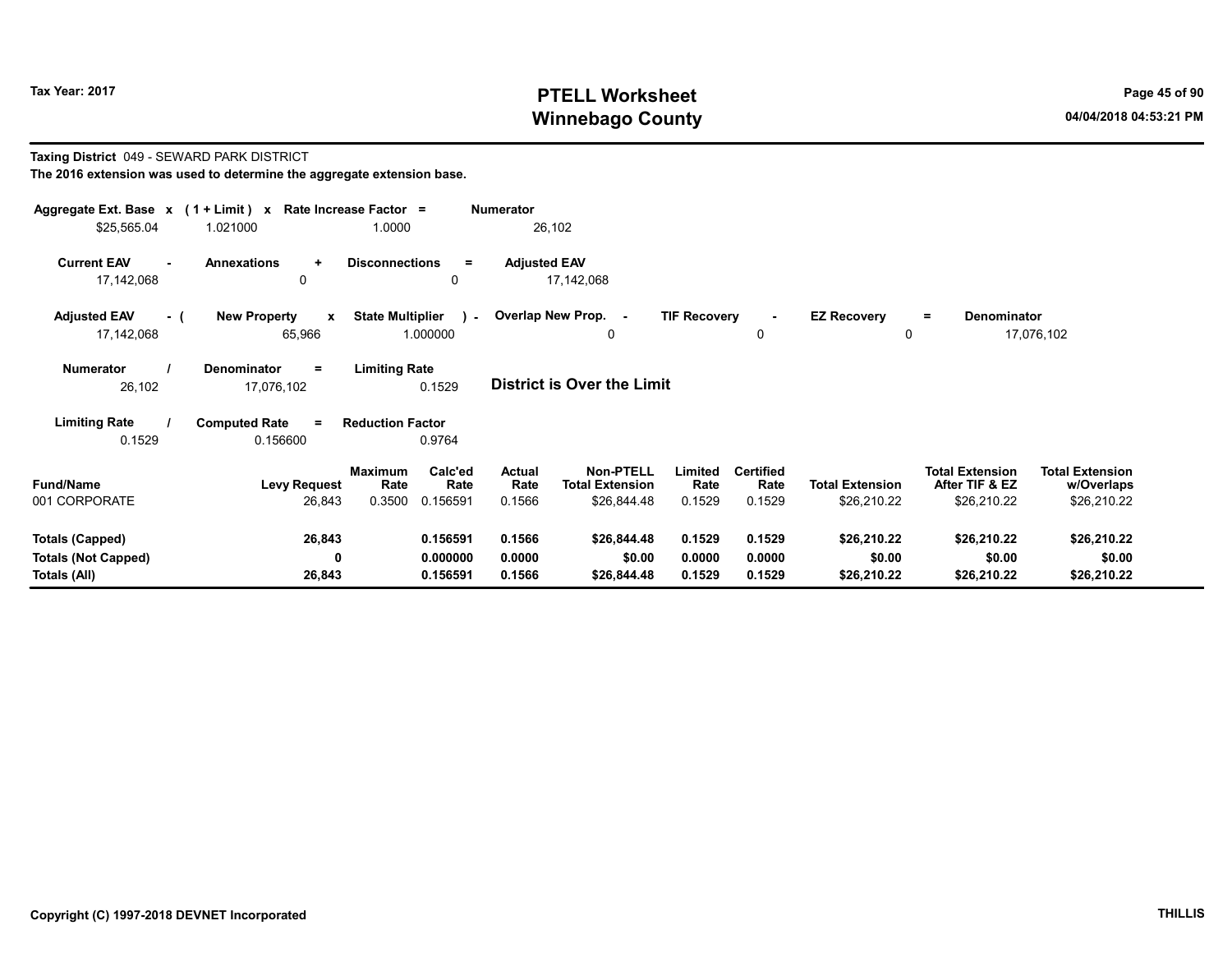# Tax Year: 2017 **PTELL Worksheet** Page 46 of 90 Winnebago County and the County of the County of the County of the County of the County of the County of the County of the County of the County of the County of the County of the County of the County of the County of the C

#### Taxing District 050 - DURAND SANITARY

| Aggregate Ext. Base $x$ (1 + Limit) $x$ |      |                     |                   | Rate Increase Factor =                        | <b>Numerator</b>                  |                                       |        |                    |          |                                  |
|-----------------------------------------|------|---------------------|-------------------|-----------------------------------------------|-----------------------------------|---------------------------------------|--------|--------------------|----------|----------------------------------|
| \$6.466.97                              |      | 1.021000            |                   | 1.0000                                        | 6,603                             |                                       |        |                    |          |                                  |
| <b>Current EAV</b><br>14.706.359        | н.   | <b>Annexations</b>  | ÷.<br>0           | <b>Disconnections</b><br>$\equiv$             | <b>Adjusted EAV</b><br>14.706.359 |                                       |        |                    |          |                                  |
| <b>Adjusted EAV</b><br>14,706,359       | $-1$ | <b>New Property</b> | $\mathbf{x}$<br>0 | <b>State Multiplier</b><br>$\sim$<br>1.000000 | Overlap New Prop.<br>υ            | <b>TIF Recovery</b><br>$\overline{a}$ | $\sim$ | <b>EZ Recovery</b> | $=$<br>0 | <b>Denominator</b><br>14,706,359 |
| <b>Numerator</b>                        |      | Denominator         | Ξ.                | Limiting Rate                                 |                                   |                                       |        |                    |          |                                  |

| <b>District is Within the Limit</b><br>0.0449<br>14,706,359<br>6.603 |  |
|----------------------------------------------------------------------|--|

| <b>Fund/Name</b><br>001 CORPORATE | <b>Levy Request</b><br>6,453 | <b>Maximum</b><br>Rate<br>.2500 | Calc'ed<br>Rate<br>0.043879 | Actual<br>Rate<br>0.0439 | <b>Non-PTELL</b><br><b>Total Extension</b><br>\$6,456.09 | Limited<br>Rate<br>0.0439 | <b>Certified</b><br>Rate<br>0.0439 | <b>Total Extension</b><br>\$6,560.43 | <b>Total Extension</b><br>After TIF & EZ<br>\$6,456.09 | <b>Total Extension</b><br>w/Overlaps<br>\$6,456.09 |  |
|-----------------------------------|------------------------------|---------------------------------|-----------------------------|--------------------------|----------------------------------------------------------|---------------------------|------------------------------------|--------------------------------------|--------------------------------------------------------|----------------------------------------------------|--|
| Totals (Capped)                   | 6,453                        |                                 | 0.043879                    | 0.0439                   | \$6,456.09                                               | 0.0439                    | 0.0439                             | \$6.560.43                           | \$6,456.09                                             | \$6,456.09                                         |  |
| <b>Totals (Not Capped)</b>        | 0                            |                                 | 0.000000                    | 0.0000                   | \$0.00                                                   | 0.0000                    | 0.0000                             | \$0.00                               | \$0.00                                                 | \$0.00                                             |  |
| Totals (All)                      | 6,453                        |                                 | 0.043879                    | 0.0439                   | \$6,456.09                                               | 0.0439                    | 0.0439                             | \$6.560.43                           | \$6,456.09                                             | \$6,456.09                                         |  |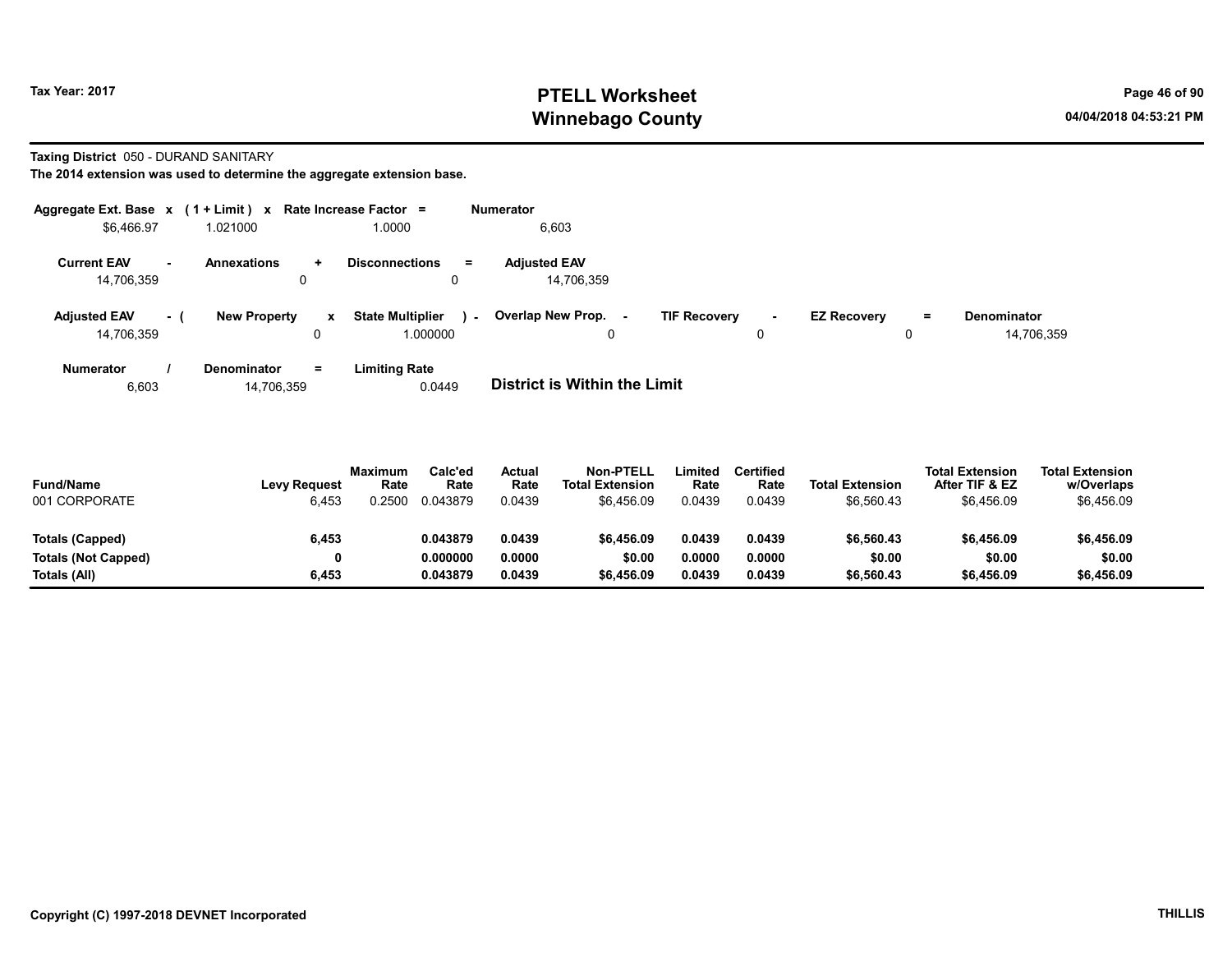# Tax Year: 2017 **PTELL Worksheet** Page 47 of 90 Winnebago County and the County of the County of the County of the County of the County of the County of the County of the County of the County of the County of the County of the County of the County of the County of the C

#### Taxing District 051 - ROCK RIVER WATER REC

| Aggregate Ext. Base $x$ (1 + Limit) x Rate Increase Factor =<br>\$5,007,749.16 | 1.021000                                     | 1.0000                  |                         | <b>Numerator</b><br>5,112,912 |                                            |                     |                          |                         |                                          |                                      |
|--------------------------------------------------------------------------------|----------------------------------------------|-------------------------|-------------------------|-------------------------------|--------------------------------------------|---------------------|--------------------------|-------------------------|------------------------------------------|--------------------------------------|
|                                                                                |                                              |                         |                         |                               |                                            |                     |                          |                         |                                          |                                      |
| <b>Current EAV</b><br>$\sim$<br>2,454,320,369                                  | <b>Annexations</b><br>$\ddot{}$<br>1,555,862 | <b>Disconnections</b>   | $\equiv$<br>0           | <b>Adjusted EAV</b>           | 2,452,764,507                              |                     |                          |                         |                                          |                                      |
| <b>Adjusted EAV</b><br>- (<br>2,452,764,507                                    | <b>New Property</b><br>x<br>10,513,547       | <b>State Multiplier</b> | $\lambda$ -<br>1.000000 |                               | Overlap New Prop. -<br>0                   | <b>TIF Recovery</b> | 0                        | <b>EZ Recovery</b><br>0 | Denominator<br>$\equiv$<br>2,442,250,960 |                                      |
| <b>Numerator</b>                                                               | <b>Denominator</b><br>$\equiv$               | <b>Limiting Rate</b>    |                         |                               |                                            |                     |                          |                         |                                          |                                      |
| 5,112,912                                                                      | 2,442,250,960                                |                         | 0.2094                  |                               | <b>District is Over the Limit</b>          |                     |                          |                         |                                          |                                      |
| <b>Limiting Rate</b>                                                           | <b>Computed Rate</b><br>$\equiv$             | <b>Reduction Factor</b> |                         |                               |                                            |                     |                          |                         |                                          |                                      |
| 0.2094                                                                         | 0.214200                                     |                         | 0.9776                  |                               |                                            |                     |                          |                         |                                          |                                      |
| <b>Fund/Name</b>                                                               | <b>Levy Request</b>                          | <b>Maximum</b><br>Rate  | Calc'ed<br>Rate         | <b>Actual</b><br>Rate         | <b>Non-PTELL</b><br><b>Total Extension</b> | Limited<br>Rate     | <b>Certified</b><br>Rate | <b>Total Extension</b>  | <b>Total Extension</b><br>After TIF & EZ | <b>Total Extension</b><br>w/Overlaps |
| 001 CORPORATE                                                                  | 3,903,500                                    | 0.1660                  | 0.159046                | 0.1591                        | \$3,904,823.71                             | 0.1554              | 0.1554                   | \$3,898,087.96          | \$3,814,013.85                           | \$3,814,013.85                       |
| 003 BONDS & INT 2007                                                           | 0                                            | 0.0000                  | 0.000000                | 0.0000                        | \$0.00                                     | 0.0000              | 0.0000                   | \$0.00                  | \$0.00                                   | \$0.00                               |
| 003A BONDS & INT 2008                                                          | 0                                            | 0.0000                  | 0.000000                | 0.0000                        | \$0.00                                     | 0.0000              | 0.0000                   | \$0.00                  | \$0.00                                   | \$0.00                               |
| 003B BONDS & INT 2009                                                          | $\mathbf{0}$                                 | 0.0000                  | 0.000000                | 0.0000                        | \$0.00                                     | 0.0000              | 0.0000                   | \$0.00                  | \$0.00                                   | \$0.00                               |
| 003C BONDS & INT 2010                                                          | $\mathbf{0}$                                 | 0.0000                  | 0.000000                | 0.0000                        | \$0.00                                     | 0.0000              | 0.0000                   | \$0.00                  | \$0.00                                   | \$0.00                               |
| 003D BONDS & INT 2013                                                          | 0                                            | 0.0000                  | 0.000000                | 0.0000                        | \$0.00                                     | 0.0000              | 0.0000                   | \$0.00                  | \$0.00                                   | \$0.00                               |
| 003E BONDS & INT 2014                                                          | $\Omega$                                     | 0.0000                  | 0.000000                | 0.0000                        | \$0.00                                     | 0.0000              | 0.0000                   | \$0.00                  | \$0.00                                   | \$0.00                               |
| 003F BONDS & INT 2017                                                          | $\mathbf 0$                                  | 0.0000                  | 0.000000                | 0.0000                        | \$0.00                                     | 0.0000              | 0.0000                   | \$0.00                  | \$0.00                                   | \$0.00                               |
| 045 PUBLIC BENEFIT                                                             | 497,100                                      | 0.0500                  | 0.020254                | 0.0203                        | \$498,227.03                               | 0.0147              | 0.0147                   | \$368,738.05            | \$360,785.09                             | \$360,785.09                         |
| 073 CHLORINATION OF SEWAGE                                                     | 852,900                                      |                         | 0.0500 0.034751         | 0.0348                        | \$854,103.49                               | 0.0339              | 0.0339                   | \$850,355.10            | \$832,014.61                             | \$832,014.61                         |
| <b>Totals (Capped)</b>                                                         | 5,253,500                                    |                         | 0.214051                | 0.2142                        | \$5,257,154.23                             | 0.2040              | 0.2040                   | \$5,117,181.10          | \$5,006,813.55                           | \$5,006,813.55                       |
| <b>Totals (Not Capped)</b>                                                     | 0                                            |                         | 0.000000                | 0.0000                        | \$0.00                                     | 0.0000              | 0.0000                   | \$0.00                  | \$0.00                                   | \$0.00                               |
| Totals (All)                                                                   | 5,253,500                                    |                         | 0.214051                | 0.2142                        | \$5,257,154.23                             | 0.2040              | 0.2040                   | \$5,117,181.10          | \$5,006,813.55                           | \$5,006,813.55                       |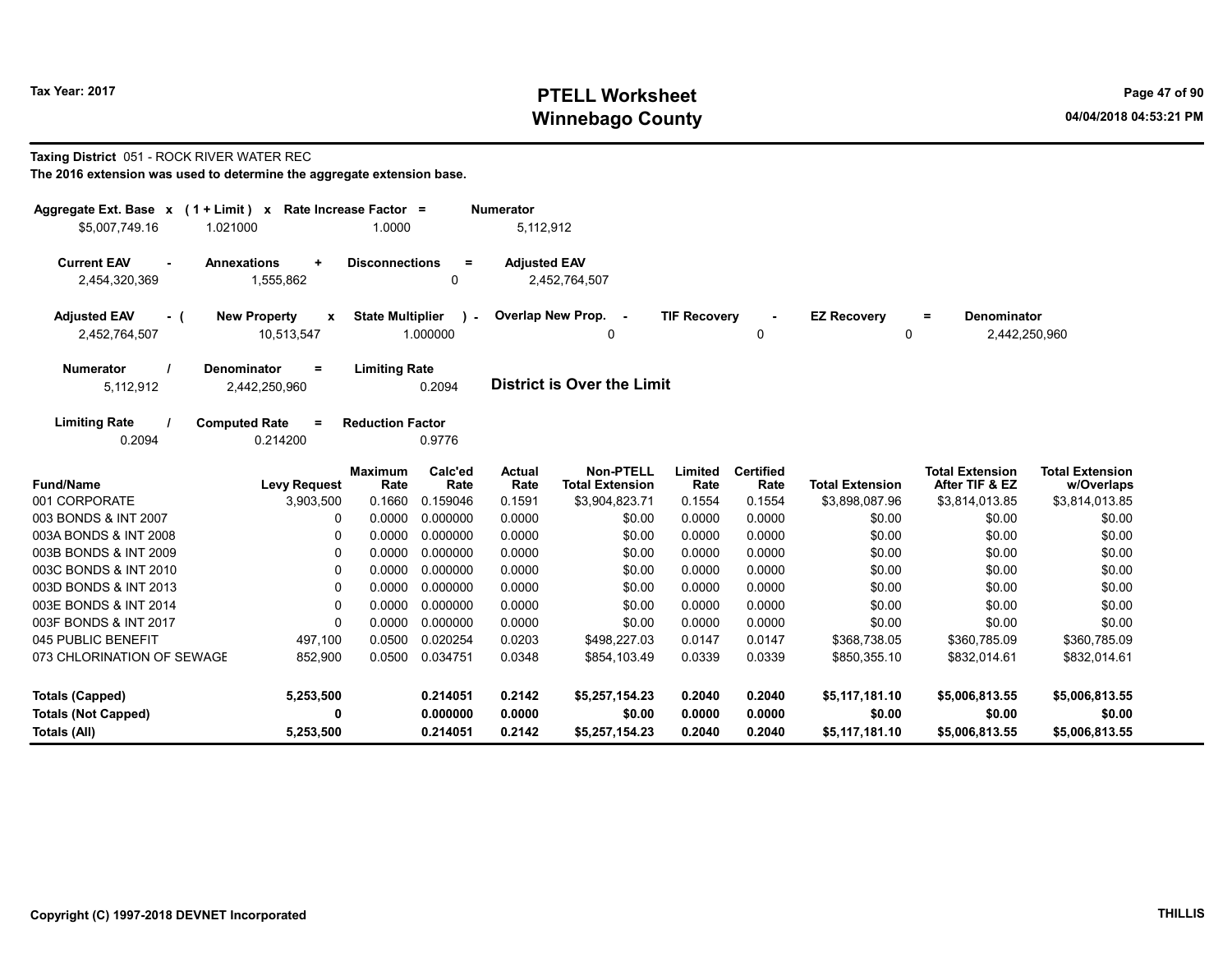# Tax Year: 2017 **PTELL Worksheet** Page 48 of 90 Winnebago County and the County of the County of the County of the County of the County of the County of the County of the County of the County of the County of the County of the County of the County of the County of the C

Taxing District 053 - SEWARD SANITARY

The 2014 extension was used to determine the aggregate extension base.

|                                  |          | Aggregate Ext. Base $x$ (1 + Limit) $x$ Rate Increase Factor = |                                               | <b>Numerator</b>                 |                               |                         |                                             |  |
|----------------------------------|----------|----------------------------------------------------------------|-----------------------------------------------|----------------------------------|-------------------------------|-------------------------|---------------------------------------------|--|
| \$3,902.92                       |          | 1.021000                                                       | 1.0000                                        | 3,985                            |                               |                         |                                             |  |
| <b>Current EAV</b><br>4,288,706  | . —      | Annexations<br>$\ddotmark$<br>0                                | <b>Disconnections</b><br>$=$                  | <b>Adjusted EAV</b><br>4,288,706 |                               |                         |                                             |  |
| <b>Adjusted EAV</b><br>4,288,706 | $\sim$ 1 | <b>New Property</b><br>x<br>65.966                             | <b>State Multiplier</b><br>$\sim$<br>1.000000 | Overlap New Prop. -<br>0         | <b>TIF Recovery</b><br>$\sim$ | <b>EZ Recovery</b><br>0 | <b>Denominator</b><br>$\equiv$<br>4,222,740 |  |
| Numerator                        |          | <b>Denominator</b><br>$=$                                      | <b>Limiting Rate</b>                          |                                  |                               |                         |                                             |  |

3,985 4,222,740 0.0944 District is Within the Limit

| <b>Fund/Name</b><br>001 CORPORATE | <b>Levy Request</b><br>3,900 | <b>Maximum</b><br>Rate<br>0.2500 | Calc'ed<br>Rate<br>0.090937 | Actual<br>Rate<br>0.0910 | Non-PTELL<br><b>Total Extension</b><br>\$3,902.72 | ∟imited<br>Rate<br>0.0910 | <b>Certified</b><br>Rate<br>0.0910 | <b>Total Extension</b><br>\$3,902.72 | <b>Total Extension</b><br>After TIF & EZ<br>\$3,902.72 | <b>Total Extension</b><br>w/Overlaps<br>\$3,902.72 |  |
|-----------------------------------|------------------------------|----------------------------------|-----------------------------|--------------------------|---------------------------------------------------|---------------------------|------------------------------------|--------------------------------------|--------------------------------------------------------|----------------------------------------------------|--|
| Totals (Capped)                   | 3,900                        |                                  | 0.090937                    | 0.0910                   | \$3,902.72                                        | 0.0910                    | 0.0910                             | \$3,902.72                           | \$3,902.72                                             | \$3,902.72                                         |  |
| <b>Totals (Not Capped)</b>        | 0                            |                                  | 0.000000                    | 0.0000                   | \$0.00                                            | 0.0000                    | 0.0000                             | \$0.00                               | \$0.00                                                 | \$0.00                                             |  |
| Totals (All)                      | 3,900                        |                                  | 0.090937                    | 0.0910                   | \$3.902.72                                        | 0.0910                    | 0.0910                             | \$3,902.72                           | \$3,902.72                                             | \$3,902.72                                         |  |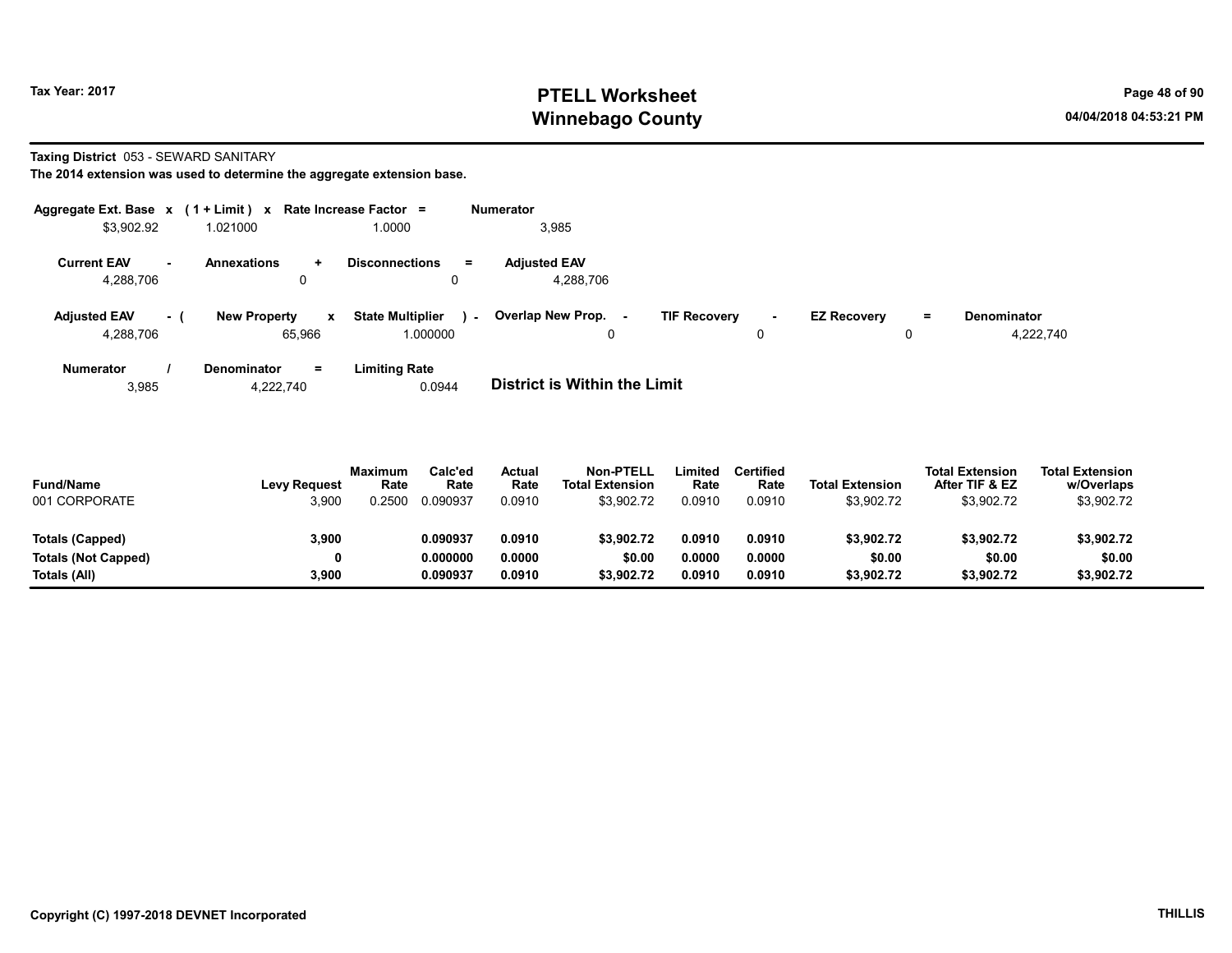# Tax Year: 2017 **PTELL Worksheet** Page 49 of 90 Winnebago County and the County of the County of the County of the County of the County of the County of the County of the County of the County of the County of the County of the County of the County of the County of the C

#### Taxing District 054 - CHERRY VALLEY LIBRARY

| The 2016 extension was used to determine the aggregate extension base. |  |
|------------------------------------------------------------------------|--|
|------------------------------------------------------------------------|--|

| Aggregate Ext. Base x<br>$(1 + Limit) x$                | Rate Increase Factor =                         |                         |                          | <b>Numerator</b>    |                                     |                     |                          |                        |                                          |                                      |
|---------------------------------------------------------|------------------------------------------------|-------------------------|--------------------------|---------------------|-------------------------------------|---------------------|--------------------------|------------------------|------------------------------------------|--------------------------------------|
| \$999,166.78<br>1.021000                                |                                                | 1.0000                  |                          | 1,020,149           |                                     |                     |                          |                        |                                          |                                      |
| <b>Current EAV</b><br><b>Annexations</b><br>257,025,173 | $\ddot{}$<br>0                                 | <b>Disconnections</b>   | $=$<br>0                 | <b>Adjusted EAV</b> | 257,025,173                         |                     |                          |                        |                                          |                                      |
| <b>Adjusted EAV</b><br>- (<br>257,025,173               | <b>New Property</b><br>$\mathbf{x}$<br>311,770 | <b>State Multiplier</b> | $\mathbf{r}$<br>1.000000 |                     | Overlap New Prop. -<br>0            | <b>TIF Recovery</b> | 0                        | <b>EZ Recovery</b>     | <b>Denominator</b><br>$=$<br>0           | 256,713,403                          |
| <b>Denominator</b><br><b>Numerator</b><br>1,020,149     | Ξ<br>256,713,403                               | <b>Limiting Rate</b>    | 0.3974                   |                     | <b>District is Over the Limit</b>   |                     |                          |                        |                                          |                                      |
| <b>Limiting Rate</b><br><b>Computed Rate</b><br>0.3974  | $=$<br>0.407800                                | <b>Reduction Factor</b> | 0.9745                   |                     |                                     |                     |                          |                        |                                          |                                      |
| <b>Fund/Name</b>                                        | <b>Levy Request</b>                            | <b>Maximum</b><br>Rate  | Calc'ed<br>Rate          | Actual<br>Rate      | Non-PTELL<br><b>Total Extension</b> | Limited<br>Rate     | <b>Certified</b><br>Rate | <b>Total Extension</b> | <b>Total Extension</b><br>After TIF & EZ | <b>Total Extension</b><br>w/Overlaps |
| 001 CORPORATE                                           | 882,868                                        | 0.6000                  | 0.343495                 | 0.3435              | \$841,982.86                        | 0.3343              | 0.3343                   | \$828,337.22           | \$819,431.93                             | \$859,235.15                         |
| 004 BUILDINGS, EQUIPMENT & N                            | 52,578                                         | 0.0200                  | 0.020456                 | 0.0200              | \$49,023.75                         | 0.0200              | 0.0200                   | \$49,556.52            | \$49,023.75                              | \$51,405.03                          |
| 005 I. M. R. F.                                         | 67,332                                         | 0.0000                  | 0.026197                 | 0.0262              | \$64,221.11                         | 0.0255              | 0.0255                   | \$63,184.56            | \$62,505.28                              | \$65,541.42                          |
| 027 AUDIT                                               | 8,177                                          | 0.0050                  | 0.003181                 | 0.0032              | \$7,843.80                          | 0.0032              | 0.0032                   | \$7,929.04             | \$7,843.80                               | \$8,224.81                           |
| 031 WORKING CASH                                        | $\Omega$                                       | 0.0500                  | 0.000000                 | 0.0000              | \$0.00                              | 0.0000              | 0.0000                   | \$0.00                 | \$0.00                                   | \$0.00                               |
| 035 TORT JUDGMENTS, LIABILIT                            | 775                                            | 0.0000                  | 0.000302                 | 0.0004              | \$980.47                            | 0.0001              | 0.0001                   | \$247.78               | \$245.12                                 | \$257.03                             |
| 047 SOCIAL SECURITY                                     | 33,451                                         | 0.0000                  | 0.013015                 | 0.0131              | \$32,110.55                         | 0.0130              | 0.0130                   | \$32,211.74            | \$31,865.44                              | \$33,413.27                          |
| 062 WORKERS COMPENSATION                                | 3.393                                          | 0.0000                  | 0.001320                 | 0.0014              | \$3.431.66                          | 0.0013              | 0.0013                   | \$3.221.17             | \$3,186.54                               | \$3,341.33                           |
| Totals (Capped)                                         | 1,048,574                                      |                         | 0.407966                 | 0.4078              | \$999,594.20                        | 0.3974              | 0.3974                   | \$984,688.04           | \$974,101.86                             | \$1,021,418.04                       |
| <b>Totals (Not Capped)</b>                              | 0                                              |                         | 0.000000                 | 0.0000              | \$0.00                              | 0.0000              | 0.0000                   | \$0.00                 | \$0.00                                   | \$0.00                               |
| Totals (All)                                            | 1,048,574                                      |                         | 0.407966                 | 0.4078              | \$999,594.20                        | 0.3974              | 0.3974                   | \$984,688.04           | \$974,101.86                             | \$1,021,418.04                       |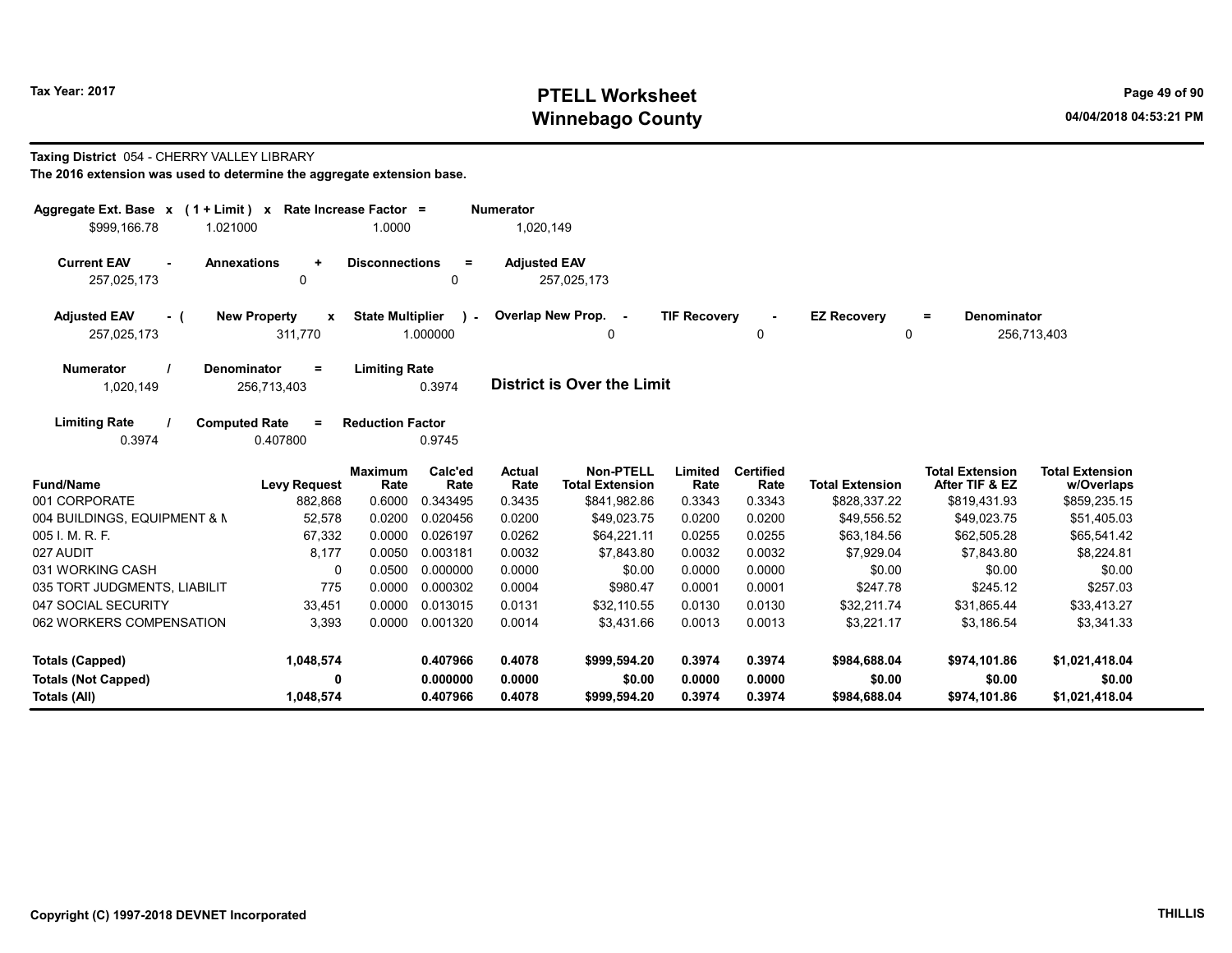# Tax Year: 2017 **PTELL Worksheet** Page 50 of 90 Winnebago County and the County of the County of the County of the County of the County of the County of the County of the County of the County of the County of the County of the County of the County of the County of the C

#### Taxing District 055 - NORTH SUBURBAN LIBRARY The 2016 extension was used to determine the aggregate extension base.

| \$3,460,582.99                                                                                                                                   | Aggregate Ext. Base $x$ (1 + Limit) $x$<br>Rate Increase Factor =<br><b>Numerator</b><br>1.0000<br>3,533,255<br>1.021000 |                         |                    |                     |                                            |                     |                          |                         |                                          |                                      |  |
|--------------------------------------------------------------------------------------------------------------------------------------------------|--------------------------------------------------------------------------------------------------------------------------|-------------------------|--------------------|---------------------|--------------------------------------------|---------------------|--------------------------|-------------------------|------------------------------------------|--------------------------------------|--|
| <b>Current EAV</b><br><b>Annexations</b><br>$\sim$<br>1,176,813,283                                                                              | $\ddot{}$<br>$\mathbf{0}$                                                                                                | <b>Disconnections</b>   | $\equiv$<br>0      | <b>Adjusted EAV</b> | 1,176,813,283                              |                     |                          |                         |                                          |                                      |  |
| <b>Adjusted EAV</b><br>- (<br>1,176,813,283                                                                                                      | <b>New Property</b><br>X<br>7,085,613                                                                                    | <b>State Multiplier</b> | $\sim$<br>1.000000 |                     | Overlap New Prop. -<br>651,430             | <b>TIF Recovery</b> | 0                        | <b>EZ Recovery</b><br>0 | Denominator<br>$=$<br>1,169,076,240      |                                      |  |
| <b>Limiting Rate</b><br><b>Numerator</b><br>Denominator<br>$\equiv$<br><b>District is Over the Limit</b><br>0.3023<br>3,533,255<br>1,169,076,240 |                                                                                                                          |                         |                    |                     |                                            |                     |                          |                         |                                          |                                      |  |
| <b>Limiting Rate</b><br><b>Computed Rate</b><br>0.3023                                                                                           | $=$<br>0.302800                                                                                                          | <b>Reduction Factor</b> | 0.9983             |                     |                                            |                     |                          |                         |                                          |                                      |  |
| <b>Fund/Name</b>                                                                                                                                 | <b>Levy Request</b>                                                                                                      | <b>Maximum</b><br>Rate  | Calc'ed<br>Rate    | Actual<br>Rate      | <b>Non-PTELL</b><br><b>Total Extension</b> | Limited<br>Rate     | <b>Certified</b><br>Rate | <b>Total Extension</b>  | <b>Total Extension</b><br>After TIF & EZ | <b>Total Extension</b><br>w/Overlaps |  |
| 001 CORPORATE                                                                                                                                    | 3,062,800                                                                                                                | 0.6000                  | 0.260262           | 0.2603              | \$2,948,542.86                             | 0.2600              | 0.2600                   | \$3,033,506.51          | \$2,945,144.62                           | \$3,059,714.54                       |  |
| 004 BUILDINGS, EQUIPMENT & N                                                                                                                     | 235,400                                                                                                                  | 0.0200                  | 0.020003           | 0.0200              | \$226,549.59                               | 0.0200              | 0.0200                   | \$233,346.65            | \$226,549.59                             | \$235,362.66                         |  |
| 005 I. M. R. F.                                                                                                                                  | 126,000                                                                                                                  | 0.0000                  | 0.010707           | 0.0108              | \$122,336.78                               | 0.0108              | 0.0108                   | \$126,007.19            | \$122,336.78                             | \$127,095.83                         |  |
| 027 AUDIT                                                                                                                                        | 9,500                                                                                                                    | 0.0050                  | 0.000807           | 0.0009              | \$10,194.73                                | 0.0007              | 0.0007                   | \$8.167.13              | \$7,929.24                               | \$8,237.69                           |  |
| 035 TORT JUDGMENTS, LIABILIT                                                                                                                     | 15,300                                                                                                                   | 0.0000                  | 0.001300           | 0.0013              | \$14,725.72                                | 0.0013              | 0.0013                   | \$15,167.53             | \$14,725.72                              | \$15,298.57                          |  |
| 047 SOCIAL SECURITY                                                                                                                              | 86,000                                                                                                                   | 0.0000                  | 0.007308           | 0.0074              | \$83,823.35                                | 0.0074              | 0.0074                   | \$86,338.26             | \$83,823.35                              | \$87,084.18                          |  |
| <b>209 RISK MANAGEMENT</b>                                                                                                                       | 23,600                                                                                                                   | 0.0000                  | 0.002005           | 0.0021              | \$23,787.71                                | 0.0021              | 0.0021                   | \$24,501.40             | \$23,787.71                              | \$24,713.08                          |  |
| Totals (Capped)                                                                                                                                  | 3,558,600                                                                                                                |                         | 0.302392           | 0.3028              | \$3,429,960.74                             | 0.3023              | 0.3023                   | \$3,527,034.68          | \$3,424,297.01                           | \$3,557,506.55                       |  |
| <b>Totals (Not Capped)</b>                                                                                                                       | 0                                                                                                                        |                         | 0.000000           | 0.0000              | \$0.00                                     | 0.0000              | 0.0000                   | \$0.00                  | \$0.00                                   | \$0.00                               |  |
| Totals (All)                                                                                                                                     | 3,558,600                                                                                                                |                         | 0.302392           | 0.3028              | \$3,429,960.74                             | 0.3023              | 0.3023                   | \$3,527,034.68          | \$3,424,297.01                           | \$3,557,506.55                       |  |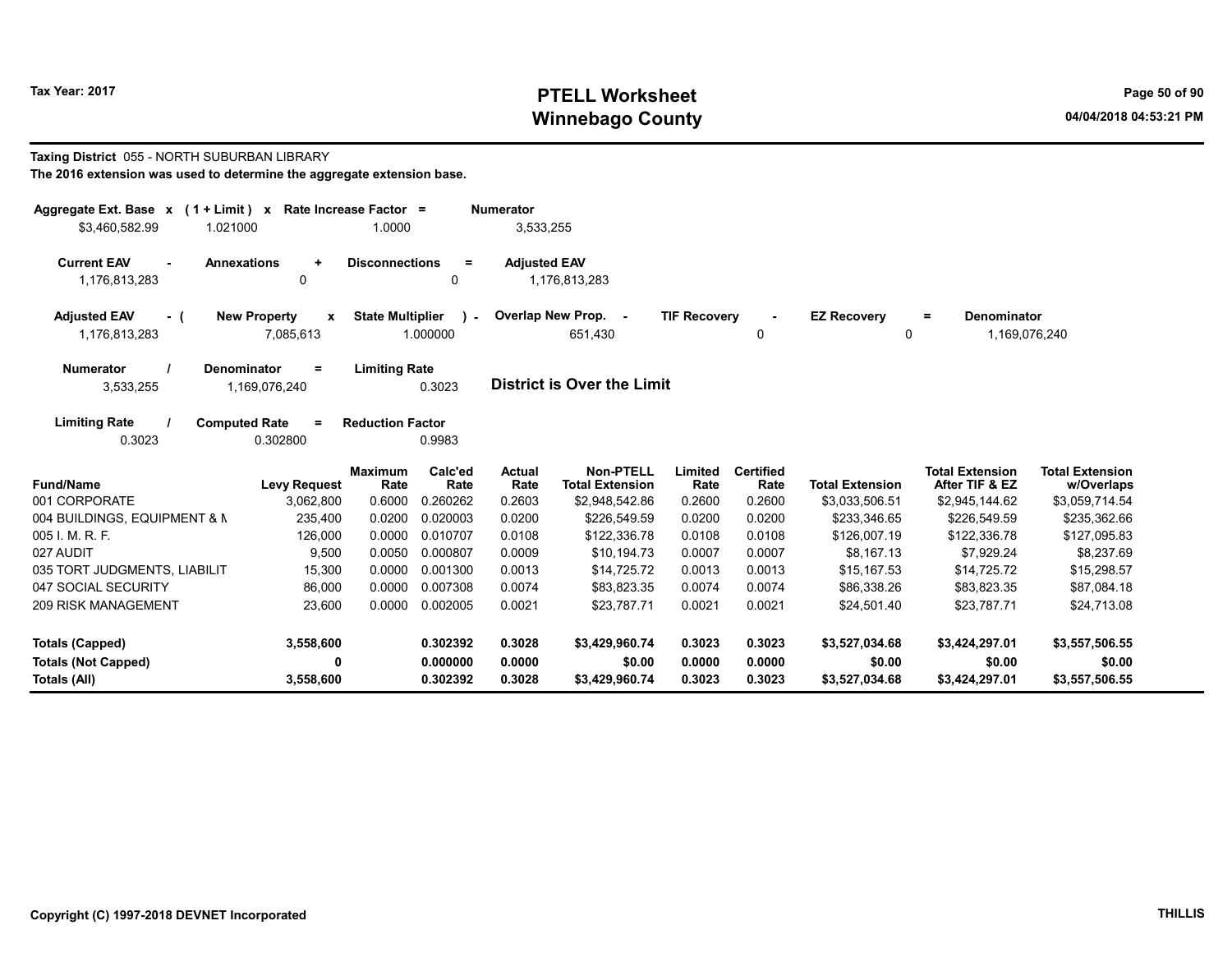# Tax Year: 2017 **PTELL Worksheet** Page 51 of 90 Winnebago County and the County of the County of the County of the County of the County of the County of the County of the County of the County of the County of the County of the County of the County of the County of the C

#### Taxing District 056 - PECATONICA LIBRARY

| Aggregate Ext. Base $x$ (1 + Limit) x Rate Increase Factor =<br>\$187.199.36<br>1.021000 |                                                | 1.0000                  |                       | <b>Numerator</b><br>191,131 |                                            |                     |                            |                          |                                          |                                      |
|------------------------------------------------------------------------------------------|------------------------------------------------|-------------------------|-----------------------|-----------------------------|--------------------------------------------|---------------------|----------------------------|--------------------------|------------------------------------------|--------------------------------------|
| <b>Annexations</b><br><b>Current EAV</b><br>$\sim$<br>99,042,517                         | $\ddot{}$<br>0                                 | <b>Disconnections</b>   | $\equiv$<br>0         | <b>Adjusted EAV</b>         | 99,042,517                                 |                     |                            |                          |                                          |                                      |
| <b>Adjusted EAV</b><br>- (<br>99,042,517                                                 | <b>New Property</b><br>$\mathbf{x}$<br>449,790 | <b>State Multiplier</b> | $\lambda$<br>1.000000 |                             | Overlap New Prop. -<br>66.069              | <b>TIF Recovery</b> | $\tilde{\phantom{a}}$<br>0 | <b>EZ Recovery</b><br>0  | <b>Denominator</b><br>$=$                | 98,526,658                           |
| Denominator<br><b>Numerator</b><br>191,131                                               | $\equiv$<br>98,526,658                         | <b>Limiting Rate</b>    | 0.1940                |                             | <b>District is Over the Limit</b>          |                     |                            |                          |                                          |                                      |
| <b>Limiting Rate</b><br><b>Computed Rate</b><br>0.1940                                   | $=$<br>0.196400                                | <b>Reduction Factor</b> | 0.9878                |                             |                                            |                     |                            |                          |                                          |                                      |
| <b>Fund/Name</b>                                                                         | <b>Levy Request</b>                            | <b>Maximum</b><br>Rate  | Calc'ed<br>Rate       | <b>Actual</b><br>Rate       | <b>Non-PTELL</b><br><b>Total Extension</b> | Limited<br>Rate     | <b>Certified</b><br>Rate   | <b>Total Extension</b>   | <b>Total Extension</b><br>After TIF & EZ | <b>Total Extension</b><br>w/Overlaps |
| 001 CORPORATE                                                                            | 164.389                                        | 0.6000                  | 0.165978              | 0.1660                      | \$143,624.35                               | 0.1638              | 0.1638                     | \$141,720.90             | \$141,720.90                             | \$162,231.64                         |
| 004 BUILDINGS, EQUIPMENT & N                                                             | 11,665                                         | 0.0200                  | 0.011778              | 0.0118                      | \$10,209.44                                | 0.0117              | 0.0117                     | \$10,122.92              | \$10,122.92                              | \$11,587.97                          |
| 027 AUDIT                                                                                | 4,251                                          | 0.0050                  | 0.004292              | 0.0043                      | \$3,720.39                                 | 0.0043              | 0.0043                     | \$3,720.39               | \$3,720.39                               | \$4,258.83                           |
| 035 TORT JUDGMENTS, LIABILIT<br>047 SOCIAL SECURITY                                      | 5,140<br>8,996                                 | 0.0000<br>0.0000        | 0.005190<br>0.009083  | 0.0052<br>0.0091            | \$4.499.08<br>\$7,873.38                   | 0.0052<br>0.0090    | 0.0052<br>0.0090           | \$4.499.08<br>\$7.786.86 | \$4,499.08<br>\$7,786.86                 | \$5,150.21<br>\$8,913.83             |
| <b>Totals (Capped)</b>                                                                   | 194,441                                        |                         | 0.196321              | 0.1964                      | \$169,926.64                               | 0.1940              | 0.1940                     | \$167,850.15             | \$167,850.15                             | \$192,142.48                         |
| <b>Totals (Not Capped)</b>                                                               | 0                                              |                         | 0.000000              | 0.0000                      | \$0.00                                     | 0.0000              | 0.0000                     | \$0.00                   | \$0.00                                   | \$0.00                               |
| Totals (All)                                                                             | 194,441                                        |                         | 0.196321              | 0.1964                      | \$169,926.64                               | 0.1940              | 0.1940                     | \$167,850.15             | \$167,850.15                             | \$192,142.48                         |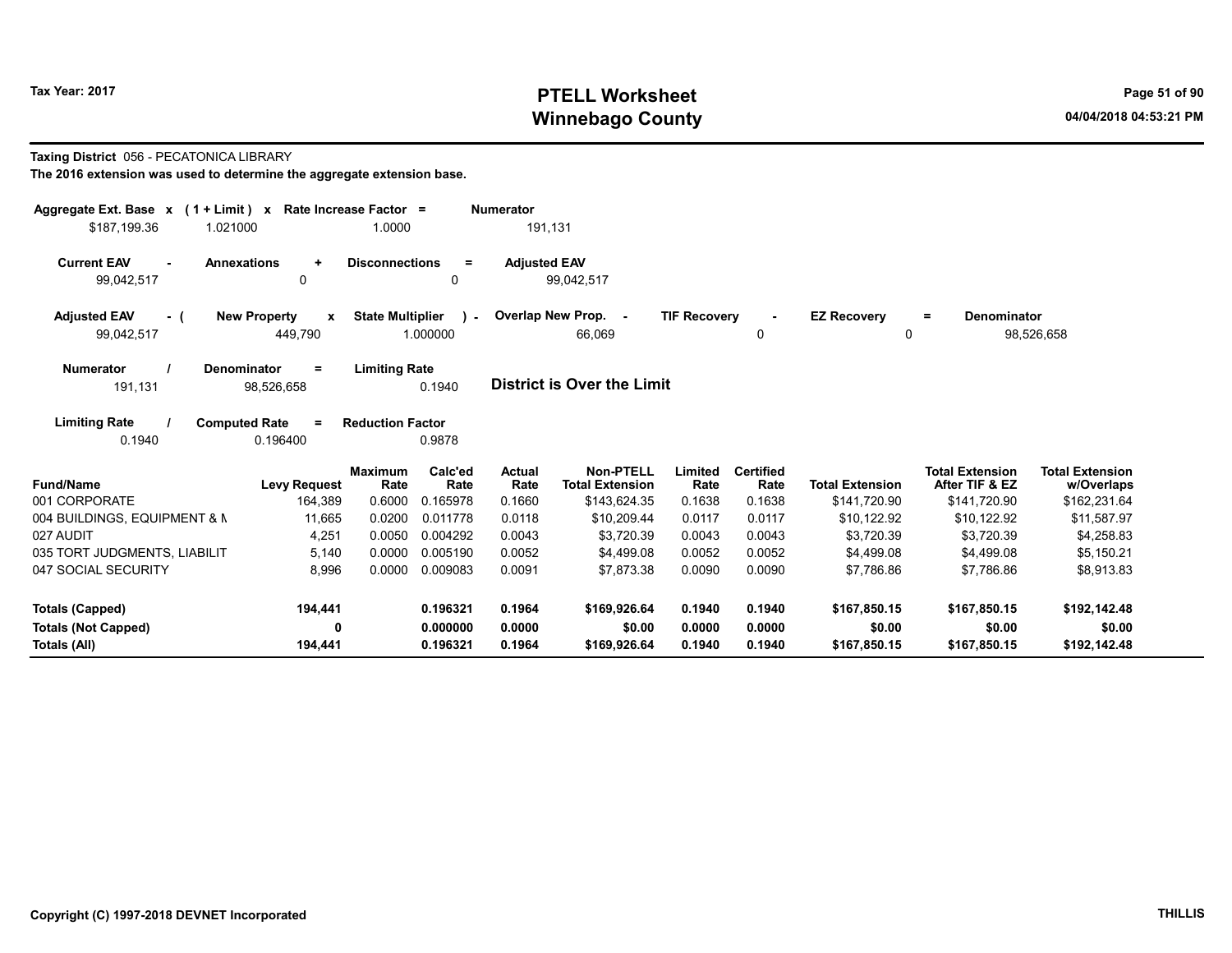# Tax Year: 2017 **PTELL Worksheet** Page 52 of 90 Winnebago County and the County of the County of the County of the County of the County of the County of the County of the County of the County of the County of the County of the County of the County of the County of the C

#### Taxing District 057 - TALCOTT FREE LIBRARY

| Aggregate Ext. Base $x$ (1 + Limit) $x$                 | Rate Increase Factor =                |                                               | <b>Numerator</b>      |                                     |                     |                          |                         |                                          |                                      |
|---------------------------------------------------------|---------------------------------------|-----------------------------------------------|-----------------------|-------------------------------------|---------------------|--------------------------|-------------------------|------------------------------------------|--------------------------------------|
| 1.021000<br>\$399,352.25                                |                                       | 1.0000                                        | 407.739               |                                     |                     |                          |                         |                                          |                                      |
| <b>Current EAV</b><br><b>Annexations</b><br>190,707,808 | $\ddot{}$<br>$\mathbf 0$              | <b>Disconnections</b><br>$\equiv$<br>0        | <b>Adiusted EAV</b>   | 190.707.808                         |                     |                          |                         |                                          |                                      |
| <b>Adjusted EAV</b><br>- (<br>190,707,808               | <b>New Property</b><br>x<br>896,264   | <b>State Multiplier</b><br>$\sim$<br>1.000000 |                       | Overlap New Prop. -<br>0            | <b>TIF Recovery</b> | 0                        | <b>EZ Recovery</b><br>0 | Denominator<br>$\equiv$                  | 189,811,544                          |
| Denominator<br><b>Numerator</b><br>407,739              | $\equiv$<br>189,811,544               | <b>Limiting Rate</b><br>0.2149                |                       | <b>District is Over the Limit</b>   |                     |                          |                         |                                          |                                      |
| <b>Limiting Rate</b><br><b>Computed Rate</b><br>0.2149  | $=$<br>0.225400                       | <b>Reduction Factor</b><br>0.9534             |                       |                                     |                     |                          |                         |                                          |                                      |
| <b>Fund/Name</b>                                        | <b>Maximum</b><br><b>Levy Request</b> | Calc'ed<br>Rate<br>Rate                       | <b>Actual</b><br>Rate | Non-PTELL<br><b>Total Extension</b> | Limited<br>Rate     | <b>Certified</b><br>Rate | <b>Total Extension</b>  | <b>Total Extension</b><br>After TIF & EZ | <b>Total Extension</b><br>w/Overlaps |
| 001 CORPORATE                                           | 360,685                               | 0.6000<br>0.189130                            | 0.1892                | \$360,819.17                        | 0.1787              | 0.1787                   | \$348,709.38            | \$340,794.85                             | \$340,794.85                         |
| 004 BUILDINGS, EQUIPMENT & N                            | 15,000                                | 0.0200<br>0.007865                            | 0.0079                | \$15,065.92                         | 0.0079              | 0.0079                   | \$15,415.80             | \$15,065.92                              | \$15,065.92                          |
| 005 I. M. R. F.                                         | 19.930                                | 0.0000<br>0.010451                            | 0.0105                | \$20.024.32                         | 0.0105              | 0.0105                   | \$20,489.36             | \$20,024.32                              | \$20,024.32                          |
| 027 AUDIT                                               | 7,000                                 | 0.0050<br>0.003671                            | 0.0037                | \$7,056.19                          | 0.0037              | 0.0037                   | \$7,220.06              | \$7,056.19                               | \$7,056.19                           |
| 035 TORT JUDGMENTS, LIABILIT                            | 10,200                                | 0.0000<br>0.005349                            | 0.0054                | \$10,298.22                         | 0.0054              | 0.0054                   | \$10,537.38             | \$10,298.22                              | \$10,298.22                          |
| 047 SOCIAL SECURITY                                     | 16,522                                | 0.0000<br>0.008664                            | 0.0087                | \$16,591.58                         | 0.0087              | 0.0087                   | \$16,976.90             | \$16,591.58                              | \$16,591.58                          |
| <b>Totals (Capped)</b>                                  | 429,337                               | 0.225130                                      | 0.2254                | \$429,855.40                        | 0.2149              | 0.2149                   | \$419,348.89            | \$409,831.08                             | \$409,831.08                         |
| <b>Totals (Not Capped)</b>                              | 0                                     | 0.000000                                      | 0.0000                | \$0.00                              | 0.0000              | 0.0000                   | \$0.00                  | \$0.00                                   | \$0.00                               |
| Totals (All)                                            | 429,337                               | 0.225130                                      | 0.2254                | \$429,855.40                        | 0.2149              | 0.2149                   | \$419,348.89            | \$409,831.08                             | \$409,831.08                         |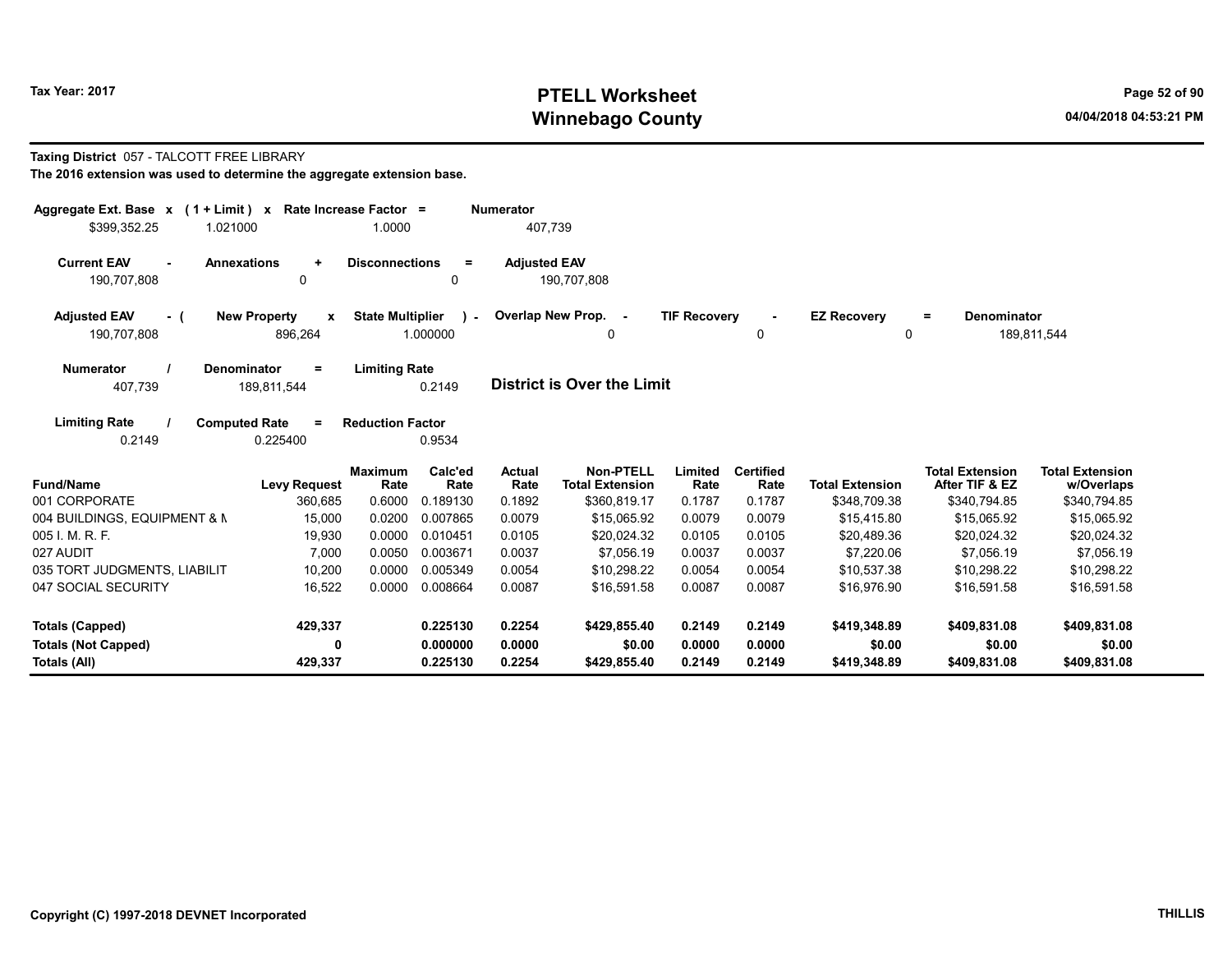# Tax Year: 2017 **PTELL Worksheet** Page 53 of 90 Winnebago County and the County of the County of the County of the County of the County of the County of the County of the County of the County of the County of the County of the County of the County of the County of the C

#### Taxing District 058 - WINNEBAGO LIBRARY

| Aggregate Ext. Base $x$ (1 + Limit) $x$                 | Rate Increase Factor =                         |                                                      | <b>Numerator</b>      |                                            |                     |                          |                         |                                          |                                      |
|---------------------------------------------------------|------------------------------------------------|------------------------------------------------------|-----------------------|--------------------------------------------|---------------------|--------------------------|-------------------------|------------------------------------------|--------------------------------------|
| \$298,228.33<br>1.021000                                |                                                | 1.0000                                               |                       | 304,491                                    |                     |                          |                         |                                          |                                      |
| <b>Current EAV</b><br><b>Annexations</b><br>141,495,454 | $\ddot{}$<br>18,038                            | <b>Disconnections</b><br>$\equiv$<br>0               | <b>Adjusted EAV</b>   | 141,477,416                                |                     |                          |                         |                                          |                                      |
| <b>Adjusted EAV</b><br>- (<br>141,477,416               | <b>New Property</b><br>$\mathbf{x}$<br>455,561 | <b>State Multiplier</b><br>$\mathcal{L}$<br>1.000000 |                       | Overlap New Prop. -<br>0                   | <b>TIF Recovery</b> | 0                        | <b>EZ Recovery</b><br>0 | Denominator<br>Ξ.                        | 141,021,855                          |
| <b>Numerator</b><br><b>Denominator</b><br>304,491       | $\equiv$<br>141,021,855                        | <b>Limiting Rate</b><br>0.2160                       |                       | <b>District is Over the Limit</b>          |                     |                          |                         |                                          |                                      |
| <b>Limiting Rate</b><br><b>Computed Rate</b><br>0.2160  | $=$<br>0.221100                                | <b>Reduction Factor</b><br>0.9769                    |                       |                                            |                     |                          |                         |                                          |                                      |
| <b>Fund/Name</b>                                        | <b>Levy Request</b>                            | Calc'ed<br><b>Maximum</b><br>Rate<br>Rate            | <b>Actual</b><br>Rate | <b>Non-PTELL</b><br><b>Total Extension</b> | Limited<br>Rate     | <b>Certified</b><br>Rate | <b>Total Extension</b>  | <b>Total Extension</b><br>After TIF & EZ | <b>Total Extension</b><br>w/Overlaps |
| 001 CORPORATE                                           | 251,768                                        | 0.6000<br>0.177934                                   | 0.1780                | \$251,861.91                               | 0.1732              | 0.1732                   | \$245,070.13            | \$245,070.13                             | \$245,070.13                         |
| 004 BUILDINGS, EQUIPMENT & N                            | 28.741                                         | 0.0200<br>0.020312                                   | 0.0200                | \$28,299.09                                | 0.0200              | 0.0200                   | \$28,299.09             | \$28,299.09                              | \$28,299.09                          |
| 005 I. M. R. F.                                         | 9.197                                          | 0.0000<br>0.006500                                   | 0.0065                | \$9.197.20                                 | 0.0064              | 0.0064                   | \$9.055.71              | \$9.055.71                               | \$9,055.71                           |
| 027 AUDIT                                               | 1.868                                          | 0.0050<br>0.001320                                   | 0.0014                | \$1.980.94                                 | 0.0014              | 0.0014                   | \$1,980.94              | \$1.980.94                               | \$1,980.94                           |
| 035 TORT JUDGMENTS, LIABILIT                            | 10,634                                         | 0.0000<br>0.007515                                   | 0.0076                | \$10,753.65                                | 0.0075              | 0.0075                   | \$10,612.16             | \$10,612.16                              | \$10,612.16                          |
| 047 SOCIAL SECURITY                                     | 10,634                                         | 0.0000<br>0.007515                                   | 0.0076                | \$10,753.65                                | 0.0075              | 0.0075                   | \$10,612.16             | \$10,612.16                              | \$10,612.16                          |
| <b>Totals (Capped)</b>                                  | 312,842                                        | 0.221096                                             | 0.2211                | \$312,846.44                               | 0.2160              | 0.2160                   | \$305,630.18            | \$305,630.19                             | \$305,630.19                         |
| <b>Totals (Not Capped)</b>                              | $\mathbf 0$                                    | 0.000000                                             | 0.0000                | \$0.00                                     | 0.0000              | 0.0000                   | \$0.00                  | \$0.00                                   | \$0.00                               |
| Totals (All)                                            | 312,842                                        | 0.221096                                             | 0.2211                | \$312,846.44                               | 0.2160              | 0.2160                   | \$305,630.18            | \$305,630.19                             | \$305,630.19                         |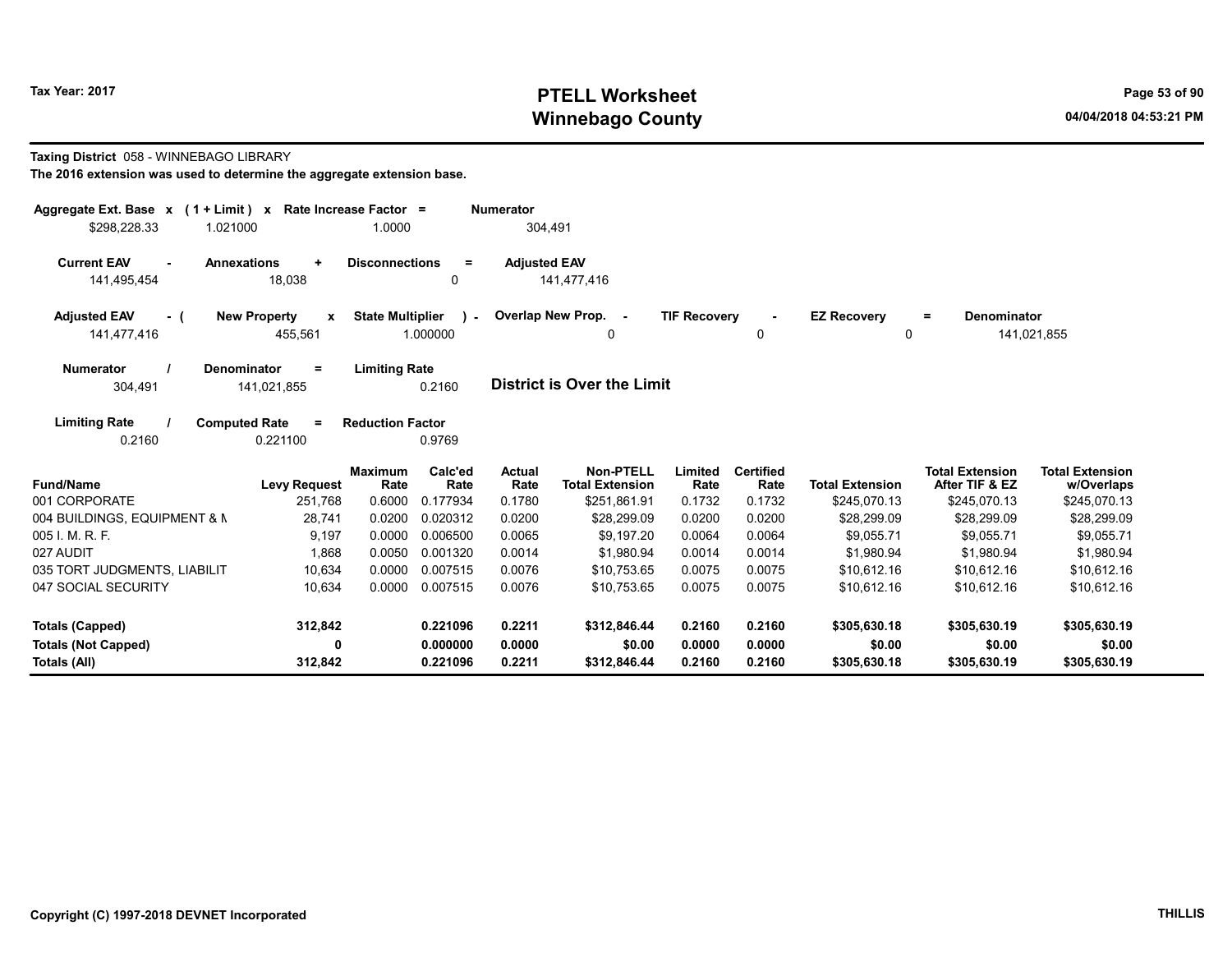# Tax Year: 2017 **PTELL Worksheet** Page 54 of 90 Winnebago County and the County of the County of the County of the County of the County of the County of the County of the County of the County of the County of the County of the County of the County of the County of the C

#### Taxing District 059 - ROCKFORD CITY LIBRARY

| Aggregate Ext. Base x      | $(1 + Limit) x$                     | Rate Increase Factor =                     | <b>Numerator</b>                                                                                               |
|----------------------------|-------------------------------------|--------------------------------------------|----------------------------------------------------------------------------------------------------------------|
| \$7,381,755.60             | 1.021000                            | 1.0000                                     | 7,536,772                                                                                                      |
| <b>Current EAV</b>         | <b>Annexations</b><br>$\pm$         | <b>Disconnections</b><br>$=$               | <b>Adjusted EAV</b>                                                                                            |
| 1,449,815,314              | 45.694                              | 0                                          | 1,449,769,620                                                                                                  |
| <b>Adjusted EAV</b><br>- 1 | <b>New Property</b><br>$\mathbf{x}$ | <b>State Multiplier</b><br>$\sim$ 10 $\pm$ | Overlap New Prop.<br><b>TIF Recovery</b><br><b>EZ Recovery</b><br><b>Denominator</b><br>Ξ.<br>$\sim$<br>$\sim$ |
| 1,449,769,620              | 4.374.180                           | 1.000000                                   | 0<br>1,445,395,440<br>0                                                                                        |
| <b>Numerator</b>           | <b>Denominator</b><br>Ξ.            | <b>Limiting Rate</b>                       |                                                                                                                |
| 7,536,772                  | 1,445,395,440                       | 0.5215                                     | <b>District is Within the Limit</b>                                                                            |

| <b>Fund/Name</b>             | <b>Levy Request</b> | <b>Maximum</b><br>Rate | Calc'ed<br>Rate | Actual<br>Rate | Non-PTELL<br><b>Total Extension</b> | .imited<br>Rate | <b>Certified</b><br>Rate | <b>Total Extension</b> | <b>Total Extension</b><br>After TIF & EZ | <b>Total Extension</b><br>w/Overlaps |  |
|------------------------------|---------------------|------------------------|-----------------|----------------|-------------------------------------|-----------------|--------------------------|------------------------|------------------------------------------|--------------------------------------|--|
| 001 CORPORATE                | 7,096,000           | 0.6000                 | 0.489442        | 0.4895         | \$7.096.249.12                      | 0.4895          | 0.4895                   | \$7.210.459.22         | \$7.096.249.12                           | \$7,096,845.96                       |  |
| 004 BUILDINGS, EQUIPMENT & N | 284.000             | 0.0200                 | 0.019589        | 0.0196         | \$284.139.90                        | 0.0196          | 0.0196                   | \$288,712.97           | \$284.139.90                             | \$284,163.80                         |  |
| Totals (Capped)              | 7,380,000           |                        | 0.509031        | 0.5091         | \$7.380.389.02                      | 0.5091          | 0.5091                   | \$7.499.172.19         | \$7.380.389.02                           | \$7,381,009.76                       |  |
| <b>Totals (Not Capped)</b>   | 0                   |                        | 0.000000        | 0.0000         | \$0.00                              | 0.0000          | 0.0000                   | \$0.00                 | \$0.00                                   | \$0.00                               |  |
| Totals (All)                 | 7,380,000           |                        | 0.509031        | 0.5091         | \$7.380.389.02                      | 0.5091          | 0.5091                   | \$7,499,172.19         | \$7,380,389.02                           | \$7,381,009.76                       |  |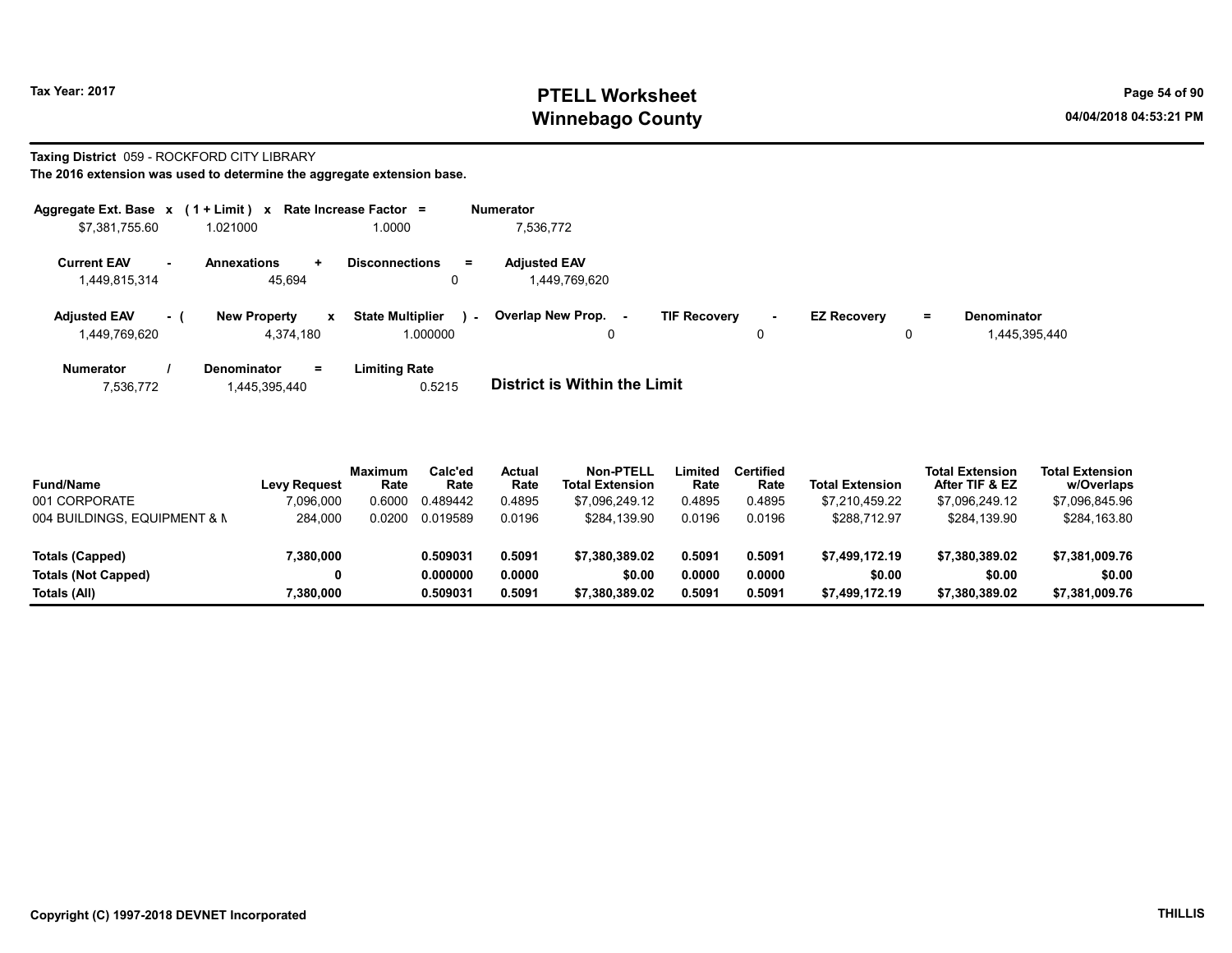## Tax Year: 2017 **PTELL Worksheet** Page 55 of 90 Winnebago County and the County of the County of the County of the County of the County of the County of the County of the County of the County of the County of the County of the County of the County of the County of the C

#### Taxing District 060 - GREATER RKFD AIRPORT

|                                      |     | Aggregate Ext. Base $x$ (1 + Limit) x Rate Increase Factor = |                              |                    | <b>Numerator</b>                     |                     |         |                    |     |                              |
|--------------------------------------|-----|--------------------------------------------------------------|------------------------------|--------------------|--------------------------------------|---------------------|---------|--------------------|-----|------------------------------|
| \$2,894,446.32                       |     | 1.021000                                                     | .0000                        |                    | 2,955,230                            |                     |         |                    |     |                              |
| <b>Current EAV</b><br>2,680,627,963  |     | <b>Annexations</b><br>$\ddot{}$<br>0                         | <b>Disconnections</b>        | $=$                | <b>Adjusted EAV</b><br>2.680.627.963 |                     |         |                    |     |                              |
| <b>Adjusted EAV</b><br>2,680,627,963 | - ( | <b>New Property</b><br>8,667,484                             | <b>State Multiplier</b><br>x | $\sim$<br>1.000000 | <b>Overlap New Prop.</b><br>0        | <b>TIF Recovery</b> | ۰.<br>0 | <b>EZ Recovery</b> | $=$ | Denominator<br>2,671,960,479 |
| <b>Numerator</b>                     |     | <b>Denominator</b><br>$=$                                    | <b>Limiting Rate</b>         |                    |                                      |                     |         |                    |     |                              |

| 2,955,230 | 2,671,960,479 | 0.1106 | <b>District is Within the Limit</b> |
|-----------|---------------|--------|-------------------------------------|

| <b>Fund/Name</b>             | <b>Levy Request</b> | Maximum<br>Rate | Calc'ed<br>Rate | Actual<br>Rate | <b>Non-PTELL</b><br><b>Total Extension</b> | Limited<br>Rate | <b>Certified</b><br>Rate | <b>Total Extension</b> | <b>Total Extension</b><br>After TIF & EZ | <b>Total Extension</b><br>w/Overlaps |
|------------------------------|---------------------|-----------------|-----------------|----------------|--------------------------------------------|-----------------|--------------------------|------------------------|------------------------------------------|--------------------------------------|
| 001 CORPORATE                | 2.167.298           | 0.0750          | 0.080850        | 0.0750         | \$2.010.470.97                             | 0.0750          | 0.0750                   | \$2,055,263.03         | \$2,010,470.97                           | \$2,010,470.97                       |
| 003 BONDS & INT 2008         | 0                   | 0.0000          | 0.000000        | 0.0000         | \$0.00                                     | 0.0000          | 0.0000                   | \$0.00                 | \$0.00                                   | \$0.00                               |
| 003A BONDS & INT 2015 A-B-C  | $\Omega$            | 0.0000          | 0.000000        | 0.0000         | \$0.00                                     | 0.0000          | 0.0000                   | \$0.00                 | \$0.00                                   | \$0.00                               |
| 003B BONDS & INT 2017A       | $\Omega$            | 0.0000          | 0.000000        | 0.0000         | \$0.00                                     | 0.0000          | 0.0000                   | \$0.00                 | \$0.00                                   | \$0.00                               |
| 005 I. M. R. F.              | 270,000             | 0.0000          | 0.010072        | 0.0101         | \$270.743.42                               | 0.0101          | 0.0101                   | \$276.775.42           | \$270.743.42                             | \$270,743.42                         |
| 027 AUDIT                    | 50.715              | 0.0050          | 0.001892        | 0.0019         | \$50.931.93                                | 0.0019          | 0.0019                   | \$52.066.66            | \$50,931.93                              | \$50,931.93                          |
| 035 TORT JUDGMENTS, LIABILIT | 250.037             | 0.0000          | 0.009328        | 0.0094         | \$251.979.03                               | 0.0094          | 0.0094                   | \$257.592.97           | \$251.979.03                             | \$251,979.03                         |
| 047 SOCIAL SECURITY          | 205,300             | 0.0000          | 0.007659        | 0.0077         | \$206.408.35                               | 0.0077          | 0.0077                   | \$211.007.00           | \$206,408.35                             | \$206,408.35                         |
| 060 UNEMPLOYMENT INSURANC    | 30,035              | 0.0000          | 0.001120        | 0.0012         | \$32.167.54                                | 0.0012          | 0.0012                   | \$32.884.21            | \$32.167.54                              | \$32.167.54                          |
| 062 WORKERS COMPENSATION     | 130,410             | 0.0000          | 0.004865        | 0.0049         | \$131.350.77                               | 0.0049          | 0.0049                   | \$134,277.18           | \$131.350.77                             | \$131,350.77                         |
| <b>Totals (Capped)</b>       | 3,103,795           |                 | 0.115786        | 0.1102         | \$2.954.052.01                             | 0.1102          | 0.1102                   | \$3.019.866.48         | \$2.954.052.01                           | \$2,954,052.01                       |
| <b>Totals (Not Capped)</b>   | 0                   |                 | 0.000000        | 0.0000         | \$0.00                                     | 0.0000          | 0.0000                   | \$0.00                 | \$0.00                                   | \$0.00                               |
| Totals (All)                 | 3,103,795           |                 | 0.115786        | 0.1102         | \$2.954.052.01                             | 0.1102          | 0.1102                   | \$3.019.866.48         | \$2.954.052.01                           | \$2,954,052.01                       |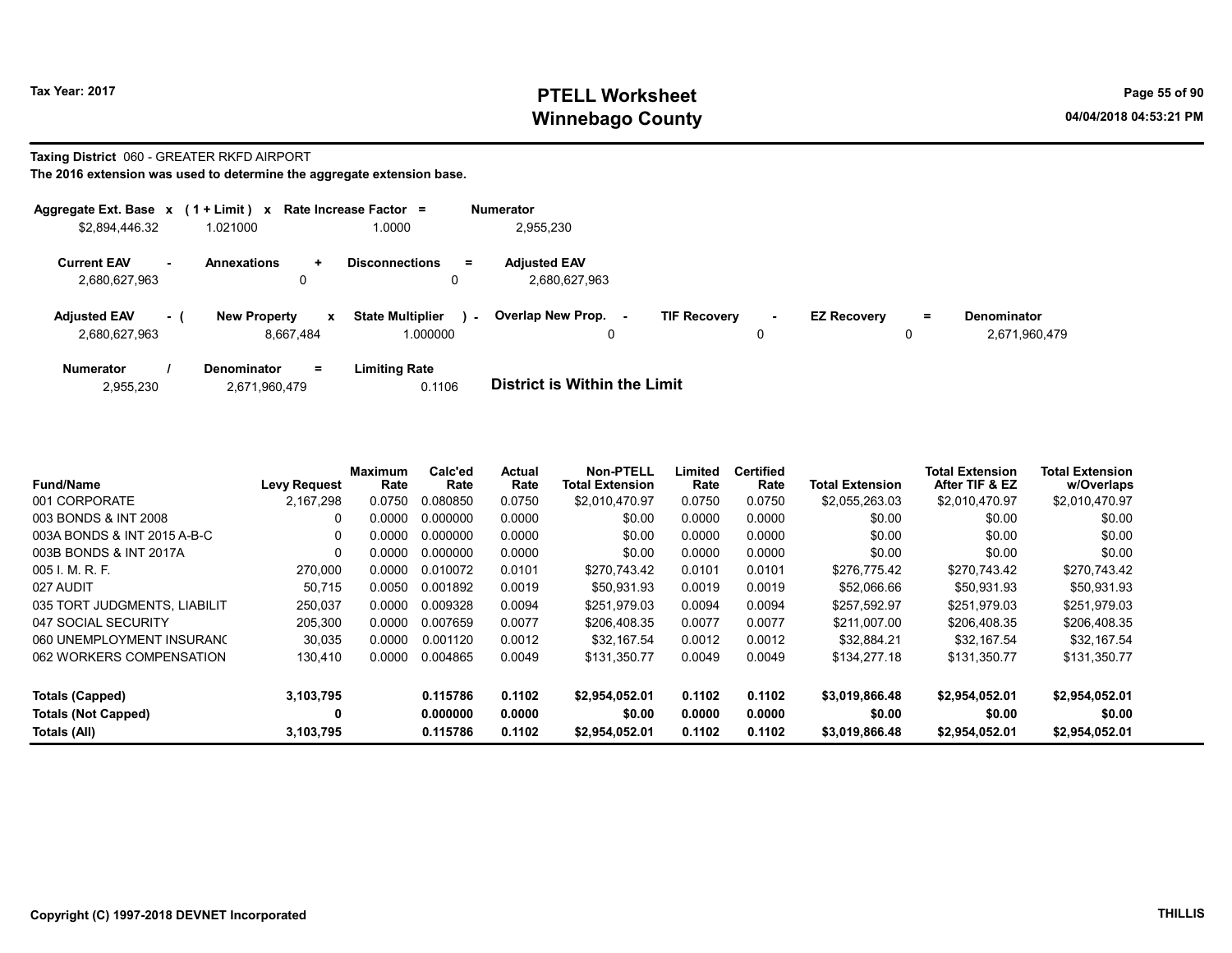# Tax Year: 2017 **PTELL Worksheet** Page 56 of 90 Winnebago County and the County of the County of the County of the County of the County of the County of the County of the County of the County of the County of the County of the County of the County of the County of the C

#### Taxing District 061 - SOUTH BELOIT CITY LIBRARY The 2016 extension was used to determine the aggregate extension base.

| Aggregate Ext. Base $x$ (1 + Limit) $x$ |          |                                  |             | Rate Increase Factor =              |        | <b>Numerator</b>                   |                     |        |                    |               |                            |
|-----------------------------------------|----------|----------------------------------|-------------|-------------------------------------|--------|------------------------------------|---------------------|--------|--------------------|---------------|----------------------------|
| \$224,588.39                            |          | 1.021000                         |             | 1.0000                              |        | 229.305                            |                     |        |                    |               |                            |
| <b>Current EAV</b><br>109,139,407       |          | <b>Annexations</b><br>0          | $\ddotmark$ | <b>Disconnections</b><br>0          | $=$    | <b>Adjusted EAV</b><br>109.139.407 |                     |        |                    |               |                            |
| <b>Adjusted EAV</b><br>109,139,407      | $\sim$ 1 | <b>New Property</b><br>1.036.864 | x           | <b>State Multiplier</b><br>1.000000 | $\sim$ | <b>Overlap New Prop. -</b><br>0    | <b>TIF Recovery</b> | $\sim$ | <b>EZ Recovery</b> | $\equiv$<br>0 | Denominator<br>108,102,543 |
| <b>Numerator</b>                        |          | <b>Denominator</b>               | $=$         | Limiting Rate                       |        |                                    |                     |        |                    |               |                            |

| 229.305 | 108.102.543 | 0.2122 | <b>District is Within the Limit</b> |
|---------|-------------|--------|-------------------------------------|

| <b>Fund/Name</b><br>001 CORPORATE | <b>Levy Request</b><br>231,100 | <b>Maximum</b><br>Rate<br>.6000 | Calc'ed<br>Rate<br>0.211748 | <b>Actual</b><br>Rate<br>0.2118 | <b>Non-PTELL</b><br><b>Total Extension</b><br>\$231.157.26 | Limited<br>Rate<br>0.2118 | <b>Certified</b><br>Rate<br>0.2118 | <b>Total Extension</b><br>\$232,667.46 | <b>Total Extension</b><br>After TIF & EZ<br>\$231,157.26 | <b>Total Extension</b><br>w/Overlaps<br>\$231,157.26 |  |
|-----------------------------------|--------------------------------|---------------------------------|-----------------------------|---------------------------------|------------------------------------------------------------|---------------------------|------------------------------------|----------------------------------------|----------------------------------------------------------|------------------------------------------------------|--|
| Totals (Capped)                   | 231,100                        |                                 | 0.211748                    | 0.2118                          | \$231.157.26                                               | 0.2118                    | 0.2118                             | \$232,667.46                           | \$231.157.26                                             | \$231,157.26                                         |  |
| <b>Totals (Not Capped)</b>        | 0                              |                                 | 0.000000                    | 0.0000                          | \$0.00                                                     | 0.0000                    | 0.0000                             | \$0.00                                 | \$0.00                                                   | \$0.00                                               |  |
| Totals (All)                      | 231,100                        |                                 | 0.211748                    | 0.2118                          | \$231.157.26                                               | 0.2118                    | 0.2118                             | \$232.667.46                           | \$231,157.26                                             | \$231,157.26                                         |  |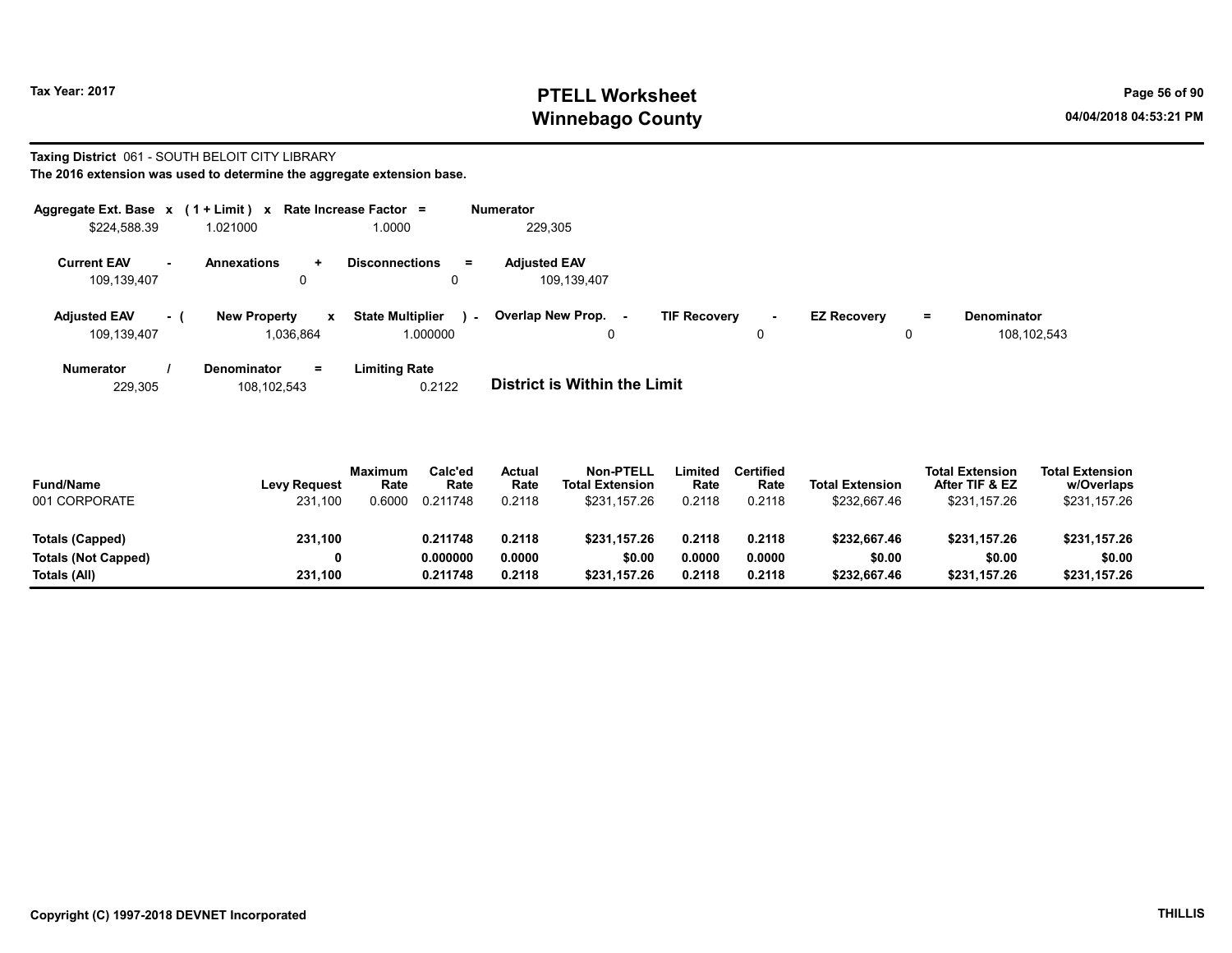# Tax Year: 2017 **PTELL Worksheet** Page 57 of 90 Winnebago County and the County of the County of the County of the County of the County of the County of the County of the County of the County of the County of the County of the County of the County of the County of the C

#### Taxing District 062 - RKFD - WINN DRAINAGE

|                                           | Aggregate Ext. Base x (1 + Limit) x Rate Increase Factor =<br><b>Numerator</b> |                                     |                                 |                                            |                     |                          |                         |                                          |                                      |  |  |  |  |
|-------------------------------------------|--------------------------------------------------------------------------------|-------------------------------------|---------------------------------|--------------------------------------------|---------------------|--------------------------|-------------------------|------------------------------------------|--------------------------------------|--|--|--|--|
| \$4,009.73                                | 1.021000                                                                       | 1.0000                              |                                 | 4,094                                      |                     |                          |                         |                                          |                                      |  |  |  |  |
| <b>Current EAV</b><br>$\sim$<br>9,412,683 | <b>Annexations</b><br>$\ddotmark$<br>0                                         | <b>Disconnections</b><br>0          | <b>Adjusted EAV</b><br>$\equiv$ | 9,412,683                                  |                     |                          |                         |                                          |                                      |  |  |  |  |
| <b>Adjusted EAV</b><br>- (<br>9,412,683   | <b>New Property</b><br>$\mathbf{x}$<br>31,760                                  | <b>State Multiplier</b><br>1.000000 | $\mathbf{L}$                    | Overlap New Prop. -<br>0                   | <b>TIF Recovery</b> | $\mathbf 0$              | <b>EZ Recovery</b><br>0 | <b>Denominator</b><br>$=$                | 9,380,923                            |  |  |  |  |
| Numerator<br>4,094                        | Denominator<br>$=$<br>9,380,923                                                | <b>Limiting Rate</b><br>0.0437      |                                 | District is Over the Limit                 |                     |                          |                         |                                          |                                      |  |  |  |  |
| <b>Limiting Rate</b>                      | <b>Computed Rate</b><br>$\equiv$                                               | <b>Reduction Factor</b>             |                                 |                                            |                     |                          |                         |                                          |                                      |  |  |  |  |
| 0.0437                                    | 0.053200                                                                       | 0.8214                              |                                 |                                            |                     |                          |                         |                                          |                                      |  |  |  |  |
| <b>Fund/Name</b>                          | <b>Levy Request</b>                                                            | Calc'ed<br>Maximum<br>Rate<br>Rate  | Actual<br>Rate                  | <b>Non-PTELL</b><br><b>Total Extension</b> | Limited<br>Rate     | <b>Certified</b><br>Rate | <b>Total Extension</b>  | <b>Total Extension</b><br>After TIF & EZ | <b>Total Extension</b><br>w/Overlaps |  |  |  |  |
| 001 CORPORATE                             | 5,000                                                                          | 0.1250<br>0.053120                  | 0.0532                          | \$5,007.55                                 | 0.0437              | 0.0437                   | \$4,113.34              | \$4,113.34                               | \$4,113.34                           |  |  |  |  |
| Totals (Capped)                           | 5,000                                                                          | 0.053120                            | 0.0532                          | \$5,007.55                                 | 0.0437              | 0.0437                   | \$4,113.34              | \$4,113.34                               | \$4,113.34                           |  |  |  |  |
| <b>Totals (Not Capped)</b>                | 0                                                                              | 0.000000                            | 0.0000                          | \$0.00                                     | 0.0000              | 0.0000                   | \$0.00                  | \$0.00                                   | \$0.00                               |  |  |  |  |
| <b>Totals (All)</b>                       | 5,000                                                                          | 0.053120                            | 0.0532                          | \$5,007.55                                 | 0.0437              | 0.0437                   | \$4,113.34              | \$4,113.34                               | \$4,113.34                           |  |  |  |  |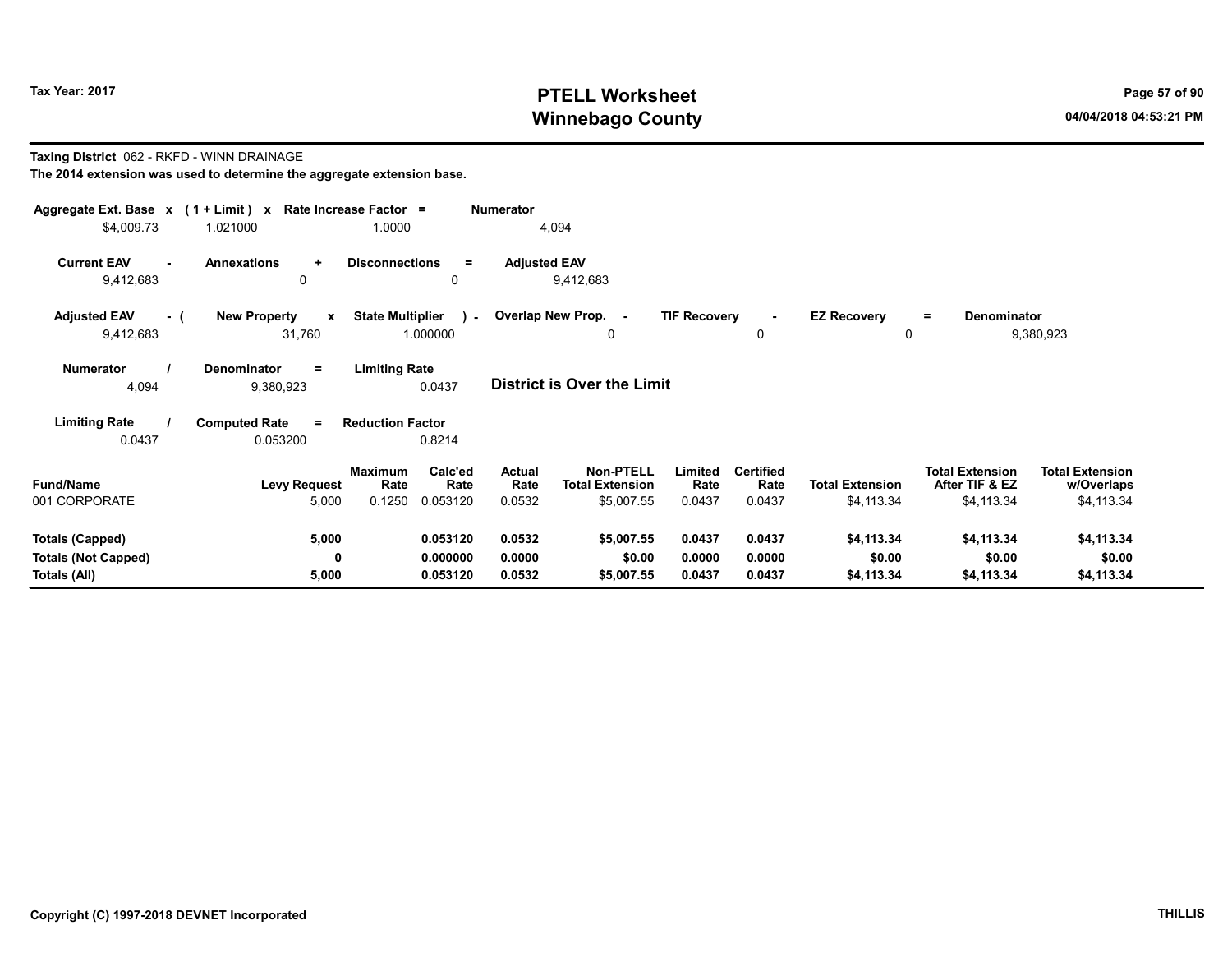# Tax Year: 2017 **PTELL Worksheet** Page 58 of 90 Winnebago County and the County of the County of the County of the County of the County of the County of the County of the County of the County of the County of the County of the County of the County of the County of the C

#### Taxing District 064 - LINCOLN-ACRES STREET LIGHT The 2016 extension was used to determine the aggregate extension base.

| Aggregate Ext. Base $x$ (1 + Limit) $x$ Rate Increase Factor = |        |                     |                     |                                              | Numerator                          |                     |        |                    |         |                               |
|----------------------------------------------------------------|--------|---------------------|---------------------|----------------------------------------------|------------------------------------|---------------------|--------|--------------------|---------|-------------------------------|
| \$0.00                                                         |        | 1.021000            |                     | 1.0000                                       | $\mathbf 0$                        |                     |        |                    |         |                               |
| <b>Current EAV</b><br>557,261                                  | $\sim$ | <b>Annexations</b>  | $\ddot{}$<br>0      | <b>Disconnections</b><br>$=$<br>$\Omega$     | <b>Adjusted EAV</b><br>557.261     |                     |        |                    |         |                               |
| <b>Adjusted EAV</b><br>557,261                                 | - 1    | <b>New Property</b> | $\mathbf{x}$<br>151 | <b>State Multiplier</b><br>i a s<br>1.000000 | Overlap New Prop. -<br>$\mathbf 0$ | <b>TIF Recovery</b> | $\sim$ | <b>EZ Recovery</b> | Ξ.<br>0 | <b>Denominator</b><br>557,110 |
| <b>Numerator</b>                                               |        | <b>Denominator</b>  | $\equiv$            | <b>Limiting Rate</b>                         |                                    |                     |        |                    |         |                               |

0 657,110 0.0000 **District is Within the Limit** 

| <b>Fund/Name</b><br>001 CORPORATE | <b>Levy Request</b> | <b>Maximum</b><br>Rate<br>0000 | Calc'ed<br>Rate<br>0.000000 | Actual<br>Rate<br>0.0000 | <b>Non-PTELL</b><br><b>Total Extension</b><br>\$0.00 | Limited<br>Rate<br>0.0000 | <b>Certified</b><br>Rate<br>0.0000 | <b>Total Extension</b><br>\$0.00 | <b>Total Extension</b><br>After TIF & EZ<br>\$0.00 | <b>Total Extension</b><br>w/Overlaps<br>\$0.00 |
|-----------------------------------|---------------------|--------------------------------|-----------------------------|--------------------------|------------------------------------------------------|---------------------------|------------------------------------|----------------------------------|----------------------------------------------------|------------------------------------------------|
| Totals (Capped)                   |                     |                                | 0.000000                    | 0.0000                   | \$0.00                                               | 0.0000                    | 0.0000                             | \$0.00                           | \$0.00                                             | \$0.00                                         |
| Totals (Not Capped)               | 0                   |                                | 0.000000                    | 0.0000                   | \$0.00                                               | 0.0000                    | 0.0000                             | \$0.00                           | \$0.00                                             | \$0.00                                         |
| Totals (All)                      |                     |                                | 0.000000                    | 0.0000                   | \$0.00                                               | 0.0000                    | 0.0000                             | \$0.00                           | \$0.00                                             | \$0.00                                         |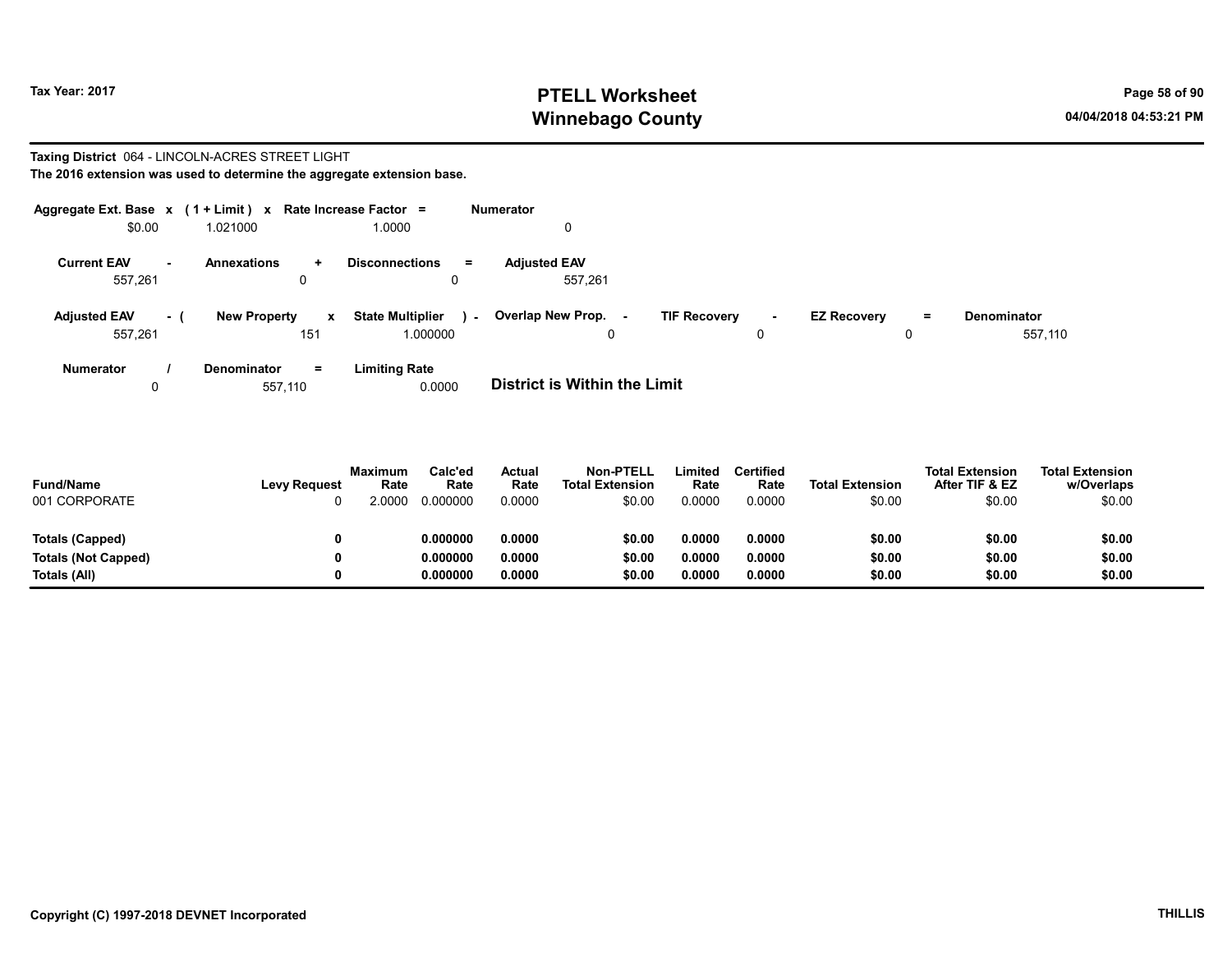# Tax Year: 2017 **PTELL Worksheet** Page 59 of 90 Winnebago County and the County of the County of the County of the County of the County of the County of the County of the County of the County of the County of the County of the County of the County of the County of the C

#### Taxing District 065 - WASHINGTON PARK STREET LIGHT The 2016 extension was used to determine the aggregate extension base.

| Aggregate Ext. Base $x$ (1 + Limit) $x$ |           |                                   | Rate Increase Factor =                       | <b>Numerator</b>                 |                                       |                                |                                 |
|-----------------------------------------|-----------|-----------------------------------|----------------------------------------------|----------------------------------|---------------------------------------|--------------------------------|---------------------------------|
| \$12,341.87                             |           | 1.021000                          | 1.0000                                       | 12,601                           |                                       |                                |                                 |
| <b>Current EAV</b><br>1,416,045         | <b>м.</b> | Annexations<br>$\ddot{}$<br>0     | <b>Disconnections</b><br>$=$<br>$\mathbf{0}$ | <b>Adiusted EAV</b><br>1.416.045 |                                       |                                |                                 |
| <b>Adjusted EAV</b><br>1,416,045        | - (       | <b>New Property</b><br>x<br>4,035 | <b>State Multiplier</b><br>$\sim$<br>.000000 | Overlap New Prop. -<br>0         | <b>TIF Recovery</b><br><b>м.</b><br>0 | <b>EZ Recovery</b><br>$=$<br>0 | <b>Denominator</b><br>1,412,010 |
| <b>Numerator</b>                        |           | <b>Denominator</b><br>$=$         | <b>Limiting Rate</b>                         |                                  |                                       |                                |                                 |

12,601 1,412,010 0.8925 District is Within the Limit

| <b>Fund/Name</b><br>001 CORPORATE | <b>Levy Request</b><br>12,341 | Maximum<br>Rate<br>2.0000 | Calc'ed<br>Rate<br>0.871512 | Actual<br>Rate<br>0.8716 | <b>Non-PTELL</b><br><b>Total Extension</b><br>\$12.342.25 | ∟imited<br>Rate<br>0.8716 | <b>Certified</b><br>Rate<br>0.8716 | <b>Total Extension</b><br>\$12,342.25 | <b>Total Extension</b><br>After TIF & EZ<br>\$12,342.25 | <b>Total Extension</b><br>w/Overlaps<br>\$12,342.25 |
|-----------------------------------|-------------------------------|---------------------------|-----------------------------|--------------------------|-----------------------------------------------------------|---------------------------|------------------------------------|---------------------------------------|---------------------------------------------------------|-----------------------------------------------------|
| Totals (Capped)                   | 12,341                        |                           | 0.871512                    | 0.8716                   | \$12,342.25                                               | 0.8716                    | 0.8716                             | \$12.342.25                           | \$12.342.25                                             | \$12.342.25                                         |
| <b>Totals (Not Capped)</b>        |                               |                           | 0.000000                    | 0.0000                   | \$0.00                                                    | 0.0000                    | 0.0000                             | \$0.00                                | \$0.00                                                  | \$0.00                                              |
| Totals (All)                      | 12.341                        |                           | 0.871512                    | 0.8716                   | \$12,342.25                                               | 0.8716                    | 0.8716                             | \$12.342.25                           | \$12,342.25                                             | \$12,342.25                                         |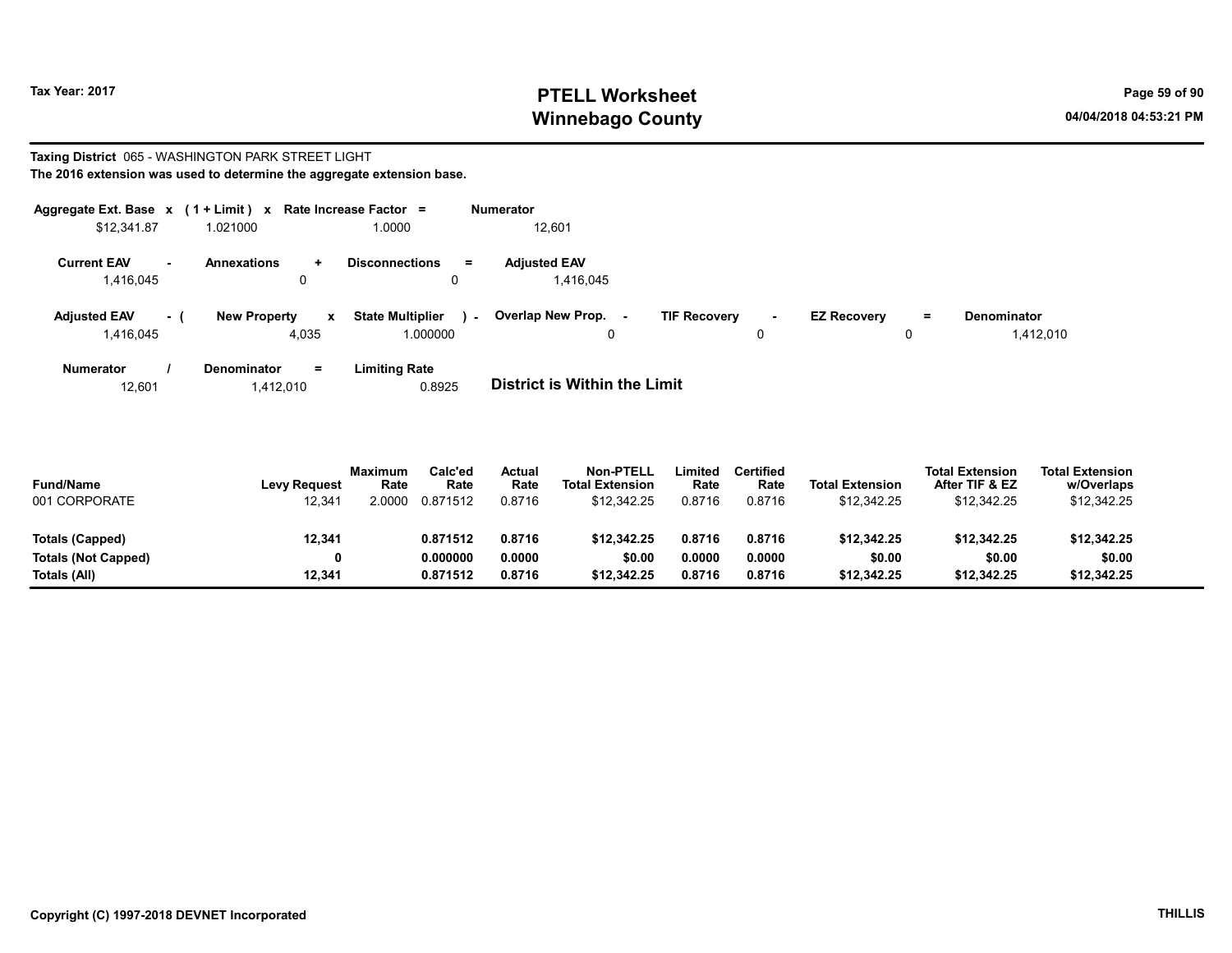# Tax Year: 2017 **PTELL Worksheet** Page 60 of 90 Winnebago County and the County of the County of the County of the County of the County of the County of the County of the County of the County of the County of the County of the County of the County of the County of the C

#### Taxing District 070 - HARLEM SCHOOL DIST 122

|  | The 2016 extension was used to determine the aggregate extension base. |
|--|------------------------------------------------------------------------|
|--|------------------------------------------------------------------------|

| Aggregate Ext. Base x (1 + Limit) x Rate Increase Factor =       |                                          |                         |                     | Numerator             |                                            |                                |                          |                        |                                          |                                      |
|------------------------------------------------------------------|------------------------------------------|-------------------------|---------------------|-----------------------|--------------------------------------------|--------------------------------|--------------------------|------------------------|------------------------------------------|--------------------------------------|
| \$41,358,281.35<br>1.021000                                      |                                          | 1.0000                  |                     | 42,226,805            |                                            |                                |                          |                        |                                          |                                      |
| <b>Current EAV</b><br><b>Annexations</b><br>591,392,828          |                                          |                         |                     |                       |                                            |                                |                          |                        |                                          |                                      |
| <b>Adjusted EAV</b><br><b>New Property</b><br>- (<br>591,392,828 | Overlap New Prop.                        | 0                       | <b>TIF Recovery</b> | 0                     | <b>EZ Recovery</b><br>0                    | $\equiv$<br><b>Denominator</b> | 589,027,164              |                        |                                          |                                      |
| <b>Numerator</b><br>42,226,805                                   | <b>Denominator</b><br>$=$<br>589,027,164 | <b>Limiting Rate</b>    | 7.1690              |                       | <b>District is Over the Limit</b>          |                                |                          |                        |                                          |                                      |
| <b>Limiting Rate</b><br>7.1690                                   | <b>Computed Rate</b><br>Ξ<br>7.314100    | <b>Reduction Factor</b> | 0.9802              |                       |                                            |                                |                          |                        |                                          |                                      |
| <b>Fund/Name</b>                                                 | <b>Levy Request</b>                      | <b>Maximum</b><br>Rate  | Calc'ed<br>Rate     | <b>Actual</b><br>Rate | <b>Non-PTELL</b><br><b>Total Extension</b> | Limited<br>Rate                | <b>Certified</b><br>Rate | <b>Total Extension</b> | <b>Total Extension</b><br>After TIF & EZ | <b>Total Extension</b><br>w/Overlaps |
| 002 EDUCATION                                                    | 30,047,000                               | 0.0000                  | 5.080718            | 5.0808                | \$30,047,486.81                            | 5.0588                         | 5.0588                   | \$31,208,591.43        | \$29,917,380.38                          | \$29,917,380.38                      |
| 003 BONDS & INT 2015                                             | 0                                        | 0.0000                  | 0.000000            | 0.0000                | \$0.00                                     | 0.0000                         | 0.0000                   | \$0.00                 | \$0.00                                   | \$0.00                               |
| 003A BONDS & INT 2017                                            | 101,350                                  | 0.0000                  | 0.017138            | 0.0172                | \$101,719.57                               | 0.0172                         | 0.0172                   | \$106,109.70           | \$101,719.57                             | \$101,719.57                         |
| 003B BONDS & INT 2018                                            | 82,542                                   | 0.0000                  | 0.013957            | 0.0140                | \$82,795.00                                | 0.0140                         | 0.0140                   | \$86,368.36            | \$82,795.00                              | \$82,795.00                          |
| 003C BONDS & INT 2010C                                           | 5,572,350                                | 0.0000                  | 0.942242            | 0.9423                | \$5,572,694.62                             | 0.9423                         | 0.9423                   | \$5,813,207.82         | \$5,572,694.62                           | \$5,572,694.62                       |
| 003D BONDS & INT 2016                                            | 318,600                                  | 0.0000                  | 0.053873            | 0.0539                | \$318,760.73                               | 0.0539                         | 0.0539                   | \$332,518.20           | \$318,760.73                             | \$318,760.73                         |
| 004 OPERATIONS & MAINTENAN                                       | 4,600,000                                | 0.7500                  | 0.777825            | 0.7500                | \$4,435,446.21                             | 0.7499                         | 0.7499                   | \$4,626,259.73         | \$4,434,854.82                           | \$4,434,854.82                       |
| 005 I. M. R. F.                                                  | 1,075,000                                | 0.0000                  | 0.181774            | 0.1818                | \$1,075,152.16                             | 0.1818                         | 0.1818                   | \$1,121,554.90         | \$1,075,152.16                           | \$1,075,152.16                       |
| 030 TRANSPORTATION SYSTEM                                        | 2,075,000                                | 0.0000                  | 0.350867            | 0.3509                | \$2,075,197.43                             | 0.3483                         | 0.3483                   | \$2,148,721.51         | \$2,059,821.22                           | \$2,059,821.22                       |
| 031 WORKING CASH                                                 | 300,000                                  | 0.0500                  | 0.050728            | 0.0500                | \$295,696.41                               | 0.0008                         | 0.0008                   | \$4,935.34             | \$4,731.14                               | \$4,731.14                           |
| 032 FIRE PREV/SFTY/ENERGY                                        | 100,000                                  | 0.1000                  | 0.016909            | 0.0170                | \$100,536.78                               | 0.0042                         | 0.0042                   | \$25,910.51            | \$24,838.50                              | \$24,838.50                          |
| 033 SPECIAL EDUCATION                                            | 2,000,000                                | 0.8000                  | 0.338185            | 0.3382                | \$2,000,090.54                             | 0.3382                         | 0.3382                   | \$2,086,412.91         | \$2,000,090.54                           | \$2,000,090.54                       |
| 035 TORT JUDGMENTS, LIABILIT                                     | 1,800,000                                | 0.0000                  | 0.304366            | 0.3044                | \$1,800,199.77                             | 0.3044                         | 0.3044                   | \$1,877,895.00         | \$1,800,199.77                           | \$1,800,199.77                       |
| 047 SOCIAL SECURITY                                              | 1,075,000                                | 0.0000                  | 0.181774            | 0.1818                | \$1,075,152.16                             | 0.1818                         | 0.1818                   | \$1,121,554.90         | \$1,075,152.16                           | \$1,075,152.16                       |
| 057 LEASE/PURCHASE/RENTAL                                        | 350,000                                  | 0.1000                  | 0.059182            | 0.0592                | \$350,104.55                               | 0.0008                         | 0.0008                   | \$4,935.34             | \$4,731.14                               | \$4,731.14                           |
| <b>Totals (Capped)</b>                                           | 43,422,000                               |                         | 7.342328            | 7.3141                | \$43,255,062.82                            | 7.1690                         | 7.1690                   | \$44,226,771.56        | \$42,396,951.83                          | \$42,396,951.83                      |
| <b>Totals (Not Capped)</b>                                       | 6,074,842                                |                         | 1.027210            | 1.0274                | \$6,075,969.92                             | 1.0274                         | 1.0274                   | \$6,338,204.09         | \$6,075,969.92                           | \$6,075,969.92                       |
| Totals (All)                                                     | 49,496,842                               |                         | 8.369538            | 8.3415                | \$49,331,032.74                            | 8.1964                         | 8.1964                   | \$50,564,975.64        | \$48,472,921.75                          | \$48,472,921.75                      |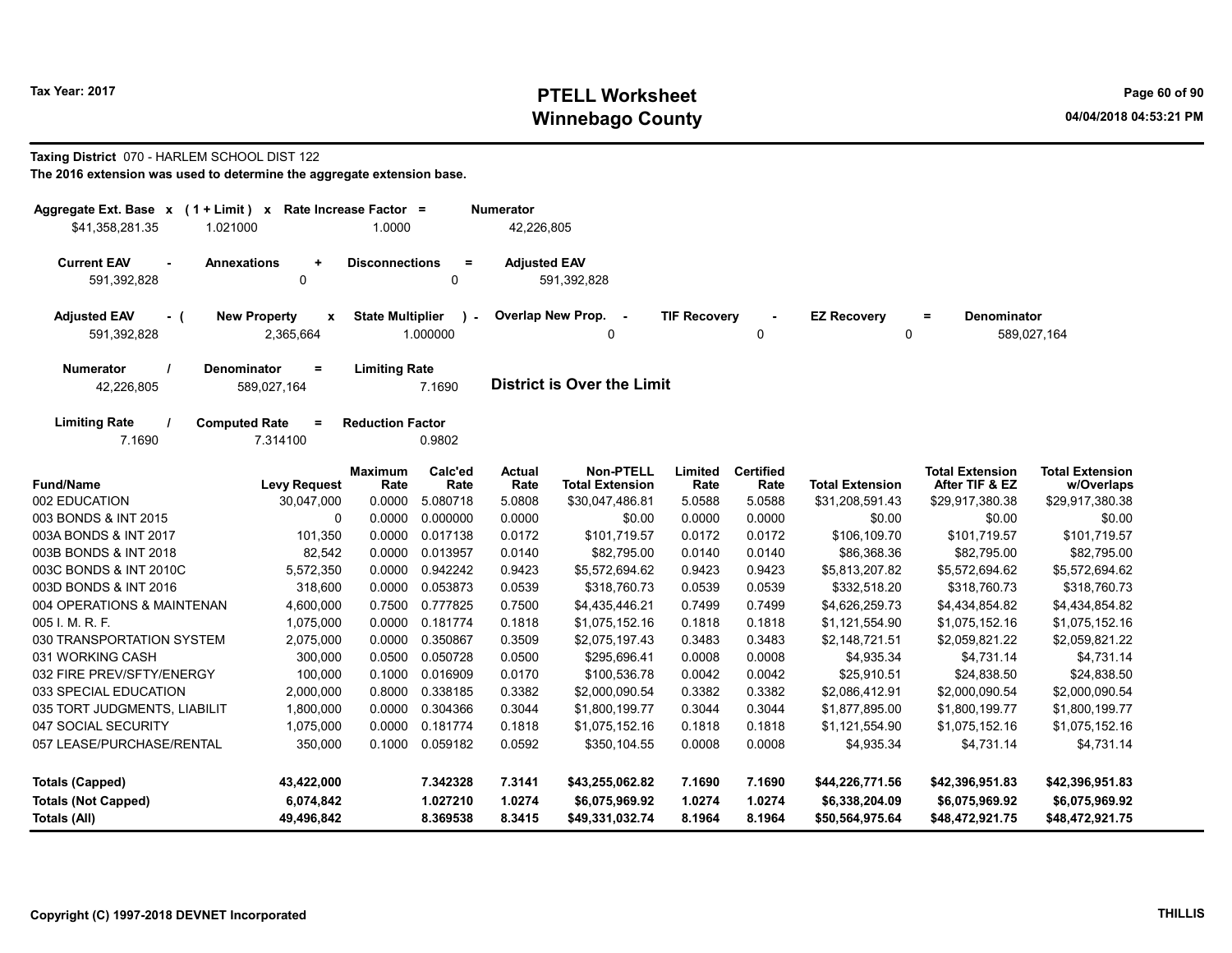# Tax Year: 2017 **PTELL Worksheet** Page 61 of 90 Winnebago County and the County of the County of the County of the County of the County of the County of the County of the County of the County of the County of the County of the County of the County of the County of the C

#### Taxing District 071 - KINNIKINNICK SD #131

| Aggregate Ext. Base x (1 + Limit) x Rate Increase Factor =<br>\$11,884,538.71<br>1.021000 |                                                      | 1.0000                  |                         | <b>Numerator</b><br>12, 134, 114 |                                            |                     |                          |                         |                                          |                                      |
|-------------------------------------------------------------------------------------------|------------------------------------------------------|-------------------------|-------------------------|----------------------------------|--------------------------------------------|---------------------|--------------------------|-------------------------|------------------------------------------|--------------------------------------|
| <b>Current EAV</b><br><b>Annexations</b><br>305,250,241                                   | <b>Adjusted EAV</b>                                  | 305,303,458             |                         |                                  |                                            |                     |                          |                         |                                          |                                      |
| <b>Adjusted EAV</b><br>- (<br>305,303,458                                                 | <b>New Property</b><br>$\boldsymbol{x}$<br>3,273,623 | <b>State Multiplier</b> | $\lambda$ -<br>1.000000 |                                  | Overlap New Prop. -<br>0                   | <b>TIF Recovery</b> | $\Omega$                 | <b>EZ Recovery</b><br>0 | <b>Denominator</b><br>$=$                | 302,029,835                          |
| <b>Numerator</b><br>12,134,114                                                            | <b>Denominator</b><br>$=$<br>302,029,835             | <b>Limiting Rate</b>    | 4.0176                  |                                  | <b>District is Over the Limit</b>          |                     |                          |                         |                                          |                                      |
| <b>Limiting Rate</b><br>4.0176                                                            | <b>Computed Rate</b><br>$=$<br>4.105800              | <b>Reduction Factor</b> | 0.9785                  |                                  |                                            |                     |                          |                         |                                          |                                      |
| <b>Fund/Name</b>                                                                          | <b>Levy Request</b>                                  | <b>Maximum</b><br>Rate  | Calc'ed<br>Rate         | Actual<br>Rate                   | <b>Non-PTELL</b><br><b>Total Extension</b> | Limited<br>Rate     | <b>Certified</b><br>Rate | <b>Total Extension</b>  | <b>Total Extension</b><br>After TIF & EZ | <b>Total Extension</b><br>w/Overlaps |
| 002 EDUCATION                                                                             | 10,072,883                                           | 0.0000                  | 3.299877                | 3.2999                           | \$10,064,207.21                            | 3.2276              | 3.2276                   | \$9,846,209.58          | \$9,843,702.90                           | \$9,852,256.78                       |
| 003E BONDS & INT 2010A                                                                    | 0                                                    | 0.0000                  | 0.000000                | 0.0000                           | \$0.00                                     | 0.0000              | 0.0000                   | \$0.00                  | \$0.00                                   | \$0.00                               |
| 003F BONDS & INT 2010B                                                                    | 829,994                                              | 0.0000                  | 0.271906                | 0.2720                           | \$829,559.79                               | 0.2720              | 0.2720                   | \$829,771.04            | \$829,559.79                             | \$830,280.66                         |
| 004 OPERATIONS & MAINTENAN                                                                | 1,321,820                                            | 0.5500                  | 0.433028                | 0.4331                           | \$1,320,890.98                             | 0.4200              | 0.4200                   | \$1,281,264.10          | \$1,280,937.92                           | \$1,282,051.01                       |
| 005 I. M. R. F.                                                                           | 215,180                                              | 0.0000                  | 0.070493                | 0.0705                           | \$215,014.58                               | 0.0700              | 0.0700                   | \$213,544.02            | \$213,489.65                             | \$213,675.17                         |
| 030 TRANSPORTATION SYSTEM                                                                 | 461,100                                              | 0.0000                  | 0.151056                | 0.1511                           | \$460,832.66                               | 0.1500              | 0.1500                   | \$457,594.32            | \$457,477.83                             | \$457,875.36                         |
| 031 WORKING CASH                                                                          | $\mathbf{0}$                                         | 0.0500                  | 0.000000                | 0.0000                           | \$0.00                                     | 0.0000              | 0.0000                   | \$0.00                  | \$0.00                                   | \$0.00                               |
| 033 SPECIAL EDUCATION                                                                     | 61,480                                               | 0.4000                  | 0.020141                | 0.0202                           | \$61,607.01                                | 0.0200              | 0.0200                   | \$61,012.58             | \$60,997.04                              | \$61,050.05                          |
| 035 TORT JUDGMENTS, LIABILIT                                                              | $\mathbf{0}$                                         | 0.0000                  | 0.000000                | 0.0000                           | \$0.00                                     | 0.0000              | 0.0000                   | \$0.00                  | \$0.00                                   | \$0.00                               |
| 047 SOCIAL SECURITY                                                                       | 245,920                                              | 0.0000                  | 0.080563                | 0.0806                           | \$245,818.09                               | 0.0800              | 0.0800                   | \$244,050.31            | \$243,988.17                             | \$244,200.19                         |
| 057 LEASE/PURCHASE/RENTAL                                                                 | 153,700                                              | 0.1000                  | 0.050352                | 0.0504                           | \$153,712.55                               | 0.0500              | 0.0500                   | \$152,531.44            | \$152,492.61                             | \$152,625.12                         |
| <b>Totals (Capped)</b>                                                                    | 12,532,083                                           |                         | 4.105510                | 4.1058                           | \$12,522,083.08                            | 4.0176              | 4.0176                   | \$12,256,206.35         | \$12,253,086.12                          | \$12,263,733.68                      |
| <b>Totals (Not Capped)</b>                                                                | 829,994                                              |                         | 0.271906                | 0.2720                           | \$829,559.79                               | 0.2720              | 0.2720                   | \$829,771.04            | \$829,559.79                             | \$830,280.66                         |
| Totals (All)                                                                              | 13,362,077                                           |                         | 4.377416                | 4.3778                           | \$13,351,642.87                            | 4.2896              | 4.2896                   | \$13,085,977.39         | \$13,082,645.91                          | \$13,094,014.34                      |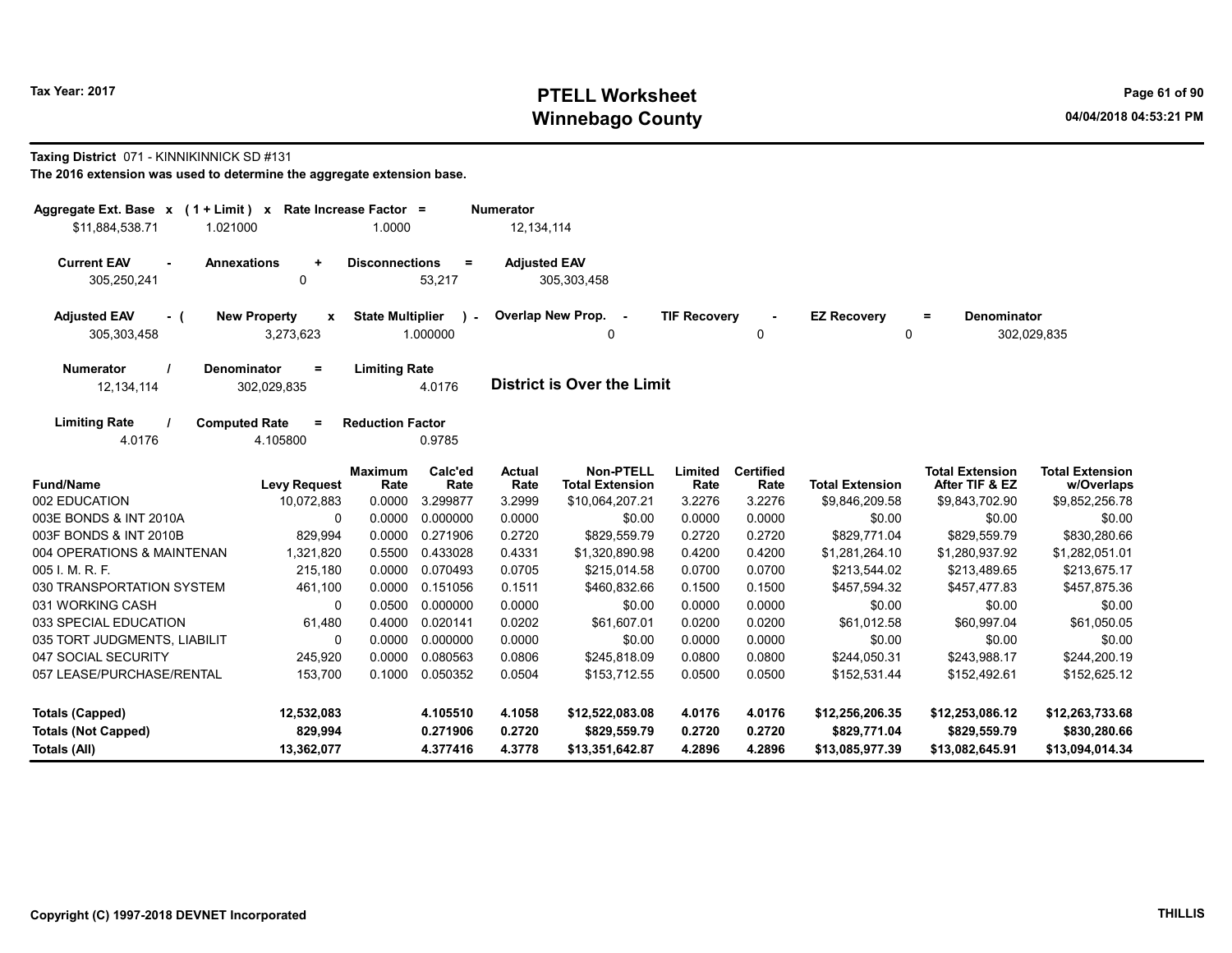# Tax Year: 2017 **PTELL Worksheet** Page 62 of 90 Winnebago County and the County of the County of the County of the County of the County of the County of the County of the County of the County of the County of the County of the County of the County of the County of the C

#### Taxing District 072 - PRAIRIE HILL SCHOOL DIST 133 The 2016 extension was used to determine the aggregate extension base.

| Aggregate Ext. Base $x$ (1 + Limit) x Rate Increase Factor =<br>\$3,907,873.27<br>1.021000 |                                                                           | 1.0000                  |                    | <b>Numerator</b><br>3,989,939 |                                            |                     |                          |                                   |                                          |                                      |
|--------------------------------------------------------------------------------------------|---------------------------------------------------------------------------|-------------------------|--------------------|-------------------------------|--------------------------------------------|---------------------|--------------------------|-----------------------------------|------------------------------------------|--------------------------------------|
| <b>Current EAV</b><br>$\sim$<br>119,930,635                                                | <b>Annexations</b><br><b>Disconnections</b><br>$=$<br>$\ddot{}$<br>0<br>0 |                         |                    |                               |                                            |                     |                          |                                   |                                          |                                      |
| <b>Adjusted EAV</b><br>- (<br>119,930,635                                                  | <b>New Property</b><br>$\mathbf{x}$<br>799,997                            | <b>State Multiplier</b> | $\sim$<br>1.000000 |                               | Overlap New Prop. -<br>0                   | <b>TIF Recovery</b> | $\mathbf 0$              | <b>EZ Recovery</b><br>$\mathbf 0$ | Denominator<br>Ξ                         | 119,130,638                          |
| <b>Numerator</b><br>3,989,939                                                              | <b>Denominator</b><br>Ξ<br>119,130,638                                    | <b>Limiting Rate</b>    | 3.3493             |                               | <b>District is Over the Limit</b>          |                     |                          |                                   |                                          |                                      |
| <b>Limiting Rate</b><br>3.3493                                                             | <b>Computed Rate</b><br>Ξ.<br>3.446000                                    | <b>Reduction Factor</b> | 0.9719             |                               |                                            |                     |                          |                                   |                                          |                                      |
| <b>Fund/Name</b>                                                                           | <b>Levy Request</b>                                                       | <b>Maximum</b><br>Rate  | Calc'ed<br>Rate    | <b>Actual</b><br>Rate         | <b>Non-PTELL</b><br><b>Total Extension</b> | Limited<br>Rate     | <b>Certified</b><br>Rate | <b>Total Extension</b>            | <b>Total Extension</b><br>After TIF & EZ | <b>Total Extension</b><br>w/Overlaps |
| 002 EDUCATION                                                                              | 3,186,920                                                                 | 0.0000                  | 2.657303           | 2.6574                        | \$3,187,036.69                             | 2.5825              | 2.5825                   | \$3,097,208.65                    | \$3,097,208.65                           | \$3,097,208.65                       |
| 003 BONDS & INT 2017                                                                       | 768,050                                                                   | 0.0000                  | 0.640412           | 0.6405                        | \$768,155.72                               | 0.6405              | 0.6405                   | \$768,155.72                      | \$768,155.72                             | \$768,155.72                         |
| 003B BONDS & INT 2008                                                                      | 164,000                                                                   | 0.0000                  | 0.136746           | 0.1368                        | \$164.065.11                               | 0.1368              | 0.1368                   | \$164.065.11                      | \$164.065.11                             | \$164,065.11                         |
| 003C BONDS & INT 2007                                                                      | 317,200                                                                   | 0.0000                  | 0.264486           | 0.2645                        | \$317,216.53                               | 0.2645              | 0.2645                   | \$317,216.53                      | \$317,216.53                             | \$317,216.53                         |
| 004 OPERATIONS & MAINTENAN                                                                 | 483,452                                                                   | 0.5500                  | 0.403110           | 0.4032                        | \$483,560.32                               | 0.3920              | 0.3920                   | \$470,128.09                      | \$470,128.09                             | \$470,128.09                         |
| 005 I. M. R. F.                                                                            | 60,000                                                                    | 0.0000                  | 0.050029           | 0.0501                        | \$60,085.25                                | 0.0487              | 0.0487                   | \$58,406.22                       | \$58,406.22                              | \$58,406.22                          |
| 030 TRANSPORTATION SYSTEM                                                                  | 201,812                                                                   | 0.0000                  | 0.168274           | 0.1683                        | \$201,843.26                               | 0.1636              | 0.1636                   | \$196,206.52                      | \$196,206.52                             | \$196,206.52                         |
| 031 WORKING CASH                                                                           | 27,727                                                                    | 0.0500                  | 0.023119           | 0.0232                        | \$27,823.91                                | 0.0226              | 0.0226                   | \$27,104.32                       | \$27,104.32                              | \$27,104.32                          |
| 032 FIRE PREV/SFTY/ENERGY                                                                  | 30,000                                                                    | 0.1000                  | 0.025015           | 0.0251                        | \$30,102.59                                | 0.0244              | 0.0244                   | \$29,263.07                       | \$29,263.07                              | \$29,263.07                          |
| 033 SPECIAL EDUCATION                                                                      | 44,244                                                                    | 0.4000                  | 0.036891           | 0.0369                        | \$44,254.40                                | 0.0359              | 0.0359                   | \$43,055.10                       | \$43,055.10                              | \$43,055.10                          |
| 035 TORT JUDGMENTS, LIABILIT                                                               | 0                                                                         | 0.0000                  | 0.000000           | 0.0000                        | \$0.00                                     | 0.0000              | 0.0000                   | \$0.00                            | \$0.00                                   | \$0.00                               |
| 047 SOCIAL SECURITY                                                                        | 98,000                                                                    | 0.0000                  | 0.081714           | 0.0818                        | \$98,103.26                                | 0.0796              | 0.0796                   | \$95,464.79                       | \$95,464.79                              | \$95,464.79                          |
| 057 LEASE/PURCHASE/RENTAL                                                                  | $\mathbf 0$                                                               | 0.1000                  | 0.000000           | 0.0000                        | \$0.00                                     | 0.0000              | 0.0000                   | \$0.00                            | \$0.00                                   | \$0.00                               |
| <b>Totals (Capped)</b>                                                                     | 4,132,155                                                                 |                         | 3.445455           | 3.4460                        | \$4,132,809.68                             | 3.3493              | 3.3493                   | \$4,016,836.76                    | \$4,016,836.76                           | \$4,016,836.76                       |
| <b>Totals (Not Capped)</b>                                                                 | 1,249,250                                                                 |                         | 1.041644           | 1.0418                        | \$1,249,437.36                             | 1.0418              | 1.0418                   | \$1,249,437.36                    | \$1,249,437.36                           | \$1,249,437.36                       |
| Totals (All)                                                                               | 5,381,405                                                                 |                         | 4.487099           | 4.4878                        | \$5,382,247.04                             | 4.3911              | 4.3911                   | \$5,266,274.11                    | \$5,266,274.12                           | \$5,266,274.12                       |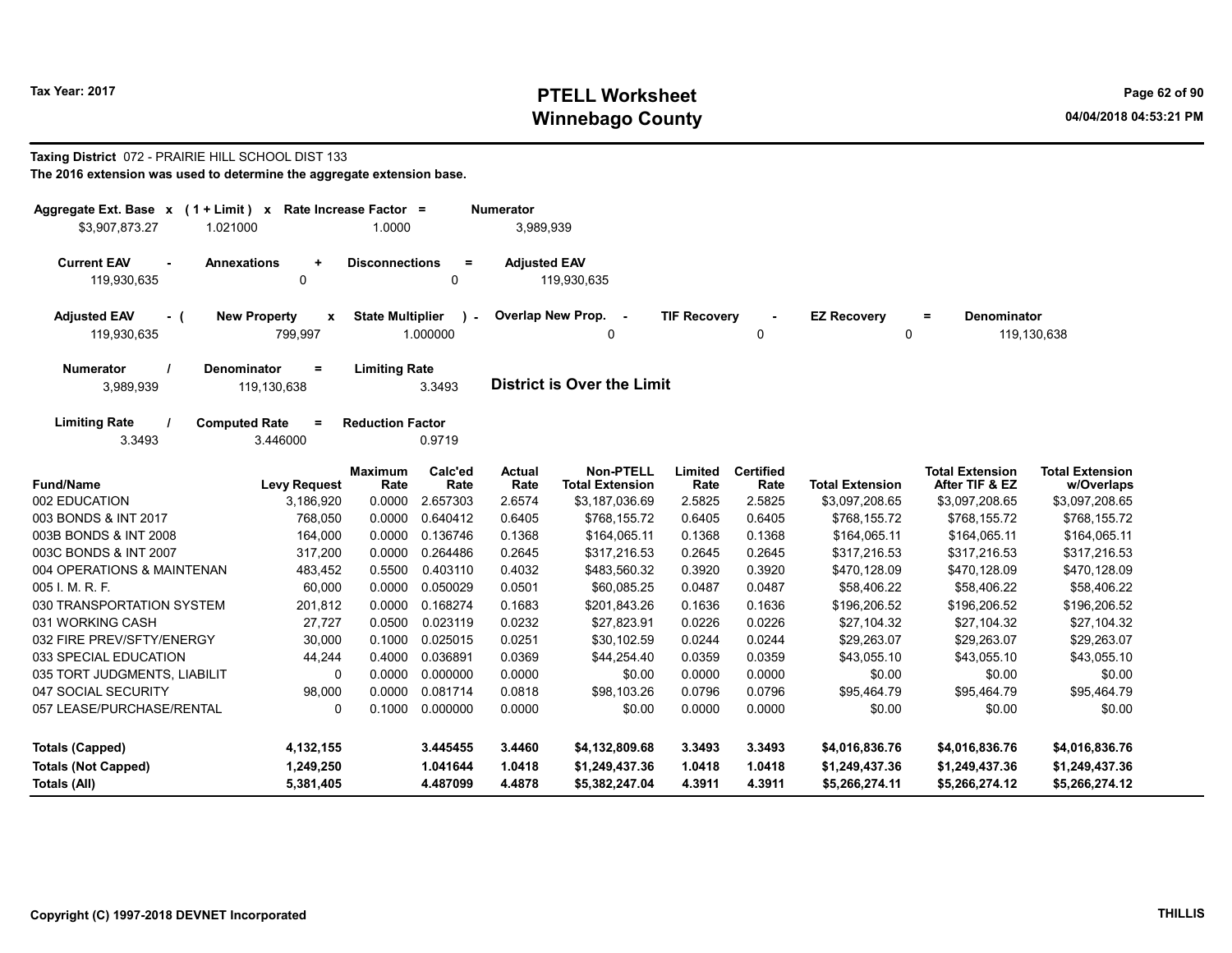# Tax Year: 2017 **PTELL Worksheet** Page 63 of 90 Winnebago County and the County of the County of the County of the County of the County of the County of the County of the County of the County of the County of the County of the County of the County of the County of the C

#### Taxing District 073 - SHIRLAND SCHOOL DIST 134 The 2016 extension was used to determine the aggregate extension base.

| Aggregate Ext. Base $x$ (1 + Limit) $x$<br>Rate Increase Factor =<br><b>Numerator</b><br>1,201,215<br>\$1,176,508.23<br>1.021000<br>1.0000 |                                     |                         |                         |                       |                                            |                     |                          |                         |                                          |                                      |  |
|--------------------------------------------------------------------------------------------------------------------------------------------|-------------------------------------|-------------------------|-------------------------|-----------------------|--------------------------------------------|---------------------|--------------------------|-------------------------|------------------------------------------|--------------------------------------|--|
| <b>Current EAV</b><br><b>Annexations</b><br>30,836,722                                                                                     | $\ddot{}$<br>0                      | <b>Disconnections</b>   | $\equiv$<br>0           | <b>Adjusted EAV</b>   | 30,836,722                                 |                     |                          |                         |                                          |                                      |  |
| <b>Adjusted EAV</b><br>- (<br>30,836,722                                                                                                   | <b>New Property</b><br>X<br>172,932 | <b>State Multiplier</b> | $\lambda$ -<br>1.000000 |                       | Overlap New Prop.<br>0                     | <b>TIF Recovery</b> | 0                        | <b>EZ Recovery</b><br>0 | <b>Denominator</b><br>$=$                | 30,663,790                           |  |
| <b>Numerator</b><br><b>Denominator</b><br>1,201,215                                                                                        | $=$<br>30,663,790                   | <b>Limiting Rate</b>    | 3.9174                  |                       | <b>District is Over the Limit</b>          |                     |                          |                         |                                          |                                      |  |
| <b>Limiting Rate</b><br><b>Computed Rate</b><br>3.9174                                                                                     | $=$<br>3.951100                     | <b>Reduction Factor</b> | 0.9915                  |                       |                                            |                     |                          |                         |                                          |                                      |  |
| <b>Fund/Name</b>                                                                                                                           | <b>Levy Request</b>                 | <b>Maximum</b><br>Rate  | Calc'ed<br>Rate         | <b>Actual</b><br>Rate | <b>Non-PTELL</b><br><b>Total Extension</b> | Limited<br>Rate     | <b>Certified</b><br>Rate | <b>Total Extension</b>  | <b>Total Extension</b><br>After TIF & EZ | <b>Total Extension</b><br>w/Overlaps |  |
| 002 EDUCATION                                                                                                                              | 942,851                             | 0.0000                  | 3.057559                | 3.0576                | \$942,863.61                               | 3.0311              | 3.0311                   | \$934,691.88            | \$934,691.88                             | \$934,691.88                         |  |
| 004 OPERATIONS & MAINTENAN                                                                                                                 | 184,994                             | 0.5500                  | 0.599915                | 0.5500                | \$169,601.97                               | 0.5454              | 0.5454                   | \$168,183.48            | \$168,183.48                             | \$168,183.48                         |  |
| 005 I. M. R. F.                                                                                                                            | 20,349                              | 0.0000                  | 0.065990                | 0.0660                | \$20,352.24                                | 0.0655              | 0.0655                   | \$20,198.05             | \$20,198.05                              | \$20,198.05                          |  |
| 030 TRANSPORTATION SYSTEM                                                                                                                  | 12,333                              | 0.0000                  | 0.039995                | 0.0400                | \$12,334.69                                | 0.0397              | 0.0397                   | \$12,242.18             | \$12,242.18                              | \$12,242.18                          |  |
| 031 WORKING CASH                                                                                                                           | $\mathbf{0}$                        | 0.0500                  | 0.000000                | 0.0000                | \$0.00                                     | 0.0000              | 0.0000                   | \$0.00                  | \$0.00                                   | \$0.00                               |  |
| 032 FIRE PREV/SFTY/ENERGY                                                                                                                  | 10,113                              | 0.1000                  | 0.032795                | 0.0328                | \$10.114.44                                | 0.0326              | 0.0326                   | \$10.052.77             | \$10.052.77                              | \$10,052.77                          |  |
| 033 SPECIAL EDUCATION                                                                                                                      | 3,083                               | 0.4000                  | 0.009998                | 0.0100                | \$3.083.67                                 | 0.0100              | 0.0100                   | \$3.083.67              | \$3.083.67                               | \$3.083.67                           |  |
| 035 TORT JUDGMENTS, LIABILIT                                                                                                               | 30,123                              | 0.0000                  | 0.097686                | 0.0977                | \$30.127.48                                | 0.0969              | 0.0969                   | \$29.880.78             | \$29.880.78                              | \$29.880.78                          |  |
| 047 SOCIAL SECURITY                                                                                                                        | 29,907                              | 0.0000                  | 0.096985                | 0.0970                | \$29,911.62                                | 0.0962              | 0.0962                   | \$29,664.93             | \$29,664.93                              | \$29,664.93                          |  |
| 057 LEASE/PURCHASE/RENTAL                                                                                                                  | $\Omega$                            | 0.1000                  | 0.000000                | 0.0000                | \$0.00                                     | 0.0000              | 0.0000                   | \$0.00                  | \$0.00                                   | \$0.00                               |  |
| <b>Totals (Capped)</b>                                                                                                                     | 1,233,753                           |                         | 4.000923                | 3.9511                | \$1,218,389.72                             | 3.9174              | 3.9174                   | \$1,207,997.75          | \$1,207,997.74                           | \$1,207,997.74                       |  |
| <b>Totals (Not Capped)</b>                                                                                                                 | 0                                   |                         | 0.000000                | 0.0000                | \$0.00                                     | 0.0000              | 0.0000                   | \$0.00                  | \$0.00                                   | \$0.00                               |  |
| Totals (All)                                                                                                                               | 1,233,753                           |                         | 4.000923                | 3.9511                | \$1,218,389.72                             | 3.9174              | 3.9174                   | \$1,207,997.75          | \$1,207,997.74                           | \$1,207,997.74                       |  |

--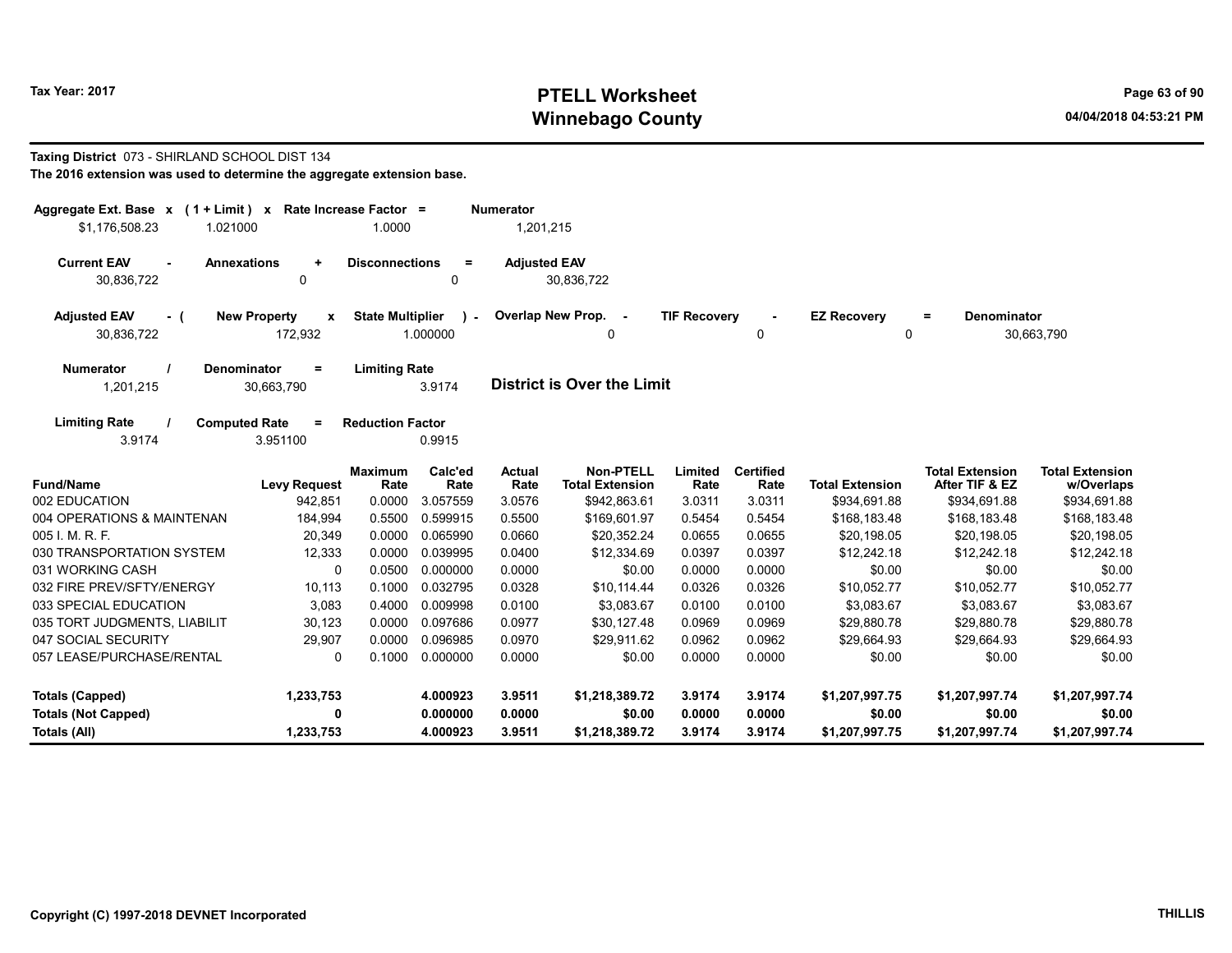# Tax Year: 2017 **PTELL Worksheet** Page 64 of 90 Winnebago County and the County of the County of the County of the County of the County of the County of the County of the County of the County of the County of the County of the County of the County of the County of the C

#### Taxing District 074 - ROCKTON SCHOOL DIST 140 The 2016 extension was used to determine the aggregate extension base.

| Aggregate Ext. Base $x$ (1 + Limit) x Rate Increase Factor =<br>\$7,900,814.21<br>1.021000                                                |                                                    | 1.0000                  |                    | <b>Numerator</b><br>8,066,731 |                                            |                     |                          |                         |                                          |                                      |
|-------------------------------------------------------------------------------------------------------------------------------------------|----------------------------------------------------|-------------------------|--------------------|-------------------------------|--------------------------------------------|---------------------|--------------------------|-------------------------|------------------------------------------|--------------------------------------|
| <b>Current EAV</b><br>$\sim$<br>222,955,721                                                                                               | <b>Annexations</b><br>$\ddot{}$<br>0               | <b>Disconnections</b>   | $\equiv$<br>0      | <b>Adjusted EAV</b>           | 222,955,721                                |                     |                          |                         |                                          |                                      |
| <b>Adjusted EAV</b><br>- (<br>222,955,721                                                                                                 | <b>New Property</b><br>$\mathbf{x}$<br>897,135     | <b>State Multiplier</b> | $\sim$<br>1.000000 |                               | Overlap New Prop. -<br>0                   | <b>TIF Recovery</b> | 0                        | <b>EZ Recovery</b><br>0 | <b>Denominator</b><br>$\equiv$           | 222,058,586                          |
| <b>Denominator</b><br><b>Limiting Rate</b><br><b>Numerator</b><br>$=$<br>District is Over the Limit<br>3.6327<br>8,066,731<br>222,058,586 |                                                    |                         |                    |                               |                                            |                     |                          |                         |                                          |                                      |
| <b>Limiting Rate</b><br>3.6327                                                                                                            | <b>Computed Rate</b><br>$\blacksquare$<br>3.712400 | <b>Reduction Factor</b> | 0.9785             |                               |                                            |                     |                          |                         |                                          |                                      |
| <b>Fund/Name</b>                                                                                                                          | <b>Levy Request</b>                                | <b>Maximum</b><br>Rate  | Calc'ed<br>Rate    | <b>Actual</b><br>Rate         | <b>Non-PTELL</b><br><b>Total Extension</b> | Limited<br>Rate     | <b>Certified</b><br>Rate | <b>Total Extension</b>  | <b>Total Extension</b><br>After TIF & EZ | <b>Total Extension</b><br>w/Overlaps |
| 002 EDUCATION                                                                                                                             | 5,106,257                                          | 0.0000                  | 2.290256           | 2.2903                        | \$5,106,354.88                             | 2.2903              | 2.2903                   | \$5,207,791.05          | \$5,106,354.88                           | \$5,106,354.88                       |
| 003 BONDS & INT 2013                                                                                                                      | 116,156                                            | 0.0000                  | 0.052098           | 0.0521                        | \$116,159.93                               | 0.0521              | 0.0521                   | \$118,467.41            | \$116,159.93                             | \$116,159.93                         |
| 003A BONDS & INT 2018                                                                                                                     | 240,218                                            | 0.0000                  | 0.107743           | 0.1078                        | \$240,346.27                               | 0.1078              | 0.1078                   | \$245,120.67            | \$240,346.27                             | \$240,346.27                         |
| 003C BONDS & INT 2005                                                                                                                     | $\mathbf{0}$                                       | 0.0000                  | 0.000000           | 0.0000                        | \$0.00                                     | 0.0000              | 0.0000                   | \$0.00                  | \$0.00                                   | \$0.00                               |
| 004 OPERATIONS & MAINTENAN                                                                                                                | 1,241,777                                          | 0.5500                  | 0.556961           | 0.5500                        | \$1,226,256.47                             | 0.5383              | 0.5383                   | \$1,224,011.67          | \$1,200,170.65                           | \$1,200,170.65                       |
| 005 I. M. R. F.                                                                                                                           | 150,000                                            | 0.0000                  | 0.067278           | 0.0673                        | \$150,049.20                               | 0.0659              | 0.0659                   | \$149,846.50            | \$146,927.82                             | \$146,927.82                         |
| 030 TRANSPORTATION SYSTEM                                                                                                                 | 1,411,399                                          | 0.0000                  | 0.633040           | 0.6331                        | \$1,411,532.67                             | 0.5700              | 0.5700                   | \$1,296,092.61          | \$1,270,847.61                           | \$1,270,847.61                       |
| 031 WORKING CASH                                                                                                                          | 112,888                                            | 0.0500                  | 0.050633           | 0.0500                        | \$111,477.86                               | 0.0490              | 0.0490                   | \$111,418.49            | \$109,248.30                             | \$109,248.30                         |
| 032 FIRE PREV/SFTY/ENERGY                                                                                                                 | 100                                                | 0.1000                  | 0.000045           | 0.0001                        | \$222.96                                   | 0.0001              | 0.0001                   | \$227.38                | \$222.96                                 | \$222.96                             |
| 033 SPECIAL EDUCATION                                                                                                                     | 50,759                                             | 0.4000                  | 0.022766           | 0.0228                        | \$50,833.90                                | 0.0224              | 0.0224                   | \$50,934.17             | \$49,942.08                              | \$49,942.08                          |
| 035 TORT JUDGMENTS, LIABILIT                                                                                                              | 100                                                | 0.0000                  | 0.000045           | 0.0001                        | \$222.96                                   | 0.0001              | 0.0001                   | \$227.38                | \$222.96                                 | \$222.96                             |
| 047 SOCIAL SECURITY                                                                                                                       | 220,000                                            | 0.0000                  | 0.098674           | 0.0987                        | \$220,057.30                               | 0.0966              | 0.0966                   | \$219,653.59            | \$215,375.23                             | \$215,375.23                         |
| 057 LEASE/PURCHASE/RENTAL                                                                                                                 | 0                                                  | 0.1000                  | 0.000000           | 0.0000                        | \$0.00                                     | 0.0000              | 0.0000                   | \$0.00                  | \$0.00                                   | \$0.00                               |
| <b>Totals (Capped)</b>                                                                                                                    | 8,293,280                                          |                         | 3.719698           | 3.7124                        | \$8,277,008.20                             | 3.6327              | 3.6327                   | \$8,260,202.83          | \$8,099,312.49                           | \$8,099,312.49                       |
| <b>Totals (Not Capped)</b>                                                                                                                | 356,374                                            |                         | 0.159841           | 0.1599                        | \$356,506.20                               | 0.1599              | 0.1599                   | \$363,588.08            | \$356,506.20                             | \$356,506.20                         |
| Totals (All)                                                                                                                              | 8,649,654                                          |                         | 3.879539           | 3.8723                        | \$8,633,514.40                             | 3.7926              | 3.7926                   | \$8,623,790.92          | \$8,455,818.69                           | \$8,455,818.69                       |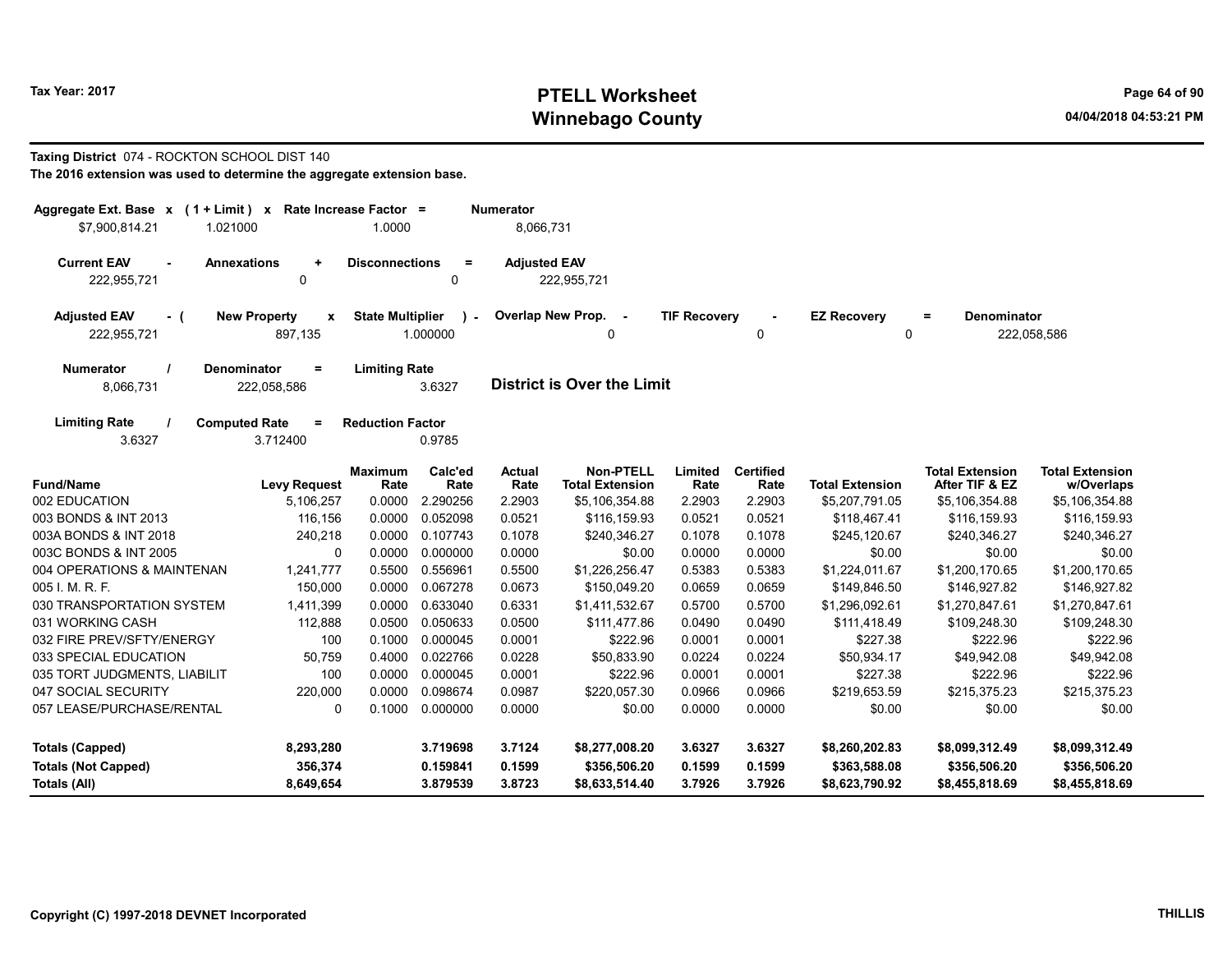# Tax Year: 2017 **PTELL Worksheet** Page 65 of 90 Winnebago County and the County of the County of the County of the County of the County of the County of the County of the County of the County of the County of the County of the County of the County of the County of the C

#### Taxing District 075 - NORTH BOONE SD #200

| Aggregate Ext. Base x (1 + Limit) x Rate Increase Factor = |                                                |                         |                         | <b>Numerator</b>      |                                            |                     |                          |                         |                                          |                                      |
|------------------------------------------------------------|------------------------------------------------|-------------------------|-------------------------|-----------------------|--------------------------------------------|---------------------|--------------------------|-------------------------|------------------------------------------|--------------------------------------|
| \$8,862,514.60                                             | 1.021000                                       | 1.0000                  |                         | 9,048,627             |                                            |                     |                          |                         |                                          |                                      |
| <b>Current EAV</b><br>142,632,072                          | <b>Annexations</b><br>$\ddot{}$<br>$\mathbf 0$ | <b>Disconnections</b>   | $\equiv$<br>0           | <b>Adjusted EAV</b>   | 142,632,072                                |                     |                          |                         |                                          |                                      |
| <b>Adjusted EAV</b><br>- (<br>142,632,072                  | <b>New Property</b><br>X<br>87,619             | <b>State Multiplier</b> | $\lambda$ -<br>1.000000 |                       | Overlap New Prop. -<br>597.105             | <b>TIF Recovery</b> | $\mathbf 0$              | <b>EZ Recovery</b><br>0 | <b>Denominator</b><br>$=$                | 141,947,348                          |
| <b>Numerator</b>                                           | <b>Denominator</b><br>$=$                      | <b>Limiting Rate</b>    |                         |                       |                                            |                     |                          |                         |                                          |                                      |
| 9,048,627                                                  | 141,947,348                                    |                         | 6.3747                  |                       | <b>District is Over the Limit</b>          |                     |                          |                         |                                          |                                      |
| <b>Limiting Rate</b><br>6.3747                             | <b>Computed Rate</b><br>$=$<br>6.556700        | <b>Reduction Factor</b> | 0.9722                  |                       |                                            |                     |                          |                         |                                          |                                      |
| <b>Fund/Name</b>                                           | <b>Levy Request</b>                            | Maximum<br>Rate         | Calc'ed<br>Rate         | <b>Actual</b><br>Rate | <b>Non-PTELL</b><br><b>Total Extension</b> | Limited<br>Rate     | <b>Certified</b><br>Rate | <b>Total Extension</b>  | <b>Total Extension</b><br>After TIF & EZ | <b>Total Extension</b><br>w/Overlaps |
| 002 EDUCATION                                              | 5,475,000                                      | 0.0000                  | 3.838548                | 3.8386                | \$39,272.18                                | 3.7369              | 3.7369                   | \$38,231.70             | \$38,231.70                              | \$5,330,017.90                       |
| 003 BONDS & INT 2008 & 2008A                               | 0                                              | 0.0000                  | 0.000000                | 0.0000                | \$0.00                                     | 0.0000              | 0.0000                   | \$0.00                  | \$0.00                                   | \$0.00                               |
| 003A BONDS & INT 2016                                      | $\Omega$                                       | 0.0000                  | 0.000000                | 0.0000                | \$0.00                                     | 0.0000              | 0.0000                   | \$0.00                  | \$0.00                                   | \$0.00                               |
| 003B BONDS & INT 2003                                      | 1,315,000                                      | 0.0000                  | 0.921953                | 0.9220                | \$9,432.85                                 | 0.9220              | 0.9220                   | \$9,432.85              | \$9,432.85                               | \$1,315,067.70                       |
| 003C BONDS & INT 2006                                      | 600,000                                        | 0.0000                  | 0.420663                | 0.4207                | \$4,304.12                                 | 0.4207              | 0.4207                   | \$4,304.12              | \$4,304.12                               | \$600,053.13                         |
| 003D BONDS & INT 2007A                                     | 0                                              | 0.0000                  | 0.000000                | 0.0000                | \$0.00                                     | 0.0000              | 0.0000                   | \$0.00                  | \$0.00                                   | \$0.00                               |
| 003E BONDS & INT 2017                                      | 298,027                                        | 0.0000                  | 0.208948                | 0.2090                | \$2,138.25                                 | 0.2090              | 0.2090                   | \$2,138.25              | \$2,138.25                               | \$298,101.03                         |
| 004 OPERATIONS & MAINTENAN                                 | 1,080,000                                      | 0.7500                  | 0.757193                | 0.7500                | \$7,673.15                                 | 0.7325              | 0.7325                   | \$7,494.10              | \$7,494.10                               | \$1,044,779.93                       |
| 005 I. M. R. F.                                            | 360,000                                        | 0.0000                  | 0.252398                | 0.2524                | \$2,582.27                                 | 0.2465              | 0.2465                   | \$2,521.91              | \$2,521.91                               | \$351,588.06                         |
| 030 TRANSPORTATION SYSTEM                                  | 700,000                                        | 0.0000                  | 0.490773                | 0.4908                | \$5,021.31                                 | 0.4908              | 0.4908                   | \$5,021.31              | \$5,021.31                               | \$700,038.21                         |
| 031 WORKING CASH                                           | 60,000                                         | 0.0500                  | 0.042066                | 0.0421                | \$430.72                                   | 0.0412              | 0.0412                   | \$421.51                | \$421.51                                 | \$58,764.41                          |
| 032 FIRE PREV/SFTY/ENERGY                                  | 50,000                                         | 0.1000                  | 0.035055                | 0.0351                | \$359.10                                   | 0.0343              | 0.0343                   | \$350.92                | \$350.92                                 | \$48,922.80                          |
| 033 SPECIAL EDUCATION                                      | 1,040,000                                      | 0.8000                  | 0.729149                | 0.7292                | \$7,460.34                                 | 0.7122              | 0.7122                   | \$7,286.42              | \$7,286.42                               | \$1,015,825.62                       |
| 035 TORT JUDGMENTS, LIABILIT                               | 190,000                                        | 0.0000                  | 0.133210                | 0.1333                | \$1,363.77                                 | 0.1302              | 0.1302                   | \$1,332.06              | \$1,332.06                               | \$185,706.96                         |
| 047 SOCIAL SECURITY                                        | 360,000                                        | 0.0000                  | 0.252398                | 0.2524                | \$2,582.27                                 | 0.2465              | 0.2465                   | \$2,521.91              | \$2,521.91                               | \$351,588.06                         |
| 057 LEASE/PURCHASE/RENTAL                                  | 5,000                                          | 0.1000                  | 0.003506                | 0.0036                | \$36.83                                    | 0.0036              | 0.0036                   | \$36.83                 | \$36.83                                  | \$5,134.75                           |
| 109A MANUAL PRIOR YEAR ADJI                                | $\mathbf 0$                                    |                         | 0.0000 0.000000         | 0.0000                | \$0.00                                     | $-0.0292$           | $-0.0292$                | (\$298.74)              | (\$298.74)                               | (\$41,648.57)                        |
| <b>Totals (Capped)</b>                                     | 9,320,000                                      |                         | 6.534296                | 6.5275                | \$66,781.94                                | 6.3747              | 6.3747                   | \$65,218.66             | \$65,218.67                              | \$9,092,366.70                       |
| <b>Totals (Not Capped)</b>                                 | 2,213,027                                      |                         | 1.551564                | 1.5517                | \$15,875.22                                | 1.5225              | 1.5225                   | \$15,576.48             | \$15,576.48                              | \$2,171,573.29                       |
| Totals (All)                                               | 11,533,027                                     |                         | 8.085860                | 8.0792                | \$82,657.16                                | 7.8972              | 7.8972                   | \$80,795.15             | \$80,795.15                              | \$11,263,939.99                      |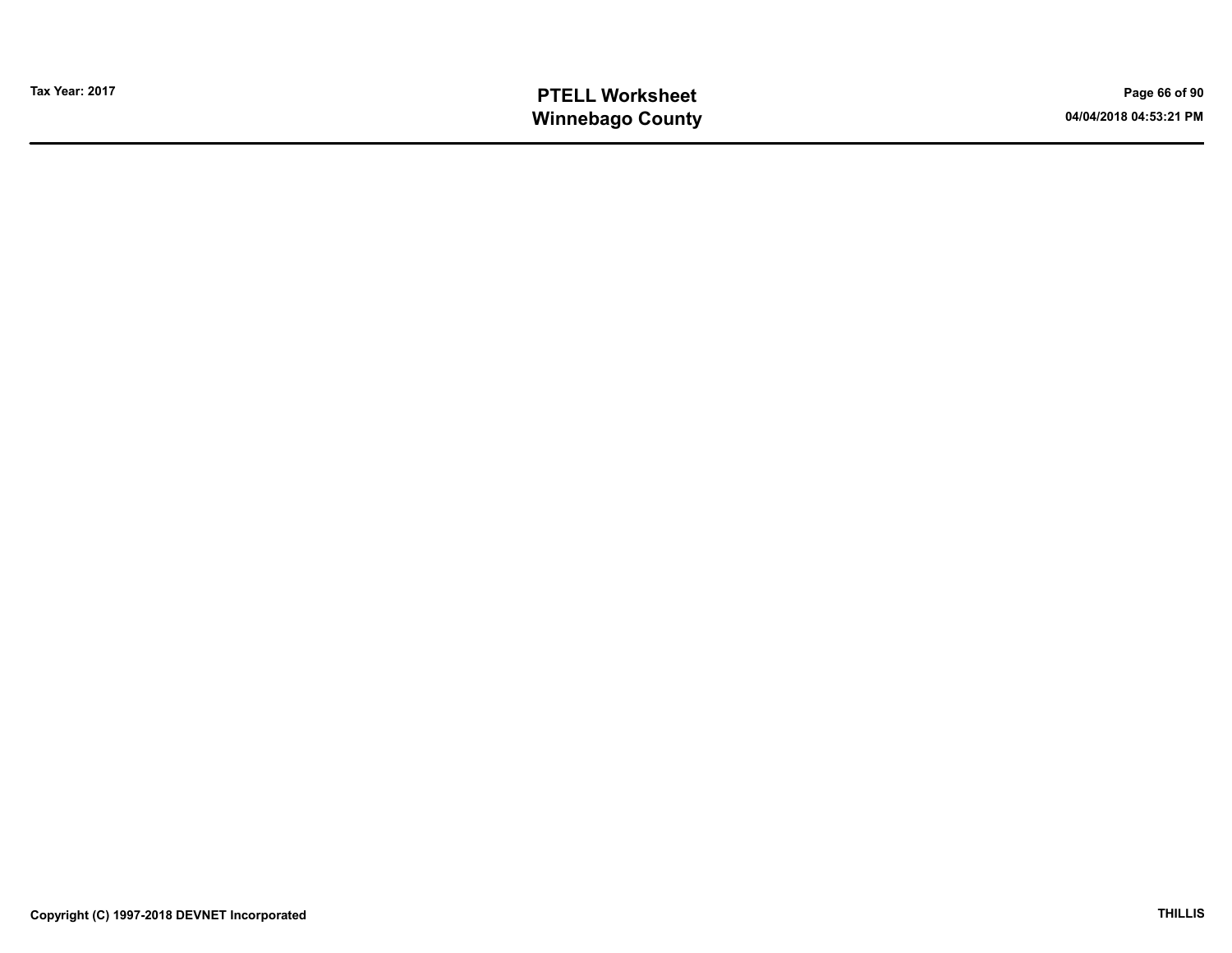# Tax Year: 2017 **PTELL Worksheet** Page 67 of 90 Winnebago County and the County of the County of the County of the County of the County of the County of the County of the County of the County of the County of the County of the County of the County of the County of the C

#### Taxing District 076 - ROCKFORD SCHOOL DIST 205 The 2014 extension was used to determine the aggregate extension base.

| Aggregate Ext. Base $x$ (1 + Limit) $x$ |     |                                                  | Rate Increase Factor =                        | <b>Numerator</b>                     |                          |        |                    |    |                                     |
|-----------------------------------------|-----|--------------------------------------------------|-----------------------------------------------|--------------------------------------|--------------------------|--------|--------------------|----|-------------------------------------|
| \$143,347,220.67                        |     | .021000                                          | 1.0000                                        | 146,357,512                          |                          |        |                    |    |                                     |
| <b>Current EAV</b><br>2,022,296,484     |     | <b>Annexations</b><br>$\pm$<br>53.217            | <b>Disconnections</b><br>$\equiv$<br>18.038   | <b>Adjusted EAV</b><br>2,022,261,305 |                          |        |                    |    |                                     |
| <b>Adjusted EAV</b><br>2,022,261,305    | - 1 | <b>New Property</b><br>$\mathbf{x}$<br>5.931.485 | <b>State Multiplier</b><br>$\sim$<br>1.000000 | Overlap New Prop.<br>۰.              | <b>TIF Recovery</b><br>0 | $\sim$ | <b>EZ Recovery</b> | Ξ. | <b>Denominator</b><br>2,016,329,820 |
| <b>Numerator</b>                        |     | <b>Denominator</b><br>Ξ.                         | <b>Limiting Rate</b>                          |                                      |                          |        |                    |    |                                     |

| 146,357,512 | 2,016,329,820 | 7.2587 | <b>District is Within the Limit</b> |
|-------------|---------------|--------|-------------------------------------|

| <b>Fund/Name</b>             | <b>Levy Request</b> | Maximum<br>Rate | Calc'ed<br>Rate | Actual<br>Rate | <b>Non-PTELL</b><br><b>Total Extension</b> | Limited<br>Rate | <b>Certified</b><br>Rate | <b>Total Extension</b> | <b>Total Extension</b><br>After TIF & EZ | <b>Total Extension</b><br>w/Overlaps |
|------------------------------|---------------------|-----------------|-----------------|----------------|--------------------------------------------|-----------------|--------------------------|------------------------|------------------------------------------|--------------------------------------|
| 002 EDUCATION                | 79,643,089          | 0.0000          | 3.938250        | 3.9383         | \$79,531,739.58                            | 3.9383          | 3.9383                   | \$80,879,641.97        | \$79,531,739.58                          | \$79,644,102.43                      |
| 003 BONDS & INT 2000         | 5,650,000           | 0.0000          | 0.279385        | 0.2794         | \$5,642,324.87                             | 0.2794          | 0.2794                   | \$5,737,950.88         | \$5,642,324.87                           | \$5,650,296.38                       |
| 003A BONDS & INT 2015 A & B  | 3,272,525           | 0.0000          | 0.161822        | 0.1619         | \$3.269.478.87                             | 0.1619          | 0.1619                   | \$3.324.889.94         | \$3,269,478.87                           | \$3.274.098.01                       |
| 003C BONDS & INT 2016        | 0                   | 0.0000          | 0.000000        | 0.0000         | \$0.00                                     | 0.0000          | 0.0000                   | \$0.00                 | \$0.00                                   | \$0.00                               |
| 003F BONDS & INT 2010        | 1,740,000           | 0.0000          | 0.086041        | 0.0861         | \$1,738,740.77                             | 0.0861          | 0.0861                   | \$1,768,208.92         | \$1,738,740.77                           | \$1,741,197.27                       |
| 003G BONDS & INT 2013 A & B  | 2,656,600           | 0.0000          | 0.131366        | 0.1314         | \$2,653,548.63                             | 0.1314          | 0.1314                   | \$2,698,520.92         | \$2,653,548.63                           | \$2,657,297.58                       |
| 004 OPERATIONS & MAINTENAN   | 14,700,000          | 0.7500          | 0.726896        | 0.7269         | \$14,679,334.10                            | 0.7269          | 0.7269                   | \$14,928,119.18        | \$14,679,334.10                          | \$14,700,073.14                      |
| 005 I. M. R. F.              | 2,866,146           | 0.0000          | 0.141727        | 0.1418         | \$2,863,570.75                             | 0.1418          | 0.1418                   | \$2,912,102.49         | \$2,863,570.75                           | \$2,867,616.41                       |
| 030 TRANSPORTATION SYSTEM    | 16,202,542          | 0.0000          | 0.801195        | 0.8012         | \$16,179,780.55                            | 0.8012          | 0.8012                   | \$16,453,995.16        | \$16,179,780.55                          | \$16,202,639.43                      |
| 031 WORKING CASH             | 980,000             | 0.0500          | 0.048460        | 0.0485         | \$979,430.05                               | 0.0485          | 0.0485                   | \$996,029.41           | \$979,430.05                             | \$980,813.79                         |
| 032 FIRE PREV/SFTY/ENERGY    | 1,950,000           | 0.1000          | 0.096425        | 0.0965         | \$1,948,762.88                             | 0.0965          | 0.0965                   | \$1,981,790.48         | \$1,948,762.88                           | \$1,951,516.11                       |
| 033 SPECIAL EDUCATION        | 15,600,000          | 0.8000          | 0.771400        | 0.7714         | \$15,577,986.42                            | 0.7714          | 0.7714                   | \$15,842,001.83        | \$15,577,986.42                          | \$15,599,995.08                      |
| 035 TORT JUDGMENTS, LIABILIT | 5,966,022           | 0.0000          | 0.295012        | 0.2951         | \$5,959,377.49                             | 0.2951          | 0.2951                   | \$6,060,376.90         | \$5,959,377.49                           | \$5,967,796.92                       |
| 047 SOCIAL SECURITY          | 3,458,391           | 0.0000          | 0.171013        | 0.1711         | \$3,455,267.66                             | 0.1711          | 0.1711                   | \$3,513,827.47         | \$3,455,267.66                           | \$3,460,149.28                       |
| Totals (Capped)              | 141,366,190         |                 | 6.990378        | 6.9908         | \$141,175,249.48                           | 6.9908          | 6.9908                   | \$143,567,884.90       | \$141,175,249.48                         | \$141,374,702.59                     |
| <b>Totals (Not Capped)</b>   | 13,319,125          |                 | 0.658614        | 0.6588         | \$13,304,093.14                            | 0.6588          | 0.6588                   | \$13,529,570.66        | \$13,304,093.14                          | \$13,322,889.24                      |
| Totals (All)                 | 154,685,315         |                 | 7.648992        | 7.6496         | \$154,479,342.62                           | 7.6496          | 7.6496                   | \$157,097,455.56       | \$154,479,342.62                         | \$154,697,591.83                     |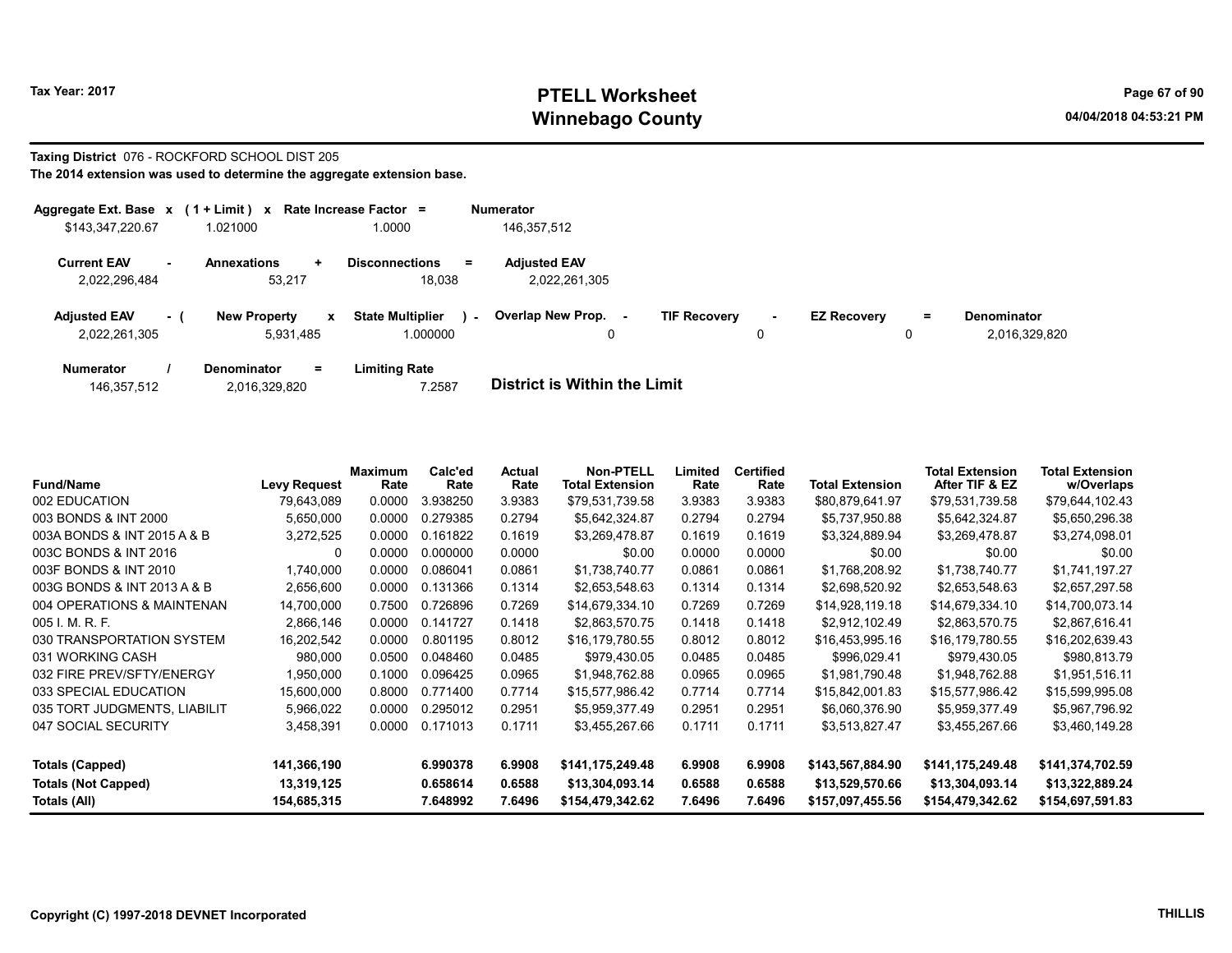# Tax Year: 2017 **PTELL Worksheet** Page 68 of 90 Winnebago County and the County of the County of the County of the County of the County of the County of the County of the County of the County of the County of the County of the County of the County of the County of the C

#### Taxing District 077 - HONONEGAH HIGH SD #207

| Aggregate Ext. Base $x$ (1 + Limit) $x$   |                                                 | Rate Increase Factor =  |                           | <b>Numerator</b>      |                                            |                     |                          |                         |                                          |                                      |
|-------------------------------------------|-------------------------------------------------|-------------------------|---------------------------|-----------------------|--------------------------------------------|---------------------|--------------------------|-------------------------|------------------------------------------|--------------------------------------|
| \$16,109,029.37<br>1.021000               |                                                 | 1.0000                  |                           | 16,447,319            |                                            |                     |                          |                         |                                          |                                      |
| <b>Current EAV</b><br>678,973,319         | <b>Annexations</b><br>$\ddot{}$<br>$\mathbf{0}$ | <b>Disconnections</b>   | $\equiv$<br>53,217        | <b>Adjusted EAV</b>   | 679,026,536                                |                     |                          |                         |                                          |                                      |
| <b>Adjusted EAV</b><br>- (<br>679,026,536 | <b>New Property</b><br>$\mathbf x$<br>5,143,687 | <b>State Multiplier</b> | $\mathcal{L}$<br>1.000000 | Overlap New Prop.     | $\sim$<br>0                                | <b>TIF Recovery</b> | 0                        | <b>EZ Recovery</b><br>0 | Denominator<br>$=$                       | 673,882,849                          |
| <b>Numerator</b><br>16,447,319            | <b>Denominator</b><br>$\equiv$<br>673,882,849   | <b>Limiting Rate</b>    | 2.4407                    |                       | <b>District is Over the Limit</b>          |                     |                          |                         |                                          |                                      |
| <b>Limiting Rate</b><br>2.4407            | <b>Computed Rate</b><br>$\equiv$<br>2.506600    | <b>Reduction Factor</b> | 0.9737                    |                       |                                            |                     |                          |                         |                                          |                                      |
| <b>Fund/Name</b>                          | <b>Levy Request</b>                             | <b>Maximum</b><br>Rate  | Calc'ed<br>Rate           | <b>Actual</b><br>Rate | <b>Non-PTELL</b><br><b>Total Extension</b> | Limited<br>Rate     | <b>Certified</b><br>Rate | <b>Total Extension</b>  | <b>Total Extension</b><br>After TIF & EZ | <b>Total Extension</b><br>w/Overlaps |
| 002 EDUCATION                             | 12,900,000                                      | 0.0000                  | 1.899927                  | 1.9000                | \$12,895,457.62                            | 1.8667              | 1.8667                   | \$12,753,572.67         | \$12,669,447.76                          | \$12,674,394.95                      |
| 003 BONDS & INT 2017A                     | 264,000                                         | 0.0000                  | 0.038882                  | 0.0389                | \$264,017.53                               | 0.0389              | 0.0389                   | \$265,770.60            | \$264,017.53                             | \$264,120.62                         |
| 003A BONDS & INT 2012                     | 418,400                                         | 0.0000                  | 0.061623                  | 0.0617                | \$418,763.02                               | 0.0617              | 0.0617                   | \$421,543.60            | \$418,763.02                             | \$418,926.54                         |
| 003B BONDS & INT 2017B                    | 184,200                                         | 0.0000                  | 0.027129                  | 0.0272                | \$184,608.66                               | 0.0272              | 0.0272                   | \$185,834.45            | \$184,608.66                             | \$184,680.74                         |
| 003C BONDS & INT 2014A                    | 348,100                                         | 0.0000                  | 0.051269                  | 0.0513                | \$348,177.36                               | 0.0513              | 0.0513                   | \$350,489.25            | \$348,177.36                             | \$348,313.31                         |
| 003D BONDS & INT 2014B                    | 0                                               | 0.0000                  | 0.000000                  | 0.0000                | \$0.00                                     | 0.0000              | 0.0000                   | \$0.00                  | \$0.00                                   | \$0.00                               |
| 003E BONDS & INT 2018A                    | 362,221                                         | 0.0000                  | 0.053348                  | 0.0534                | \$362,430.23                               | 0.0534              | 0.0534                   | \$364,836.76            | \$362,430.23                             | \$362,571.75                         |
| 003F BONDS & INT 2018B                    | 700,477                                         | 0.0000                  | 0.103167                  | 0.1032                | \$700,426.96                               | 0.1032              | 0.1032                   | \$705,077.78            | \$700,426.96                             | \$700,700.47                         |
| 004 OPERATIONS & MAINTENAN                | 1,650,000                                       | 0.5500                  | 0.243014                  | 0.2431                | \$1,649,939.87                             | 0.2300              | 0.2300                   | \$1,571,394.29          | \$1,561,029.08                           | \$1,561,638.63                       |
| 005 I. M. R. F.                           | 200,000                                         | 0.0000                  | 0.029456                  | 0.0295                | \$200,218.95                               | 0.0100              | 0.0100                   | \$68,321.49             | \$67,870.83                              | \$67,897.33                          |
| 030 TRANSPORTATION SYSTEM                 | 818,330                                         | 0.0000                  | 0.120525                  | 0.1206                | \$818,522.20                               | 0.1206              | 0.1206                   | \$823,957.18            | \$818,522.20                             | \$818,841.82                         |
| 031 WORKING CASH                          | $\mathbf 0$                                     | 0.0500                  | 0.000000                  | 0.0000                | \$0.00                                     | 0.0000              | 0.0000                   | \$0.00                  | \$0.00                                   | \$0.00                               |
| 032 FIRE PREV/SFTY/ENERGY                 | $\mathbf 0$                                     | 0.1000                  | 0.000000                  | 0.0000                | \$0.00                                     | 0.0000              | 0.0000                   | \$0.00                  | \$0.00                                   | \$0.00                               |
| 033 SPECIAL EDUCATION                     | 1,200,000                                       | 0.4000                  | 0.176737                  | 0.1768                | \$1,199,956.27                             | 0.1768              | 0.1768                   | \$1,207,923.96          | \$1,199,956.27                           | \$1,200,424.83                       |
| 035 TORT JUDGMENTS, LIABILIT              | $\mathbf 0$                                     | 0.0000                  | 0.000000                  | 0.0000                | \$0.00                                     | 0.0000              | 0.0000                   | \$0.00                  | \$0.00                                   | \$0.00                               |
| 047 SOCIAL SECURITY                       | 248,020                                         | 0.0000                  | 0.036529                  | 0.0366                | \$248,407.24                               | 0.0366              | 0.0366                   | \$250,056.66            | \$248,407.24                             | \$248,504.23                         |
| 057 LEASE/PURCHASE/RENTAL                 | $\mathbf 0$                                     | 0.1000                  | 0.000000                  | 0.0000                | \$0.00                                     | 0.0000              | 0.0000                   | \$0.00                  | \$0.00                                   | \$0.00                               |
|                                           |                                                 |                         |                           |                       |                                            |                     |                          |                         |                                          |                                      |
| <b>Totals (Capped)</b>                    | 17,016,350                                      |                         | 2.506188                  | 2.5066                | \$17,012,502.15                            | 2.4407              | 2.4407                   | \$16,675,226.24         | \$16,565,233.38                          | \$16,571,701.79                      |
| <b>Totals (Not Capped)</b>                | 2,277,398                                       |                         | 0.335418                  | 0.3357                | \$2,278,423.76                             | 0.3357              | 0.3357                   | \$2,293,552.44          | \$2,278,423.76                           | \$2,279,313.43                       |
| Totals (All)                              | 19,293,748                                      |                         | 2.841606                  | 2.8423                | \$19,290,925.91                            | 2.7764              | 2.7764                   | \$18,968,778.68         | \$18,843,657.14                          | \$18,851,015.22                      |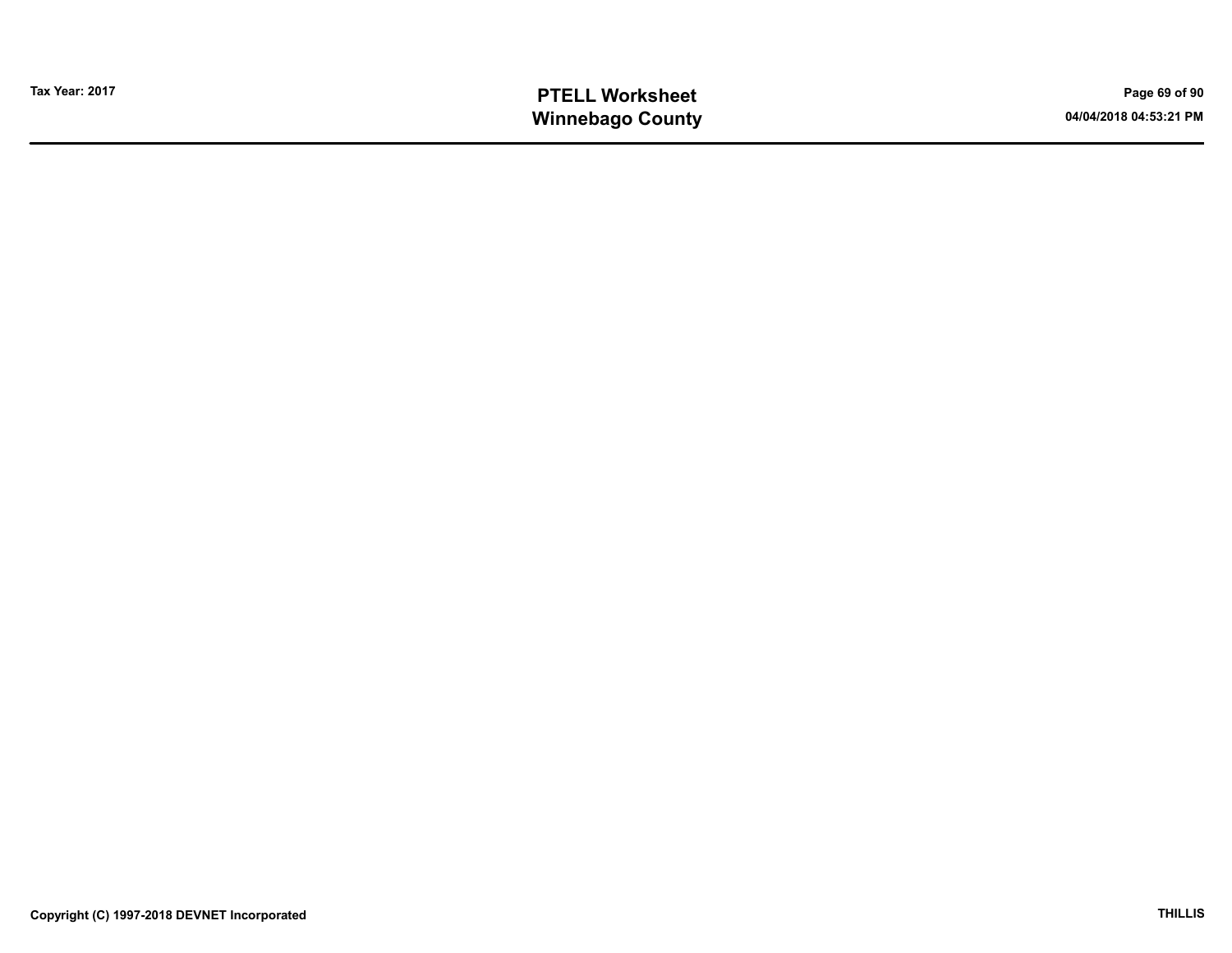# Tax Year: 2017 **PTELL Worksheet** Page 70 of 90 Winnebago County and the County of the County of the County of the County of the County of the County of the County of the County of the County of the County of the County of the County of the County of the County of the C

#### Taxing District 079 - SOUTH BELOIT SD #320

| Aggregate Ext. Base $x$ (1 + Limit) $x$<br>\$4,062,000.73<br>1.021000 |                                                 | Rate Increase Factor =<br>1.0000 |                 | <b>Numerator</b><br>4,147,303 |                                            |                     |                          |                        |                                          |                                      |
|-----------------------------------------------------------------------|-------------------------------------------------|----------------------------------|-----------------|-------------------------------|--------------------------------------------|---------------------|--------------------------|------------------------|------------------------------------------|--------------------------------------|
|                                                                       |                                                 |                                  |                 |                               |                                            |                     |                          |                        |                                          |                                      |
| <b>Current EAV</b><br>$\sim$<br>76,292,612                            | <b>Annexations</b><br>$\ddot{\phantom{1}}$<br>0 | <b>Disconnections</b>            | $\equiv$<br>0   | <b>Adjusted EAV</b>           | 76,292,612                                 |                     |                          |                        |                                          |                                      |
| <b>Adjusted EAV</b><br>- (<br>76,292,612                              | <b>New Property</b><br>$\mathbf{x}$<br>570,534  | <b>State Multiplier</b>          | ٠.<br>1.000000  |                               | Overlap New Prop.<br>$\sim$<br>0           | <b>TIF Recovery</b> | 0                        | <b>EZ Recovery</b>     | <b>Denominator</b><br>$=$<br>$\mathbf 0$ | 75,722,078                           |
| <b>Numerator</b><br>4,147,303                                         | <b>Denominator</b><br>$=$<br>75,722,078         | <b>Limiting Rate</b>             | 5.4771          |                               | <b>District is Over the Limit</b>          |                     |                          |                        |                                          |                                      |
| <b>Limiting Rate</b><br>5.4771                                        | <b>Computed Rate</b><br>$=$<br>5.701000         | <b>Reduction Factor</b>          | 0.9607          |                               |                                            |                     |                          |                        |                                          |                                      |
| <b>Fund/Name</b>                                                      | <b>Levy Request</b>                             | <b>Maximum</b><br>Rate           | Calc'ed<br>Rate | <b>Actual</b><br>Rate         | <b>Non-PTELL</b><br><b>Total Extension</b> | Limited<br>Rate     | <b>Certified</b><br>Rate | <b>Total Extension</b> | <b>Total Extension</b><br>After TIF & EZ | <b>Total Extension</b><br>w/Overlaps |
| 002 EDUCATION                                                         | 3,085,269                                       | 0.0000                           | 4.043995        | 4.0440                        | \$3,085,273.23                             | 3.8956              | 3.8956                   | \$2,999,831.75         | \$2,972,054.99                           | \$2,972,054.99                       |
| 003A BONDS & INT 2016A                                                | 45,058                                          | 0.0000                           | 0.059060        | 0.0591                        | \$45,088.93                                | 0.0591              | 0.0591                   | \$45,510.33            | \$45,088.93                              | \$45,088.93                          |
| 003B BONDS & INT 2016B                                                | 10,361                                          | 0.0000                           | 0.013581        | 0.0136                        | \$10,375.80                                | 0.0136              | 0.0136                   | \$10,472.77            | \$10,375.80                              | \$10,375.80                          |
| 003C BONDS & INT 2011B                                                | 23,250                                          | 0.0000                           | 0.030475        | 0.0305                        | \$23,269.25                                | 0.0305              | 0.0305                   | \$23,486.72            | \$23,269.25                              | \$23,269.25                          |
| 003D BONDS & INT 2013 A & B                                           | 944,302                                         | 0.0000                           | 1.237737        | 1.2378                        | \$944,349.95                               | 1.2378              | 1.2378                   | \$953,175.82           | \$944,349.95                             | \$944,349.95                         |
| 004 OPERATIONS & MAINTENAN                                            | 459,046                                         | 0.7500                           | 0.601691        | 0.6017                        | \$459,052.65                               | 0.6017              | 0.6017                   | \$463,342.94           | \$459,052.65                             | \$459,052.65                         |
| 005 I. M. R. F.                                                       | 101,000                                         | 0.0000                           | 0.132385        | 0.1324                        | \$101.011.42                               | 0.0900              | 0.0900                   | \$69,305.08            | \$68.663.35                              | \$68,663.35                          |
| 030 TRANSPORTATION SYSTEM                                             | 196,190                                         | 0.0000                           | 0.257155        | 0.2572                        | \$196,224.60                               | 0.2572              | 0.2572                   | \$198,058.51           | \$196,224.60                             | \$196,224.60                         |
| 031 WORKING CASH                                                      | 35,000                                          | 0.0500                           | 0.045876        | 0.0459                        | \$35,018.31                                | 0.0459              | 0.0459                   | \$35,345.59            | \$35,018.31                              | \$35,018.31                          |
| 032 FIRE PREV/SFTY/ENERGY                                             | 45,000                                          | 0.1000                           | 0.058983        | 0.0590                        | \$45,012.64                                | 0.0500              | 0.0500                   | \$38,502.82            | \$38,146.31                              | \$38,146.31                          |
| 033 SPECIAL EDUCATION                                                 | 47,000                                          | 0.8000                           | 0.061605        | 0.0617                        | \$47,072.54                                | 0.0617              | 0.0617                   | \$47,512.48            | \$47,072.54                              | \$47,072.54                          |
| 035 TORT JUDGMENTS, LIABILIT                                          | 175,000                                         | 0.0000                           | 0.229380        | 0.2294                        | \$175,015.25                               | 0.2053              | 0.2053                   | \$158,092.58           | \$156,628.73                             | \$156,628.73                         |
| 047 SOCIAL SECURITY                                                   | 160,704                                         | 0.0000                           | 0.210642        | 0.2107                        | \$160,748.53                               | 0.2107              | 0.2107                   | \$162,250.89           | \$160,748.53                             | \$160,748.53                         |
| 057 LEASE/PURCHASE/RENTAL                                             | 45,000                                          | 0.1000                           | 0.058983        | 0.0590                        | \$45,012.64                                | 0.0590              | 0.0590                   | \$45,433.33            | \$45,012.64                              | \$45,012.64                          |
| <b>Totals (Capped)</b>                                                | 4,349,209                                       |                                  | 5.700695        | 5.7010                        | \$4,349,441.81                             | 5.4771              | 5.4771                   | \$4,217,675.96         | \$4,178,622.65                           | \$4,178,622.65                       |
| <b>Totals (Not Capped)</b>                                            | 1,022,971                                       |                                  | 1.340853        | 1.3410                        | \$1,023,083.93                             | 1.3410              | 1.3410                   | \$1,032,645.65         | \$1,023,083.93                           | \$1,023,083.93                       |
| <b>Totals (All)</b>                                                   | 5,372,180                                       |                                  | 7.041548        | 7.0420                        | \$5,372,525.74                             | 6.8181              | 6.8181                   | \$5,250,321.61         | \$5,201,706.58                           | \$5,201,706.58                       |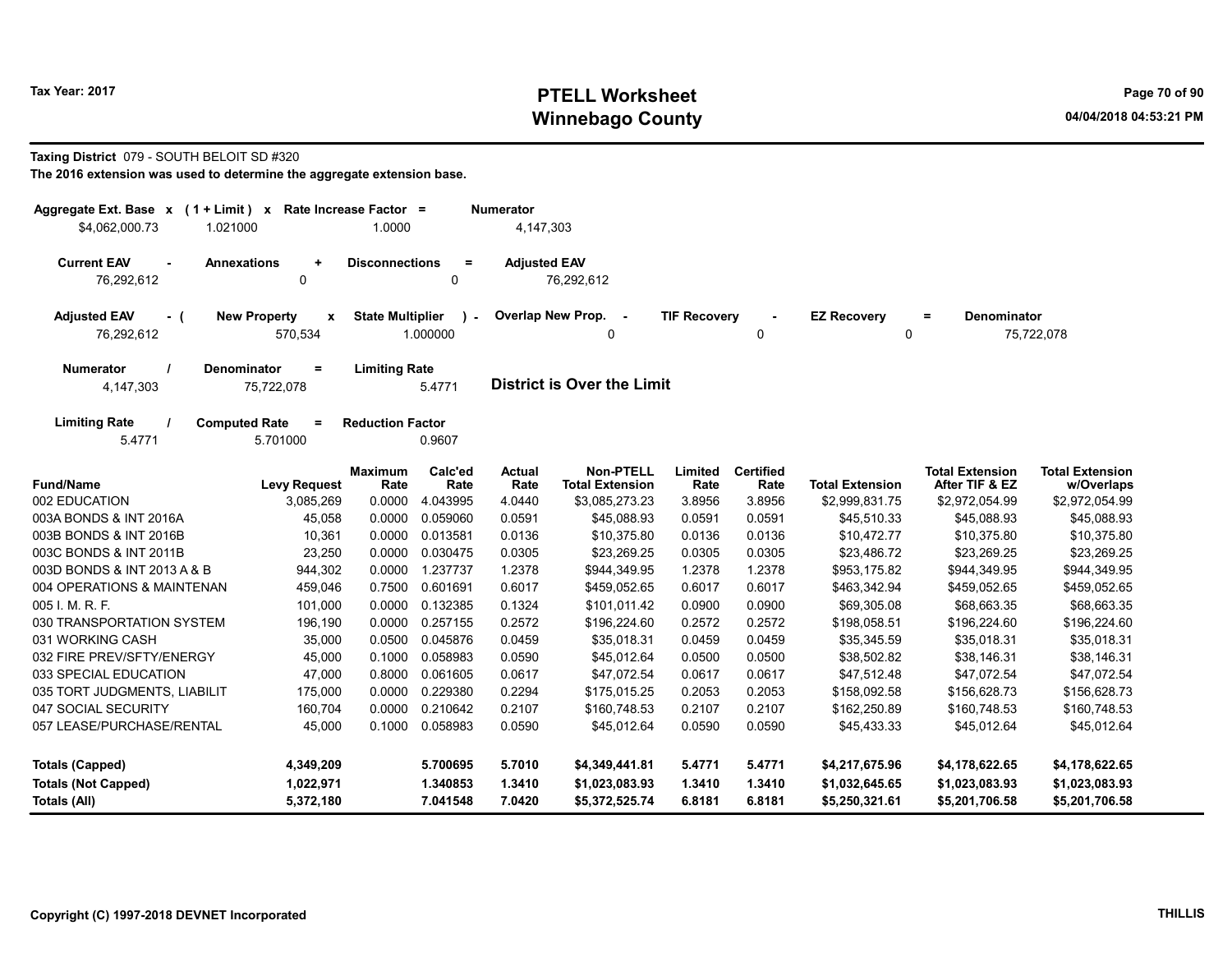# Tax Year: 2017 **PTELL Worksheet** Page 71 of 90 Winnebago County and the County of the County of the County of the County of the County of the County of the County of the County of the County of the County of the County of the County of the County of the County of the C

## Taxing District 080 - PECATONICA UNIT SD #321

| Aggregate Ext. Base $x$ (1 + Limit) $x$<br>\$5,261,546.77<br>1.021000 |                                                    | Rate Increase Factor =<br>1.0000 |                         | <b>Numerator</b><br>5,372,039 |                                            |                     |                          |                         |                                          |                                      |
|-----------------------------------------------------------------------|----------------------------------------------------|----------------------------------|-------------------------|-------------------------------|--------------------------------------------|---------------------|--------------------------|-------------------------|------------------------------------------|--------------------------------------|
| <b>Current EAV</b><br>$\sim$<br>92,025,478                            | <b>Annexations</b><br>$\ddot{}$<br>0               | <b>Disconnections</b>            | Ξ<br>0                  | <b>Adjusted EAV</b>           | 92,025,478                                 |                     |                          |                         |                                          |                                      |
| <b>Adjusted EAV</b><br>$-$ (<br>92,025,478                            | <b>New Property</b><br>$\boldsymbol{x}$<br>449,790 | <b>State Multiplier</b>          | $\lambda$ -<br>1.000000 |                               | Overlap New Prop. -<br>66,069              | <b>TIF Recovery</b> | 0                        | <b>EZ Recovery</b><br>0 | <b>Denominator</b><br>$=$                | 91,509,619                           |
| <b>Numerator</b><br>5,372,039                                         | <b>Denominator</b><br>$=$<br>91,509,619            | <b>Limiting Rate</b>             | 5.8705                  |                               | <b>District is Over the Limit</b>          |                     |                          |                         |                                          |                                      |
| <b>Limiting Rate</b><br>5.8705                                        | <b>Computed Rate</b><br>$=$<br>5.989700            | <b>Reduction Factor</b>          | 0.9801                  |                               |                                            |                     |                          |                         |                                          |                                      |
| <b>Fund/Name</b>                                                      | <b>Levy Request</b>                                | <b>Maximum</b><br>Rate           | Calc'ed<br>Rate         | <b>Actual</b><br>Rate         | <b>Non-PTELL</b><br><b>Total Extension</b> | Limited<br>Rate     | <b>Certified</b><br>Rate | <b>Total Extension</b>  | <b>Total Extension</b><br>After TIF & EZ | <b>Total Extension</b><br>w/Overlaps |
| 002 EDUCATION                                                         | 3,938,048                                          | 0.0000                           | 4.279302                | 4.2794                        | \$3,534,834.55                             | 4.2000              | 4.2000                   | \$3,469,249.22          | \$3,469,249.22                           | \$3,865,070.08                       |
| 003a BONDS & INT 2001                                                 | 1,520,000                                          | 0.0000                           | 1.651717                | 1.6518                        | \$1,364,406.16                             | 1.6518              | 1.6518                   | \$1,364,406.16          | \$1,364,406.16                           | \$1,520,076.85                       |
| 004 OPERATIONS & MAINTENAN                                            | 703,224                                            | 0.7500                           | 0.764162                | 0.7500                        | \$619,508.79                               | 0.7500              | 0.7500                   | \$619,508.79            | \$619,508.79                             | \$690,191.09                         |
| 005 I. M. R. F.                                                       | 187,527                                            | 0.0000                           | 0.203777                | 0.2038                        | \$168,341.19                               | 0.1998              | 0.1998                   | \$165,037.14            | \$165,037.14                             | \$183,866.91                         |
| 030 TRANSPORTATION SYSTEM                                             | 344,299                                            | 0.0000                           | 0.374134                | 0.3742                        | \$309,093.59                               | 0.3668              | 0.3668                   | \$302,981.10            | \$302,981.10                             | \$337,549.45                         |
| 031 WORKING CASH                                                      | 36,849                                             | 0.0500                           | 0.040042                | 0.0401                        | \$33,123.07                                | 0.0394              | 0.0394                   | \$32,544.86             | \$32,544.86                              | \$36,258.04                          |
| 032 FIRE PREV/SFTY/ENERGY                                             | 83,543                                             | 0.1000                           | 0.090783                | 0.0908                        | \$75,001.86                                | 0.0890              | 0.0890                   | \$73,515.04             | \$73,515.04                              | \$81,902.68                          |
| 033 SPECIAL EDUCATION                                                 | 34,879                                             | 0.8000                           | 0.037902                | 0.0380                        | \$31,388.45                                | 0.0373              | 0.0373                   | \$30,810.24             | \$30,810.24                              | \$34,325.50                          |
| 035 TORT JUDGMENTS, LIABILIT                                          | 10,501                                             | 0.0000                           | 0.011411                | 0.0115                        | \$9,499.13                                 | 0.0113              | 0.0113                   | \$9,333.93              | \$9,333.93                               | \$10,398.88                          |
| 047 SOCIAL SECURITY                                                   | 185,745                                            | 0.0000                           | 0.201841                | 0.2019                        | \$166,771.77                               | 0.1769              | 0.1769                   | \$146,121.47            | \$146,121.47                             | \$162,793.07                         |
| 057 LEASE/PURCHASE/RENTAL                                             | 0                                                  | 0.1000                           | 0.000000                | 0.0000                        | \$0.00                                     | 0.0000              | 0.0000                   | \$0.00                  | \$0.00                                   | \$0.00                               |
| <b>Totals (Capped)</b>                                                | 5,524,615                                          |                                  | 6.003354                | 5.9897                        | \$4,947,562.40                             | 5.8705              | 5.8705                   | \$4,849,101.80          | \$4,849,101.79                           | \$5,402,355.70                       |
| <b>Totals (Not Capped)</b>                                            | 1,520,000                                          |                                  | 1.651717                | 1.6518                        | \$1,364,406.16                             | 1.6518              | 1.6518                   | \$1,364,406.16          | \$1,364,406.16                           | \$1,520,076.85                       |
| Totals (All)                                                          | 7,044,615                                          |                                  | 7.655071                | 7.6415                        | \$6,311,968.56                             | 7.5223              | 7.5223                   | \$6,213,507.96          | \$6,213,507.95                           | \$6,922,432.55                       |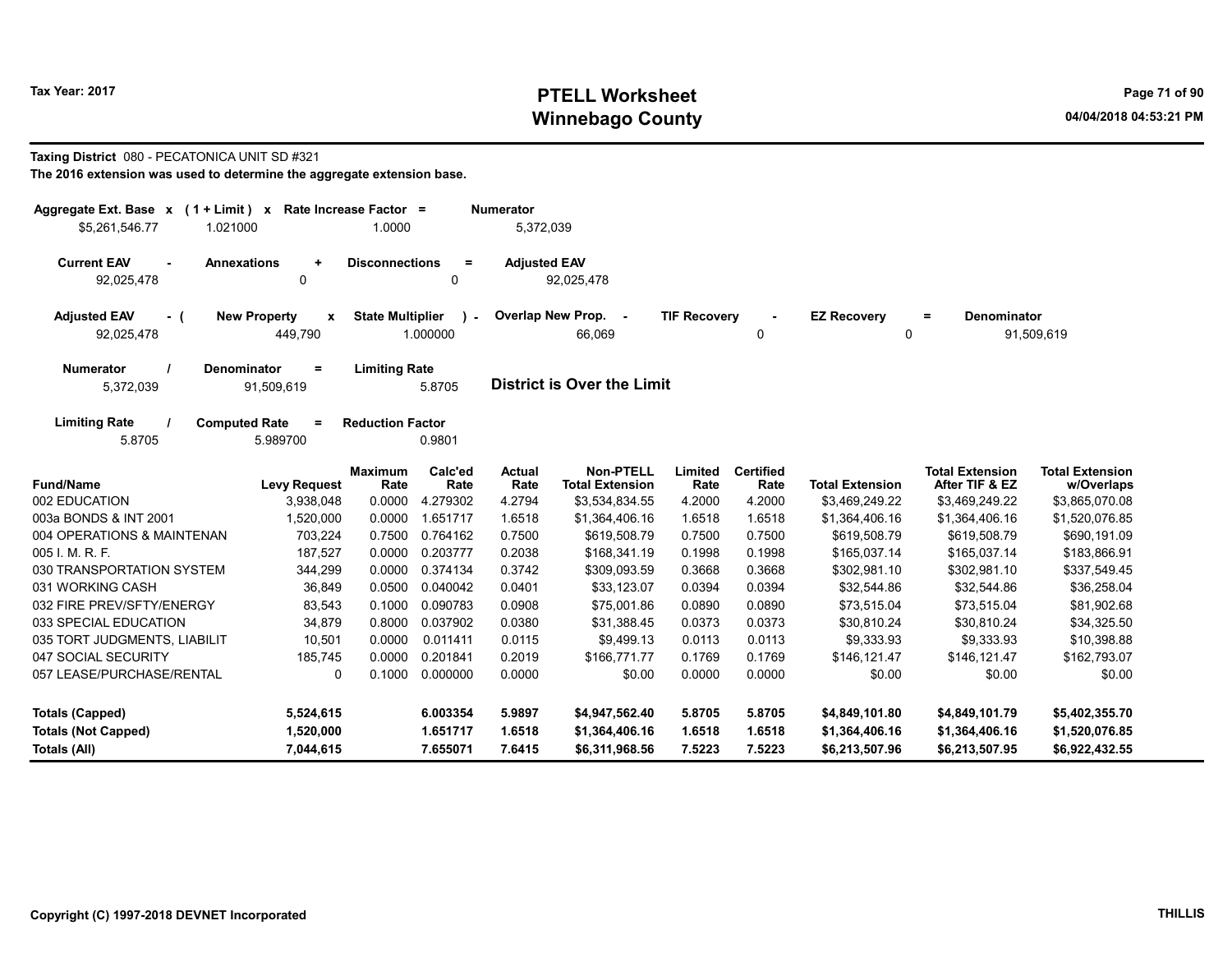# Tax Year: 2017 **PTELL Worksheet** Page 72 of 90 Winnebago County and the County of the County of the County of the County of the County of the County of the County of the County of the County of the County of the County of the County of the County of the County of the C

#### Taxing District 081 - DURAND UNIT SD #322

| Aggregate Ext. Base $x$ (1 + Limit) $x$<br>\$5,630,429.55<br>1.021000 |                                                | Rate Increase Factor =<br>1.0000 |                         | <b>Numerator</b><br>5,748,669 |                                            |                     |                          |                                   |                                          |                                      |
|-----------------------------------------------------------------------|------------------------------------------------|----------------------------------|-------------------------|-------------------------------|--------------------------------------------|---------------------|--------------------------|-----------------------------------|------------------------------------------|--------------------------------------|
| <b>Current EAV</b><br>$\sim$<br>78,192,557                            | <b>Annexations</b><br>$\ddot{}$<br>0           | <b>Disconnections</b>            | $\equiv$<br>$\Omega$    | <b>Adjusted EAV</b>           | 78,192,557                                 |                     |                          |                                   |                                          |                                      |
| <b>Adjusted EAV</b><br>- (<br>78,192,557                              | <b>New Property</b><br>$\mathbf{x}$<br>495,035 | <b>State Multiplier</b>          | $\lambda$ -<br>1.000000 |                               | Overlap New Prop. -<br>0                   | <b>TIF Recoverv</b> | 0                        | <b>EZ Recovery</b><br>$\mathbf 0$ | <b>Denominator</b><br>$=$                | 77,697,522                           |
| <b>Numerator</b><br>5,748,669                                         | <b>Denominator</b><br>$=$<br>77,697,522        | <b>Limiting Rate</b>             | 7.3988                  |                               | <b>District is Over the Limit</b>          |                     |                          |                                   |                                          |                                      |
| <b>Limiting Rate</b><br>7.3988                                        | <b>Computed Rate</b><br>$=$<br>7.527900        | <b>Reduction Factor</b>          | 0.9829                  |                               |                                            |                     |                          |                                   |                                          |                                      |
| <b>Fund/Name</b>                                                      | <b>Levy Request</b>                            | <b>Maximum</b><br>Rate           | Calc'ed<br>Rate         | <b>Actual</b><br>Rate         | <b>Non-PTELL</b><br><b>Total Extension</b> | Limited<br>Rate     | <b>Certified</b><br>Rate | <b>Total Extension</b>            | <b>Total Extension</b><br>After TIF & EZ | <b>Total Extension</b><br>w/Overlaps |
| 002 EDUCATION                                                         | 3,554,700                                      | 0.0000                           | 4.546085                | 4.5461                        | \$3,496,498.61                             | 4.5461              | 4.5461                   | \$3,507,303.42                    | \$3,496,498.61                           | \$3,554,711.83                       |
| 003A BONDS & INT 2010                                                 | 0                                              | 0.0000                           | 0.000000                | 0.0000                        | \$0.00                                     | 0.0000              | 0.0000                   | \$0.00                            | \$0.00                                   | \$0.00                               |
| 003C BONDS & INT 2003 A                                               | 185,000                                        | 0.0000                           | 0.236595                | 0.2366                        | \$181.973.91                               | 0.2366              | 0.2366                   | \$182,536.24                      | \$181,973.91                             | \$185,003.59                         |
| 004 OPERATIONS & MAINTENAN                                            | 594,630                                        | 0.7500                           | 0.760469                | 0.7500                        | \$576,840.36                               | 0.7500              | 0.7500                   | \$578,622.90                      | \$576,840.36                             | \$586,444.18                         |
| 005 I. M. R. F.                                                       | 90,000                                         | 0.0000                           | 0.115101                | 0.1152                        | \$88,602.68                                | 0.1151              | 0.1151                   | \$88,799.33                       | \$88,525.77                              | \$89,999.63                          |
| 030 TRANSPORTATION SYSTEM                                             | 355,100                                        | 0.0000                           | 0.454135                | 0.4542                        | \$349,334.52                               | 0.3365              | 0.3365                   | \$259,608.81                      | \$258,809.04                             | \$263,117.95                         |
| 031 WORKING CASH                                                      | 39,640                                         | 0.0500                           | 0.050695                | 0.0500                        | \$38,456.02                                | 0.0500              | 0.0500                   | \$38,574.86                       | \$38,456.02                              | \$39,096.28                          |
| 032 FIRE PREV/SFTY/ENERGY                                             | 79,280                                         | 0.1000                           | 0.101391                | 0.1000                        | \$76,912.05                                | 0.1000              | 0.1000                   | \$77.149.72                       | \$76,912.05                              | \$78,192.56                          |
| 033 SPECIAL EDUCATION                                                 | 634,270                                        | 0.8000                           | 0.811164                | 0.8000                        | \$615,296.38                               | 0.8000              | 0.8000                   | \$617,197.76                      | \$615,296.38                             | \$625,540.46                         |
| 035 TORT JUDGMENTS, LIABILIT                                          | 358,770                                        | 0.0000                           | 0.458829                | 0.4589                        | \$352,949.39                               | 0.4476              | 0.4476                   | \$345,322.15                      | \$344,258.33                             | \$349,989.89                         |
| 047 SOCIAL SECURITY                                                   | 120,000                                        | 0.0000                           | 0.153467                | 0.1535                        | \$118.059.99                               | 0.1535              | 0.1535                   | \$118.424.82                      | \$118.059.99                             | \$120,025.57                         |
| 057 LEASE/PURCHASE/RENTAL                                             | 79,280                                         | 0.1000                           | 0.101391                | 0.1000                        | \$76,912.05                                | 0.1000              | 0.1000                   | \$77,149.72                       | \$76,912.05                              | \$78,192.56                          |
| <b>Totals (Capped)</b>                                                | 5,905,670                                      |                                  | 7.552727                | 7.5279                        | \$5,789,862.05                             | 7.3988              | 7.3988                   | \$5,708,153.48                    | \$5,690,568.60                           | \$5,785,310.91                       |
| <b>Totals (Not Capped)</b>                                            | 185,000                                        |                                  | 0.236595                | 0.2366                        | \$181.973.91                               | 0.2366              | 0.2366                   | \$182,536.24                      | \$181,973.91                             | \$185,003.59                         |
| Totals (All)                                                          | 6,090,670                                      |                                  | 7.789322                | 7.7645                        | \$5,971,835.96                             | 7.6354              | 7.6354                   | \$5,890,689.72                    | \$5,872,542.51                           | \$5,970,314.50                       |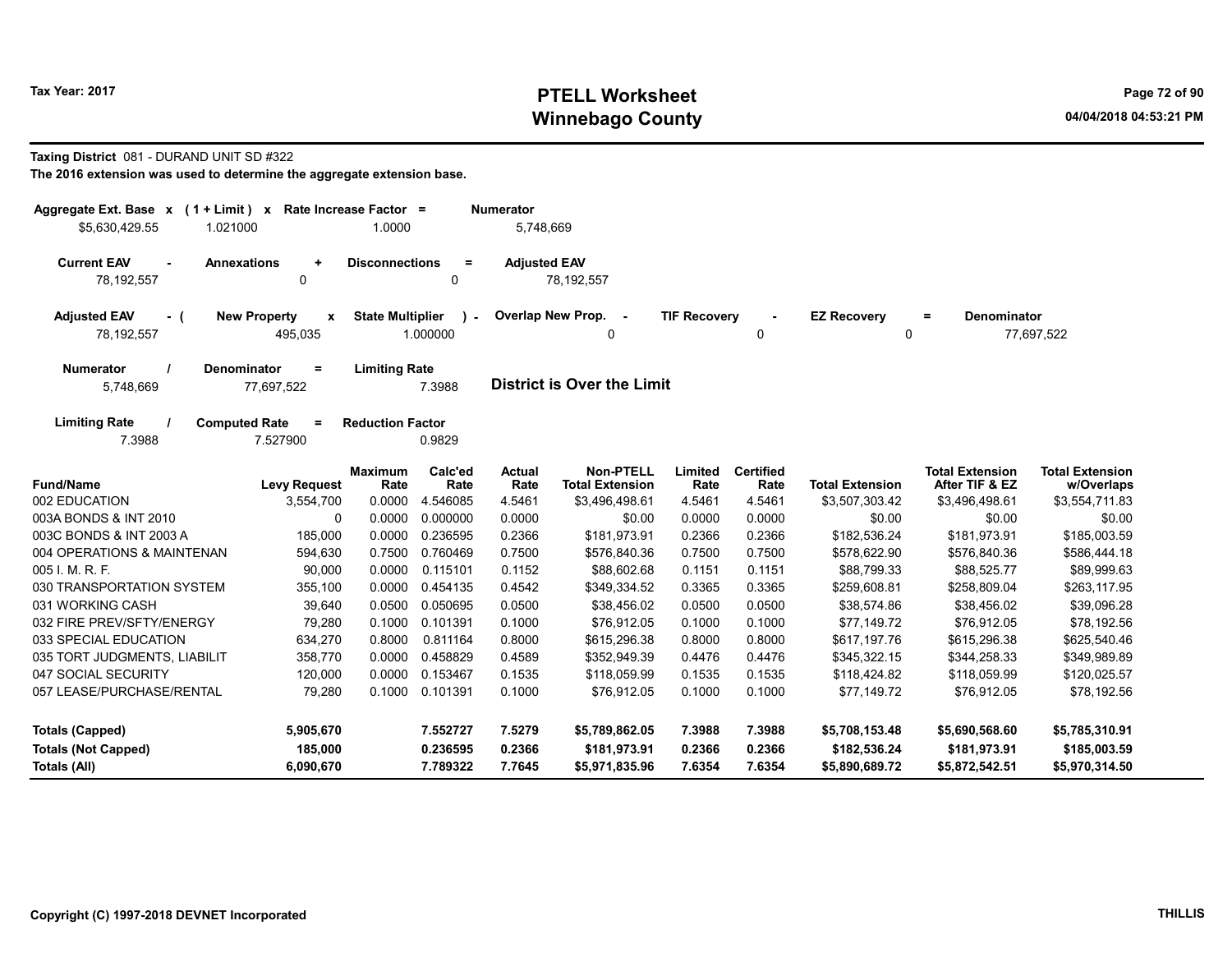# Tax Year: 2017 **PTELL Worksheet** Page 73 of 90 Winnebago County and the County of the County of the County of the County of the County of the County of the County of the County of the County of the County of the County of the County of the County of the County of the C

### Taxing District 082 - WINNEBAGO UNIT SD #323

| Aggregate Ext. Base $x$ (1 + Limit) $x$<br>\$9,844,855.98<br>1.021000 |                                               | Rate Increase Factor =<br>1.0000 |                      | <b>Numerator</b><br>10,051,598 |                                            |                     |                          |                                |                                          |                                      |
|-----------------------------------------------------------------------|-----------------------------------------------|----------------------------------|----------------------|--------------------------------|--------------------------------------------|---------------------|--------------------------|--------------------------------|------------------------------------------|--------------------------------------|
| <b>Current EAV</b><br>154,537,056                                     | <b>Annexations</b><br>$\ddot{}$<br>18,038     | <b>Disconnections</b>            | $=$<br>0             | <b>Adjusted EAV</b>            | 154,519,018                                |                     |                          |                                |                                          |                                      |
| <b>Adjusted EAV</b><br>- (<br>154,519,018                             | <b>New Property</b><br>x<br>459,983           | <b>State Multiplier</b>          | 1.000000             |                                | Overlap New Prop. -<br>40,214              | <b>TIF Recovery</b> | 0                        | <b>EZ Recovery</b>             | Denominator<br>$\equiv$<br>0             | 154,018,821                          |
| <b>Numerator</b><br>10,051,598                                        | <b>Denominator</b><br>$\equiv$<br>154,018,821 | <b>Limiting Rate</b>             | 6.5263               |                                | <b>District is Over the Limit</b>          |                     |                          |                                |                                          |                                      |
| <b>Limiting Rate</b><br>6.5263                                        | <b>Computed Rate</b><br>Ξ<br>6.628800         | <b>Reduction Factor</b>          | 0.9845               |                                |                                            |                     |                          |                                |                                          |                                      |
| <b>Fund/Name</b>                                                      | <b>Levy Request</b>                           | <b>Maximum</b><br>Rate           | Calc'ed<br>Rate      | <b>Actual</b><br>Rate          | <b>Non-PTELL</b><br><b>Total Extension</b> | Limited<br>Rate     | <b>Certified</b><br>Rate | <b>Total Extension</b>         | <b>Total Extension</b><br>After TIF & EZ | <b>Total Extension</b><br>w/Overlaps |
| 002 EDUCATION                                                         | 6,475,000                                     | 0.0000                           | 4.189934             | 4.1900                         | \$6,402,719.43                             | 4.1245              | 4.1245                   | \$6,302,629.19                 | \$6,302,629.19                           | \$6,373,880.87                       |
| 003 BONDS & INT 2017                                                  | 161,448                                       | 0.0000                           | 0.104472             | 0.1045                         | \$159,685.96                               | 0.1045              | 0.1045                   | \$159,685.96                   | \$159,685.96                             | \$161,491.22                         |
| 003A BONDS & INT 2016                                                 | $\Omega$                                      | 0.0000                           | 0.000000             | 0.0000                         | \$0.00                                     | 0.0000              | 0.0000                   | \$0.00                         | \$0.00                                   | \$0.00                               |
| 003B BONDS & INT 2011                                                 | 159,837                                       | 0.0000                           | 0.103430             | 0.1035                         | \$158.157.87                               | 0.1035              | 0.1035                   | \$158,157.87                   | \$158.157.87                             | \$159,945.85                         |
| 004 OPERATIONS & MAINTENAN                                            | 1,250,000                                     | 0.7500                           | 0.808868             | 0.7500                         | \$1,146,071.50                             | 0.7385              | 0.7385                   | \$1,128,498.40                 | \$1,128,498.40                           | \$1,141,256.16                       |
| 005 I. M. R. F.                                                       | 220,000                                       | 0.0000                           | 0.142361             | 0.1424                         | \$217,600.77                               | 0.1403              | 0.1403                   | \$214,391.77                   | \$214,391.77                             | \$216,815.49                         |
| 030 TRANSPORTATION SYSTEM                                             | 1,145,900                                     | 0.0000                           | 0.741505             | 0.7416                         | \$1,133,235.50                             | 0.7302              | 0.7302                   | \$1,115,815.21                 | \$1,115,815.21                           | \$1,128,429.58                       |
| 031 WORKING CASH                                                      | 80,000                                        | 0.0500                           | 0.051768             | 0.0500                         | \$76,404.77                                | 0.0493              | 0.0493                   | \$75,335.10                    | \$75,335.10                              | \$76,186.77                          |
| 032 FIRE PREV/SFTY/ENERGY                                             | 125,000                                       | 0.1000                           | 0.080887             | 0.0809                         | \$123,622.91                               | 0.0797              | 0.0797                   | \$121,789.20                   | \$121,789.20                             | \$123,166.03                         |
| 033 SPECIAL EDUCATION                                                 | 510,000                                       | 0.8000                           | 0.330018             | 0.3301                         | \$504,424.27                               | 0.3251              | 0.3251                   | \$496,783.79                   | \$496,783.79                             | \$502,399.97                         |
| 035 TORT JUDGMENTS, LIABILIT                                          | 70,000                                        | 0.0000                           | 0.045297             | 0.0453                         | \$69,222.72                                | 0.0447              | 0.0447                   | \$68,305.86                    | \$68,305.86                              | \$69,078.06                          |
| 047 SOCIAL SECURITY                                                   | 385,000                                       | 0.0000                           | 0.249131             | 0.2492                         | \$380,801.36                               | 0.2454              | 0.2454                   | \$374,994.59                   | \$374,994.59                             | \$379,233.94                         |
| 057 LEASE/PURCHASE/RENTAL                                             | 76,100                                        | 0.1000                           | 0.049244             | 0.0493                         | \$75,335.10                                | 0.0486              | 0.0486                   | \$74,265.43                    | \$74,265.43                              | \$75,105.01                          |
| <b>Totals (Capped)</b><br><b>Totals (Not Capped)</b>                  | 10,337,000<br>321,285                         |                                  | 6.689013<br>0.207902 | 6.6288<br>0.2080               | \$10,129,438.33<br>\$317,843.83            | 6.5263<br>0.2080    | 6.5263<br>0.2080         | \$9,972,808.55<br>\$317,843.83 | \$9,972,808.54<br>\$317,843.83           | \$10,085,551.88<br>\$321,437.07      |
| Totals (All)                                                          | 10,658,285                                    |                                  | 6.896915             | 6.8368                         | \$10,447,282.16                            | 6.7343              | 6.7343                   | \$10,290,652.38                | \$10,290,652.37                          | \$10,406,988.95                      |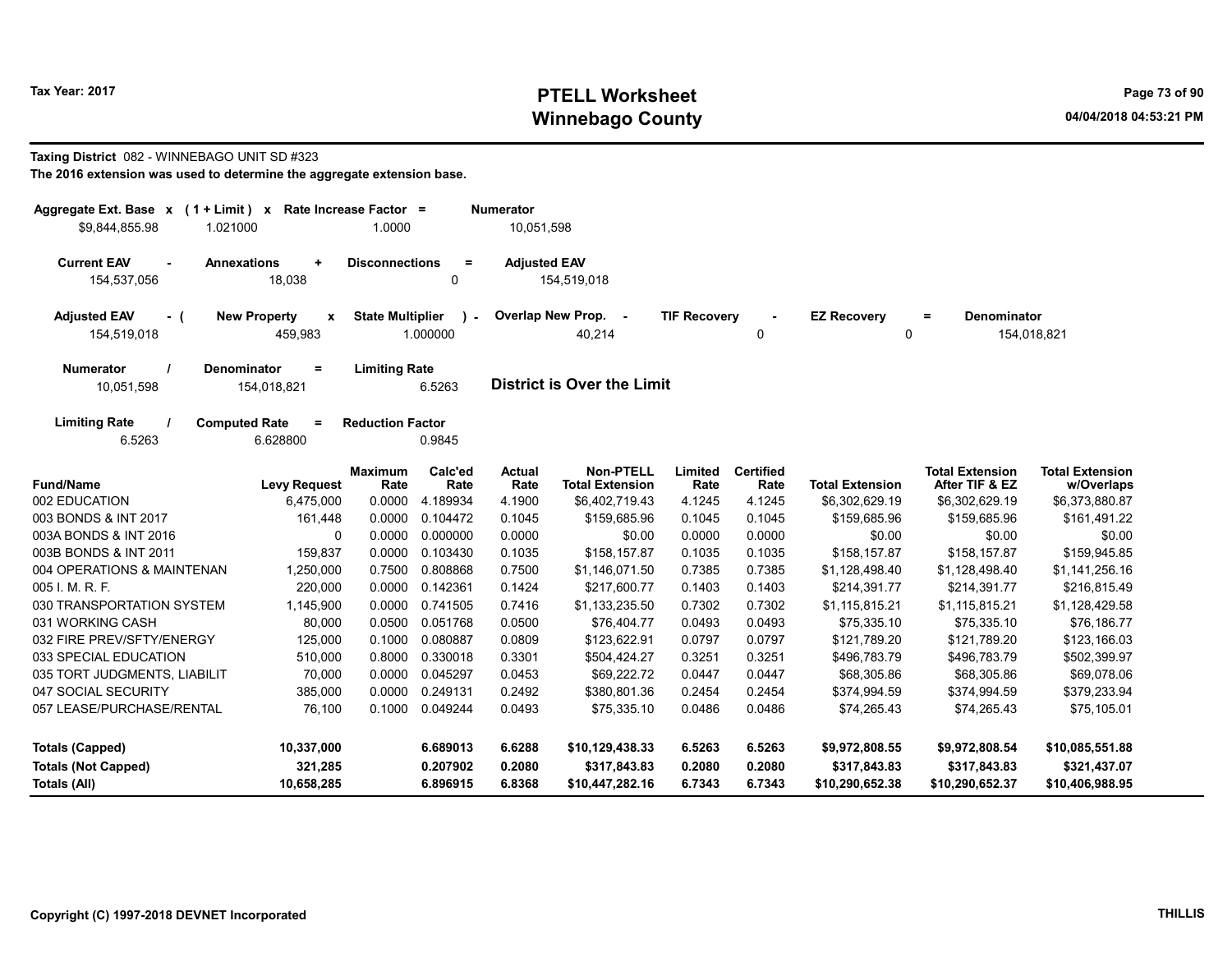# Tax Year: 2017 **PTELL Worksheet** Page 74 of 90 Winnebago County and the County of the County of the County of the County of the County of the County of the County of the County of the County of the County of the County of the County of the County of the County of the C

#### Taxing District 101 - BU/HA MULTI TOWNSHIP The 2016 extension was used to determine the aggregate extension base.

| Aggregate Ext. Base $x$ (1 + Limit) x Rate Increase Factor = |                                                |                                                     | Numerator           |                                     |                     |                          |                         |                                          |                                      |  |
|--------------------------------------------------------------|------------------------------------------------|-----------------------------------------------------|---------------------|-------------------------------------|---------------------|--------------------------|-------------------------|------------------------------------------|--------------------------------------|--|
| \$18,960.20                                                  | 1.021000                                       | 1.0000                                              | 19,358              |                                     |                     |                          |                         |                                          |                                      |  |
| <b>Current EAV</b><br>$\sim$<br>39,625,952                   | <b>Annexations</b><br>$\ddot{}$<br>0           | <b>Disconnections</b><br>$=$<br>0                   | <b>Adjusted EAV</b> | 39,625,952                          |                     |                          |                         |                                          |                                      |  |
| <b>Adjusted EAV</b><br>- (<br>39,625,952                     | <b>New Property</b><br>$\mathbf{x}$<br>110,706 | <b>State Multiplier</b><br>$\mathbf{r}$<br>1.000000 |                     | Overlap New Prop. -<br>0            | <b>TIF Recovery</b> | 0                        | <b>EZ Recovery</b><br>0 | Denominator<br>$=$                       | 39,515,246                           |  |
| <b>Numerator</b><br>19,358                                   | <b>Denominator</b><br>$\equiv$<br>39,515,246   | <b>Limiting Rate</b><br>0.0490                      |                     | <b>District is Over the Limit</b>   |                     |                          |                         |                                          |                                      |  |
| <b>Limiting Rate</b>                                         | <b>Computed Rate</b><br>$\equiv$               | <b>Reduction Factor</b>                             |                     |                                     |                     |                          |                         |                                          |                                      |  |
| 0.0490                                                       | 0.050300                                       | 0.9742                                              |                     |                                     |                     |                          |                         |                                          |                                      |  |
| <b>Fund/Name</b>                                             | Maximum<br><b>Levy Request</b>                 | Calc'ed<br>Rate<br>Rate                             | Actual<br>Rate      | Non-PTELL<br><b>Total Extension</b> | Limited<br>Rate     | <b>Certified</b><br>Rate | <b>Total Extension</b>  | <b>Total Extension</b><br>After TIF & EZ | <b>Total Extension</b><br>w/Overlaps |  |
| 147 ASSESSING PURPOSES (mu                                   | 19,908                                         | 0.0000<br>0.050240                                  | 0.0503              | \$19,931.85                         | 0.0490              | 0.0490                   | \$19,416.72             | \$19,416.72                              | \$19,416.72                          |  |
|                                                              |                                                |                                                     |                     |                                     |                     |                          |                         |                                          |                                      |  |
| <b>Totals (Capped)</b>                                       | 19,908                                         | 0.050240                                            | 0.0503              | \$19,931.85                         | 0.0490              | 0.0490                   | \$19,416.72             | \$19,416.72                              | \$19,416.72                          |  |
| <b>Totals (Not Capped)</b>                                   | 0                                              | 0.000000                                            | 0.0000              | \$0.00                              | 0.0000              | 0.0000                   | \$0.00                  | \$0.00                                   | \$0.00                               |  |
| Totals (All)                                                 | 19,908                                         | 0.050240                                            | 0.0503              | \$19,931.85                         | 0.0490              | 0.0490                   | \$19,416.72             | \$19,416.72                              | \$19,416.72                          |  |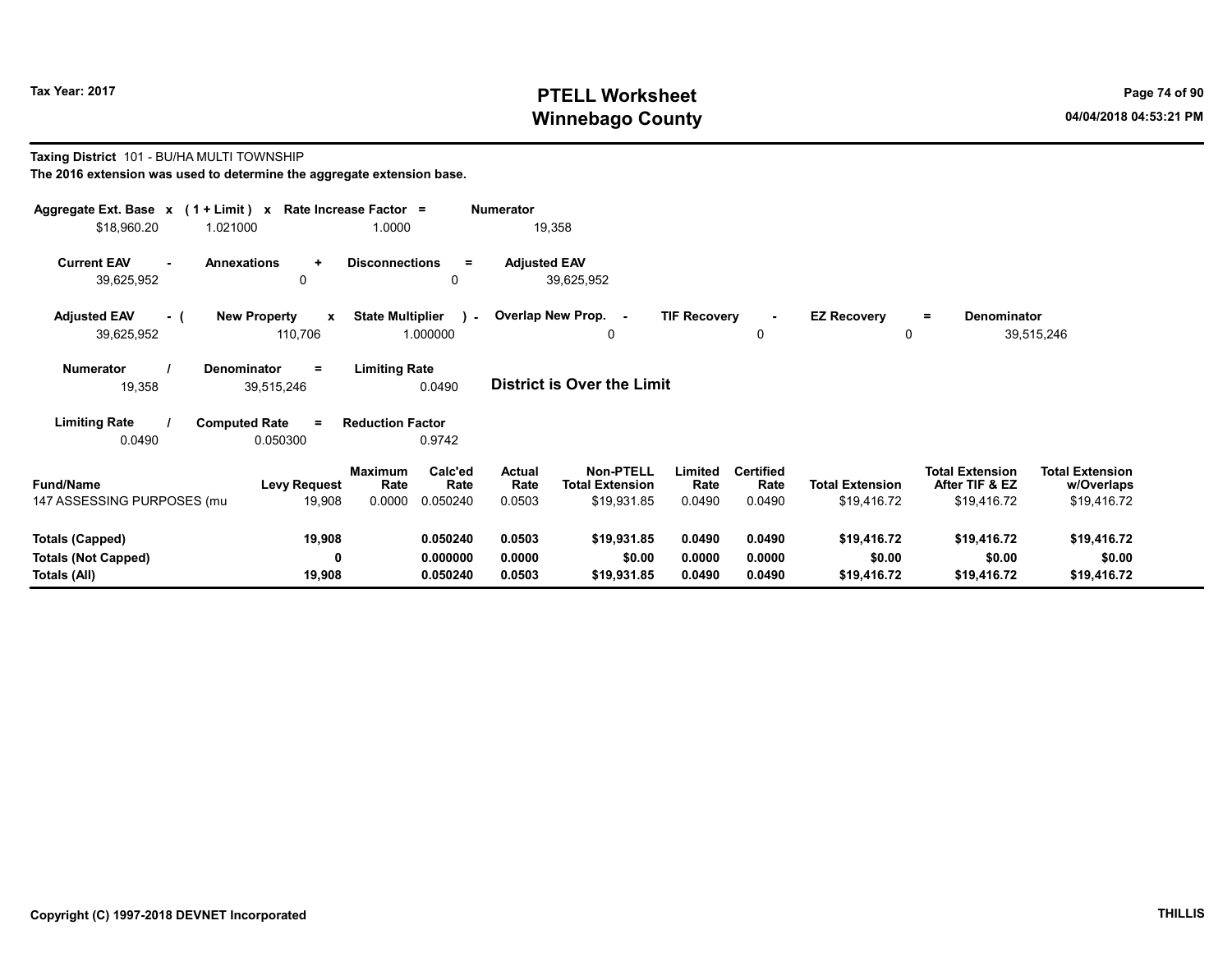# Tax Year: 2017 **PTELL Worksheet** Page 75 of 90 Winnebago County and the County of the County of the County of the County of the County of the County of the County of the County of the County of the County of the County of the County of the County of the County of the C

#### Taxing District 102 - DU/LA MULTI TOWNSHIP The 2016 extension was used to determine the aggregate extension base.

| Aggregate Ext. Base $x$ (1 + Limit) x Rate Increase Factor =<br>\$27,762.07 | 1.021000                                       | 1.0000                                                   | <b>Numerator</b><br>28,345        |                                                                                        |                                    |                                       |                                                         |                                                     |
|-----------------------------------------------------------------------------|------------------------------------------------|----------------------------------------------------------|-----------------------------------|----------------------------------------------------------------------------------------|------------------------------------|---------------------------------------|---------------------------------------------------------|-----------------------------------------------------|
| <b>Current EAV</b><br>69,871,837                                            | <b>Annexations</b><br>$\ddot{}$<br>0           | <b>Disconnections</b><br>$\equiv$<br>0                   | <b>Adjusted EAV</b><br>69,871,837 |                                                                                        |                                    |                                       |                                                         |                                                     |
| <b>Adjusted EAV</b><br>- (<br>69,871,837                                    | <b>New Property</b><br>$\mathbf{x}$<br>476,496 | <b>State Multiplier</b><br>$\sim$<br>1.000000            | Overlap New Prop. -               | <b>TIF Recovery</b><br>0                                                               | $\blacksquare$<br>0                | <b>EZ Recovery</b><br>0               | <b>Denominator</b><br>$=$                               | 69,395,341                                          |
| <b>Numerator</b><br>28,345                                                  | <b>Denominator</b><br>$=$<br>69,395,341        | <b>Limiting Rate</b><br>0.0409                           | <b>District is Over the Limit</b> |                                                                                        |                                    |                                       |                                                         |                                                     |
| <b>Limiting Rate</b><br>0.0409                                              | <b>Computed Rate</b><br>$=$<br>0.041900        | <b>Reduction Factor</b><br>0.9761                        |                                   |                                                                                        |                                    |                                       |                                                         |                                                     |
| <b>Fund/Name</b><br>147 ASSESSING PURPOSES (mu                              | <b>Levy Request</b><br>29,249                  | Calc'ed<br>Maximum<br>Rate<br>Rate<br>0.0000<br>0.041861 | <b>Actual</b><br>Rate<br>0.0419   | <b>Non-PTELL</b><br>Limited<br><b>Total Extension</b><br>Rate<br>\$29,276.30<br>0.0409 | <b>Certified</b><br>Rate<br>0.0409 | <b>Total Extension</b><br>\$28,674.79 | <b>Total Extension</b><br>After TIF & EZ<br>\$28,577.58 | <b>Total Extension</b><br>w/Overlaps<br>\$28,577.58 |
| <b>Totals (Capped)</b><br><b>Totals (Not Capped)</b><br>Totals (All)        | 29,249<br>0<br>29,249                          | 0.041861<br>0.000000<br>0.041861                         | 0.0419<br>0.0000<br>0.0419        | \$29,276.30<br>0.0409<br>\$0.00<br>0.0000<br>\$29,276.30<br>0.0409                     | 0.0409<br>0.0000<br>0.0409         | \$28,674.79<br>\$0.00<br>\$28,674.79  | \$28,577.58<br>\$0.00<br>\$28,577.58                    | \$28,577.58<br>\$0.00<br>\$28,577.58                |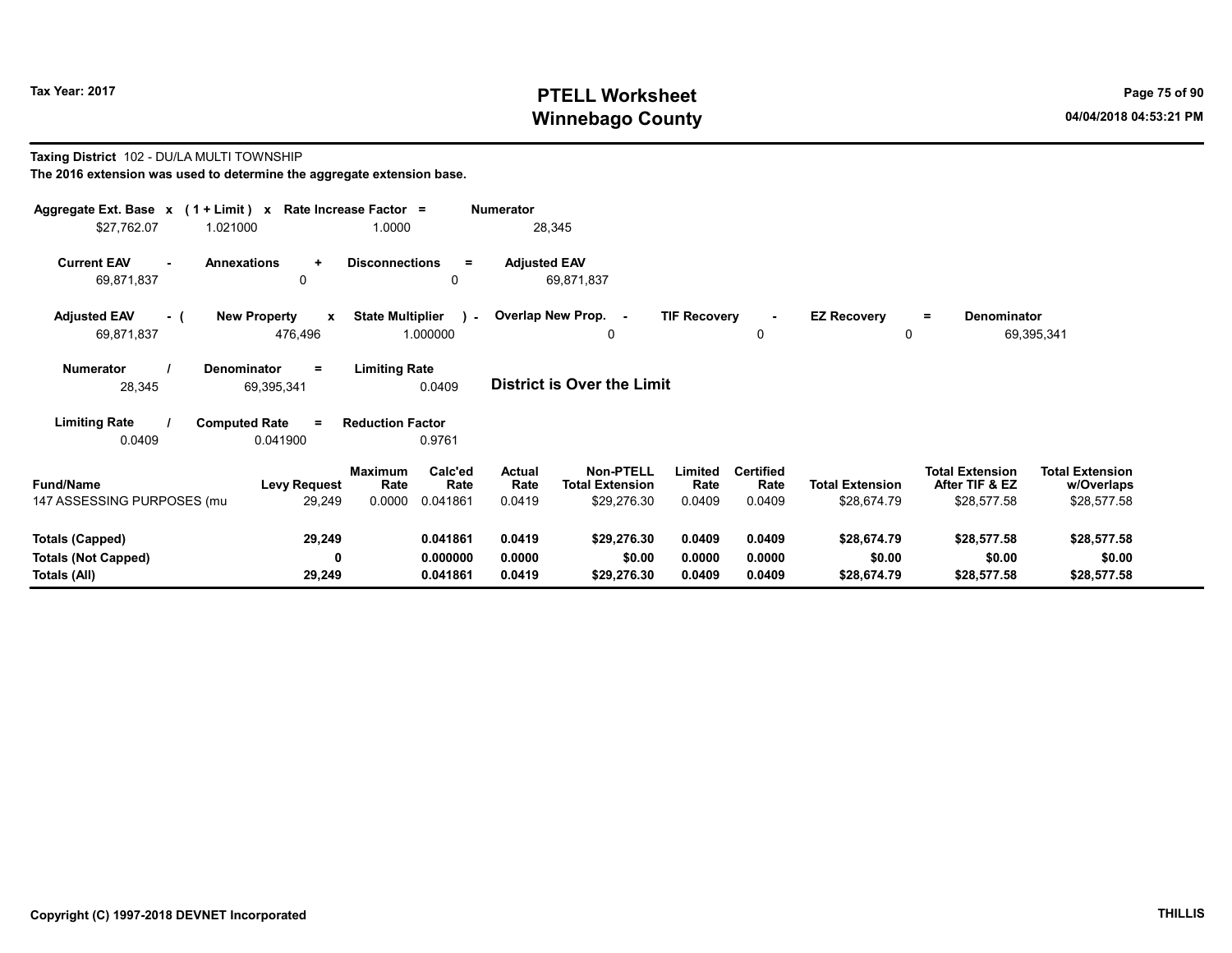# Tax Year: 2017 **PTELL Worksheet** Page 76 of 90 Winnebago County and the County of the County of the County of the County of the County of the County of the County of the County of the County of the County of the County of the County of the County of the County of the C

#### Taxing District 110 - BURRITT TWSP ROAD

| Aggregate Ext. Base $x$ (1 + Limit) $x$<br>\$50,062.33 | 1.021000                                       | Rate Increase Factor =<br>1.0000 |                             | <b>Numerator</b><br>51,114      |                                                           |                           |                                    |                                       |                                                         |                                                     |
|--------------------------------------------------------|------------------------------------------------|----------------------------------|-----------------------------|---------------------------------|-----------------------------------------------------------|---------------------------|------------------------------------|---------------------------------------|---------------------------------------------------------|-----------------------------------------------------|
| <b>Current EAV</b><br>$\mathbf{r}$<br>25,433,971       | <b>Annexations</b><br>$\ddot{}$<br>$\mathbf 0$ | <b>Disconnections</b>            | $\equiv$<br>0               | <b>Adjusted EAV</b>             | 25,433,971                                                |                           |                                    |                                       |                                                         |                                                     |
| <b>Adjusted EAV</b><br>- (<br>25,433,971               | <b>New Property</b><br>$\mathbf{x}$<br>90,100  | <b>State Multiplier</b>          | $\mathbf{1}$<br>1.000000    |                                 | Overlap New Prop. -<br>0                                  | <b>TIF Recovery</b>       | $\sim$<br>0                        | <b>EZ Recovery</b><br>0               | <b>Denominator</b><br>$=$                               | 25,343,871                                          |
| <b>Numerator</b><br>51,114                             | <b>Denominator</b><br>$\equiv$<br>25,343,871   | <b>Limiting Rate</b>             | 0.2017                      |                                 | <b>District is Over the Limit</b>                         |                           |                                    |                                       |                                                         |                                                     |
| <b>Limiting Rate</b><br>0.2017                         | <b>Computed Rate</b><br>$\equiv$<br>0.206800   | <b>Reduction Factor</b>          | 0.9753                      |                                 |                                                           |                           |                                    |                                       |                                                         |                                                     |
| <b>Fund/Name</b><br>007 ROAD AND BRIDGE                | <b>Levy Request</b><br>19,704                  | <b>Maximum</b><br>Rate<br>0.6600 | Calc'ed<br>Rate<br>0.077471 | <b>Actual</b><br>Rate<br>0.0775 | <b>Non-PTELL</b><br><b>Total Extension</b><br>\$19,711.33 | Limited<br>Rate<br>0.0755 | <b>Certified</b><br>Rate<br>0.0755 | <b>Total Extension</b><br>\$19,202.65 | <b>Total Extension</b><br>After TIF & EZ<br>\$19,202.65 | <b>Total Extension</b><br>w/Overlaps<br>\$19,202.65 |
| 008 BRIDGE CONST W/ COUNTY<br>009 PERMANENT ROAD       | 5,177<br>27,680                                | 0.2500<br>0.2500                 | 0.020355<br>0.108831        | 0.0204<br>0.1089                | \$5.188.53<br>\$27,697.59                                 | 0.0199<br>0.1063          | 0.0199<br>0.1063                   | \$5,061.36<br>\$27,036.31             | \$5,061.36<br>\$27.036.31                               | \$5,061.36<br>\$27,036.31                           |
| <b>Totals (Capped)</b><br><b>Totals (Not Capped)</b>   | 52,561<br>0                                    |                                  | 0.206657<br>0.000000        | 0.2068<br>0.0000                | \$52,597.45<br>\$0.00                                     | 0.2017<br>0.0000          | 0.2017<br>0.0000                   | \$51,300.32<br>\$0.00                 | \$51,300.32<br>\$0.00                                   | \$51,300.32<br>\$0.00                               |
| Totals (All)                                           | 52,561                                         |                                  | 0.206657                    | 0.2068                          | \$52,597.45                                               | 0.2017                    | 0.2017                             | \$51,300.32                           | \$51,300.32                                             | \$51,300.32                                         |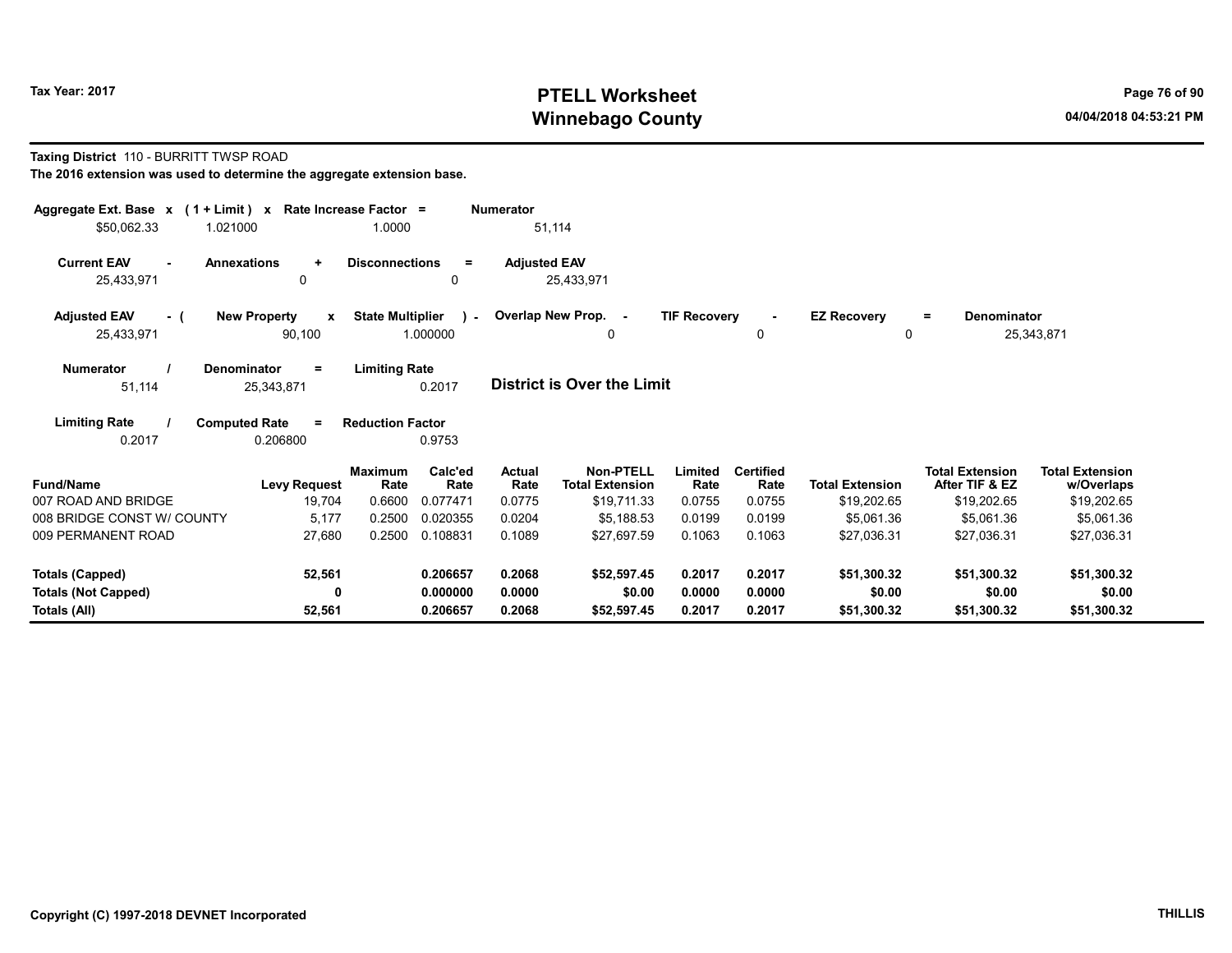Taxing District 111 - CHERRY VALLEY TWSP ROAD

# Tax Year: 2017 **PTELL Worksheet** Page 77 of 90 Winnebago County and the County of the County of the County of the County of the County of the County of the County of the County of the County of the County of the County of the County of the County of the County of the C

| The 2016 extension was used to determine the aggregate extension base.                   |                                                                           |                             |                             |                                                            |                           |                                    |                                        |                                                          |                                                      |
|------------------------------------------------------------------------------------------|---------------------------------------------------------------------------|-----------------------------|-----------------------------|------------------------------------------------------------|---------------------------|------------------------------------|----------------------------------------|----------------------------------------------------------|------------------------------------------------------|
| Aggregate Ext. Base $x$ (1 + Limit) x Rate Increase Factor =<br>1.021000<br>\$705,072.07 | 1.0000                                                                    |                             | <b>Numerator</b><br>719,879 |                                                            |                           |                                    |                                        |                                                          |                                                      |
| <b>Current EAV</b><br>263,567,705                                                        | <b>Annexations</b><br><b>Disconnections</b><br>÷<br>0                     | Ξ<br>$\mathbf{0}$           | <b>Adjusted EAV</b>         | 263,567,705                                                |                           |                                    |                                        |                                                          |                                                      |
| <b>Adjusted EAV</b><br>- (<br>263,567,705                                                | <b>New Property</b><br><b>State Multiplier</b><br>$\mathbf{x}$<br>726,900 | $\lambda$<br>1.000000       | Overlap New Prop. -         | 0                                                          | <b>TIF Recovery</b>       | 0                                  | <b>EZ Recovery</b><br>0                | Denominator<br>$\equiv$                                  | 262,840,805                                          |
| <b>Numerator</b><br>719,879                                                              | <b>Limiting Rate</b><br>Denominator<br>=<br>262,840,805                   | 0.2739                      |                             | <b>District is Over the Limit</b>                          |                           |                                    |                                        |                                                          |                                                      |
| <b>Limiting Rate</b><br>0.2739                                                           | <b>Computed Rate</b><br><b>Reduction Factor</b><br>$=$<br>0.275600        | 0.9938                      |                             |                                                            |                           |                                    |                                        |                                                          |                                                      |
| <b>Fund/Name</b><br>007 ROAD AND BRIDGE                                                  | <b>Maximum</b><br>Rate<br><b>Levy Request</b><br>186,000<br>0.6600        | Calc'ed<br>Rate<br>0.070570 | Actual<br>Rate<br>0.0706    | <b>Non-PTELL</b><br><b>Total Extension</b><br>\$186,078.80 | Limited<br>Rate<br>0.0701 | <b>Certified</b><br>Rate<br>0.0701 | <b>Total Extension</b><br>\$186,557.36 | <b>Total Extension</b><br>After TIF & EZ<br>\$184,760.96 | <b>Total Extension</b><br>w/Overlaps<br>\$184,760.96 |
| 008 BRIDGE CONST W/ COUNTY                                                               | 2,000<br>0.2500                                                           | 0.000759                    | 0.0008                      | \$2.108.54                                                 | 0.0008                    | 0.0008                             | \$2.129.04                             | \$2.108.54                                               | \$2.108.54                                           |
| 009 PERMANENT ROAD                                                                       | 0.2500<br>538,000                                                         | 0.204122                    | 0.2042                      | \$538,205.25                                               | 0.2030                    | 0.2030                             | \$540,244.57                           | \$535,042.44                                             | \$535,042.44                                         |
| Totals (Capped)                                                                          | 726,000                                                                   | 0.275451                    | 0.2756                      | \$726,392.59                                               | 0.2739                    | 0.2739                             | \$728,930.97                           | \$721,911.94                                             | \$721,911.94                                         |
| <b>Totals (Not Capped)</b>                                                               | 0                                                                         | 0.000000                    | 0.0000                      | \$0.00                                                     | 0.0000                    | 0.0000                             | \$0.00                                 | \$0.00                                                   | \$0.00                                               |
| Totals (All)                                                                             | 726,000                                                                   | 0.275451                    | 0.2756                      | \$726,392.59                                               | 0.2739                    | 0.2739                             | \$728,930.97                           | \$721,911.94                                             | \$721,911.94                                         |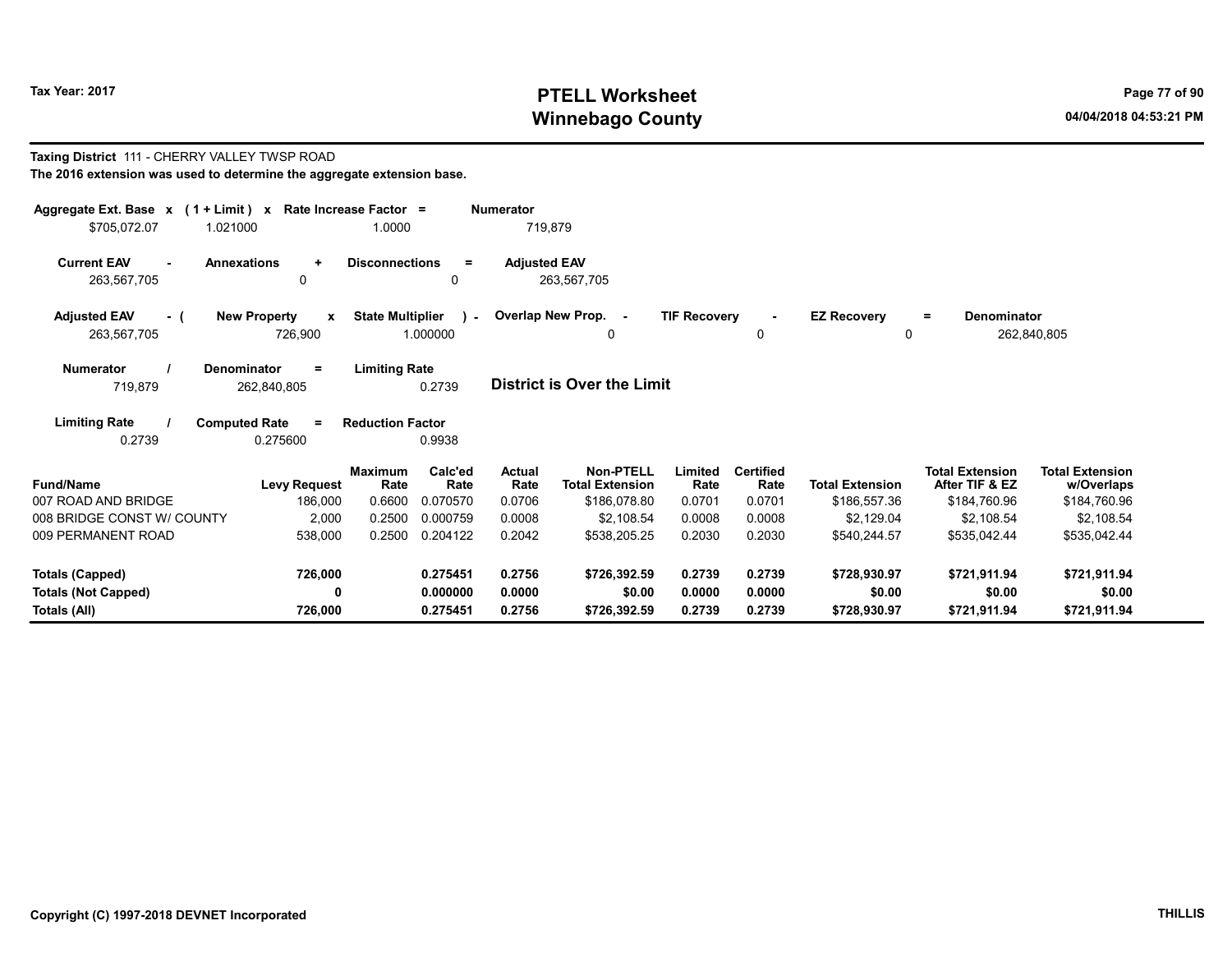# Tax Year: 2017 **PTELL Worksheet** Page 78 of 90 Winnebago County and the County of the County of the County of the County of the County of the County of the County of the County of the County of the County of the County of the County of the County of the County of the C

#### Taxing District 112 - DURAND TWSP ROAD

| Aggregate Ext. Base $x$ (1 + Limit) x Rate Increase Factor = |                                              |                         |                           | <b>Numerator</b>      |                                            |                     |                          |                         |                                          |                                      |
|--------------------------------------------------------------|----------------------------------------------|-------------------------|---------------------------|-----------------------|--------------------------------------------|---------------------|--------------------------|-------------------------|------------------------------------------|--------------------------------------|
| \$103,593.15                                                 | 1.021000                                     | 1.0000                  |                           | 105,769               |                                            |                     |                          |                         |                                          |                                      |
| <b>Current EAV</b><br>36,807,280                             | <b>Annexations</b><br>$\ddot{}$<br>0         | <b>Disconnections</b>   | $\equiv$<br>$\Omega$      | <b>Adjusted EAV</b>   | 36,807,280                                 |                     |                          |                         |                                          |                                      |
| <b>Adjusted EAV</b><br>- (<br>36,807,280                     | <b>New Property</b><br>X<br>185,473          | <b>State Multiplier</b> | $\mathcal{L}$<br>1.000000 |                       | Overlap New Prop. -<br>0                   | <b>TIF Recovery</b> | 0                        | <b>EZ Recovery</b><br>0 | Denominator<br>$=$                       | 36,621,807                           |
| <b>Numerator</b><br>105,769                                  | Denominator<br>$=$<br>36,621,807             | <b>Limiting Rate</b>    | 0.2889                    |                       | <b>District is Over the Limit</b>          |                     |                          |                         |                                          |                                      |
| <b>Limiting Rate</b><br>0.2889                               | <b>Computed Rate</b><br>$\equiv$<br>0.297500 | <b>Reduction Factor</b> | 0.9711                    |                       |                                            |                     |                          |                         |                                          |                                      |
| <b>Fund/Name</b>                                             | <b>Levy Request</b>                          | <b>Maximum</b><br>Rate  | Calc'ed<br>Rate           | <b>Actual</b><br>Rate | <b>Non-PTELL</b><br><b>Total Extension</b> | Limited<br>Rate     | <b>Certified</b><br>Rate | <b>Total Extension</b>  | <b>Total Extension</b><br>After TIF & EZ | <b>Total Extension</b><br>w/Overlaps |
| 007 ROAD AND BRIDGE                                          | 29,465                                       | 0.6600                  | 0.080052                  | 0.0801                | \$29,482.63                                | 0.0776              | 0.0776                   | \$28.746.88             | \$28,562.45                              | \$28,562.45                          |
| 008 BRIDGE CONST W/ COUNTY                                   | 2,246                                        | 0.2500                  | 0.006102                  | 0.0062                | \$2,282.05                                 | 0.0061              | 0.0061                   | \$2,259.74              | \$2,245.24                               | \$2,245.24                           |
| 009 PERMANENT ROAD                                           | 68,652                                       | 0.2500                  | 0.186517                  | 0.1866                | \$68,682.38                                | 0.1813              | 0.1813                   | \$67,162.50             | \$66,731.60                              | \$66,731.60                          |
| 010 EQUIPMENT AND BUILDING                                   | 9,037                                        | 0.1000                  | 0.024552                  | 0.0246                | \$9.054.59                                 | 0.0239              | 0.0239                   | \$8.853.74              | \$8.796.94                               | \$8,796.94                           |
| <b>Totals (Capped)</b>                                       | 109,400                                      |                         | 0.297223                  | 0.2975                | \$109,501.65                               | 0.2889              | 0.2889                   | \$107,022.87            | \$106,336.23                             | \$106,336.23                         |
| <b>Totals (Not Capped)</b>                                   | 0                                            |                         | 0.000000                  | 0.0000                | \$0.00                                     | 0.0000              | 0.0000                   | \$0.00                  | \$0.00                                   | \$0.00                               |
| Totals (All)                                                 | 109,400                                      |                         | 0.297223                  | 0.2975                | \$109,501.65                               | 0.2889              | 0.2889                   | \$107,022.87            | \$106,336.23                             | \$106,336.23                         |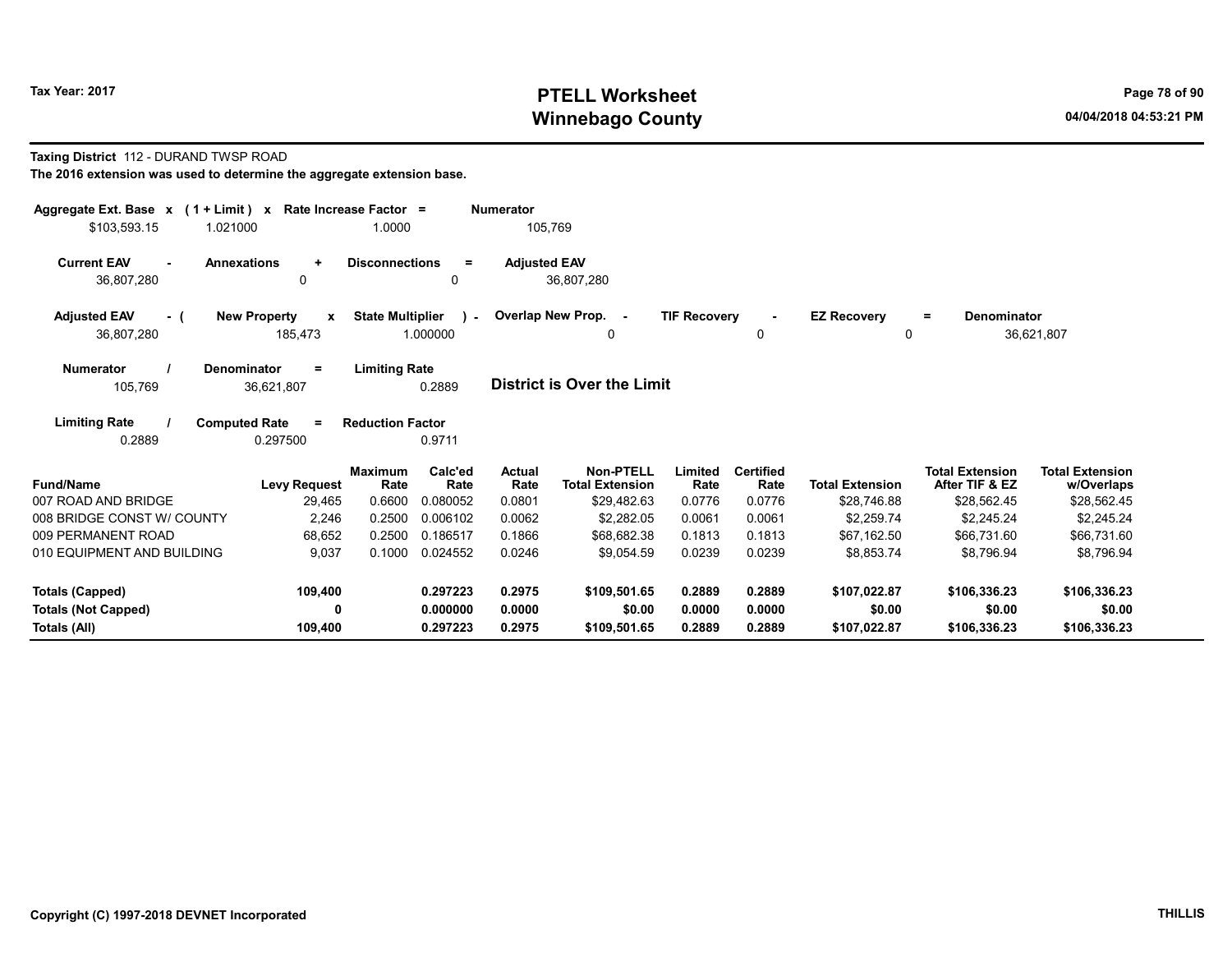# Tax Year: 2017 **PTELL Worksheet** Page 79 of 90 Winnebago County and the County of the County of the County of the County of the County of the County of the County of the County of the County of the County of the County of the County of the County of the County of the C

#### Taxing District 113 - HARLEM TWSP ROAD The 2015 extension was used to determine the aggregate extension base.

| Aggregate Ext. Base $x$ (1 + Limit) $x$<br>\$262,688.97       | 1.021000                                         | Rate Increase Factor =<br>1.0000                         | <b>Numerator</b><br>268,205     |                                                            |                            |                                    |                                        |                                                          |                                                      |
|---------------------------------------------------------------|--------------------------------------------------|----------------------------------------------------------|---------------------------------|------------------------------------------------------------|----------------------------|------------------------------------|----------------------------------------|----------------------------------------------------------|------------------------------------------------------|
| <b>Current EAV</b><br>565,616,166                             | <b>Annexations</b><br>$\ddot{}$<br>$\mathbf{0}$  | <b>Disconnections</b><br>0                               | <b>Adjusted EAV</b><br>$\equiv$ | 565,616,166                                                |                            |                                    |                                        |                                                          |                                                      |
| <b>Adjusted EAV</b><br>- (<br>565,616,166                     | <b>New Property</b><br>$\mathbf{x}$<br>3,005,661 | <b>State Multiplier</b><br>1.000000                      | ) -                             | Overlap New Prop. -<br>0                                   | <b>TIF Recovery</b>        | $\sim$<br>0                        | <b>EZ Recovery</b><br>0                | Denominator<br>$=$                                       | 562,610,505                                          |
| Numerator<br>268,205                                          | Denominator<br>$=$<br>562,610,505                | <b>Limiting Rate</b><br>0.0477                           |                                 | <b>District is Over the Limit</b>                          |                            |                                    |                                        |                                                          |                                                      |
| <b>Limiting Rate</b><br>0.0477                                | <b>Computed Rate</b><br>$=$<br>0.048300          | <b>Reduction Factor</b><br>0.9876                        |                                 |                                                            |                            |                                    |                                        |                                                          |                                                      |
| <b>Fund/Name</b><br>007 ROAD AND BRIDGE                       | <b>Levy Request</b><br>273,000                   | Calc'ed<br>Maximum<br>Rate<br>Rate<br>0.6600<br>0.048266 | Actual<br>Rate<br>0.0483        | <b>Non-PTELL</b><br><b>Total Extension</b><br>\$273,192.61 | Limited<br>Rate<br>0.0477  | <b>Certified</b><br>Rate<br>0.0477 | <b>Total Extension</b><br>\$285,172.86 | <b>Total Extension</b><br>After TIF & EZ<br>\$269,798.91 | <b>Total Extension</b><br>w/Overlaps<br>\$269,798.91 |
| Totals (Capped)<br><b>Totals (Not Capped)</b><br>Totals (All) | 273,000<br>0<br>273,000                          | 0.048266<br>0.000000<br>0.048266                         | 0.0483<br>0.0000<br>0.0483      | \$273,192.61<br>\$0.00<br>\$273,192.61                     | 0.0477<br>0.0000<br>0.0477 | 0.0477<br>0.0000<br>0.0477         | \$285,172.86<br>\$0.00<br>\$285,172.86 | \$269,798.91<br>\$0.00<br>\$269,798.91                   | \$269,798.91<br>\$0.00<br>\$269,798.91               |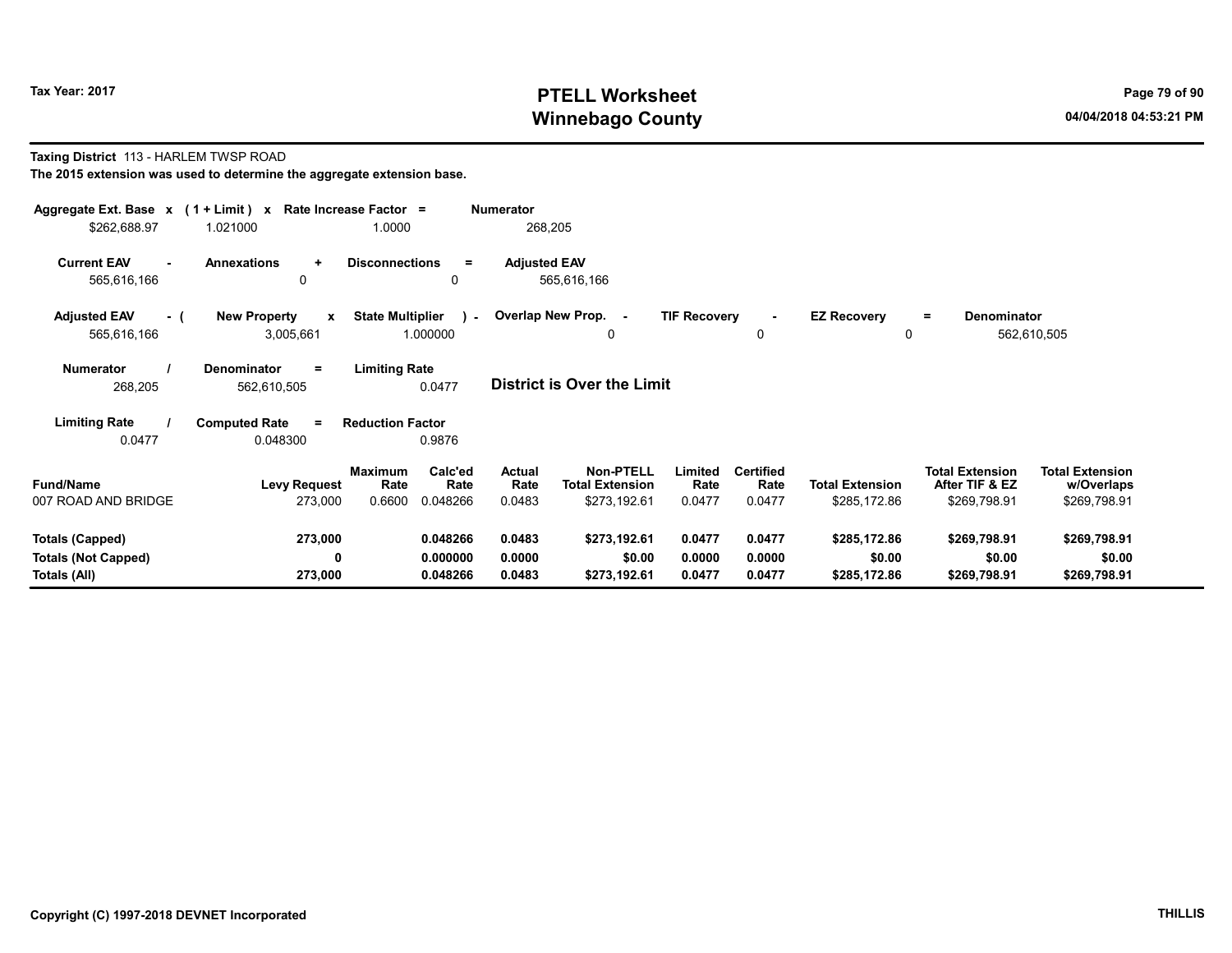# Tax Year: 2017 **PTELL Worksheet** Page 80 of 90 Winnebago County and the County of the County of the County of the County of the County of the County of the County of the County of the County of the County of the County of the County of the County of the County of the C

#### Taxing District 114 - HARRISON TWSP ROAD The 2016 extension was used to determine the aggregate extension base.

| Aggregate Ext. Base x (1 + Limit) x Rate Increase Factor =<br>\$28,873.95<br>1.021000 |                                               | 1.0000                                     |                                         | <b>Numerator</b><br>29,480                |                                                                     |                                     |                                              |                                                 |                                                                   |                                                               |  |
|---------------------------------------------------------------------------------------|-----------------------------------------------|--------------------------------------------|-----------------------------------------|-------------------------------------------|---------------------------------------------------------------------|-------------------------------------|----------------------------------------------|-------------------------------------------------|-------------------------------------------------------------------|---------------------------------------------------------------|--|
| <b>Current EAV</b><br>14,191,981                                                      | <b>Annexations</b><br>$\ddot{}$<br>0          | <b>Disconnections</b>                      | $=$<br>0                                | <b>Adjusted EAV</b>                       | 14,191,981                                                          |                                     |                                              |                                                 |                                                                   |                                                               |  |
| <b>Adjusted EAV</b><br>- (<br>14,191,981                                              | <b>New Property</b><br>$\mathbf{x}$<br>20,606 | <b>State Multiplier</b><br>1.000000        |                                         |                                           | ) - Overlap New Prop. -<br>0                                        | <b>TIF Recovery</b>                 | $\blacksquare$<br>0                          | <b>EZ Recovery</b><br>0                         | <b>Denominator</b><br>$=$                                         | 14, 171, 375                                                  |  |
| <b>Numerator</b><br>29,480                                                            | <b>Denominator</b><br>$=$<br>14, 171, 375     | <b>Limiting Rate</b>                       | 0.2081                                  |                                           | <b>District is Over the Limit</b>                                   |                                     |                                              |                                                 |                                                                   |                                                               |  |
| <b>Limiting Rate</b><br>0.2081                                                        | <b>Computed Rate</b><br>$=$<br>0.213700       | <b>Reduction Factor</b>                    | 0.9738                                  |                                           |                                                                     |                                     |                                              |                                                 |                                                                   |                                                               |  |
| <b>Fund/Name</b><br>007 ROAD AND BRIDGE<br>008 BRIDGE CONST W/ COUNTY                 | <b>Levy Request</b><br>30,315<br>$\mathbf{0}$ | <b>Maximum</b><br>Rate<br>0.6600<br>0.2500 | Calc'ed<br>Rate<br>0.213607<br>0.000000 | <b>Actual</b><br>Rate<br>0.2137<br>0.0000 | <b>Non-PTELL</b><br><b>Total Extension</b><br>\$30,328.26<br>\$0.00 | Limited<br>Rate<br>0.2081<br>0.0000 | <b>Certified</b><br>Rate<br>0.2081<br>0.0000 | <b>Total Extension</b><br>\$29,533.51<br>\$0.00 | <b>Total Extension</b><br>After TIF & EZ<br>\$29,533.51<br>\$0.00 | <b>Total Extension</b><br>w/Overlaps<br>\$29,533.51<br>\$0.00 |  |
| <b>Totals (Capped)</b>                                                                | 30,315                                        |                                            | 0.213607                                | 0.2137                                    | \$30,328.26                                                         | 0.2081                              | 0.2081                                       | \$29,533.51                                     | \$29,533.51                                                       | \$29,533.51                                                   |  |
| <b>Totals (Not Capped)</b><br>Totals (All)                                            | 0<br>30,315                                   |                                            | 0.000000<br>0.213607                    | 0.0000<br>0.2137                          | \$0.00<br>\$30,328.26                                               | 0.0000<br>0.2081                    | 0.0000<br>0.2081                             | \$0.00<br>\$29,533.51                           | \$0.00<br>\$29,533.51                                             | \$0.00<br>\$29,533.51                                         |  |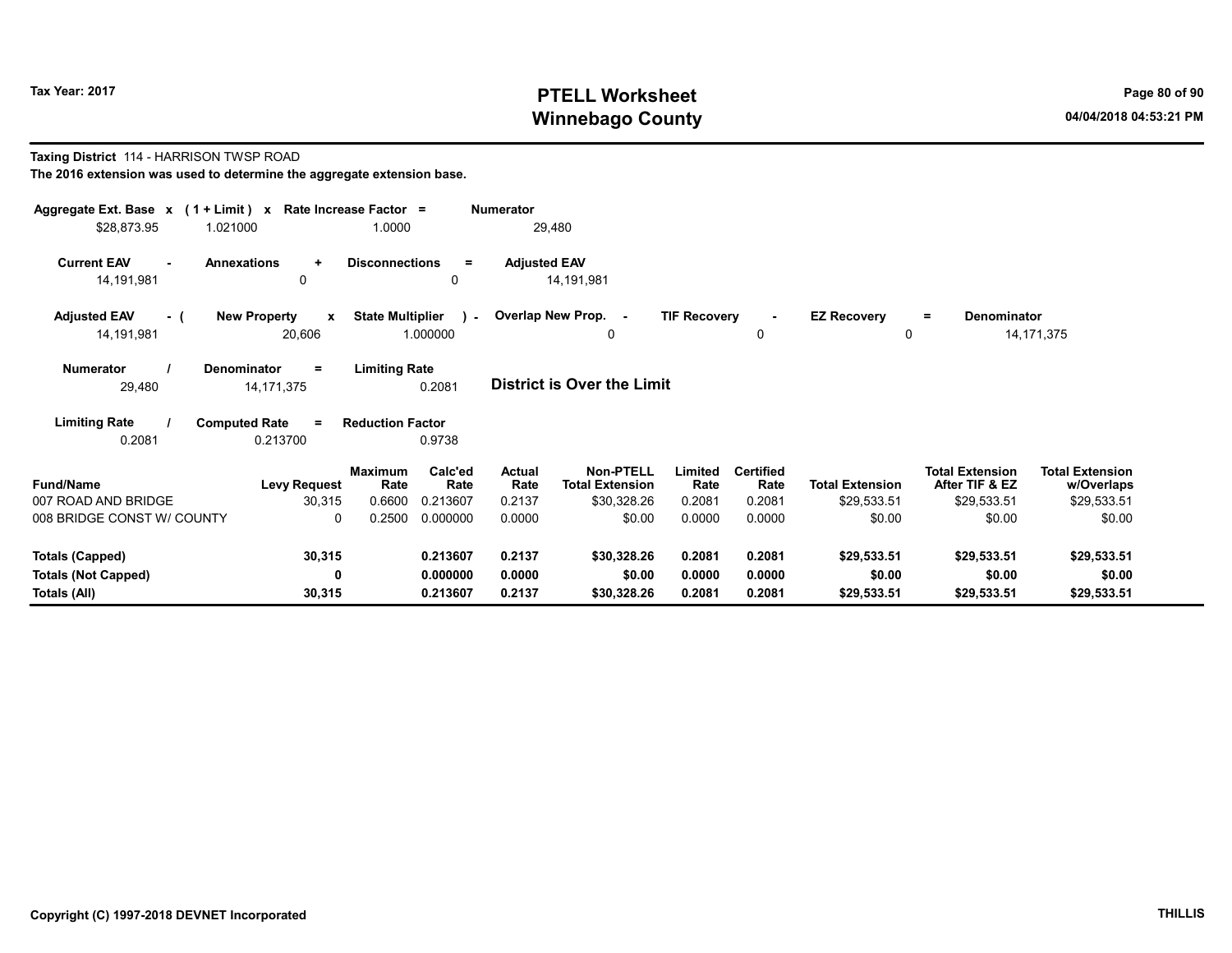# Tax Year: 2017 **PTELL Worksheet** Page 81 of 90 Winnebago County and the County of the County of the County of the County of the County of the County of the County of the County of the County of the County of the County of the County of the County of the County of the C

#### Taxing District 115 - LAONA TWSP ROAD

| Aggregate Ext. Base $x$ (1 + Limit) $x$ Rate Increase Factor = |           |                                |              |                                     |        | <b>Numerator</b>                  |    |                     |             |                    |         |                                  |
|----------------------------------------------------------------|-----------|--------------------------------|--------------|-------------------------------------|--------|-----------------------------------|----|---------------------|-------------|--------------------|---------|----------------------------------|
| \$67,667.38                                                    |           | 1.021000                       |              | 1.0000                              |        | 69,088                            |    |                     |             |                    |         |                                  |
| <b>Current EAV</b><br>33,064,557                               | <b>м.</b> | <b>Annexations</b>             | ÷.<br>0      | <b>Disconnections</b>               | Ξ.     | <b>Adjusted EAV</b><br>33,064,557 |    |                     |             |                    |         |                                  |
| <b>Adjusted EAV</b><br>33.064.557                              | $\sim$ 1  | <b>New Property</b><br>291.023 | $\mathbf{x}$ | <b>State Multiplier</b><br>1.000000 | $\sim$ | <b>Overlap New Prop.</b><br>0     | ۰. | <b>TIF Recovery</b> | $\sim$<br>0 | <b>EZ Recovery</b> | Ξ.<br>0 | <b>Denominator</b><br>32,773,534 |
| <b>Numerator</b>                                               |           | <b>Denominator</b>             | $=$          | <b>Limiting Rate</b>                |        | _ _ _ _ _ _ _ _ _ _ _ _ _ _ _ _   |    |                     |             |                    |         |                                  |

| 0.2109<br>32,773,534<br>69,088 | District is Within the Limit |
|--------------------------------|------------------------------|
|--------------------------------|------------------------------|

| <b>Fund/Name</b>             | <b>Levy Request</b> | <b>Maximum</b><br>Rate | Calc'ed<br>Rate | Actual<br>Rate | Non-PTELL<br><b>Total Extension</b> | Limited<br>Rate | <b>Certified</b><br>Rate | <b>Total Extension</b> | <b>Total Extension</b><br>After TIF & EZ | <b>Total Extension</b><br>w/Overlaps |
|------------------------------|---------------------|------------------------|-----------------|----------------|-------------------------------------|-----------------|--------------------------|------------------------|------------------------------------------|--------------------------------------|
| 007 ROAD AND BRIDGE          | 68,500              | 0.6600                 | 0.207171        | 0.2072         | \$68,509.76                         | 0.2072          | 0.2072                   | \$68,509.76            | \$68,509.76                              | \$68,509.76                          |
| 027 AUDIT                    |                     | 0.0050                 | 0.000000        | 0.0000         | \$0.00                              | 0.0000          | 0.0000                   | \$0.00                 | \$0.00                                   | \$0.00                               |
| 035 TORT JUDGMENTS, LIABILIT |                     | 0.0000                 | 0.000000        | 0.0000         | \$0.00                              | 0.0000          | 0.0000                   | \$0.00                 | \$0.00                                   | \$0.00                               |
| 047 SOCIAL SECURITY          |                     | ი იიიი                 | 0.000000        | 0.0000         | \$0.00                              | 0.0000          | 0.0000                   | \$0.00                 | \$0.00                                   | \$0.00                               |
| Totals (Capped)              | 68,500              |                        | 0.207171        | 0.2072         | \$68,509.76                         | 0.2072          | 0.2072                   | \$68,509.76            | \$68,509.76                              | \$68,509.76                          |
| <b>Totals (Not Capped)</b>   | 0                   |                        | 0.000000        | 0.0000         | \$0.00                              | 0.0000          | 0.0000                   | \$0.00                 | \$0.00                                   | \$0.00                               |
| Totals (All)                 | 68.500              |                        | 0.207171        | 0.2072         | \$68,509.76                         | 0.2072          | 0.2072                   | \$68,509.76            | \$68,509.76                              | \$68,509.76                          |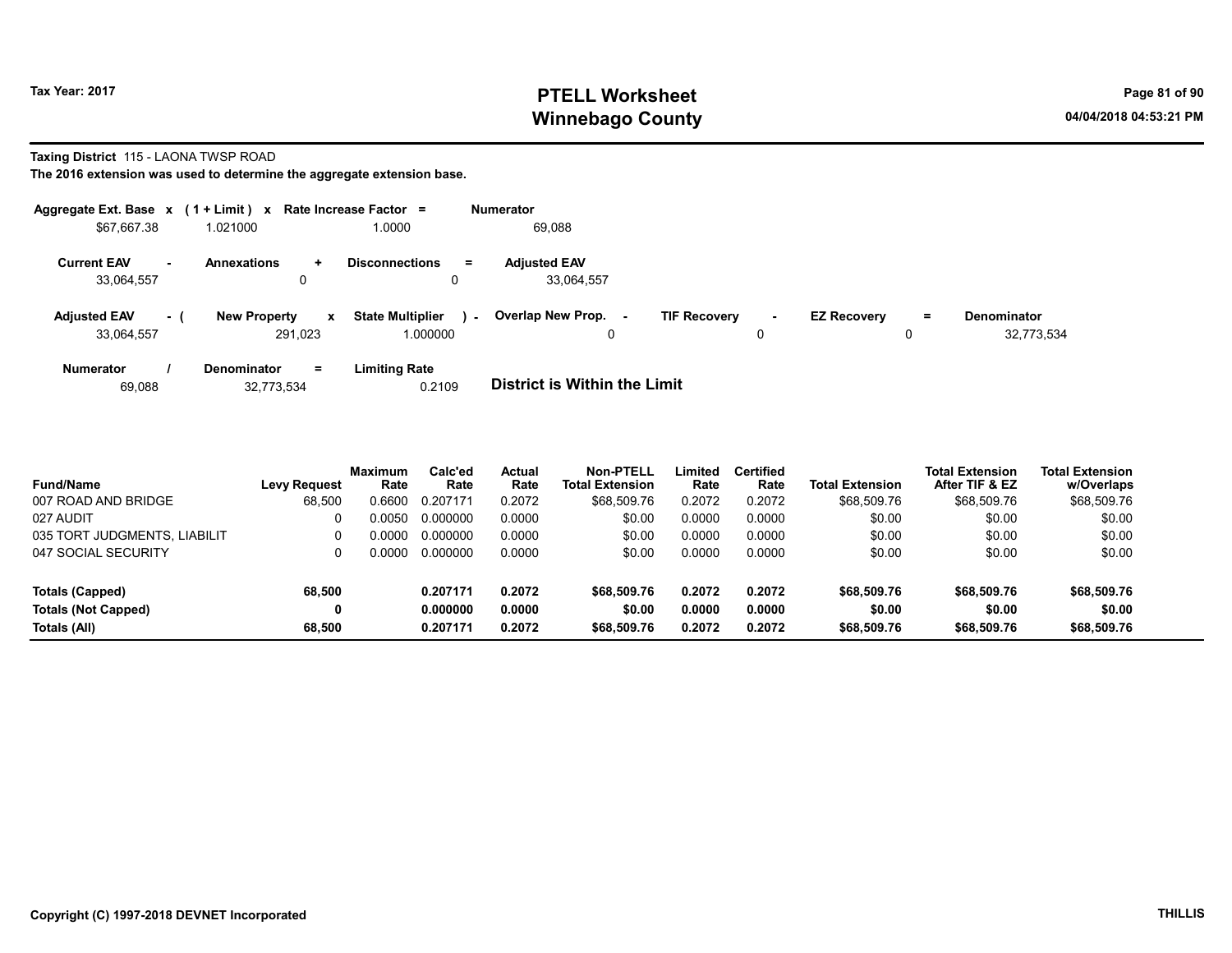# Tax Year: 2017 **PTELL Worksheet** Page 82 of 90 Winnebago County and the County of the County of the County of the County of the County of the County of the County of the County of the County of the County of the County of the County of the County of the County of the C

#### Taxing District 116 - OWEN TWSP ROAD

| Aggregate Ext. Base $x$ (1 + Limit) $x$                | Rate Increase Factor =                                                    |                       | <b>Numerator</b>      |                                            |                     |                          |                                |                                          |                                      |
|--------------------------------------------------------|---------------------------------------------------------------------------|-----------------------|-----------------------|--------------------------------------------|---------------------|--------------------------|--------------------------------|------------------------------------------|--------------------------------------|
| \$163.661.96<br>1.021000                               | 1.0000                                                                    |                       | 167,099               |                                            |                     |                          |                                |                                          |                                      |
| <b>Current EAV</b><br><b>Annexations</b><br>82,862,718 | <b>Disconnections</b><br>$\ddot{}$<br>0                                   | $=$<br>0              | <b>Adjusted EAV</b>   | 82,862,718                                 |                     |                          |                                |                                          |                                      |
| <b>Adjusted EAV</b><br>- (<br>82,862,718               | <b>State Multiplier</b><br><b>New Property</b><br>$\mathbf{x}$<br>143,674 | $\lambda$<br>1.000000 |                       | Overlap New Prop. -<br>0                   | <b>TIF Recovery</b> | 0                        | <b>EZ Recovery</b><br>$\Omega$ | <b>Denominator</b><br>$\equiv$           | 82,719,044                           |
| <b>Numerator</b><br><b>Denominator</b><br>167,099      | <b>Limiting Rate</b><br>$\equiv$<br>82,719,044                            | 0.2021                |                       | <b>District is Over the Limit</b>          |                     |                          |                                |                                          |                                      |
| <b>Limiting Rate</b><br><b>Computed Rate</b><br>0.2021 | <b>Reduction Factor</b><br>$\equiv$<br>0.202400                           | 0.9985                |                       |                                            |                     |                          |                                |                                          |                                      |
| <b>Fund/Name</b>                                       | <b>Maximum</b><br><b>Levy Request</b><br>Rate                             | Calc'ed<br>Rate       | <b>Actual</b><br>Rate | <b>Non-PTELL</b><br><b>Total Extension</b> | Limited<br>Rate     | <b>Certified</b><br>Rate | <b>Total Extension</b>         | <b>Total Extension</b><br>After TIF & EZ | <b>Total Extension</b><br>w/Overlaps |
| 007 ROAD AND BRIDGE                                    | 0.6600<br>81,000                                                          | 0.097752              | 0.0978                | \$81,039.74                                | 0.0976              | 0.0976                   | \$80,874.01                    | \$80,874.01                              | \$80,874.01                          |
| 009 PERMANENT ROAD                                     | 0.2500<br>74,500                                                          | 0.089908              | 0.0900                | \$74,576.45                                | 0.0899              | 0.0899                   | \$74,493.58                    | \$74,493.58                              | \$74,493.58                          |
| 035 TORT JUDGMENTS, LIABILIT                           | 7,000<br>0.0000                                                           | 0.008448              | 0.0085                | \$7,043.33                                 | 0.0085              | 0.0085                   | \$7.043.33                     | \$7,043.33                               | \$7,043.33                           |
| 047 SOCIAL SECURITY                                    | 5,000<br>0.0000                                                           | 0.006034              | 0.0061                | \$5,054.63                                 | 0.0061              | 0.0061                   | \$5,054.63                     | \$5,054.63                               | \$5,054.63                           |
| Totals (Capped)                                        | 167,500                                                                   | 0.202142              | 0.2024                | \$167.714.15                               | 0.2021              | 0.2021                   | \$167,465.55                   | \$167,465.55                             | \$167,465.55                         |
| <b>Totals (Not Capped)</b>                             | 0                                                                         | 0.000000              | 0.0000                | \$0.00                                     | 0.0000              | 0.0000                   | \$0.00                         | \$0.00                                   | \$0.00                               |
| Totals (All)                                           | 167,500                                                                   | 0.202142              | 0.2024                | \$167,714.15                               | 0.2021              | 0.2021                   | \$167,465.55                   | \$167,465.55                             | \$167,465.55                         |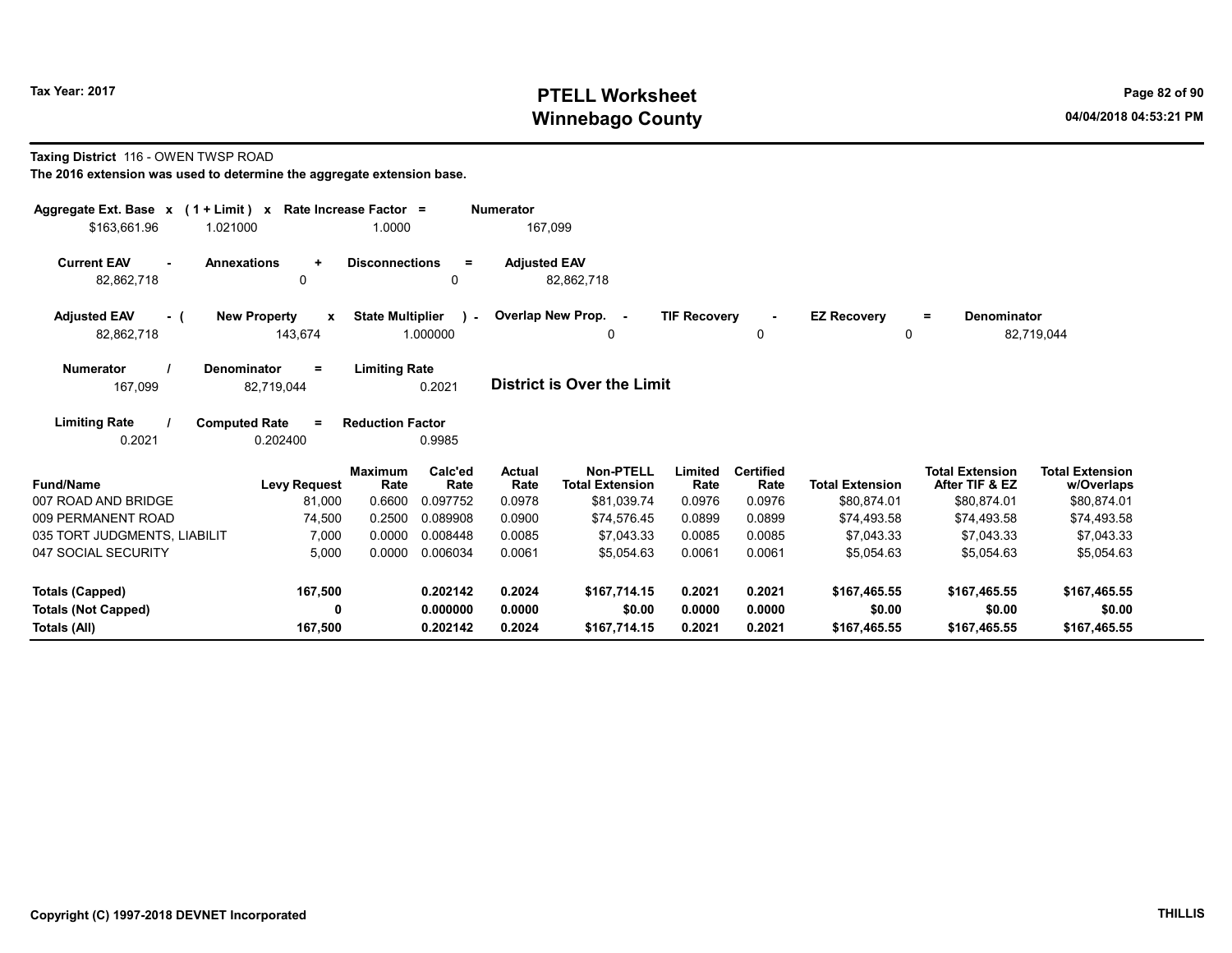# Tax Year: 2017 **PTELL Worksheet** Page 83 of 90 Winnebago County and the County of the County of the County of the County of the County of the County of the County of the County of the County of the County of the County of the County of the County of the County of the C

#### Taxing District 117 - PECATONICA TWSP ROAD The 2016 extension was used to determine the aggregate extension base.

| Aggregate Ext. Base $x$ (1 + Limit) x Rate Increase Factor = |                    |   |                       |          | <b>Numerator</b>    |
|--------------------------------------------------------------|--------------------|---|-----------------------|----------|---------------------|
| \$122.854.71                                                 | 1.021000           |   | 1.0000                |          | 125.435             |
| <b>Current EAV</b><br>$\sim$                                 | <b>Annexations</b> | ÷ | <b>Disconnections</b> | $\equiv$ | <b>Adjusted EAV</b> |
| 67.368.357                                                   |                    | 0 |                       | 0        | 67.368.357          |

| <b>Adiusted EAV</b><br>. . | <b>New Property</b> | <b>State Multiplier</b> | Overlap New Prop. | <b>TIF Recovery</b> | <b>EZ Recovery</b><br>$\equiv$ | Denominator |
|----------------------------|---------------------|-------------------------|-------------------|---------------------|--------------------------------|-------------|
| 67,368,357                 | 379,766             | .000000                 |                   |                     |                                | 66.988.59   |

| <b>Numerator</b> | <b>Denominator</b> | <b>Limiting Rate</b> |                                   |
|------------------|--------------------|----------------------|-----------------------------------|
| 125.435          | 66.988.591         | 0.1873               | <b>District is Over the Limit</b> |

| <b>Limiting Rate</b> | <b>Computed Rate</b> | <b>Reduction Factor</b> |
|----------------------|----------------------|-------------------------|
| 0.1873               | 0.191700             | 0.9770                  |

| <b>Fund/Name</b>             | <b>Levy Request</b> | <b>Maximum</b><br>Rate | Calc'ed<br>Rate | <b>Actual</b><br>Rate | <b>Non-PTELL</b><br><b>Total Extension</b> | Limited<br>Rate | <b>Certified</b><br>Rate | <b>Total Extension</b> | Total Extension<br>After TIF & EZ | <b>Total Extension</b><br>w/Overlaps |
|------------------------------|---------------------|------------------------|-----------------|-----------------------|--------------------------------------------|-----------------|--------------------------|------------------------|-----------------------------------|--------------------------------------|
| 007 ROAD AND BRIDGE          | 52.497              | 0.6600                 | 0.077925        | 0.0780                | \$52.547.32                                | 0.0760          | 0.0760                   | \$51,199.95            | \$51.199.95                       | \$51,199.95                          |
| 009 PERMANENT ROAD           | 10,000              | 0.2500                 | 0.014844        | 0.0149                | \$10.037.89                                | 0.0146          | 0.0146                   | \$9,835.78             | \$9,835.78                        | \$9,835.78                           |
| 010 EQUIPMENT AND BUILDING   | 60.000              | 0.1000                 | 0.089063        | 0.0891                | \$60.025.21                                | 0.0872          | 0.0872                   | \$58.745.21            | \$58.745.21                       | \$58.745.21                          |
| 035 TORT JUDGMENTS, LIABILIT | 6,500               | 0.0000                 | 0.009648        | 0.0097                | \$6.534.73                                 | 0.0095          | 0.0095                   | \$6,399.99             | \$6,399.99                        | \$6,399.99                           |
| Totals (Capped)              | 128,997             |                        | 0.191480        | 0.1917                | \$129,145.15                               | 0.1873          | 0.1873                   | \$126,180.93           | \$126,180.93                      | \$126,180.93                         |
| <b>Totals (Not Capped)</b>   |                     |                        | 0.000000        | 0.0000                | \$0.00                                     | 0.0000          | 0.0000                   | \$0.00                 | \$0.00                            | \$0.00                               |
| Totals (All)                 | 128.997             |                        | 0.191480        | 0.1917                | \$129,145.15                               | 0.1873          | 0.1873                   | \$126,180.93           | \$126,180.93                      | \$126,180.93                         |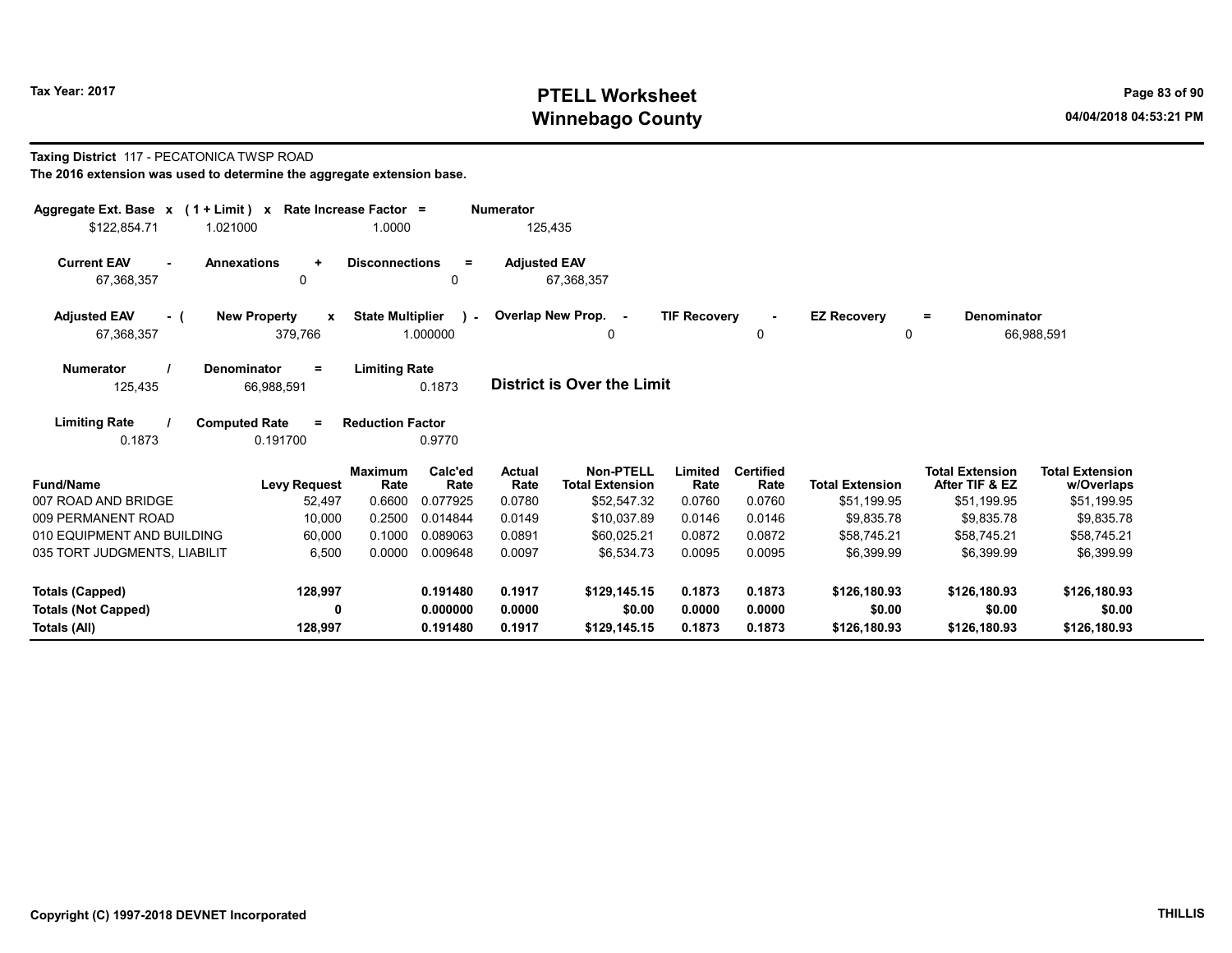# Tax Year: 2017 **PTELL Worksheet** Page 84 of 90 Winnebago County and the County of the County of the County of the County of the County of the County of the County of the County of the County of the County of the County of the County of the County of the County of the C

# Taxing District 118 - ROCKFORD TWSP ROAD

The 2016 extension was used to determine the aggregate extension base.

| Aggregate Ext. Base $x$ (1 + Limit) $x$ |            |                                                  | Rate Increase Factor =                        | <b>Numerator</b>                     |                     |   |                    |          |                                     |
|-----------------------------------------|------------|--------------------------------------------------|-----------------------------------------------|--------------------------------------|---------------------|---|--------------------|----------|-------------------------------------|
| \$2,591,551.05                          |            | 1.021000                                         | 1.0000                                        | 2.645.974                            |                     |   |                    |          |                                     |
| <b>Current EAV</b><br>1,776,860,389     | <b>COL</b> | <b>Annexations</b><br>$\ddot{}$                  | <b>Disconnections</b><br>$=$<br>0             | <b>Adjusted EAV</b><br>1,776,860,389 |                     |   |                    |          |                                     |
| <b>Adjusted EAV</b><br>1,776,860,389    | - (        | <b>New Property</b><br>$\mathbf{x}$<br>4.792.326 | <b>State Multiplier</b><br>$\sim$<br>1.000000 | Overlap New Prop.<br>0               | <b>TIF Recovery</b> | 0 | <b>EZ Recovery</b> | $=$<br>0 | <b>Denominator</b><br>1,772,068,063 |
| Numerator                               |            | <b>Denominator</b><br>$=$                        | <b>Limiting Rate</b>                          |                                      |                     |   |                    |          |                                     |

2,645,974 1,772,068,063 0.1494 District is Within the Limit

| <b>Fund/Name</b>           | <b>Levy Request</b> | <b>Maximum</b><br>Rate | Calc'ed<br>Rate | Actual<br>Rate | Non-PTELL<br><b>Total Extension</b> | ∟imited<br>Rate | <b>Certified</b><br>Rate | <b>Total Extension</b> | <b>Total Extension</b><br>After TIF & EZ | <b>Total Extension</b><br>w/Overlaps |  |
|----------------------------|---------------------|------------------------|-----------------|----------------|-------------------------------------|-----------------|--------------------------|------------------------|------------------------------------------|--------------------------------------|--|
| 005 I. M. R. F.            | 1.312               | .0000                  | 0.000074        | 0.0001         | \$1.776.86                          | 0.0001          | 0.0001                   | \$1.801.97             | \$1.776.86                               | \$1,776.86                           |  |
| 007 ROAD AND BRIDGE        | 2,623,270           | .6600                  | 0.147635        | 0.1477         | \$2.624.422.79                      | 0.1477          | 0.1477                   | \$2,661,510.87         | \$2.624.422.79                           | \$2.624.422.79                       |  |
| Totals (Capped)            | 2,624,582           |                        | 0.147709        | 0.1478         | \$2.626.199.65                      | 0.1478          | 0.1478                   | \$2,663,312.84         | \$2.626.199.65                           | \$2,626,199.65                       |  |
| <b>Totals (Not Capped)</b> | 0                   |                        | 0.000000        | 0.0000         | \$0.00                              | 0.0000          | 0.0000                   | \$0.00                 | \$0.00                                   | \$0.00                               |  |
| Totals (All)               | 2.624.582           |                        | 0.147709        | 0.1478         | \$2,626,199.65                      | 0.1478          | 0.1478                   | \$2,663,312.84         | \$2.626.199.65                           | \$2,626,199.65                       |  |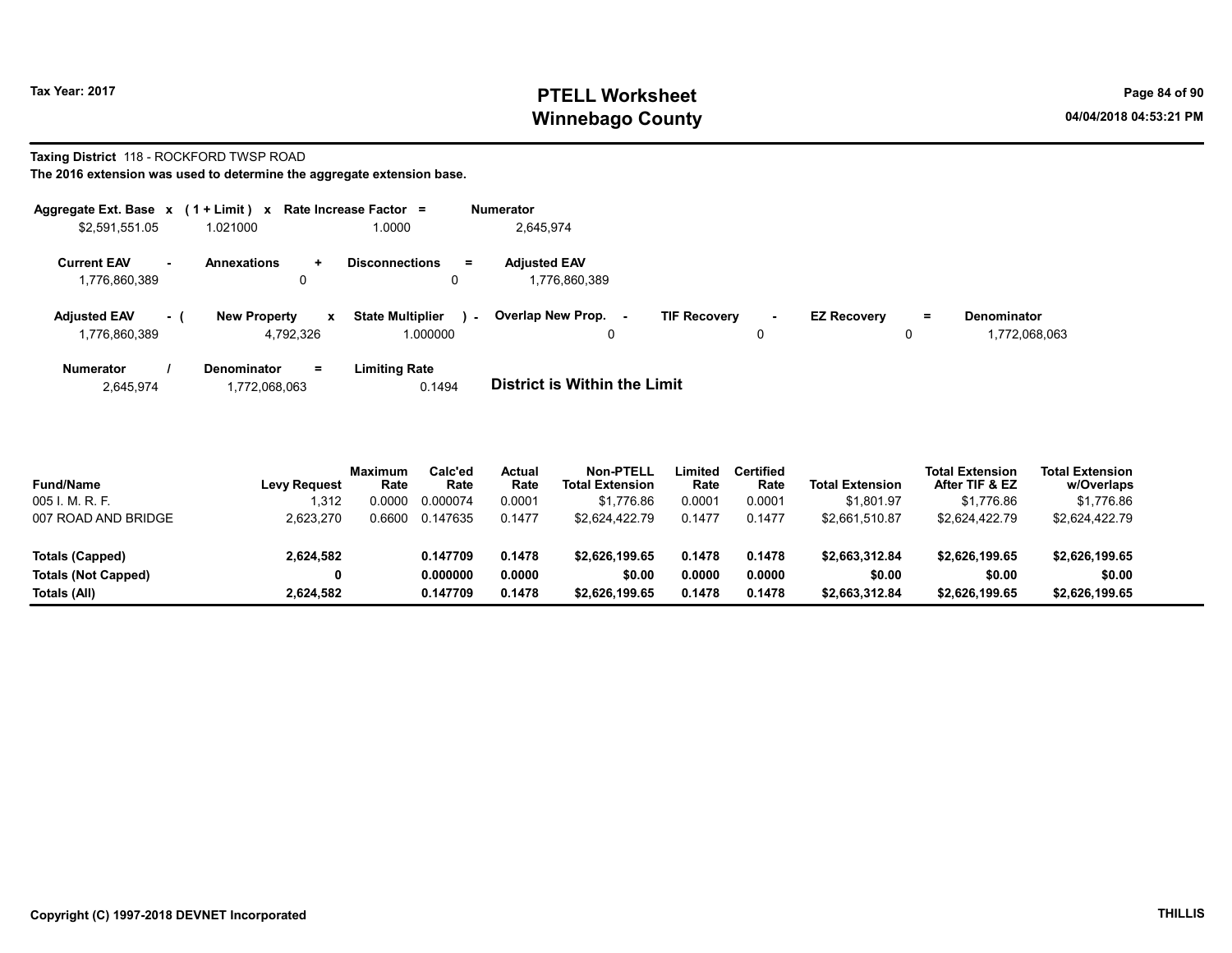# Tax Year: 2017 **PTELL Worksheet** Page 85 of 90 Winnebago County and the County of the County of the County of the County of the County of the County of the County of the County of the County of the County of the County of the County of the County of the County of the C

#### Taxing District 119 - ROCKTON TWSP ROAD The 2016 extension was used to determine the aggregate extension base.

| Aggregate Ext. Base $x$ (1 + Limit) x Rate Increase Factor =<br>\$381,336.11                                                            | 1.021000                                         | 1.0000                  |                         | <b>Numerator</b><br>389,344 |                                     |                     |                          |                                |                                          |                                      |
|-----------------------------------------------------------------------------------------------------------------------------------------|--------------------------------------------------|-------------------------|-------------------------|-----------------------------|-------------------------------------|---------------------|--------------------------|--------------------------------|------------------------------------------|--------------------------------------|
| <b>Current EAV</b><br>248,413,893                                                                                                       | <b>Annexations</b><br>$\ddot{\phantom{1}}$<br>0  | <b>Disconnections</b>   | $\equiv$<br>$\Omega$    | <b>Adjusted EAV</b>         | 248,413,893                         |                     |                          |                                |                                          |                                      |
| <b>Adjusted EAV</b><br>- (<br>248,413,893                                                                                               | <b>New Property</b><br>$\mathbf{x}$<br>1,004,029 | <b>State Multiplier</b> | $\lambda$ -<br>1.000000 |                             | Overlap New Prop. -<br>0            | <b>TIF Recovery</b> | $\blacksquare$<br>0      | <b>EZ Recovery</b><br>$\Omega$ | <b>Denominator</b><br>$=$                | 247,409,864                          |
| <b>Limiting Rate</b><br><b>Numerator</b><br>Denominator<br>$=$<br><b>District is Over the Limit</b><br>0.1574<br>389,344<br>247,409,864 |                                                  |                         |                         |                             |                                     |                     |                          |                                |                                          |                                      |
| <b>Limiting Rate</b><br>0.1574                                                                                                          | <b>Computed Rate</b><br>$\equiv$<br>0.164400     | <b>Reduction Factor</b> | 0.9574                  |                             |                                     |                     |                          |                                |                                          |                                      |
| <b>Fund/Name</b>                                                                                                                        | <b>Levy Request</b>                              | <b>Maximum</b><br>Rate  | Calc'ed<br>Rate         | <b>Actual</b><br>Rate       | Non-PTELL<br><b>Total Extension</b> | Limited<br>Rate     | <b>Certified</b><br>Rate | <b>Total Extension</b>         | <b>Total Extension</b><br>After TIF & EZ | <b>Total Extension</b><br>w/Overlaps |
| 007 ROAD AND BRIDGE                                                                                                                     | 100,000                                          | 0.6600                  | 0.040255                | 0.0403                      | \$100,110.80                        | 0.0333              | 0.0333                   | \$84,365.99                    | \$82,721.83                              | \$82,721.83                          |
| 009 PERMANENT ROAD                                                                                                                      | 308,267                                          | 0.2500                  | 0.124094                | 0.1241                      | \$308,281.64                        | 0.1241              | 0.1241                   | \$314,408.99                   | \$308,281.64                             | \$308,281.64                         |
| Totals (Capped)                                                                                                                         | 408,267                                          |                         | 0.164349                | 0.1644                      | \$408,392.44                        | 0.1574              | 0.1574                   | \$398,774.97                   | \$391,003.47                             | \$391,003.47                         |
| <b>Totals (Not Capped)</b>                                                                                                              | 0                                                |                         | 0.000000                | 0.0000                      | \$0.00                              | 0.0000              | 0.0000                   | \$0.00                         | \$0.00                                   | \$0.00                               |
| Totals (All)                                                                                                                            | 408,267                                          |                         | 0.164349                | 0.1644                      | \$408,392.44                        | 0.1574              | 0.1574                   | \$398,774.97                   | \$391,003.47                             | \$391,003.47                         |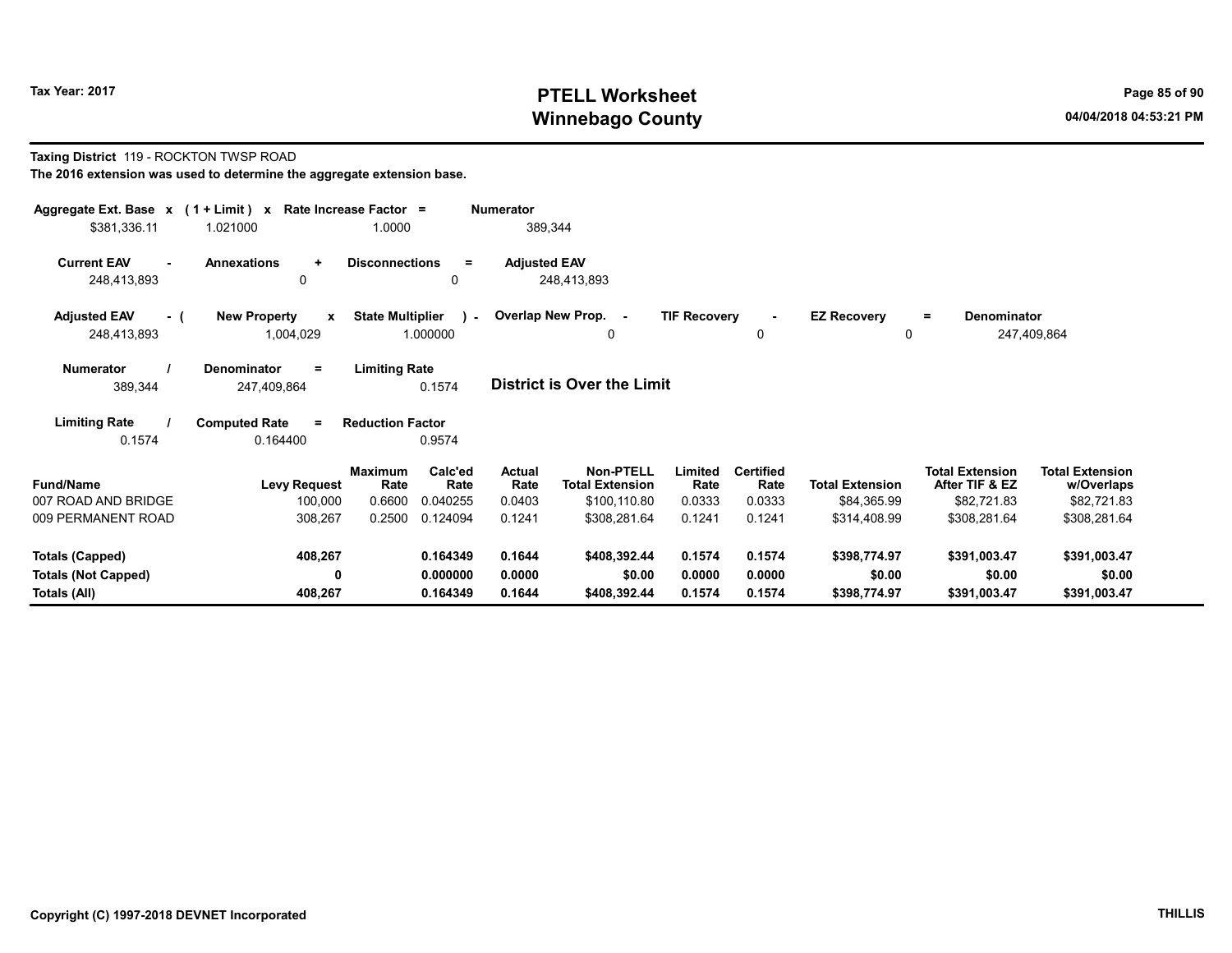# Tax Year: 2017 **PTELL Worksheet** Page 86 of 90 Winnebago County and the County of the County of the County of the County of the County of the County of the County of the County of the County of the County of the County of the County of the County of the County of the C

#### Taxing District 120 - ROSCOE TWSP ROAD

|                                    |        | Aggregate Ext. Base $x$ (1 + Limit) x Rate Increase Factor = |                                               | <b>Numerator</b>                                                                                                                     |
|------------------------------------|--------|--------------------------------------------------------------|-----------------------------------------------|--------------------------------------------------------------------------------------------------------------------------------------|
| \$776,779.50                       |        | 1.021000                                                     | 1.0000                                        | 793.092                                                                                                                              |
| <b>Current EAV</b><br>436.087.850  | $\sim$ | <b>Annexations</b><br>÷.<br>0                                | <b>Disconnections</b><br>$\equiv$             | <b>Adjusted EAV</b><br>436.087.850                                                                                                   |
| <b>Adjusted EAV</b><br>436.087.850 | - 1    | <b>New Property</b><br>$\mathbf{x}$<br>4.467.124             | <b>State Multiplier</b><br>$\sim$<br>1.000000 | Overlap New Prop. -<br><b>TIF Recovery</b><br><b>EZ Recovery</b><br><b>Denominator</b><br>Ξ.<br>$\sim$<br>431,620,726<br>0<br>0<br>0 |
| <b>Numerator</b><br>793.092        |        | Denominator<br>$=$<br>431.620.726                            | <b>Limiting Rate</b><br>0.1838                | <b>District is Within the Limit</b>                                                                                                  |

| <b>Fund/Name</b><br>007 ROAD AND BRIDGE | <b>Levy Request</b><br>80.000 | <b>Maximum</b><br>Rate<br>0.6600 | Calc'ed<br>Rate<br>0.018345 | <b>Actual</b><br>Rate<br>0.0184 | Non-PTELL<br><b>Total Extension</b><br>\$80,240.16 | Limited<br>Rate<br>0.0184 | <b>Certified</b><br>Rate<br>0.0184 | <b>Total Extension</b><br>\$80,292.09 | Total Extension<br>After TIF & EZ<br>\$80.240.16 | <b>Total Extension</b><br>w/Overlaps<br>\$80,240.16 |
|-----------------------------------------|-------------------------------|----------------------------------|-----------------------------|---------------------------------|----------------------------------------------------|---------------------------|------------------------------------|---------------------------------------|--------------------------------------------------|-----------------------------------------------------|
| 008 BRIDGE CONST W/ COUNTY              | 1.000                         | 0.2500                           | 0.000229                    | 0.0003                          | \$1.308.26                                         | 0.0003                    | 0.0003                             | \$1.309.11                            | \$1,308.26                                       | \$1,308.26                                          |
| 009 PERMANENT ROAD                      | 706.700                       | 0.2500                           | 0.162055                    | 0.1621                          | \$706.898.40                                       | 0.1621                    | 0.1621                             | \$707,355.88                          | \$706.898.40                                     | \$706,898.40                                        |
| Totals (Capped)                         | 787.700                       |                                  | 0.180629                    | 0.1808                          | \$788,446.82                                       | 0.1808                    | 0.1808                             | \$788.957.08                          | \$788,446.82                                     | \$788,446.82                                        |
| <b>Totals (Not Capped)</b>              |                               |                                  | 0.000000                    | 0.0000                          | \$0.00                                             | 0.0000                    | 0.0000                             | \$0.00                                | \$0.00                                           | \$0.00                                              |
| Totals (All)                            | 787.700                       |                                  | 0.180629                    | 0.1808                          | \$788,446.82                                       | 0.1808                    | 0.1808                             | \$788,957.08                          | \$788,446.82                                     | \$788,446.82                                        |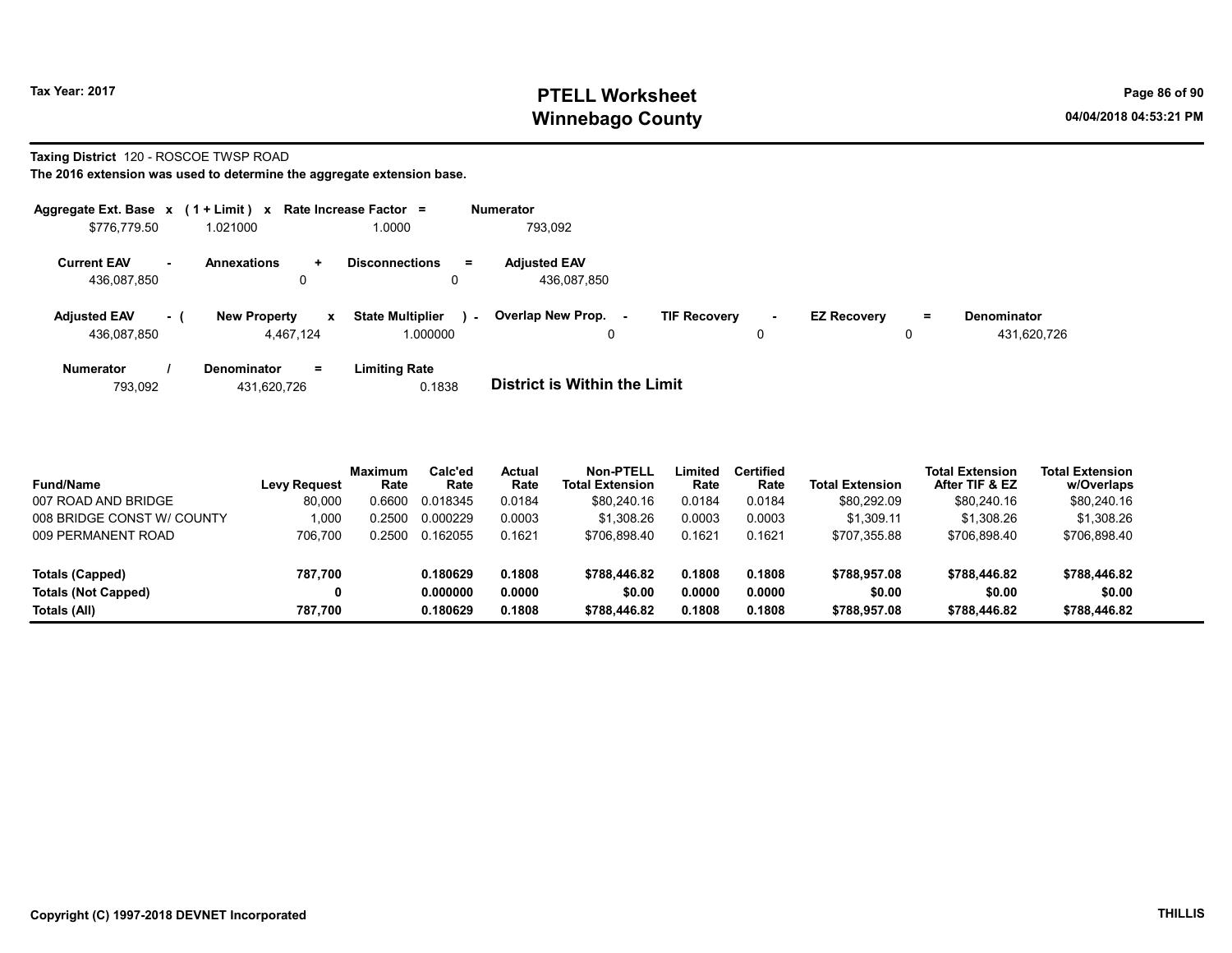# Tax Year: 2017 **PTELL Worksheet** Page 87 of 90 Winnebago County and the County of the County of the County of the County of the County of the County of the County of the County of the County of the County of the County of the County of the County of the County of the C

#### Taxing District 121 - SEWARD TWSP ROAD

| Aggregate Ext. Base $x$ (1 + Limit) $x$<br>\$105.180.54<br>1.021000                                                 |                                     | Rate Increase Factor =<br>1.0000 |                    | <b>Numerator</b><br>107.389 |                                            |                     |                          |                                |                                          |                                      |
|---------------------------------------------------------------------------------------------------------------------|-------------------------------------|----------------------------------|--------------------|-----------------------------|--------------------------------------------|---------------------|--------------------------|--------------------------------|------------------------------------------|--------------------------------------|
| <b>Current EAV</b><br><b>Annexations</b><br>$\sim$<br>24,690,977                                                    | $\ddot{}$<br>0                      | <b>Disconnections</b>            | $\equiv$<br>0      | <b>Adjusted EAV</b>         | 24,690,977                                 |                     |                          |                                |                                          |                                      |
| <b>Adjusted EAV</b><br>- (<br>24,690,977                                                                            | <b>New Property</b><br>X<br>106,060 | <b>State Multiplier</b>          | $\sim$<br>1.000000 |                             | Overlap New Prop. -<br>0                   | <b>TIF Recovery</b> | $\blacksquare$<br>0      | <b>EZ Recovery</b><br>$\Omega$ | <b>Denominator</b><br>$=$                | 24,584,917                           |
| <b>Numerator</b><br>Denominator<br>107,389                                                                          | $\equiv$<br>24,584,917              | <b>Limiting Rate</b>             | 0.4369             |                             | <b>District is Over the Limit</b>          |                     |                          |                                |                                          |                                      |
| <b>Limiting Rate</b><br><b>Computed Rate</b><br><b>Reduction Factor</b><br>$\equiv$<br>0.4369<br>0.446000<br>0.9796 |                                     |                                  |                    |                             |                                            |                     |                          |                                |                                          |                                      |
| <b>Fund/Name</b>                                                                                                    | <b>Levy Request</b>                 | <b>Maximum</b><br>Rate           | Calc'ed<br>Rate    | <b>Actual</b><br>Rate       | <b>Non-PTELL</b><br><b>Total Extension</b> | Limited<br>Rate     | <b>Certified</b><br>Rate | <b>Total Extension</b>         | <b>Total Extension</b><br>After TIF & EZ | <b>Total Extension</b><br>w/Overlaps |
| 007 ROAD AND BRIDGE                                                                                                 | 46,550                              | 0.6600                           | 0.188530           | 0.1886                      | \$46,567.18                                | 0.1886              | 0.1886                   | \$46,567.18                    | \$46,567.18                              | \$46,567.18                          |
| 008 BRIDGE CONST W/ COUNTY                                                                                          | 2,275                               | 0.2500                           | 0.009214           | 0.0093                      | \$2,296.26                                 | 0.0092              | 0.0092                   | \$2,271.57                     | \$2,271.57                               | \$2,271.57                           |
| 009 PERMANENT ROAD                                                                                                  | 47,125                              | 0.2500                           | 0.190859           | 0.1909                      | \$47,135.08                                | 0.1871              | 0.1871                   | \$46.196.82                    | \$46,196.82                              | \$46,196.82                          |
| 010 EQUIPMENT AND BUILDING                                                                                          | 11,088                              | 0.1000                           | 0.044907           | 0.0450                      | \$11,110.94                                | 0.0400              | 0.0400                   | \$9,876.39                     | \$9,876.39                               | \$9,876.39                           |
| 047 SOCIAL SECURITY                                                                                                 | 3,000                               | 0.0000                           | 0.012150           | 0.0122                      | \$3,012.30                                 | 0.0120              | 0.0120                   | \$2,962.92                     | \$2,962.92                               | \$2,962.92                           |
| <b>Totals (Capped)</b>                                                                                              | 110,038                             |                                  | 0.445660           | 0.4460                      | \$110,121.76                               | 0.4369              | 0.4369                   | \$107,874.88                   | \$107,874.88                             | \$107,874.88                         |
| <b>Totals (Not Capped)</b>                                                                                          | $\mathbf{0}$                        |                                  | 0.000000           | 0.0000                      | \$0.00                                     | 0.0000              | 0.0000                   | \$0.00                         | \$0.00                                   | \$0.00                               |
| Totals (All)                                                                                                        | 110,038                             |                                  | 0.445660           | 0.4460                      | \$110,121.76                               | 0.4369              | 0.4369                   | \$107,874.88                   | \$107,874.88                             | \$107,874.88                         |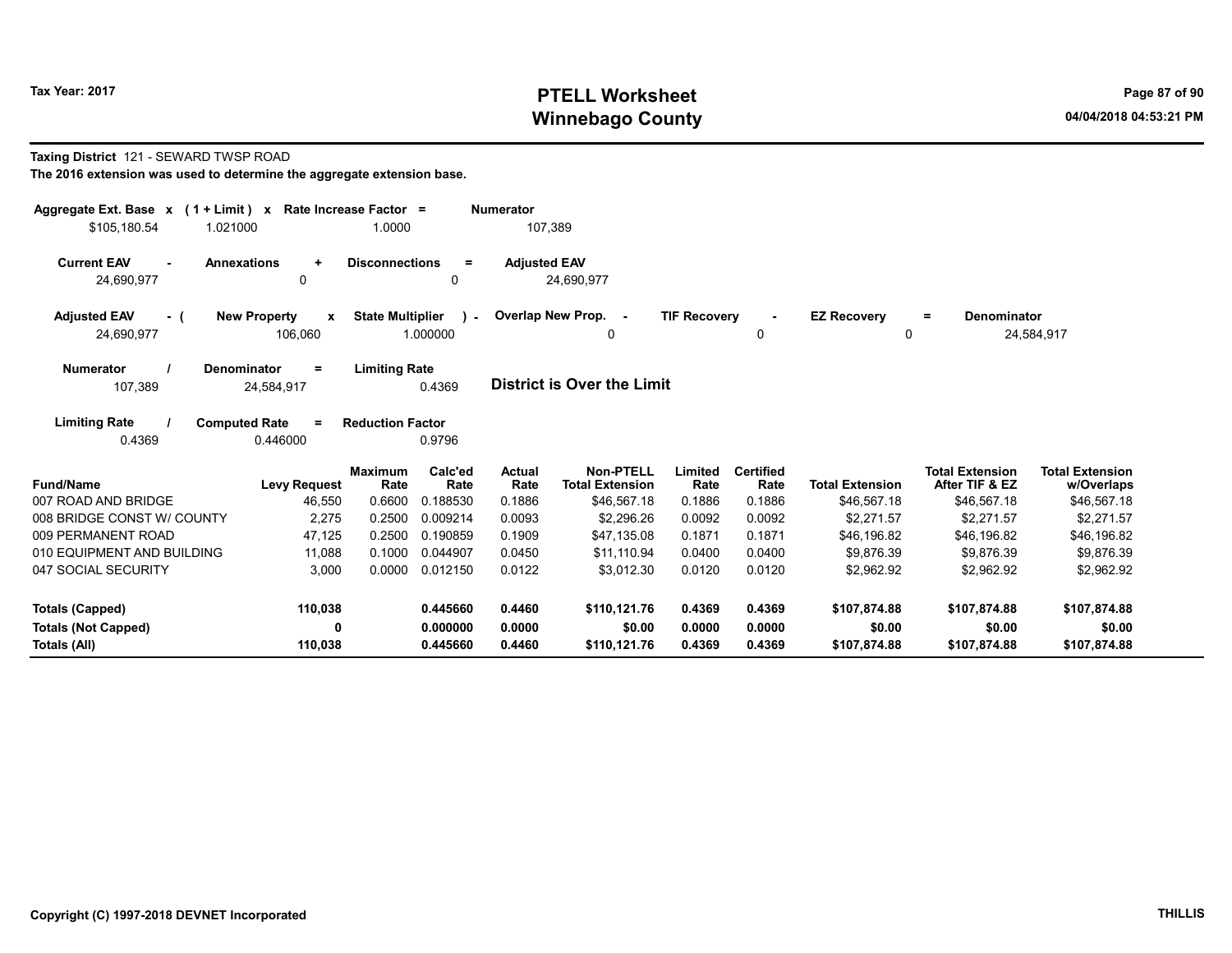# Tax Year: 2017 **PTELL Worksheet** Page 88 of 90 Winnebago County and the County of the County of the County of the County of the County of the County of the County of the County of the County of the County of the County of the County of the County of the County of the C

#### Taxing District 122 - SHIRLAND TWSP ROAD The 2016 extension was used to determine the aggregate extension base.

| Aggregate Ext. Base $x$ (1 + Limit) x Rate Increase Factor =<br>\$25,908.45 | 1.021000                                      | 1.0000                           |                                  | <b>Numerator</b><br>26,453 |                                                           |                            |                                    |                                       |                                                         |                                                     |
|-----------------------------------------------------------------------------|-----------------------------------------------|----------------------------------|----------------------------------|----------------------------|-----------------------------------------------------------|----------------------------|------------------------------------|---------------------------------------|---------------------------------------------------------|-----------------------------------------------------|
| <b>Current EAV</b><br>22,931,022                                            | <b>Annexations</b><br>$\ddot{}$<br>0          | <b>Disconnections</b>            | $\equiv$<br>0                    | <b>Adjusted EAV</b>        | 22,931,022                                                |                            |                                    |                                       |                                                         |                                                     |
| <b>Adjusted EAV</b><br>- (<br>22,931,022                                    | <b>New Property</b><br>$\mathbf{x}$<br>90,609 | <b>State Multiplier</b>          | $\mathbf{r}$<br>1.000000         |                            | Overlap New Prop. -<br>$\Omega$                           | <b>TIF Recovery</b>        | 0                                  | <b>EZ Recovery</b><br>0               | <b>Denominator</b><br>$\equiv$                          | 22,840,413                                          |
| <b>Numerator</b><br>26,453                                                  | Denominator<br>$=$<br>22,840,413              | <b>Limiting Rate</b>             | 0.1159                           |                            | <b>District is Over the Limit</b>                         |                            |                                    |                                       |                                                         |                                                     |
| <b>Limiting Rate</b><br>0.1159                                              | <b>Computed Rate</b><br>$=$<br>0.118700       | <b>Reduction Factor</b>          | 0.9764                           |                            |                                                           |                            |                                    |                                       |                                                         |                                                     |
| <b>Fund/Name</b><br>007 ROAD AND BRIDGE                                     | <b>Levy Request</b><br>27,203                 | <b>Maximum</b><br>Rate<br>0.6600 | Calc'ed<br>Rate<br>0.118630      | Actual<br>Rate<br>0.1187   | <b>Non-PTELL</b><br><b>Total Extension</b><br>\$27,219.12 | Limited<br>Rate<br>0.1159  | <b>Certified</b><br>Rate<br>0.1159 | <b>Total Extension</b><br>\$26,577.05 | <b>Total Extension</b><br>After TIF & EZ<br>\$26,577.05 | <b>Total Extension</b><br>w/Overlaps<br>\$26,577.05 |
| 008 BRIDGE CONST W/ COUNTY<br>009 PERMANENT ROAD                            | $\Omega$<br>0                                 | 0.2500<br>0.0000                 | 0.000000<br>0.000000             | 0.0000<br>0.0000           | \$0.00<br>\$0.00                                          | 0.0000<br>0.0000           | 0.0000<br>0.0000                   | \$0.00<br>\$0.00                      | \$0.00<br>\$0.00                                        | \$0.00<br>\$0.00                                    |
| Totals (Capped)<br><b>Totals (Not Capped)</b><br>Totals (All)               | 27,203<br>0<br>27,203                         |                                  | 0.118630<br>0.000000<br>0.118630 | 0.1187<br>0.0000<br>0.1187 | \$27.219.12<br>\$0.00<br>\$27,219.12                      | 0.1159<br>0.0000<br>0.1159 | 0.1159<br>0.0000<br>0.1159         | \$26,577.05<br>\$0.00<br>\$26,577.05  | \$26,577.05<br>\$0.00<br>\$26,577.05                    | \$26,577.05<br>\$0.00<br>\$26,577.05                |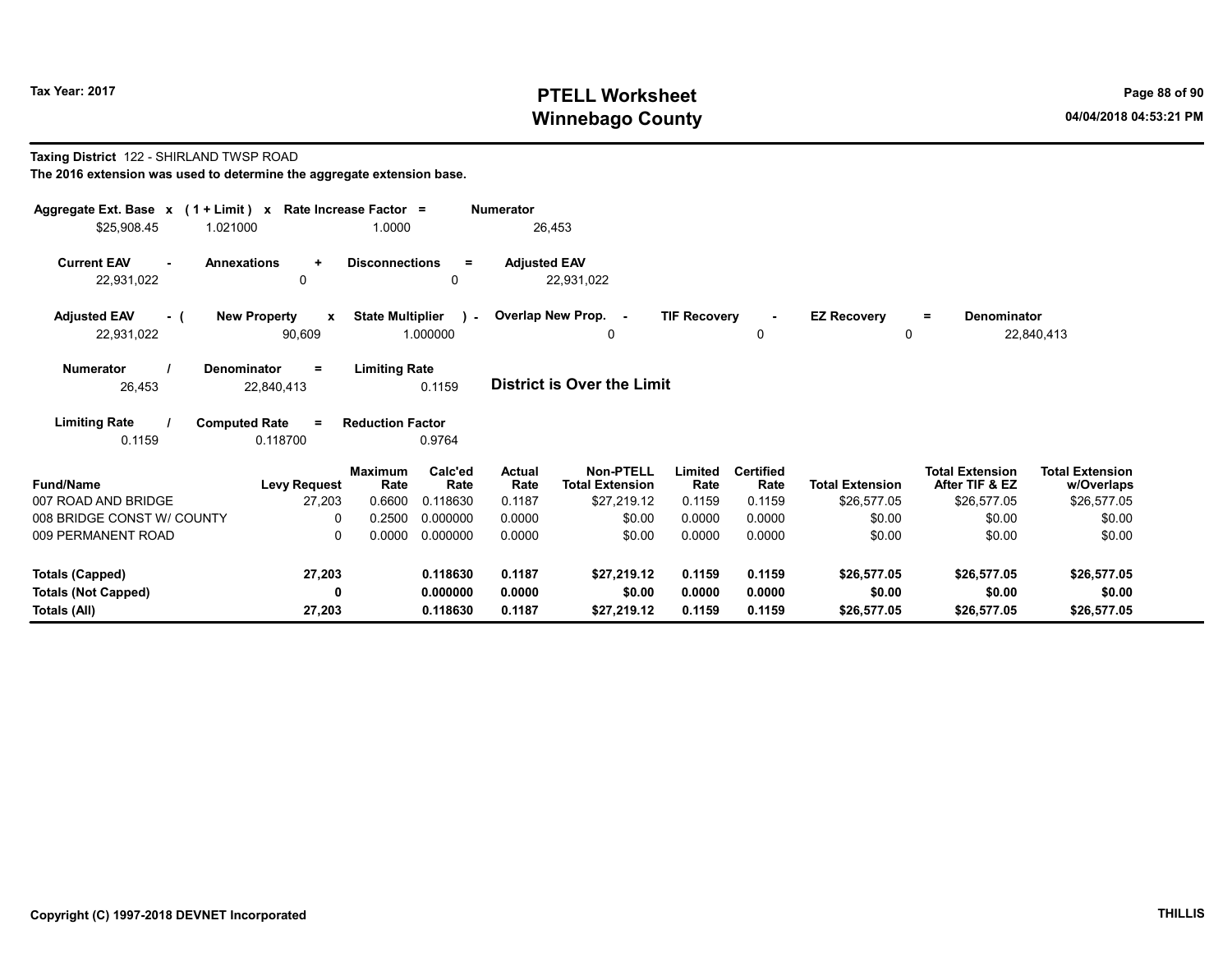# Tax Year: 2017 **PTELL Worksheet** Page 89 of 90 Winnebago County and the county of the county of the county of the county of the county of the county of the county of the county of the county of the county of the county of the county of the county of the county of the c

# Taxing District 123 - WINNEBAGO TWSP ROAD The 2016 extension was used to determine the aggregate extension base. Aggregate Ext. Base x (1 + Limit) x Rate Increase Factor = Numerator \$180,282.36 1.021000 1.0000 184,068 Current EAV - Annexations + Disconnections = Adjusted EAV

92,517,952 0 0 92,517,952

| <b>Adiusted EAV</b> |  | <b>New Property</b> |         | <b>State Multiplier</b> | <b>Overlap New Prop.</b> | <b>TIF Recovery</b> |  | <b>EZ Recoverv</b><br>$\equiv$ | Denominator |
|---------------------|--|---------------------|---------|-------------------------|--------------------------|---------------------|--|--------------------------------|-------------|
| 92,517,952          |  |                     | 311.052 |                         |                          |                     |  |                                | 92,206,900  |
|                     |  |                     |         |                         |                          |                     |  |                                |             |

Numerator / Denominator = Limiting Rate District is Over the Limit 184,068 92,206,900 0.1997

Limiting Rate / Computed Rate = 0.1997 0.204700 Reduction Factor 0.9756

| <b>Fund/Name</b>           | <b>Levy Request</b> | <b>Maximum</b><br>Rate | Calc'ed<br>Rate | <b>Actual</b><br>Rate | <b>Non-PTELL</b><br><b>Total Extension</b> | Limited<br>Rate | <b>Certified</b><br>Rate | <b>Total Extension</b> | <b>Total Extension</b><br>After TIF & EZ | <b>Total Extension</b><br>w/Overlaps |
|----------------------------|---------------------|------------------------|-----------------|-----------------------|--------------------------------------------|-----------------|--------------------------|------------------------|------------------------------------------|--------------------------------------|
| 007 ROAD AND BRIDGE        | 47.296              | 0.6600                 | 0.051121        | 0.0512                | \$47.369.19                                | 0.0499          | 0.0499                   | \$46.166.46            | \$46.166.46                              | \$46,166.46                          |
| 009 PERMANENT ROAD         | 141,982             | 0.2500                 | 0.153464        | 0.1535                | \$142.015.06                               | 0.1498          | 0.1498                   | \$138,591.89           | \$138.591.89                             | \$138,591.89                         |
| Totals (Capped)            | 189,278             |                        | 0.204585        | 0.2047                | \$189,384.25                               | 0.1997          | 0.1997                   | \$184,758,35           | \$184,758,35                             | \$184,758.35                         |
| <b>Totals (Not Capped)</b> | 0                   |                        | 0.000000        | 0.0000                | \$0.00                                     | 0.0000          | 0.0000                   | \$0.00                 | \$0.00                                   | \$0.00                               |
| Totals (All)               | 189.278             |                        | 0.204585        | 0.2047                | \$189.384.25                               | 0.1997          | 0.1997                   | \$184.758.35           | \$184,758.35                             | \$184,758.35                         |